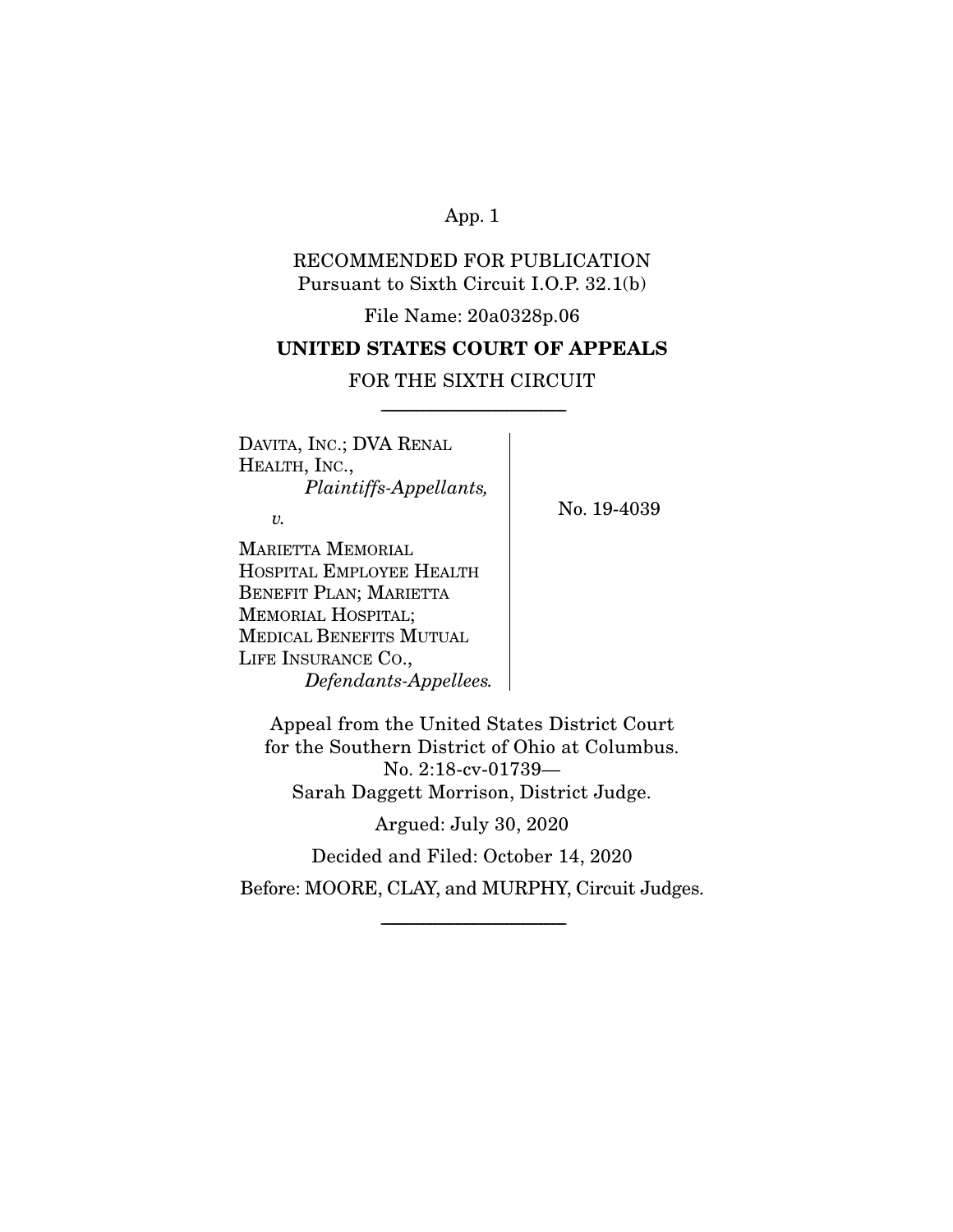#### **COUNSEL**

**ARGUED:** Bobby R. Burchfield, KING *&* SPALDING LLP, Washington, D.C., for Appellants. William H. Prophater, Jr., NEWHOUSE, PROPHATER, KOL-MAN & HOGAN, LLC, Columbus, Ohio, for Marietta Memorial Appellees. Rodney A. Holaday, VORYS, SATER, SEYMOUR AND PEASE LLP, Columbus, Ohio, for Appellee Medical Benefits Mutual Life Insurance Co. **ON BRIEF:** Bobby R. Burchfield, KING & SPALDING LLP, Washington, D.C., for Appellants. William H. Prophater, Jr., D. Wesley Newhouse, NEWHOUSE, PROPHATER, KOLMAN *&* HOGAN, LLC, Columbus, Ohio, for Marietta Memorial Appellees. Rodney A. Holaday, VORYS, SATER, SEYMOUR AND PEASE LLP, Columbus, Ohio, Brent D. Craft, VORYS, SATER, SEYMOUR AND PEASE LLP, Cincinnati, Ohio, for Appellee Medical Mutual Benefits Mutual Life Insurance Co. Deanna J. Reichel, Ryan V. Petty, FISH & RICHARDSON P.C., Minneapolis, Minnesota, Mary L. Stoll, STOLL LAW GROUP, PLLC, Seattle, Washington, John R. Christiansen, CHRIS-TIANSEN IT LAW, Olympia, Washington, for Amici Curiae.

 MOORE, J. (pp. 2–33; app. 34–38), delivered the opinion of the court in which CLAY, J., joined. MUR-PHY, J. (pp. 39–55), delivered a separate opinion concurring in the judgment in part and dissenting in part.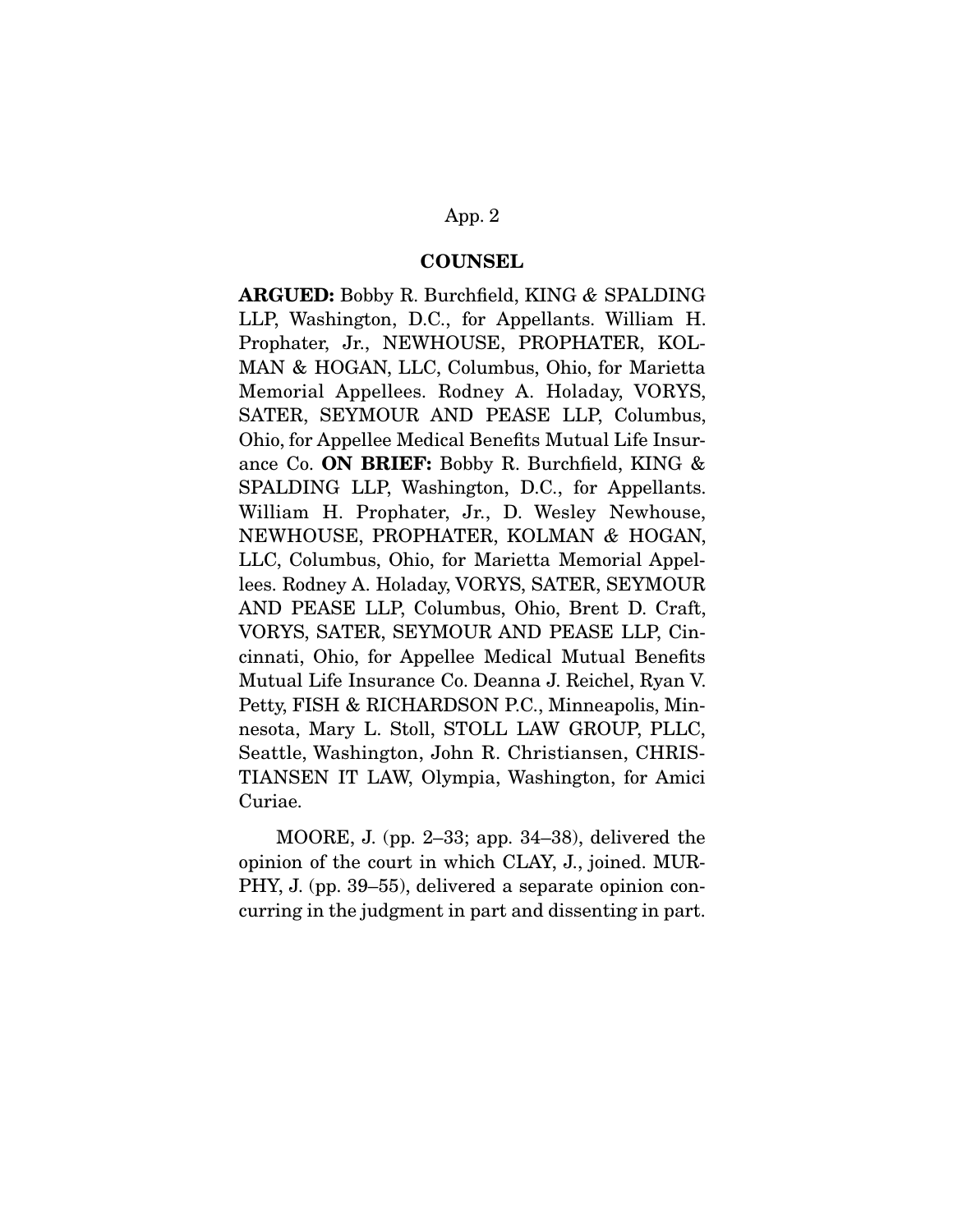# **OPINION**  -----------------------------------------------------------------------

-----------------------------------------------------------------------

KAREN NELSON MOORE, Circuit Judge. Plaintiff DaVita, Inc. and its subsidiary, DVA Renal Healthcare, Inc., appeal the district court's dismissal of their lawsuit alleging various violations of the Medicare Secondary Payer Act and the Employee Retirement Income Security Act of 1974 by an employee health benefit plan and its administrators. According to DaVita, the plan unlawfully treated a plan participant and DaVita patient—known as Patient A in this lawsuit—differently because this patient suffers from end-stage renal disease. In particular, the plan allegedly targeted renal dialysis services, which DaVita provides to Patient A, with poor reimbursement rates, in the hopes that dialysis patients like Patient A would switch to Medicare, which they are legally entitled to do three months after being diagnosed with the disease. Upon the defendants' motions to dismiss, the district court dismissed all of DaVita's claims with prejudice, and DaVita appealed. For the following reasons, we are persuaded that, as to Counts I, II, and VII of its complaint, DaVita has plausibly alleged that the defendants have engaged in unlawful discrimination. As to the rest of its claims, DaVita lacks a sufficient interest to prosecute them. Accordingly, we **AFFIRM**  in part, **REVERSE** in part, and **REMAND** for discovery and further proceedings on Counts I, II, and VII of DaVita's complaint.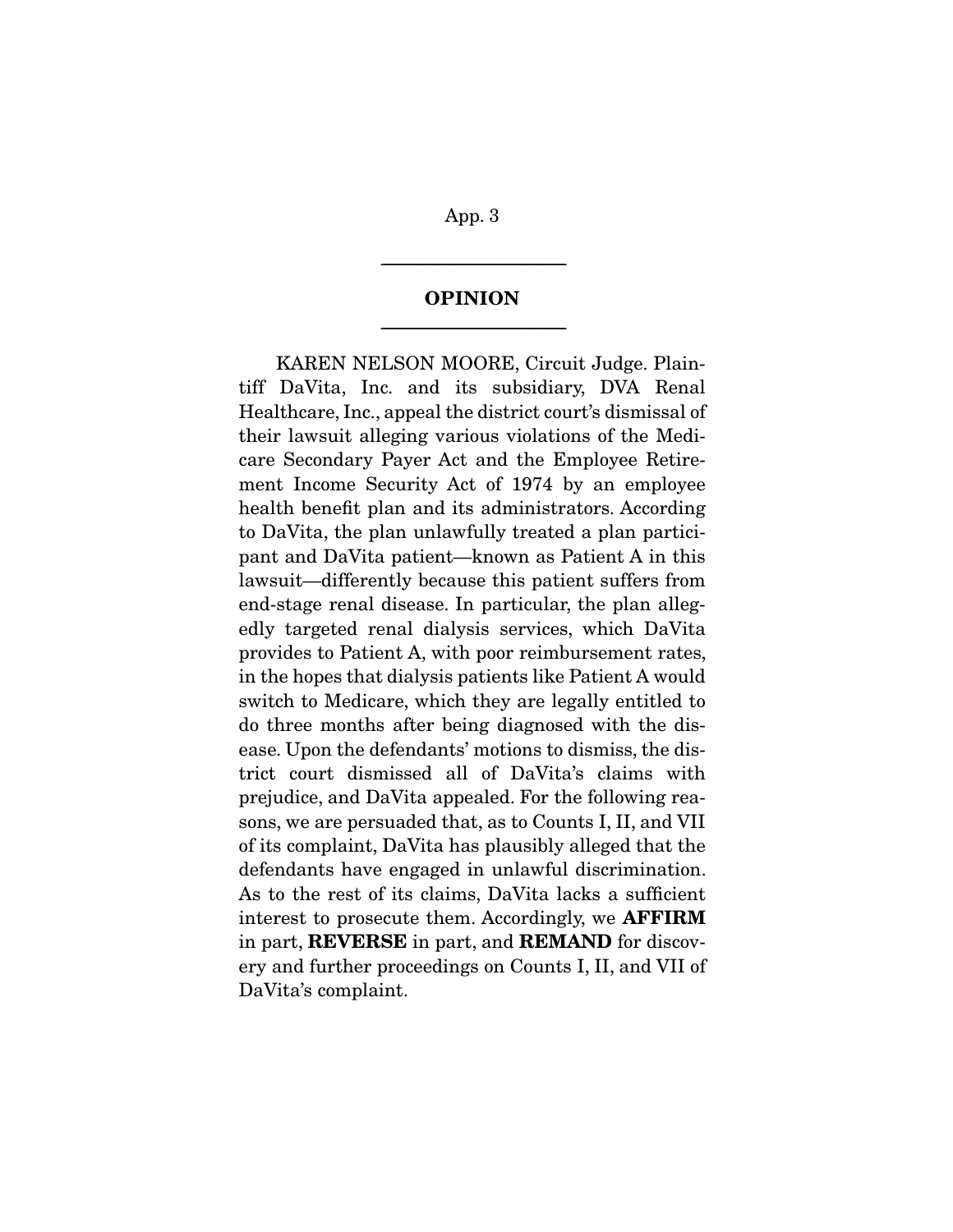#### **I. BACKGROUND**<sup>1</sup>

Plaintiff DaVita, and its subsidiary, Plaintiff DVA Renal Healthcare, Inc., are leading providers of dialysis treatment in the United States. R. 1 (Compl. ¶¶ 11– 12) (Page ID #5). Since April 15, 2017, DaVita has provided dialysis treatment to Patient A, an anonymous individual diagnosed with end-stage renal disease ("ESRD"). *Id.* ¶¶ 19, 29 (Page ID #6–7, 10). Before Patient A began receiving treatment, the patient signed an "Assignment of Benefits" form that assigned their rights under the insurance plan to DaVita. *Id.* ¶ 31 (Page ID #10). Between April 15, 2017, and August 31, 2018, the costs of Patient A's dialysis sessions were reimbursed by their health benefit plan, Defendant Marietta Memorial Hospital Employee Health Benefit Plan (the "Plan"), a self-funded plan governed by the Employee Retirement Income Security Act of 1974 ("ERISA"). *Id.* ¶¶ 13, 29 (Page ID #5, 10). The Plan is funded and administered by Defendant Marietta Memorial Hospital, and its benefit manager is Defendant Medical Benefits Mutual Life Insurance Co. ("MedBen"). *Id.* ¶¶ 14–15 (Page ID #5).

 The Plan provides three tiers of reimbursement benefits, and during the period that Patient A was a member of the Plan, the Plan reimbursed DaVita for the patient's dialysis costs at the bottom tier, Tier 3. Id.  $\parallel$  24 (Page ID #8). This bottom tier applied to

<sup>&</sup>lt;sup>1</sup> The following facts are undisputed unless otherwise noted. All facts are construed in the light most favorable to the plaintiff. *See Lindenberg v. Jackson Nat'l Life Ins. Co.*, 912 F.3d 348, 357 (6th Cir. 2018).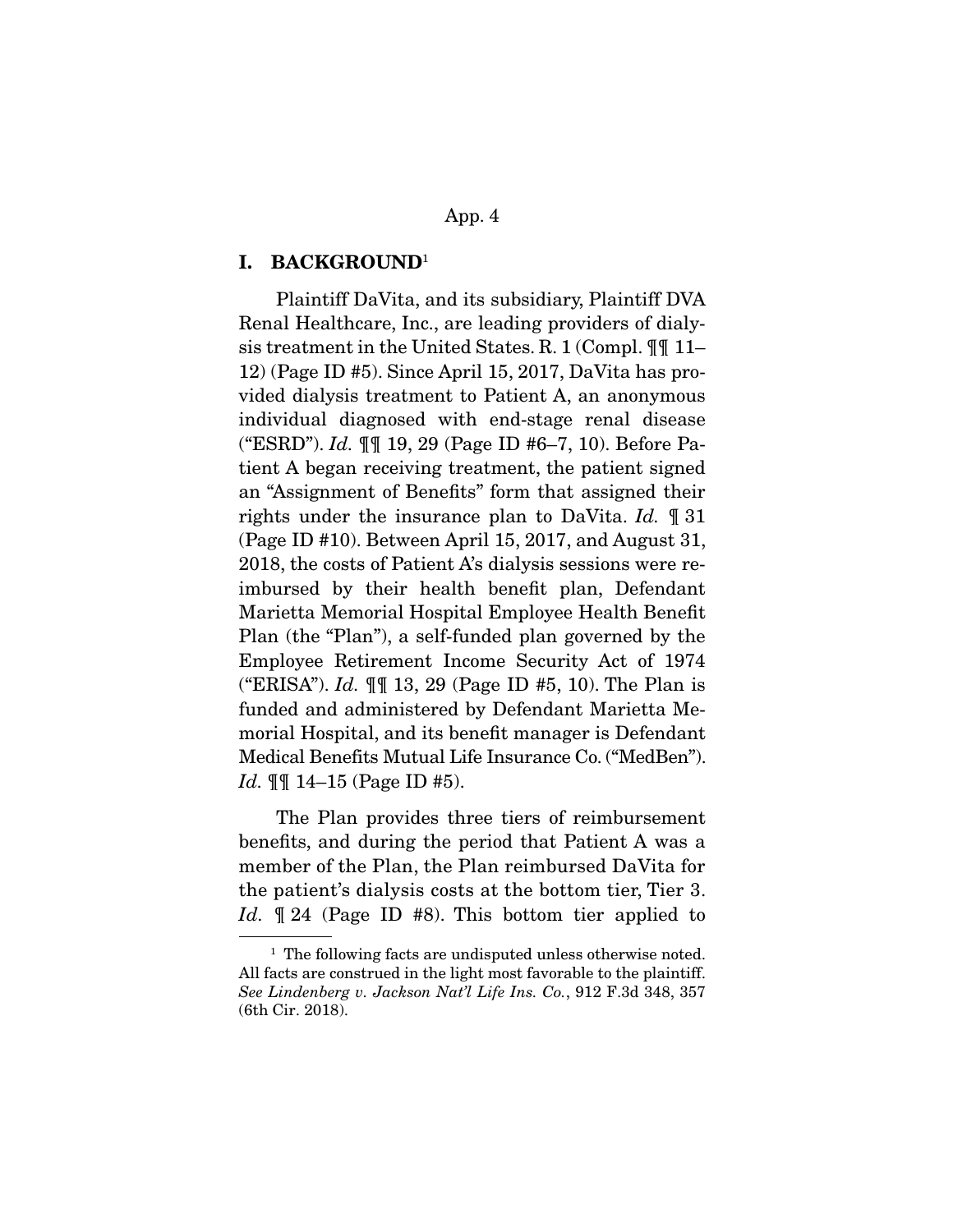providers, like DaVita, who are "out-of-network." *Id.*  DaVita was not alone as a bottom-tier dialysis provider—under the Plan's terms, *all* dialysis providers are considered out-of-network and are thus subject to lower reimbursement amounts than providers in Tier 1 and Tier 2 are. *Id.* ¶ 25 (Page ID #8). In addition to this categorically lower reimbursement level, dialysis providers like DaVita are subject to a further, unique limitation. Whereas most out-of-network providers are reimbursed in the bottom tier based on a "reasonable and customary" fee as the term is understood in the healthcare industry, dialysis providers are subject to an "alternative basis for payment." *Id.* ¶ 27 (Page ID #9). Specifically, reimbursement for dialysis providers "will not exceed the maximum payable amount applicable . . . which is typically one hundred twenty-five percent (125%) of the current Medicare allowable fee." Id. (quoting Compl. Ex. A at 17). Finally, for the dialysis service itself, the Plan reimburses at a rate of 70% of the 125% of the Medicare allowable fee—in other words, 87.5% of the Medicare rate, *see* Appellant Br. at 20—a fee which is already lower than the industrywide definition of a "reasonable and customary" fee. R. 1 (Compl.  $\mathbb{Z}$  28) (Page ID #9–10). For these reasons, DaVita was reimbursed at a relatively lower rate both compared to in-network providers *and* to other out-ofnetwork providers.

DaVita was not the only entity that allegedly suffered due to the Plan's differential treatment of dialysis reimbursement. During the time that Patient A was covered by the Plan, the patient had no in-network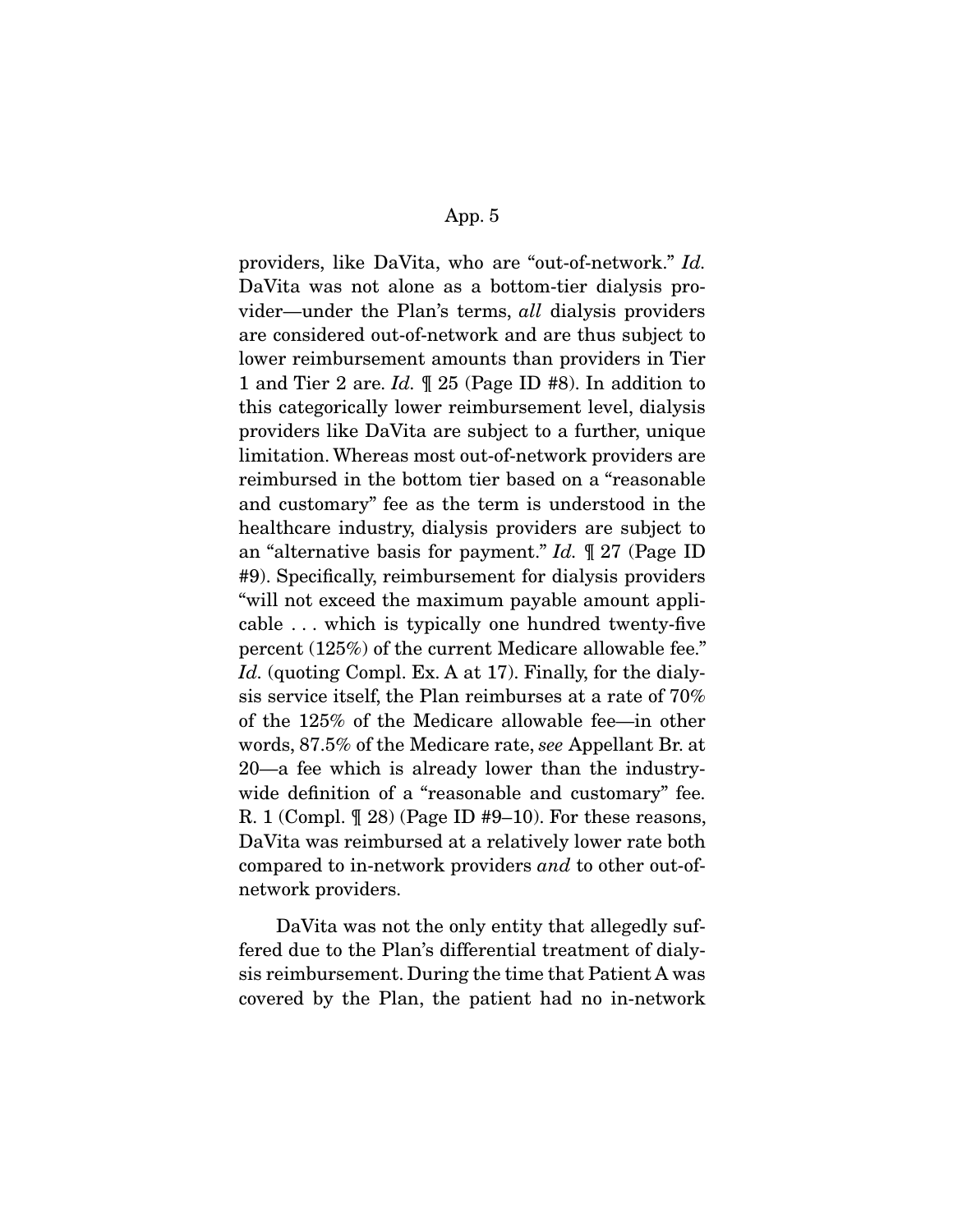options for dialysis services, exposing them to higher copayments, coinsurance amounts, and deductibles. *Id.*  ¶ 48 (Page ID #16–17). Patient A was allegedly at risk of DaVita billing them for the balance of what the Plan had not reimbursed DaVita. *Id.*  $\parallel$  35 (Page ID #11–12). The Plan also identified dialysis as subject to heightened scrutiny, such as "cost containment review" and "claim audit and/or review," which allegedly incentivizes dialysis patients to abandon the Plan and switch to Medicare. *Id.* ¶ 51 (Page ID #18). On August 31, 2018, Patient A dropped the Plan as a primary insurance provider and switched to Medicare, to which they were entitled by virtue of having ESRD. *Id.* ¶ 29 (Page ID #10); *see* 42 U.S.C. § 426-1.

 On December 19, 2018, DaVita filed a complaint against the defendants, alleging that the Plan treats dialysis providers differently from other medical providers in violation of the Medicare Secondary Payer Act ("MSPA") and ERISA. R. 1 (Compl. at 1) (Page ID #1). The complaint is brought on DaVita's behalf and on behalf of Patient A. *Id.* ¶ 10 (Page ID #4). The crux of DaVita's complaint is that by offering inferior benefits to individuals with ESRD, the Plan unlawfully incentivized such individuals, like Patient A, to drop the Plan as their health insurer and go on Medicare. *Id.*  ¶ 6, 50 (Page ID #3, 17–18). On February 14, 2019, Marietta Memorial Hospital and the Plan moved to dismiss DaVita's complaint, R. 17 (Marietta Mot. to Dismiss at 1) (Page ID #182), and on the next day, MedBen did the same, R. 18 (MedBen Mot. to Dismiss at 1) (Page ID #192).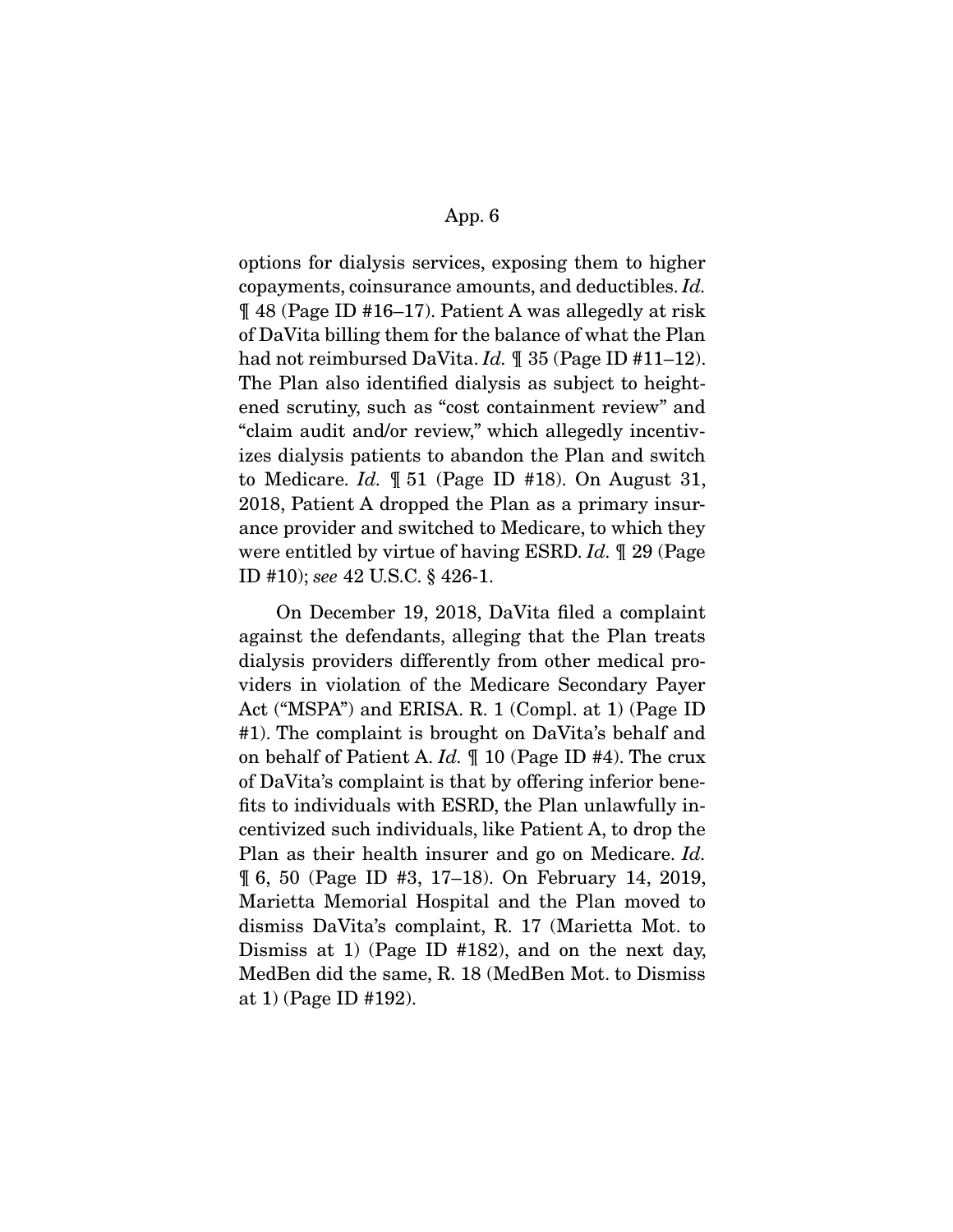On September 20, 2019, the district court granted the defendants' motions to dismiss in a written opinion and order, dismissing all of DaVita's counts with prejudice. *See DaVita, Inc. v. Marietta Mem'l Hosp. Emp. Health Benefit Plan*, No. 2:18-CV-1739, 2019 WL 4574500, at \*5, 7 (S.D. Ohio Sept. 20, 2019). As to DaVita's MSPA claim, the district court explained that the MSPA private cause of action was available only to sue for recovery of payments that Medicare had made to a provider when a plan failed to make these payments and that, in this case, Medicare had made no such payments. *Id.* at \*2–3. Alternatively, the district court held that even if this private cause of action were available, the Plan had not discriminated unlawfully against individuals with ESRD through its reimbursement system. *Id.* at \*3–5. As to DaVita's ERISA claims that were premised on MSPA violations, the district court held that its analysis regarding the lack of unlawful discrimination foreclosed these claims. *Id.* at \*5. Lastly, as to DaVita's ERISA claims that were premised on a breach-of-fiduciary-duty theory, the district court held that the Assignment of Benefits signed by Patient A was insufficient to confer standing on DaVita to bring these claims. *Id.* at \*5–7.<sup>2</sup> DaVita timely appealed. R. 48 (Notice of Appeal at 1) (Page ID #494).

<sup>2</sup> The district court's opinion states conflicting bases for dismissing Count VII. *Compare Da Vita*, 2019 WL 4574500, at \*5 (appearing to dismiss Count VII on its merits, i.e., failure to allege a violation of the MSPA), *with id.* at \*7 ("Counts Three through *Seven are* **DISMISSED** with prejudice, for lack of standing.") (emphasis added). This conflict is irrelevant, however, given that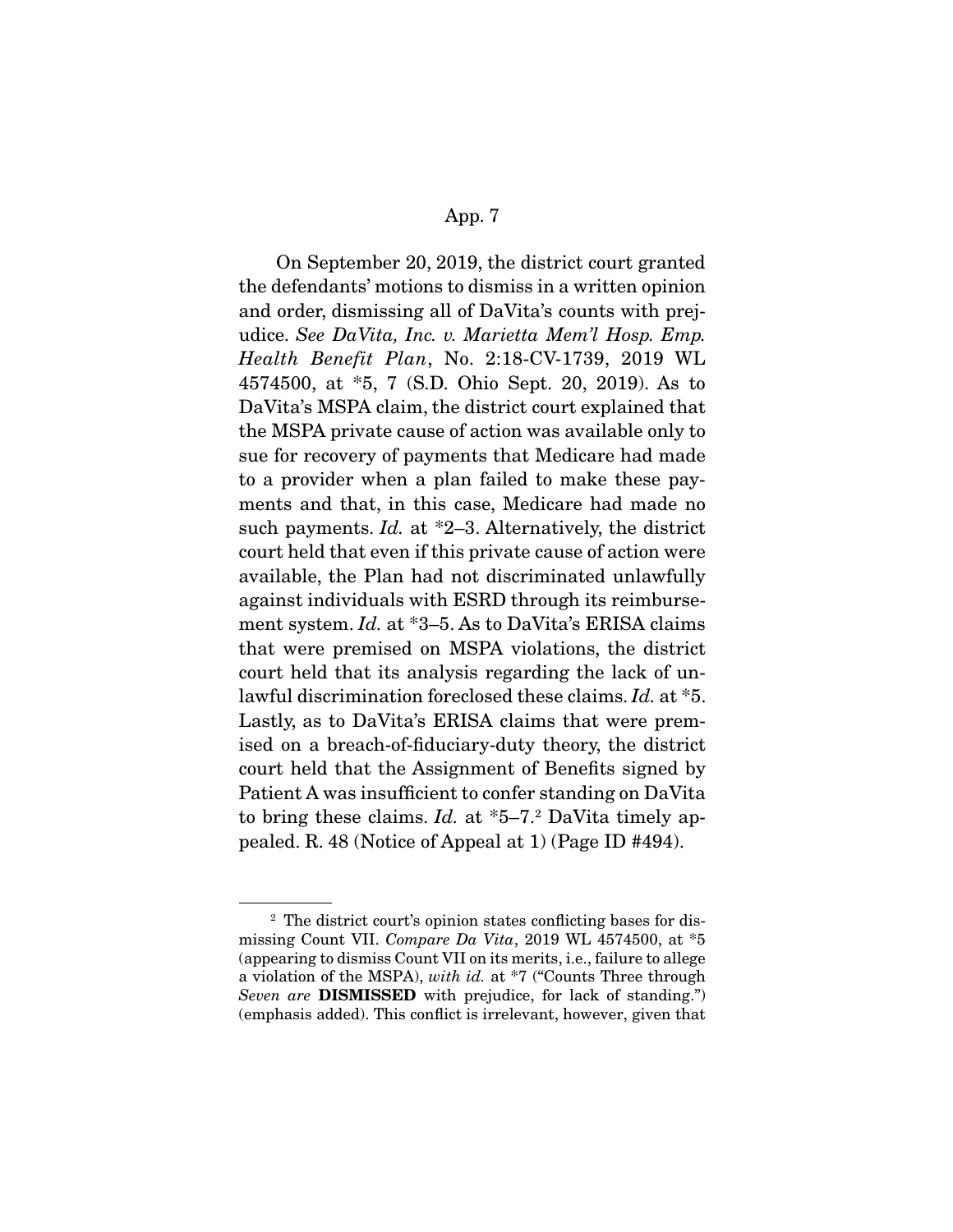#### **II. STANDARD OF REVIEW**

We review de novo the district court's grant of a motion to dismiss. *Milligan v. United States*, 670 F.3d 686, 692 (6th Cir. 2012). A complaint must include "a short and plain statement of the claim showing that the pleader is entitled to relief," Fed. R. Civ. P.  $8(a)(2)$ , and is properly dismissed if it "fail[s] to state a claim upon which relief can be granted," Fed. R. Civ. P. 12(b)(6). "[A] federal court of appeals is not restricted to ruling on the district court's reasoning, and may affirm a district court's grant of a motion to dismiss on a basis not mentioned in the district court's opinion." *In re Comshare, Inc. Sec. Litig.*, 183 F.3d 542, 547–48 (6th Cir. 1999). "This Court reviews de novo the district court's decision to dismiss a claim for lack of standing." *Coyne v. Am. Tobacco Co.*, 183 F.3d 488, 492 (6th Cir. 1999).

#### **III. DISCUSSION**

## **A. The Private Cause of Action**

DaVita's complaint first alleges a violation of the MSPA through the Act's private cause of action. The defendants argue that a Medicare conditional payment is required before a party can sue under this cause of action and that, in this case, Medicare was not allegedly forced to make a conditional payment to cover the Plan's obligations. We agree with the first proposition and disagree with the second. Although the plain text

we review the dismissal de novo whether it was based on the merits or on standing. *See supra* Part II.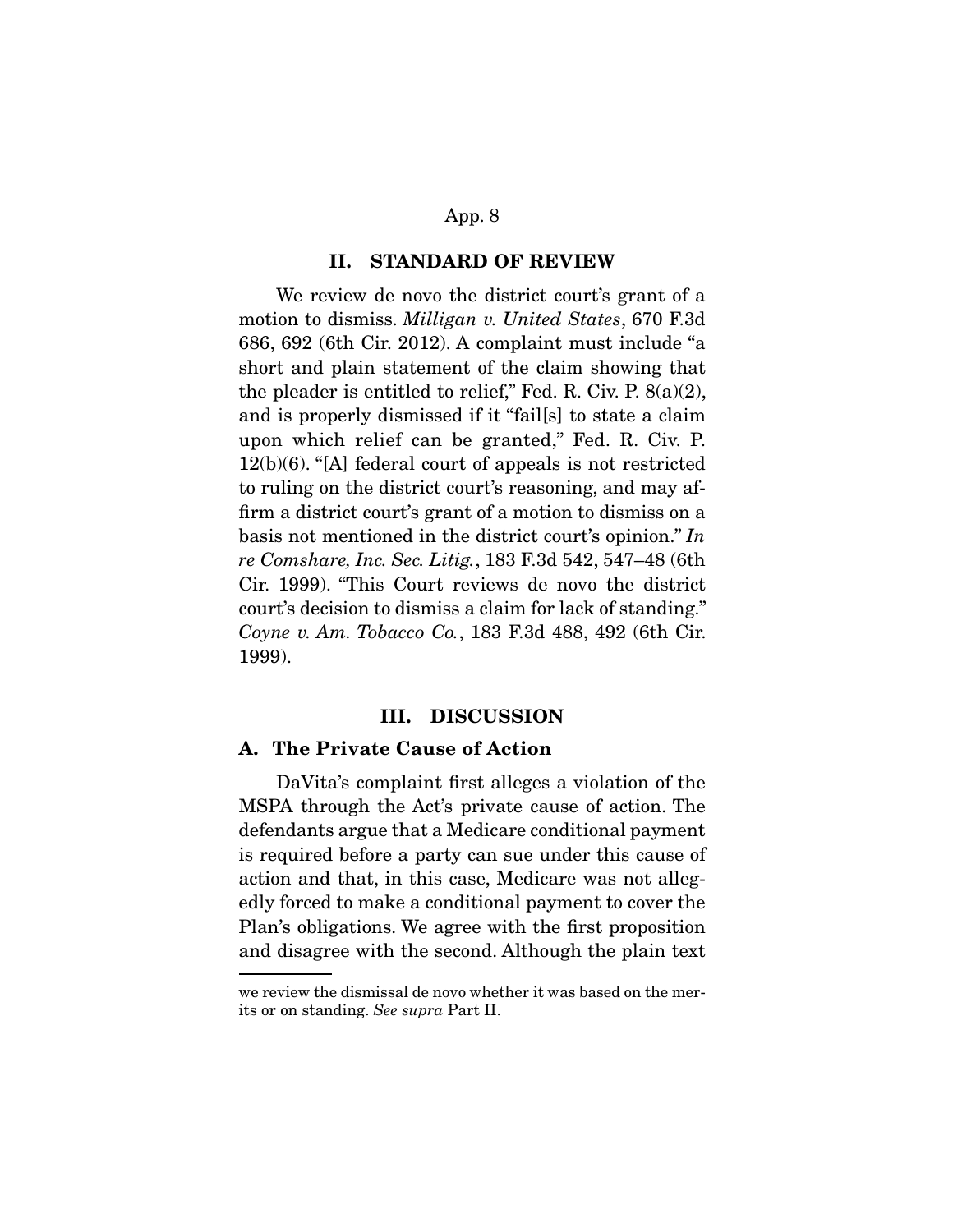of the private-cause-of-action provision requires Medicare to make a conditional payment before the cause of action is available, Medicare allegedly made such a payment in this case. In order to explain why, a brief background on the statutory framework is necessary.3

#### **1. Statutory Background**

In 1972, Congress extended Medicare coverage to nearly all individuals with ESRD. *See* Pub. L. No. 92-603, § 2991, 86 Stat. 1429, 1463–64 (1972). This meant that Medicare served as the primary payer of health costs for such individuals, as well as the many other individuals eligible for Medicare. Amid rising healthcare costs, in 1980, Congress began its effort to counteract escalating Medicare costs by enacting the MSPA, which initially focused on getting private health insurance plans to help cover costs that Medicare had been paying out for automobile accidents.4 *See United States v. Baxter Int'l, Inc.*, 345 F.3d 866, 889 (11th Cir. 2003). In enacting the MSPA, Congress determined that Medicare would have secondary rather than primary liability for accident-injury healthcare costs incurred by a Medicare-eligible individual who had automobile insurance that covered these costs. *See*  H.R. REP. No. 96-1167, at 389 (1980). Thus, if a certain individual was eligible for Medicare but had private

<sup>&</sup>lt;sup>3</sup> An appendix of the various statutes and regulations discussed in this opinion appears at the end of this opinion.

<sup>4</sup> Prior to 1980, workers' compensation and other government benefits were also primary payers before Medicare. *See* Social Security Amendments of 1965, Pub. L. No. 89-97, § 1862(a).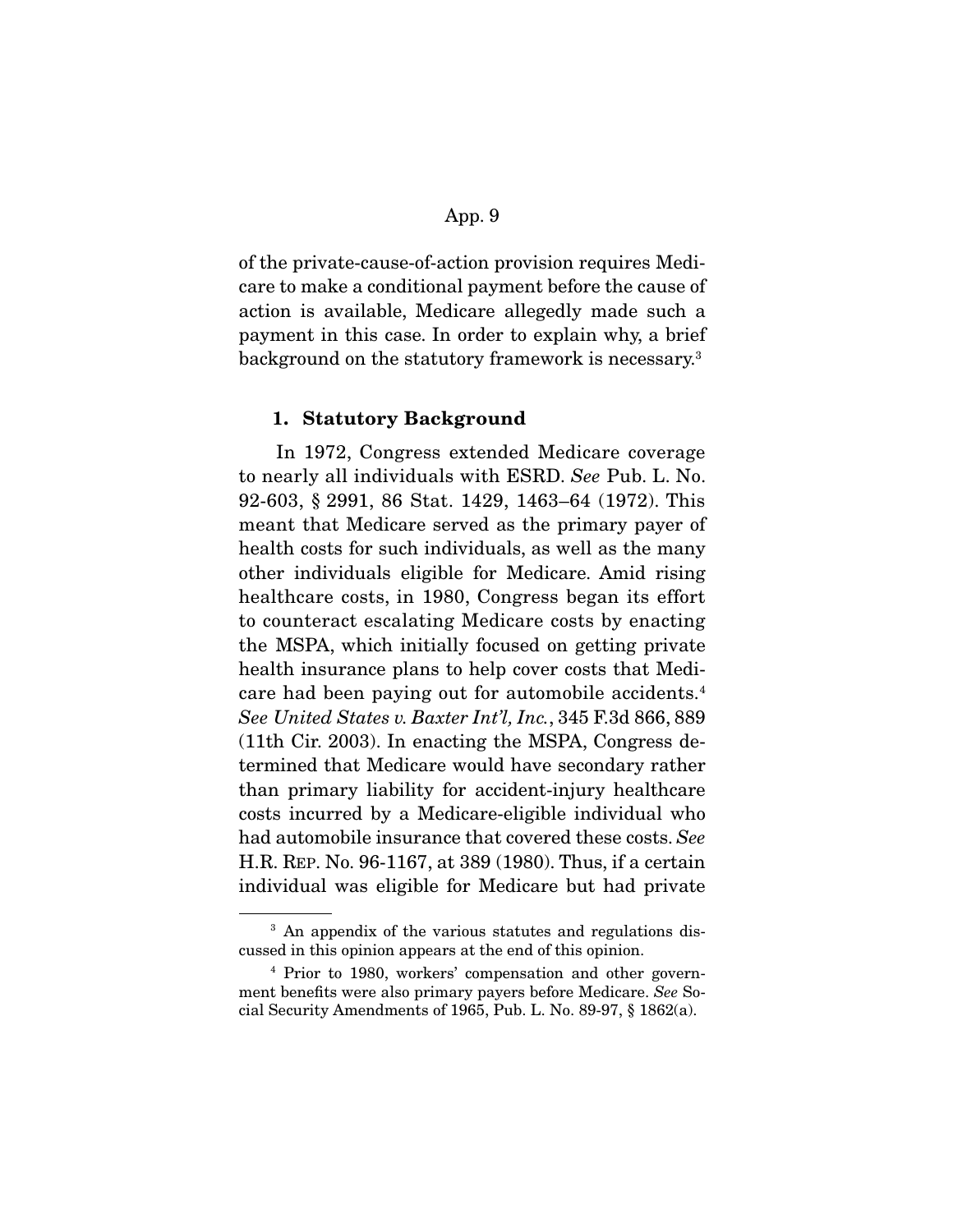insurance, Medicare would serve not as the primary payer but as the secondary payer (i.e., the backup payer) in case the private insurer did not pay. *See Stalley v. Methodist Healthcare*, 517 F.3d 911, 915 (6th Cir. 2008). If it was reasonably expected that a private health plan would not pay a healthcare provider promptly, Medicare could make a conditional payment to the provider on the plan's behalf and later seek reimbursement. *Id.*

 In the Omnibus Reconciliation Act of 1981 ("1981 OBRA"), Congress amended the MSPA to cover individuals with ESRD who are on private health insurance. *See* Omnibus Budget Reconciliation Act of 1981, Pub. L. No. 97-35, § 2146 (1981). With this amendment, an individual's private insurer—such as an employerfunded health plan, like the Plan in this case—was required to pay for a patient's dialysis treatment for a period of twelve months<sup>5</sup>, after which Medicare would take over and become the primary payer for these treatments. The Senate Report for the 1981 OBRA explained that before the amendment, "most health plans . . . contain[ed] provisions that [we]re intended to prevent payment of benefits where the insured [wa]s also entitled to benefits as a result of coverage under a program such as [M]edicare." S. REP. 97-139, at 735 (1981). The amended Act prohibited this. It denied a health plan's tax deduction "if the plan differentiates in the benefits it provides between individuals having [ESRD] and other individuals covered by such plan on

 $5$  This period is now thirty months. 42 U.S.C. § 1395y(b)(1)(C) (2016).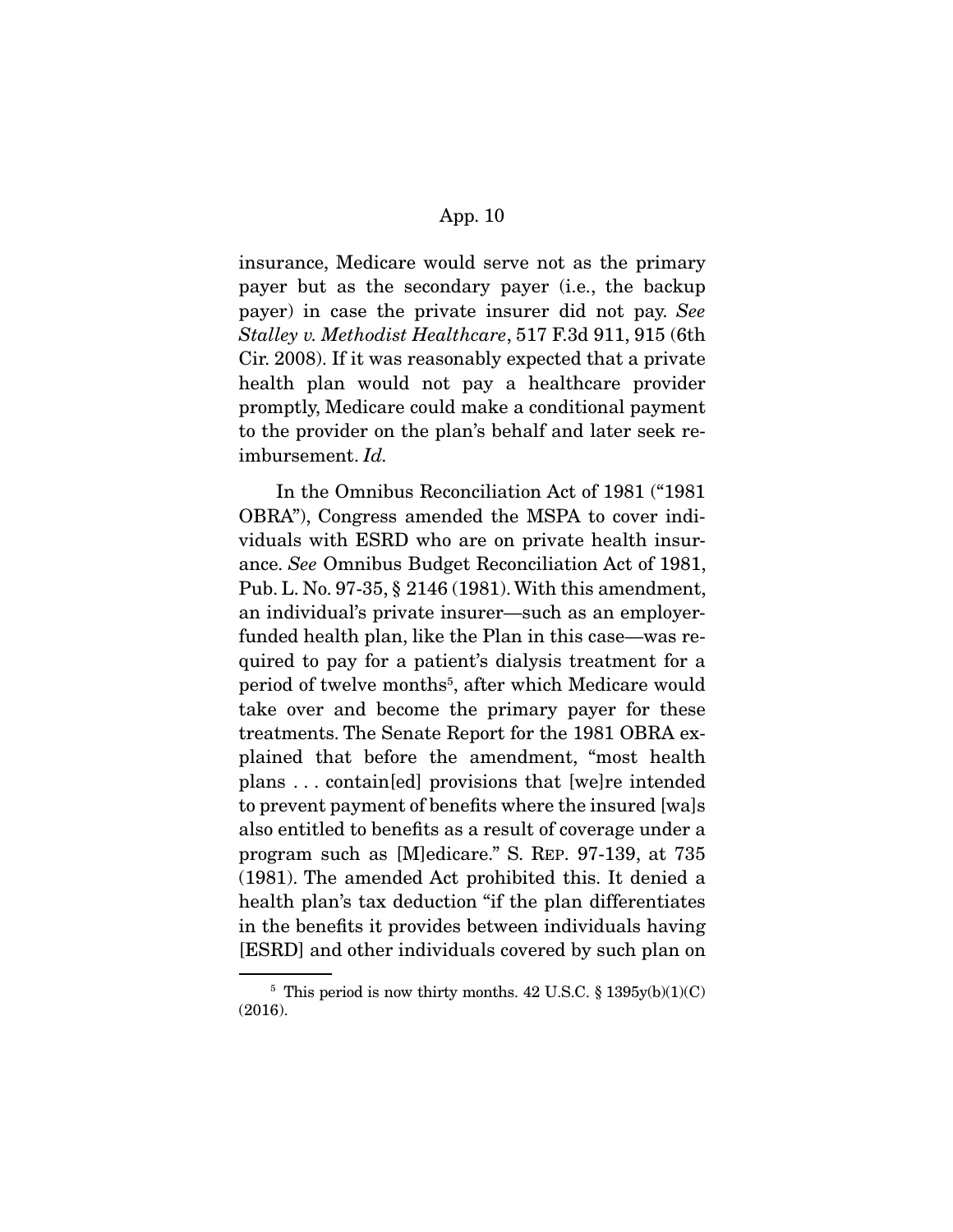the basis of the existence of [ESRD], the need for renal dialysis, or in any other manner." Pub. L. No. 97-35, § 2146(b). As we have observed, "[i]t would appear that the precise problem that Congress sought to ameliorate was that private plans would provide inferior benefits or coverage for medical treatment that also was covered by Medicare." *Bio-Med. Applications of Tenn., Inc. v. Cent. States Se. & Sw. Areas Health & Welfare Fund*, 656 F.3d 277, 281 (6th Cir. 2011).

 The resulting statute, after several decades of amendments, thus prevents a "group health plan" from taking two actions with respect to an individual diagnosed with ESRD:

A group health plan . . .

(i) may not take into account that an individual is entitled to or eligible for [Medicare benefits due to ESRD] during the [30]-month period which begins with the first month in which the individual becomes entitled to benefits . . . ; and

(ii) may not differentiate in the benefits it provides between individuals having end stage renal disease and other individuals covered by such plan on the basis of the existence of end stage renal disease, the need for renal dialysis, or in any other manner[.]

42 U.S.C.  $\S$  1395y(b)(1)(C). If a private plan violates these antidiscrimination provisions and fails to pay for a plan member's dialysis treatment because that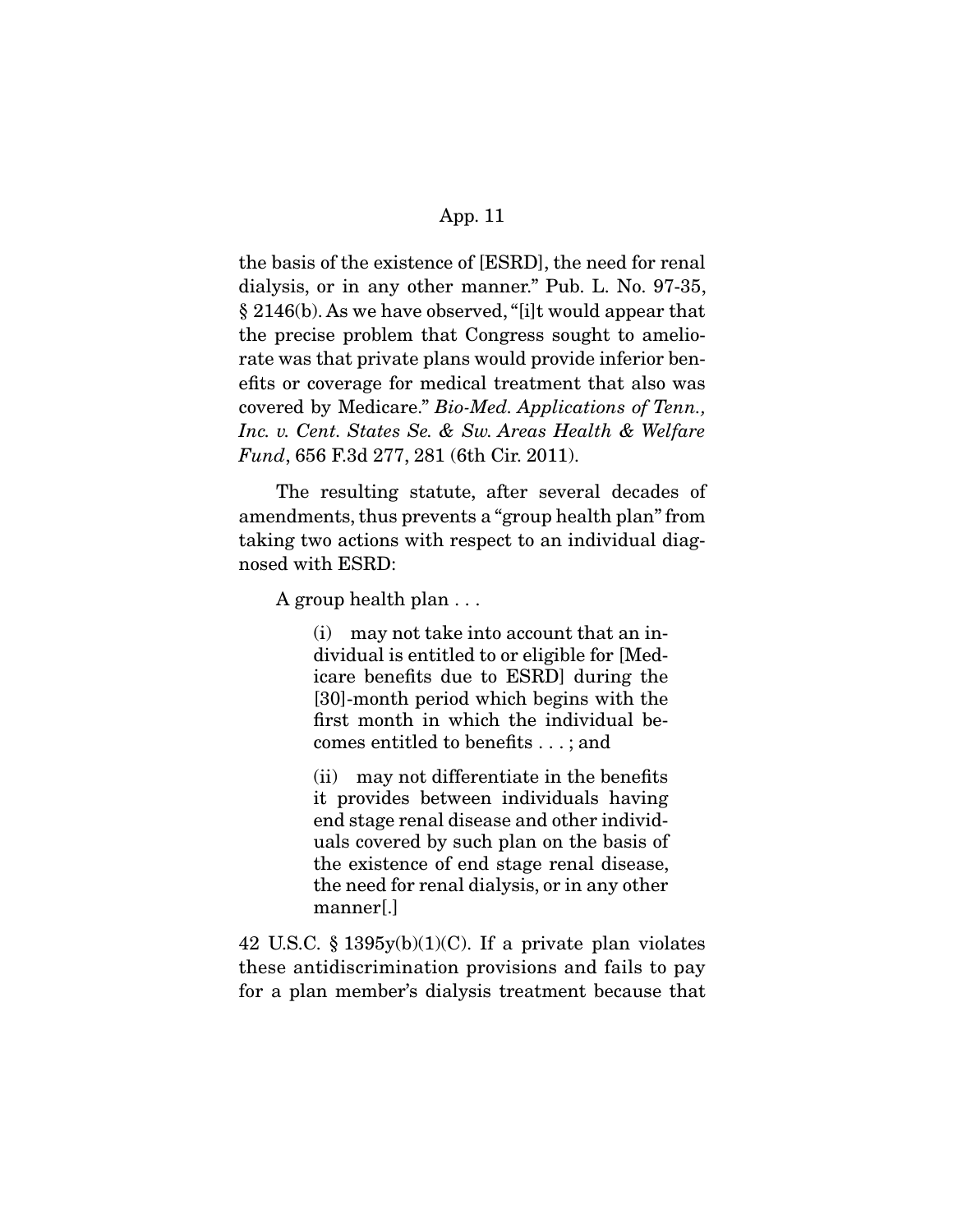individual has become eligible for Medicare benefits by virtue of having ESRD, Medicare still stands in as a backup payer. *See Bio-Med.*, 656 F.3d at 283–84. In practice, this secondary payment system allows individuals with ESRD to continue receiving treatment from a dialysis provider when their primary plan has not paid or is not expected to pay the provider. Specifically, the statute states that when a primary plan "cannot reasonably be expected" to pay "promptly," Medicare may make "conditional payment[s]" to the provider. 42 U.S.C.  $\S$  1395y(b)(2)(B)(i). The statute requires the primary plan to reimburse Medicare for such conditional payments. *Id.* § 1395y(b)(2)(B)(ii). By contrast, if the primary plan has paid or is reasonably expected to pay the provider, Medicare may not make payments to the provider. *See id.*  $\S$  1395y(b)(2)(A)(i) (prohibiting Medicare from paying as a secondary payer "except as provided in subparagraph (B)," the conditional payment provision).

 The MSPA has two internal enforcement mechanisms. The first is the government-enforcement provision, which reads:

In order to recover payment made under this subchapter for an item or service, the United States may bring an action against any or all entities that are or were required or responsible (directly, as an insurer or self-insurer, as a third-party administrator, as an employer that sponsors or contributes to a group health plan, or large group health plan, or otherwise) to make payment with respect to the same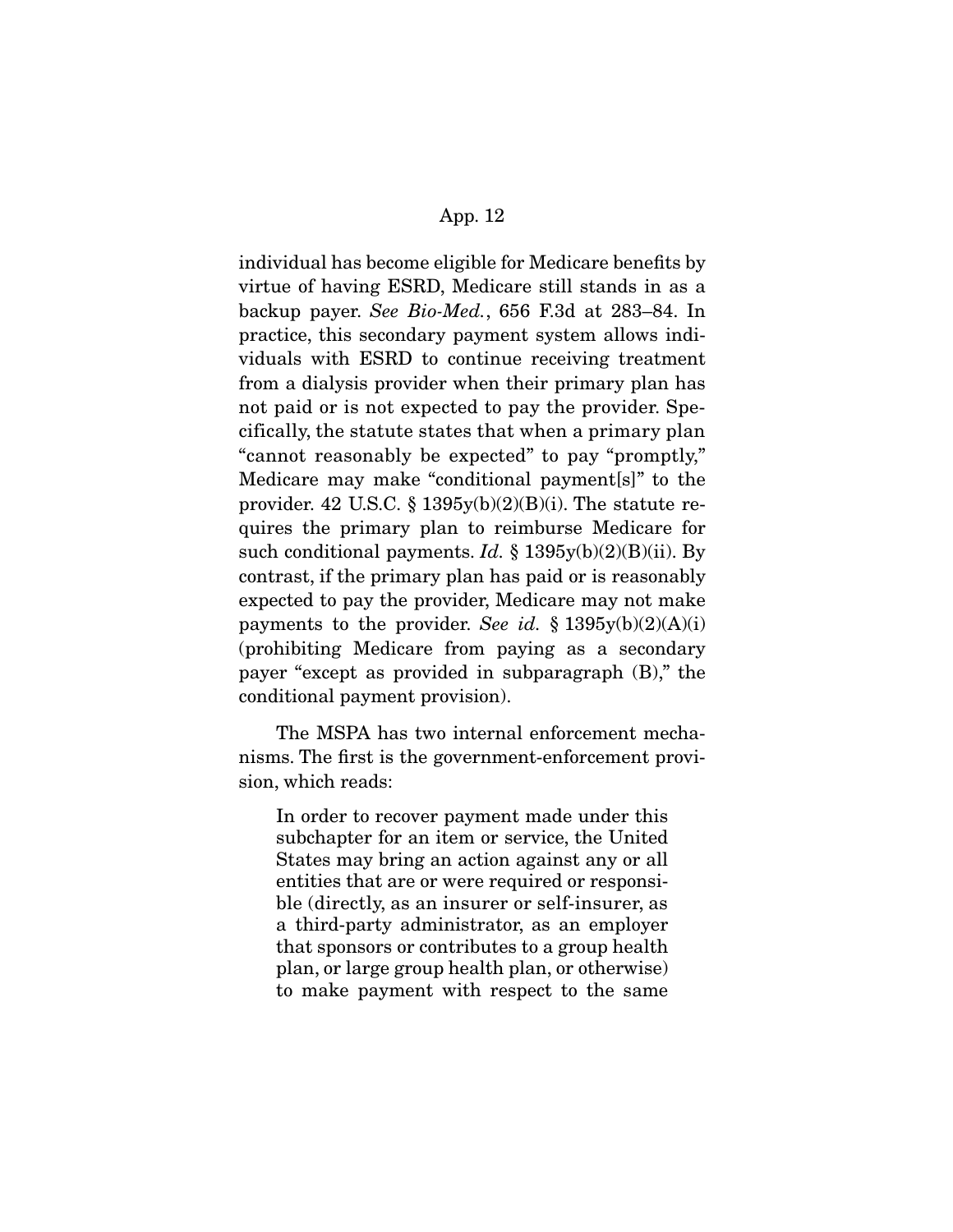item or service (or any portion thereof ) under a primary plan.

42 U.S.C.  $\S 1395y(b)(2)(B)(iii)$ . The second is the privatecause-of-action provision, which reads:

There is established a private cause of action for damages (which shall be in an amount double the amount otherwise provided) in the case of a primary plan which fails to provide for primary payment (or appropriate reimbursement) in accordance with paragraphs (1) and (2)(A).

42 U.S.C.  $\S 1395y(b)(3)(A)$ . In the private-cause-of-action provision, paragraph (1) refers to the MSPA's antidiscrimination provision, and paragraph  $(2)(A)$  refers to the MSPA's Medicaresecondary-payment provision. As we recognized in *Bio-Medical*, the private-causeof-action provision is worded somewhat oddly. *See*  656 F.3d at 279 (describing the "tortuous text" of the MSPA). In particular, the provision suggests that a primary plan could fail to comply with a rule—set forth in subparagraph (2)(A)—that applies to *Medicare*, not to the primary plan. *See id.* at 286 ("How can a primary plan fail to make a payment in accordance with subparagraph  $(2)(A)$ , if that subparagraph only instructs when *Medicare*, and not primary plans, may or may not make payments? The answer, of course, is that it cannot: it is impossible for one to violate an order addressed only to someone else."). Our solution in *Bio-Medical* for rendering the private-cause-of-action provision functional was to "consider paragraphs (1) and (2)(A) collectively, rather than individually." *Id.*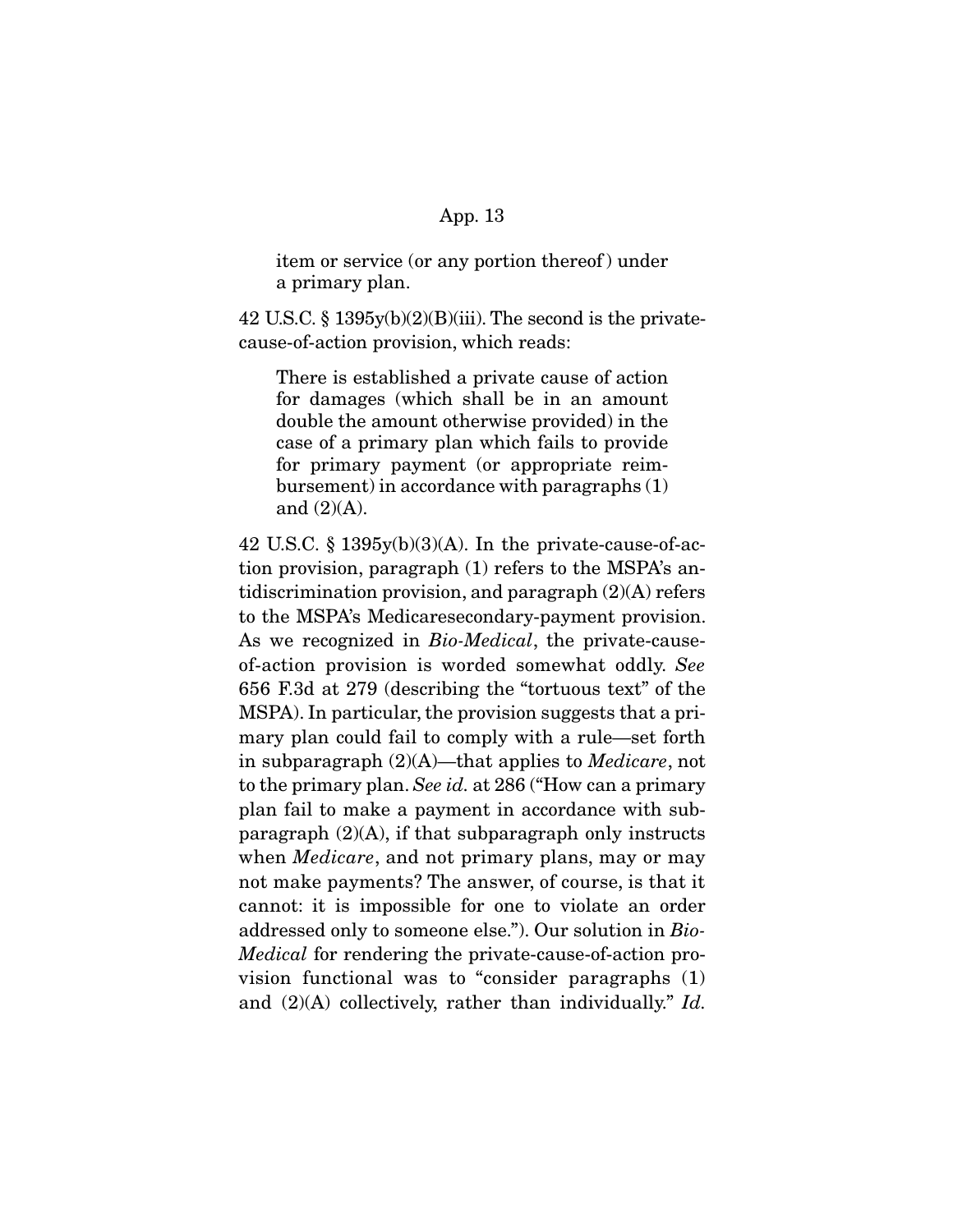Namely, we explained that "a primary plan fails to pay 'in accordance with paragraphs  $(1)$  and  $(2)(A)$ ' when it terminates a planholder's coverage and thereby induces Medicare to make a conditional payment on its behalf—that is, when the primary plan violates the statutory system that these two paragraphs set into motion." *Id.* "Put differently, a primary plan is liable under the private cause of action when it discriminates against planholders on the basis of their Medicare eligibility and therefore causes Medicare to step in and (temporarily) foot the bill." *Id.* 

# **2. Availability of the Private Cause of Action When Medicare Has Not Made a Conditional Payment**

The defendants argue that, based in part on the above language from *Bio-Medical*, DaVita is prohibited from suing under the private cause of action because Medicare did not make a conditional payment in this case. DaVita essentially has three responses. First, *Bio-Medical* does not hold that a payment by Medicare is a precondition to suing under the private cause of action. Second, the text and purpose of the MSPA counsel against requiring this as a precondition. Third, even if payment by Medicare were required, DaVita's complaint satisfies this requirement because the Plan induced Patient A to enroll in Medicare, which led to Medicare making payments for Patient A's dialysis before the relevant thirty-month period was over. We hold as follows: (1) *Bio-Medical* did not hold that a precondition was required, (2) but our independent review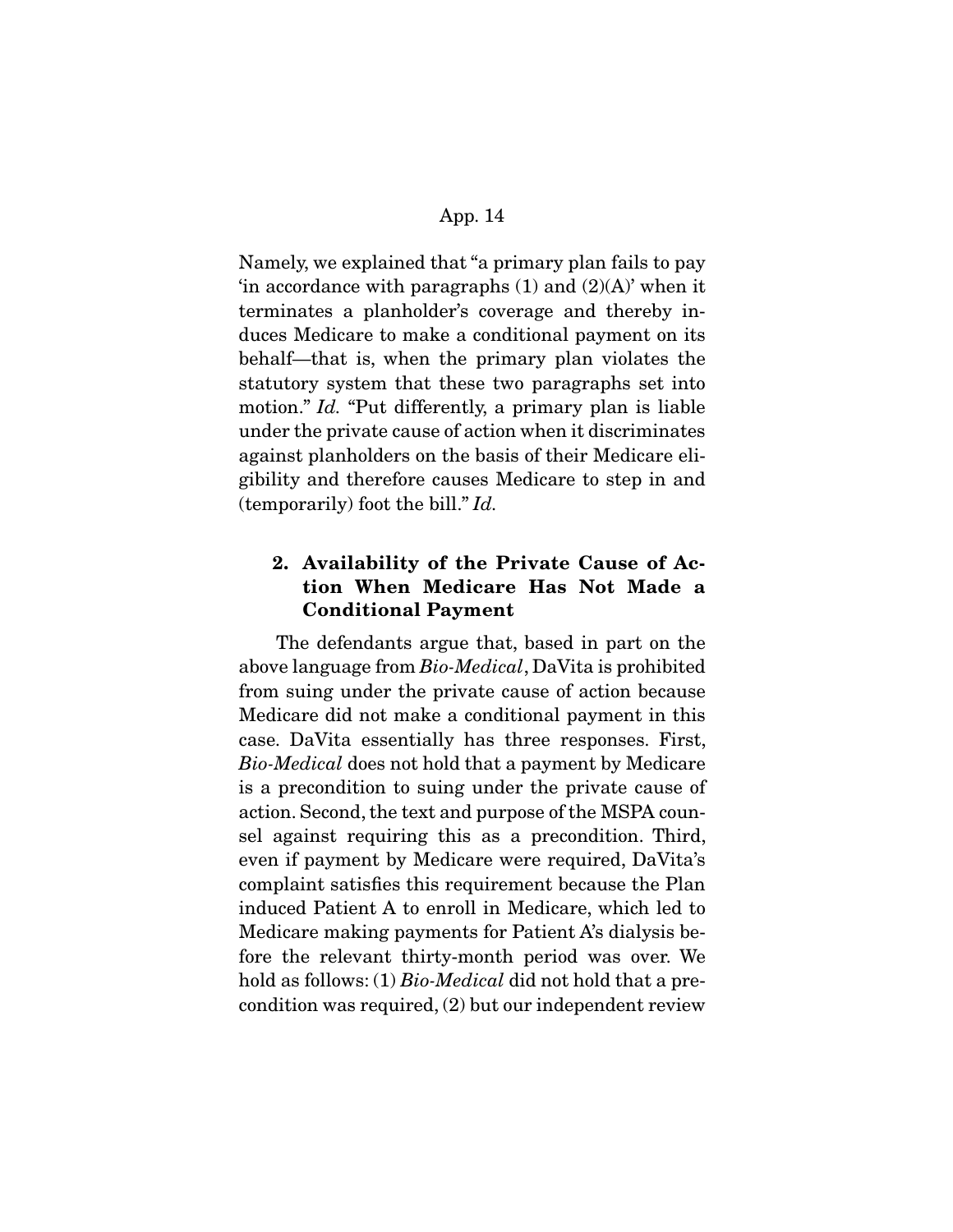of the statutes confirms that it is; (3) however, Medicare's payment in this case was conditional, and thus the private cause of action is available to DaVita.

## **a.** *Bio-Medical* **does not control this case**

*Bio-Medical*'s thoughtful discussion on the availability of the private cause of action was not necessary to its decision. In *Bio-Medical*, the panel was faced with a straightforward case of a primary plan's terminating coverage and Medicare's stepping in to cover the primary plan's obligations. The primary plan had completely ceased payments to the dialysis provider upon learning that the relevant patient was eligible for Medicare, even though the patient was still a member of the plan. *Id.* at 280. Given that the primary plan was failing to meet its payment obligations under the MSPA, the dialysis provider turned to Medicare, which began making payments to enable the patient to continue to receive treatment. *Id.* Thus, the question before the panel was not whether Medicare payments were a precondition for suit under the private cause of action, but whether this cause of action could be used if the primary plan's payment had not been previously "demonstrated," such as by a judgment or settlement. *Id.* at 279.

 Despite the clarity of *Bio-Medical*'s language regarding Medicare "step[ping] in and (temporarily) foot[ing] the bill," this statement was not necessary to its decision. Instead, this statement is a clear example of dicta. *See* Black's Law Dictionary (11th ed. 2019)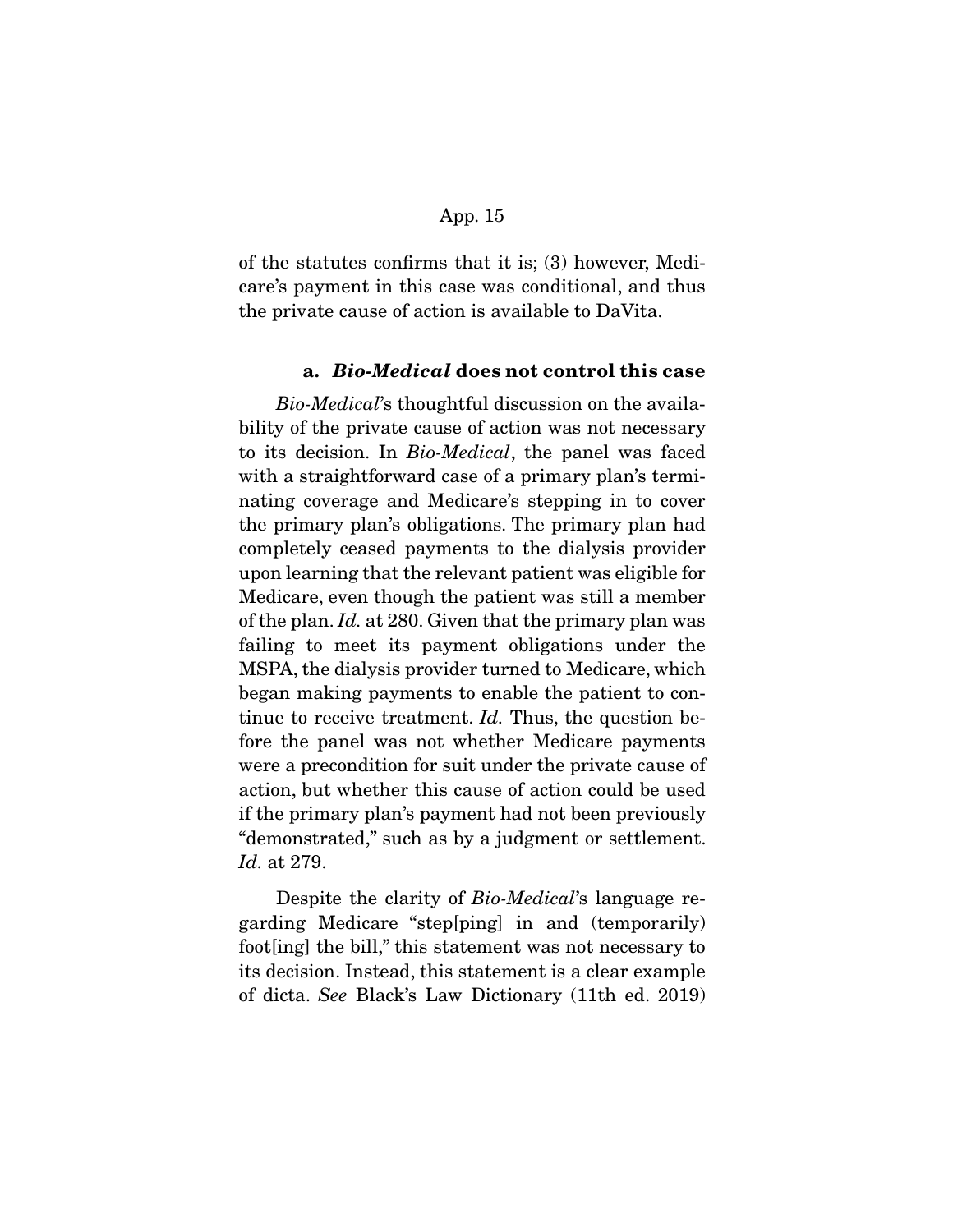(defining obiter dictum as "[a] judicial comment made while delivering a judicial opinion, but one that is unnecessary to the decision in the case and therefore not precedential"). This is not a case in which one panel has issued a clear holding on an issue and a litigant in a subsequent case is bound by that holding despite presenting a novel argument that the prior panel did not actively consider in issuing its holding. *See, e.g.*, *Grundy Mining Co. v. Flynn*, 353 F.3d 467, 479 (6th Cir. 2003); *see also United States v. Bawgus*, 782 F. App'x 408, 412 n.3 (6th Cir. 2019) (Moore, J., concurring in the judgment). Nor can the relevant statements in *Bio-Medical* be considered one of several alternative holdings, which standing alone could be viewed as technically unnecessary given the existence of the others. *Cf. Woods v. Interstate Realty Co.*, 337 U.S. 535, 537 (1949) ("[W]here a decision rests on two or more grounds, none can be relegated to the category of *obiter dictum*."). The statement that the private cause of action is permitted when Medicare has made a payment was not necessary to the decision, and is thus dicta.<sup>6</sup>

<sup>6</sup> The *Bio-Medical* panel's identification of the "counterargument" to its interpretation of the statute supports the conclusion that the "step[ping] in" language in *Bio-Medical* was dicta. 656 F.3d at 287. Had the panel held that the text required Medicare payments as a prerequisite for suing under the private cause of action, one might expect the "counterargument" to be that such payments are not, in fact, required. Instead, the panel explained, the "counterargument" to its holding was that "in order to be liable under the Act's private cause of action, a primary plan's responsibility to pay must have already been 'demonstrated' prior to the lawsuit." *Id.* Thus, the discussion regarding Medicare's temporarily footing the bill was relevant only insofar as it rejected the proposition that a "demonstrated responsibility" was a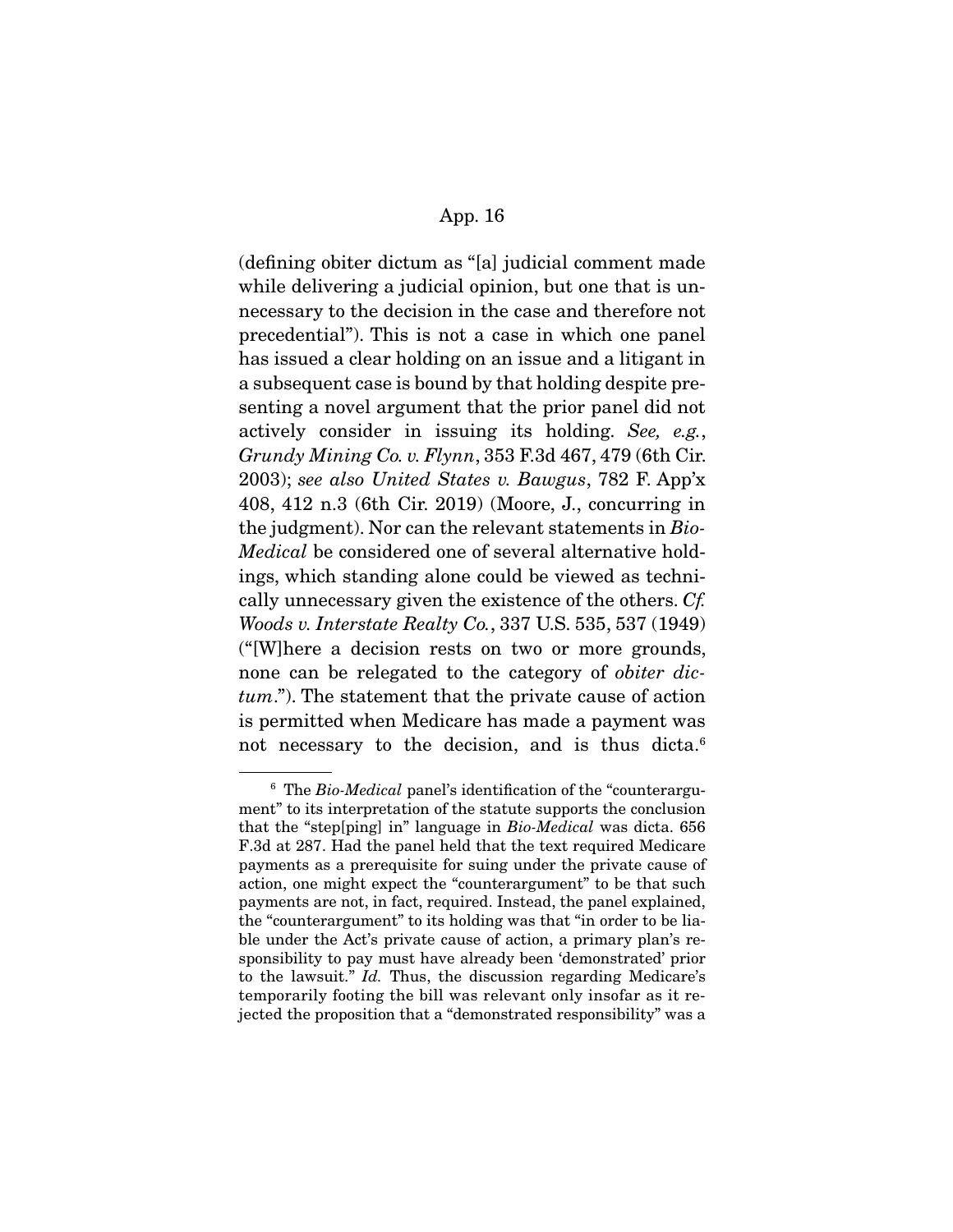Indeed, the *Bio-Medical* panel itself did not consider its "step[ping] in" discussion to constitute a holding. Its "Summary of Holdings and Implications for This Case" makes no reference to a requirement that Medicare step in and make a payment to the provider before a private cause of action will be available. 656 F.3d at 294.

# **b. The MSPA's private-cause-of-action provision requires a conditional payment by Medicare**

Although *Bio-Medical* does not dictate the outcome in this case, we conclude that the MSPA does require a conditional payment by Medicare before a planholder (or a planholder's assignee) may sue under the private cause of action. Beginning with the text of the provision, the question is what it means for a primary plan to "fail to provide for primary payment (or appropriate reimbursement) in accordance with paragraphs (1) and (2)(A)," 42 U.S.C. § 1395y(b)(3)(A), or more specifically, whether "in accordance with ... (2)(A)" constitutes a conditional-payment requirement. As discussed above, paragraph (1) refers to the antidiscrimination provisions of the MSPA, and paragraph

prerequisite to suit under the private cause of action. Medicare having stepped in and made payments—as opposed to the existence of a "demonstrated responsibility" by a primary plan—was *sufficient*, but not clearly necessary, for permitting suit under the provision. *See* Reply Br. at 6 ("To resolve the liability question, this Court decided only that the payment by Medicare *in that case*  was *sufficient* to allow the private suit, not that a payment by Medicare was *necessary* in all circumstances.").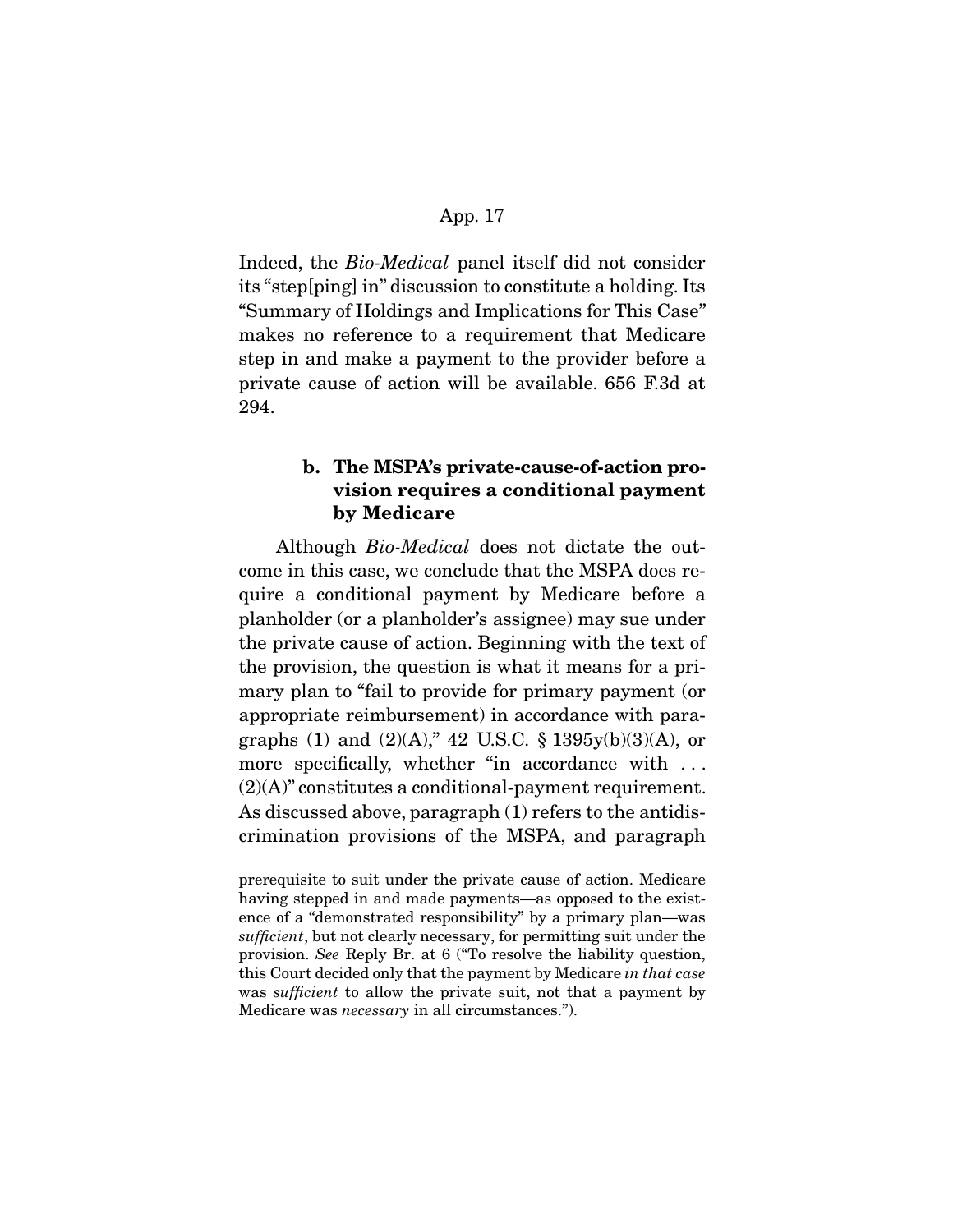$(2)(A)$  refers to the "Medicare secondary payer" provision. The private-cause-of-action provision is explicitly limited to situations in which a primary plan has failed to act in accordance with *both* paragraphs (1) and (2)(A). *See Bio-Med.*, 656 F.3d at 285 (emphasizing the conjunctive nature of the private-cause-of-action provision). As we said in *Bio-Medical*, incorporating paragraph  $(2)(B)$  into paragraph  $(2)(A)$  results in the following formulation of paragraph (2)(A): "*Medicare may not pay for any item or service to the extent that the Act requires a primary plan to pay, except that Medicare may conditionally pay for the item or service if the primary plan cannot reasonably be expected to pay promptly*." *Id.* at 286. The question is how a primary plan might fail to act in accordance with this provision.

 In our view, the only way that a primary plan can fail to act in accordance with this provision is by failing to make payments or appropriate reimbursements to a provider and thus triggering the remission of a conditional payment by Medicare. We thus make a holding of our observation in *Bio-Medical*: "[A] primary plan is liable under the private cause of action when it discriminates against planholders on the basis of their Medicare eligibility and therefore causes Medicare to step in and (temporarily) foot the bill." 656 F.3d at 286. When we "consider paragraphs (1) and (2)(A) collectively, rather than individually," discriminating against a planholder in violation of paragraph (1) is what sets in motion the conditional-payment mechanism set forth in paragraph (2). *Id.* And conditional payment is the only type of payment permitted under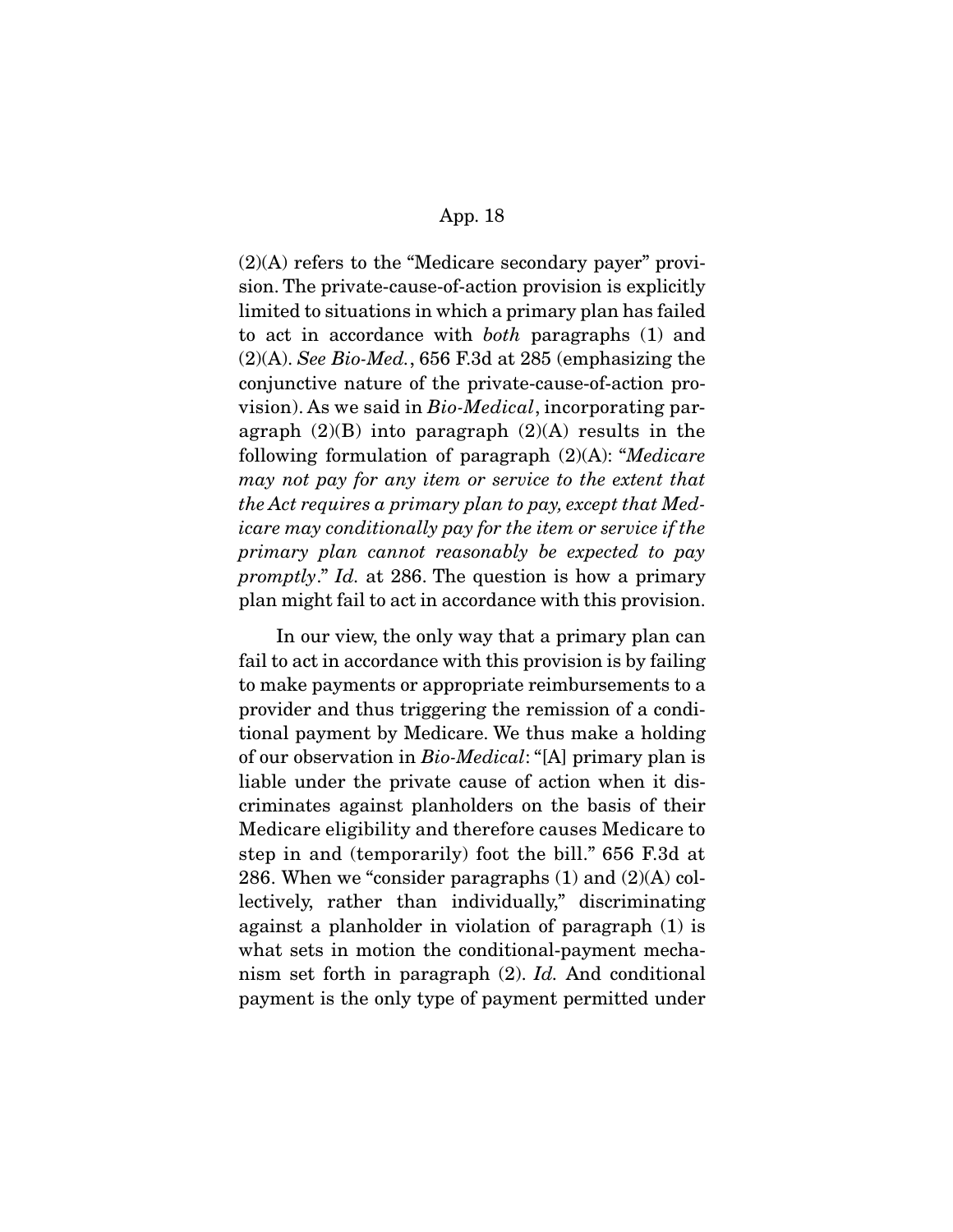paragraph  $(2)(A)$ . Thus, the only way that a primary plan fails to act in accordance with paragraph  $(2)(A)$  or, in other words, the only way it sets paragraph  $(2)(A)$ 's payment mechanism in motion—is by triggering Medicare to make a conditional payment. It is true that, unlike the government-enforcement provision, which explicitly states that enforcement actions may be taken "to recover payment made," 42 U.S.C. § 1395y(b)(2)(B)(iii), the private-cause-of-action provision does not explicitly identify payment recovery as the purpose of the provision. Appellant Br. at 29–30; Reply Br. at 4–5. But the private-cause-of-action provision's reference to paragraph  $(2)(A)$  unmistakably incorporates a prerequisite that Medicare has paid the provider. And as for DaVita's purpose-based argument about the private-cause-of-action provision, "[c]ourts considering the provision have generally agreed that the apparent purpose of the statute is to help the government recover conditional payments from insurers or other primary payers." *Stalley v. Cath. Health Initiatives*, 509 F.3d 517, 524 (8th Cir. 2007).

 An alternative reading of the private-cause-ofaction provision—one that, we note, no party has raised—is that the provision requires the showing of a Medicare payment, but not a *conditional* Medicare payment, as a precondition to suit. Under this theory, a plan would fail to pay (or appropriately reimburse) in accordance with paragraph  $(2)(A)$  when it forces Medicare to break with the paragraph's general prohibition on payments other than conditional ones. That is, because paragraph  $(2)(A)$  contemplates only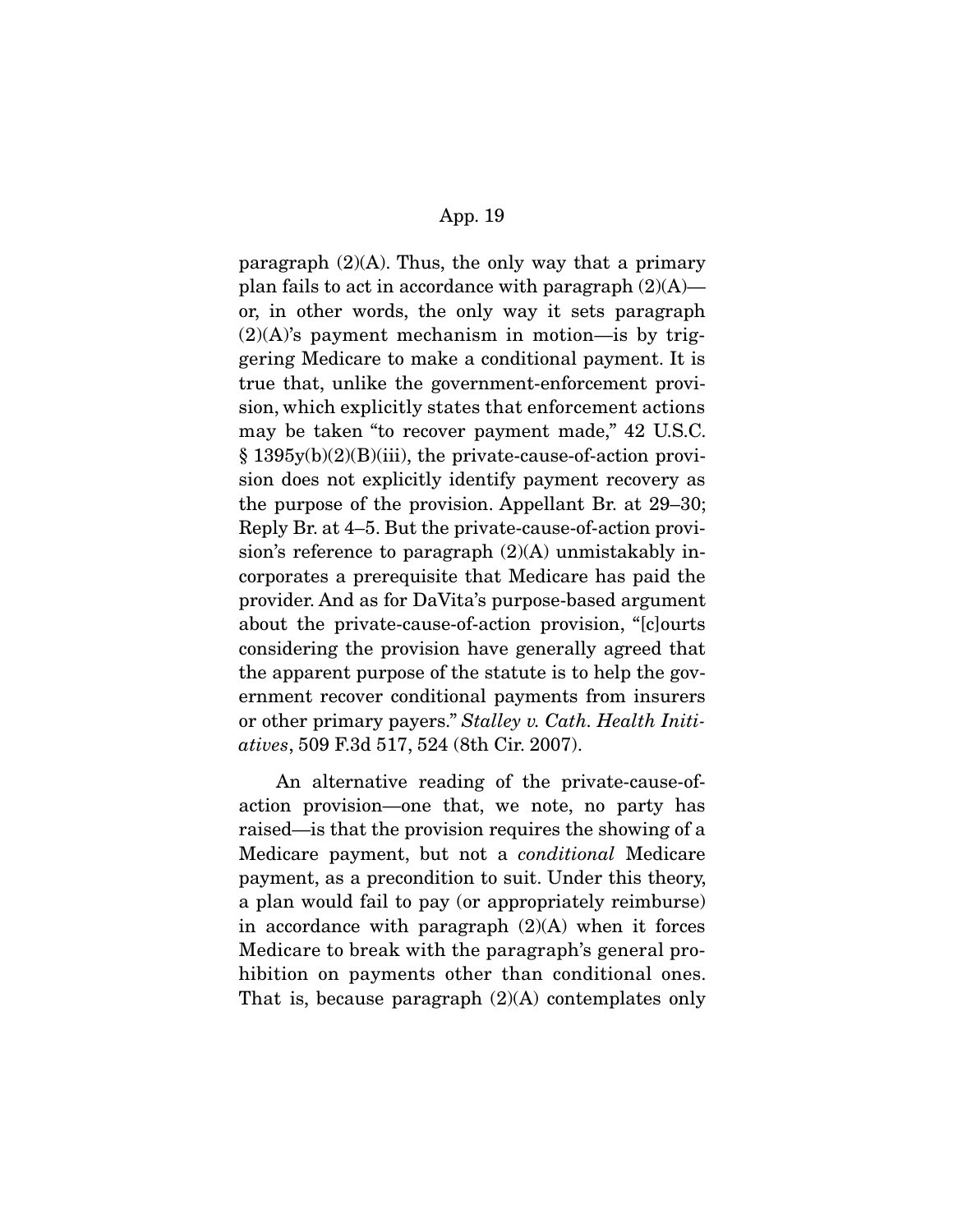conditional payments, a plan that induced Medicare to make a payment outside what the statute has contemplated would contravene paragraph (2)(A). The problem with this interpretation, however, is that, per the plain text of paragraph (2), the only type of payment that Medicare is capable of making as a secondary payer is a conditional one. Conditional payments are not simply the kinds of payments Medicare *may* make under certain circumstances; they are the *only* kind of payments that Medicare can make as a secondary payer. Put another way, Medicare stepping in to make a payment when a plan has failed to do so is, by definition, conditional on the plan ultimately repaying it. The premise of the alternative reading—that Medicare can be forced into making payments that exceed the scope of its statutory authority—finds no support in the text. Thus, to act in contravention of paragraphs  $(1)$  and  $(2)(A)$  is to violate the first and set in motion the conditional-payment mechanism of the second.

 Resisting this conclusion, Amicus Dialysis Patient Citizens ("DPC") maintains that we should focus on the disjunctive nature of "primary payment (*or* appropriate reimbursement)" in the private-cause-of-action provision. 42 U.S.C. §  $1395y(b)(3)(A)$  (emphasis added). In DPC's view, "[t]he statute envisions two alternate scenarios; one where Medicare has made a conditional payment and the provider sues for 'appropriate reimbursement' to Medicare and another where the private insurer simply 'fails to provide primary payment' to the provider." DPC Amicus Br. at 25. But there is an equally compelling interpretation of this disjunctive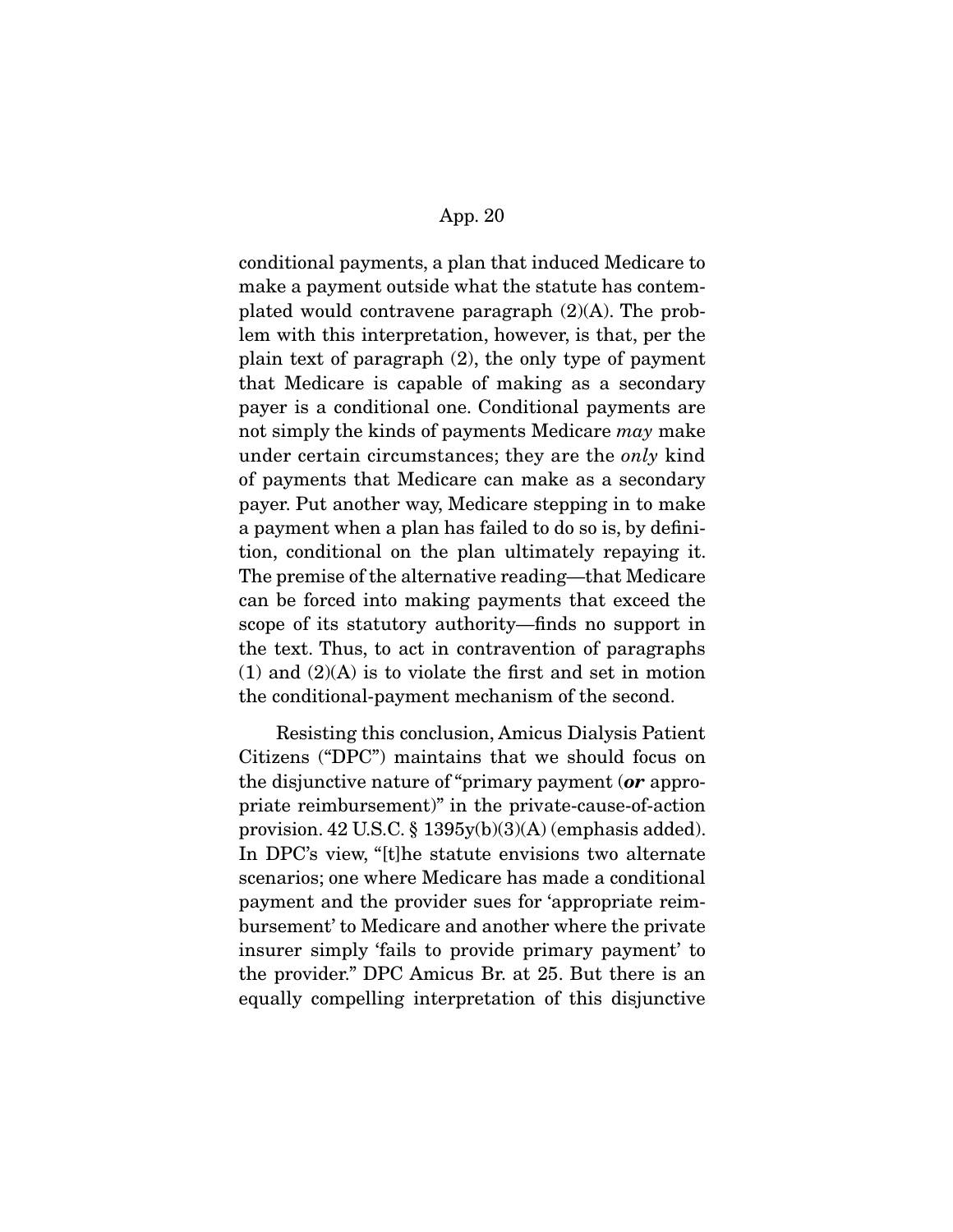language that incorporates the text's requirement of a conditional payment: Medicare conditional payments are anticipated in both scenarios, and the provision simply allows for private suits at different stages of the payment/reimbursement process. The "fail[ure] to provide for primary payment" scenario would involve a primary plan failing to make payments, Medicare stepping in to make these payments conditionally, and a private party suing for the amount that Medicare has paid. The "fail[ure] to provide . . . appropriate reimbursement" scenario, by contrast, would involve a primary plan failing to make payments, Medicare stepping in to make these payments conditionally, the primary plan remitting insufficient reimbursement to Medicare, and the private party suing for the additional amount that the primary plan should have remitted to Medicare. This interpretation would give independent meaning to both parts of the statutory phrase, and would comport with the text's requirement of a conditional payment by Medicare.

# **c. DaVita has plausibly alleged that Medicare made a conditional payment**

DaVita suggests that the conclusion we have laid out above will make it impossible for private actors to sue for discrimination. According to DaVita, the MSPA's extremely high threshold for allowing Medicare to make a conditional payment—barring payment unless the primary plan "has not made or cannot reasonably be expected to make" a payment—makes conditional payments exceedingly rare. If we were to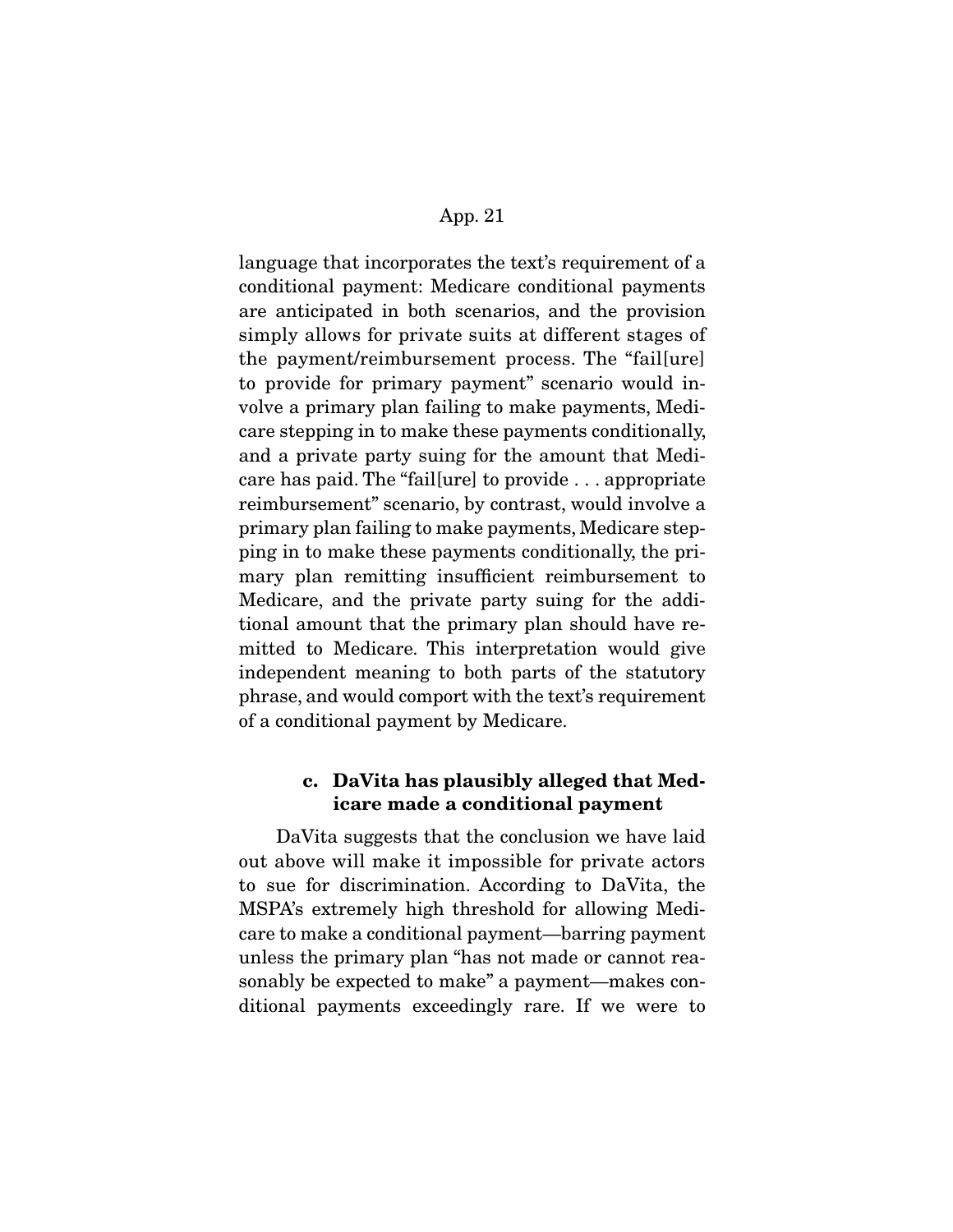conceive of conditional payments as narrowly as Da-Vita suggests, DaVita would undoubtedly be correct that a "perverse result" would ensue. Reply Br. at 5. Indeed, a narrow understanding of conditional payments would permit precisely the type of discrimination that the MSPA prohibits. This is a result that neither the text nor purpose of the MSPA can bear. Taking the allegations in DaVita's complaint to be true, Medicare has allegedly made a conditional payment in this case.<sup>7</sup>

 Our task is to determine when Medicare can make conditional payments. The "[a]uthority to make conditional payment" section of the MSPA provides that "[t]he Secretary may make payment under this subchapter with respect to an item or service if a primary plan . . . has not made or cannot reasonably be expected to make payment with respect to such item or service promptly."  $42$  U.S.C. §  $1395y(b)(2)(B)(i)$ . One option is to construe the phrase "has not made or cannot reasonably be expected to make payment" to mean "has not made or cannot reasonably be expected to make any payment *at all*." Under this approach, the only scenario in which a planholder (or its assignee) could sue for unlawful discrimination under the MSPA is when (1) a primary plan terminated the planholder's coverage completely or flatly refused to make any further payments to the provider, and (2) Medicare stepped in to make these payments. *See, e.g.*, *Bio-Med.*, 656 F.3d at 280 (Medicare paid provider after primary

<sup>7</sup> DaVita raises this argument in the alternative to its argument that the MSPA does not require a conditional payment. *See*  Appellant Br. at 36–40.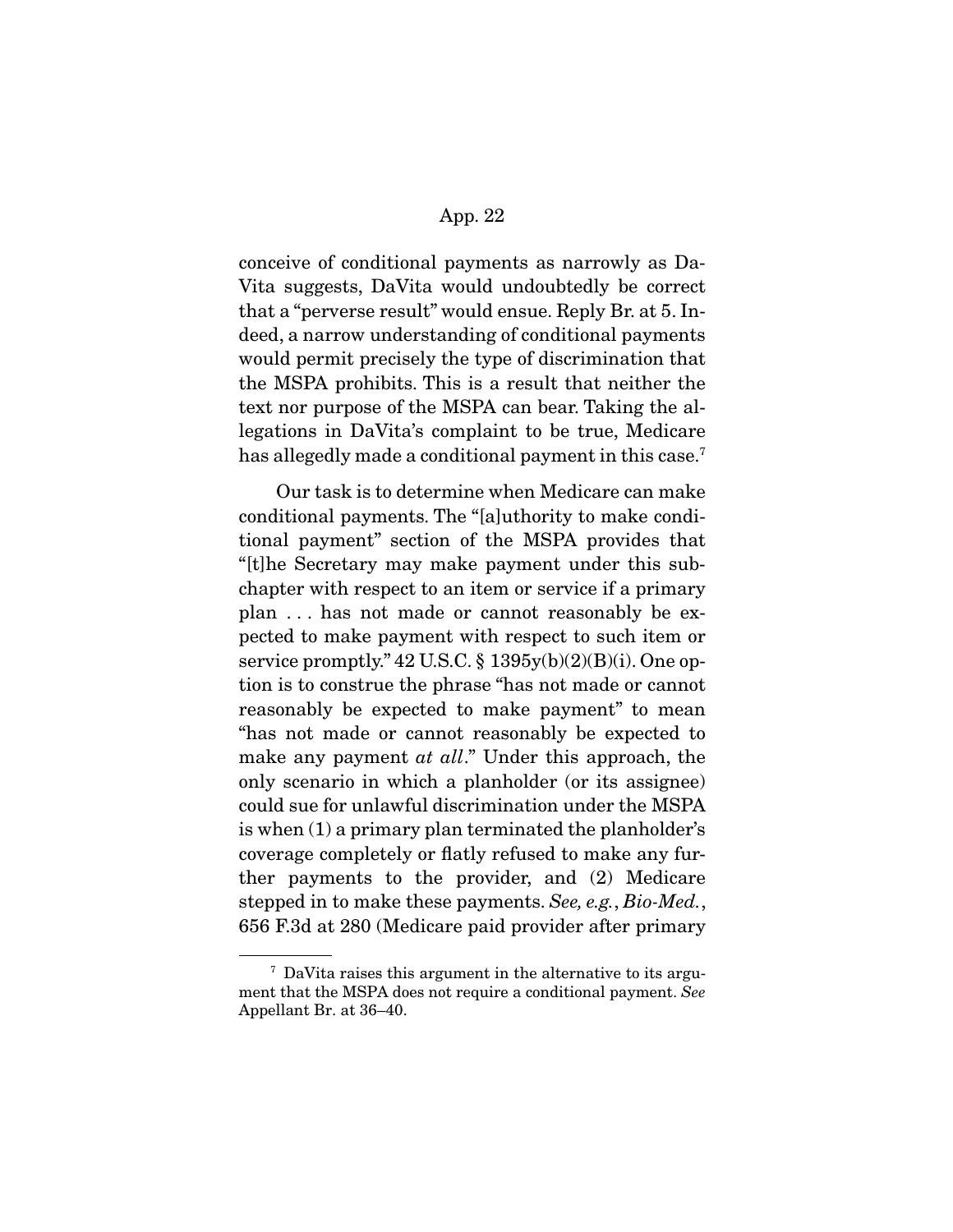plan terminated a patient's coverage upon learning that the patient was eligible for Medicare benefits). In other words, so long as the plan has paid the provider *something* for a given service, any gap-filling payment by Medicare would not be considered conditional. But this would "thereby insulate [the plan's] actions from *any* judicial review" under the MSPA itself. Appellant Br. at 31. Construing the statute in this way would run directly contrary to the text of the MSPA—which prohibits discrimination against individuals with ESRD, as discussed below—and its purposes of protecting both ESRD patients and Medicare's fiscal integrity.

 Instead, we construe the conditional-payment requirement in light of its neighboring provisions, which prohibit a plan from "tak[ing] into account" an individual's Medicare entitlement or discriminating against an individual for having ESRD. 42 U.S.C.  $§$  1395y(b)(1)(C). A plan may violate these proscriptions not only by terminating a patient's coverage completely, but also by providing differential benefits; either form of discrimination would result in insufficient payment to a provider, and in turn, the possibility of a conditional payment by Medicare to ensure that the provider continues providing treatment to the patient. It is true that DaVita did not label the alleged payments by Medicare as "conditional" in its complaint. R. 1 (Compl. ¶¶ 1–94) (Page ID #1–29). But if DaVita's allegations prove true, then the only difference between this case and a termination-of-coverage case like *Bio-Medical*, for example, is the level of sophistication used by the primary plan in kicking a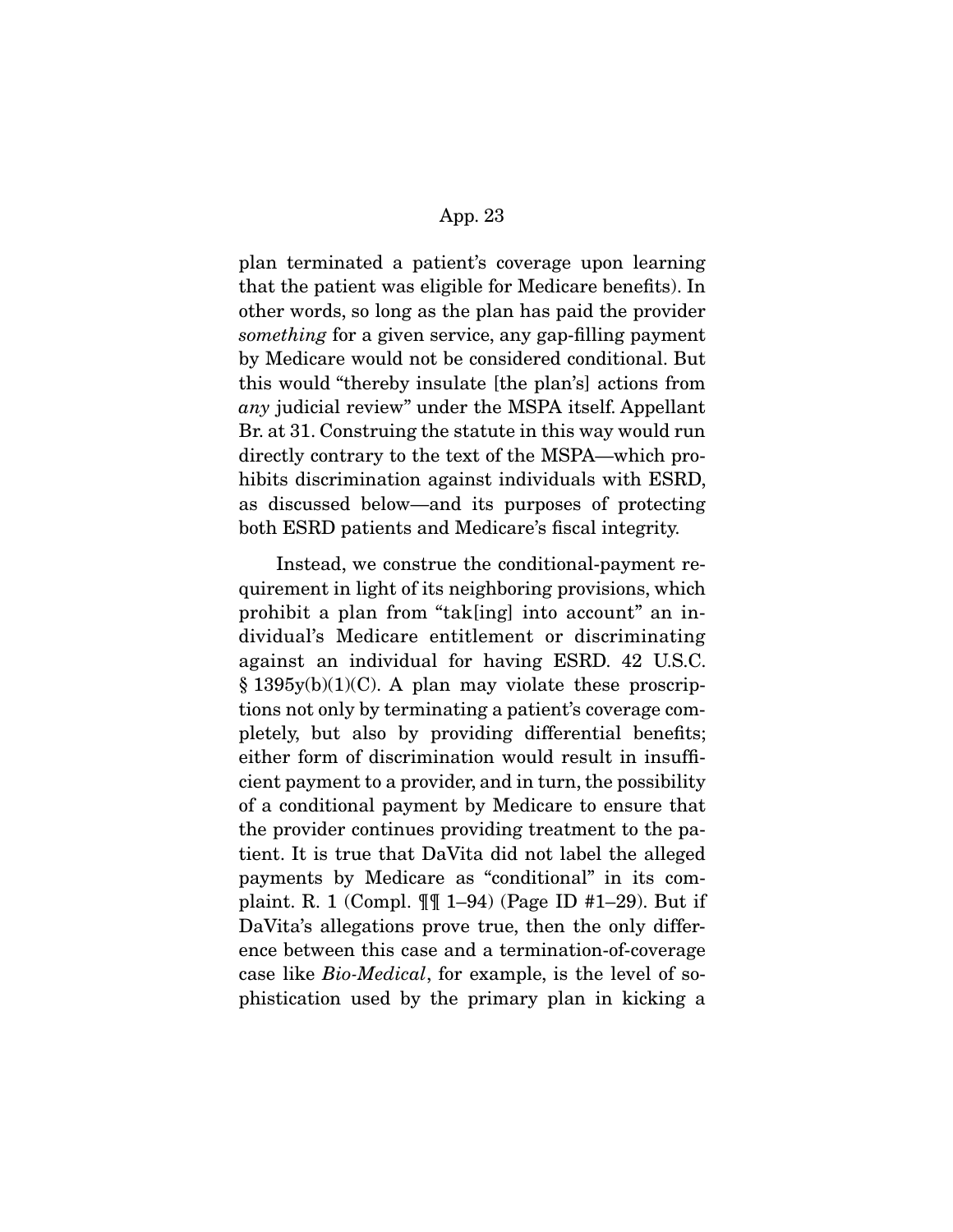patient off coverage and forcing the patient's costs onto Medicare. If the allegations are true, then, in essence, Medicare's payments *were* made as a secondary payer, conditioned on the Plan's repayment after initially failing to abide by its primary-payer duties under the MSPA. Thus, where MedBen asserts, "Once Patient A left the Plan, Medicare was the primary payer," MedBen Br. at 3, we respond: Not if the Plan's unlawful actions forced Medicare into the role of primary payer in the first place.

 This is not to say that anytime Medicare remits payment to a provider, the provider or planholder will have a private cause of action under the MSPA. Medicare makes payments to providers all the time that are plainly not "conditional payments." For example, Medicare serves as the primary payer for individuals who do not have private health insurance at all, and thus makes regular payments on their behalf to providers. *See* 42 U.S.C. § 426-1(a)(2) (setting forth entitlement to Medicare benefits for those who are "medically determined to have end stage renal disease"). Furthermore, if an individual who makes a truly *voluntary decision*  to drop their private health insurance during the thirty-month coordination period and join Medicare, subsequent payments by Medicare to this individual's providers are not conditional in any sense. Instead, by virtue of the individual's choice, Medicare would be the primary payer and pay accordingly. But that is not the situation we have here. In contrast to these hypotheticals, DaVita alleges that Patient A's decision to leave the Plan and go on Medicare was not truly voluntary;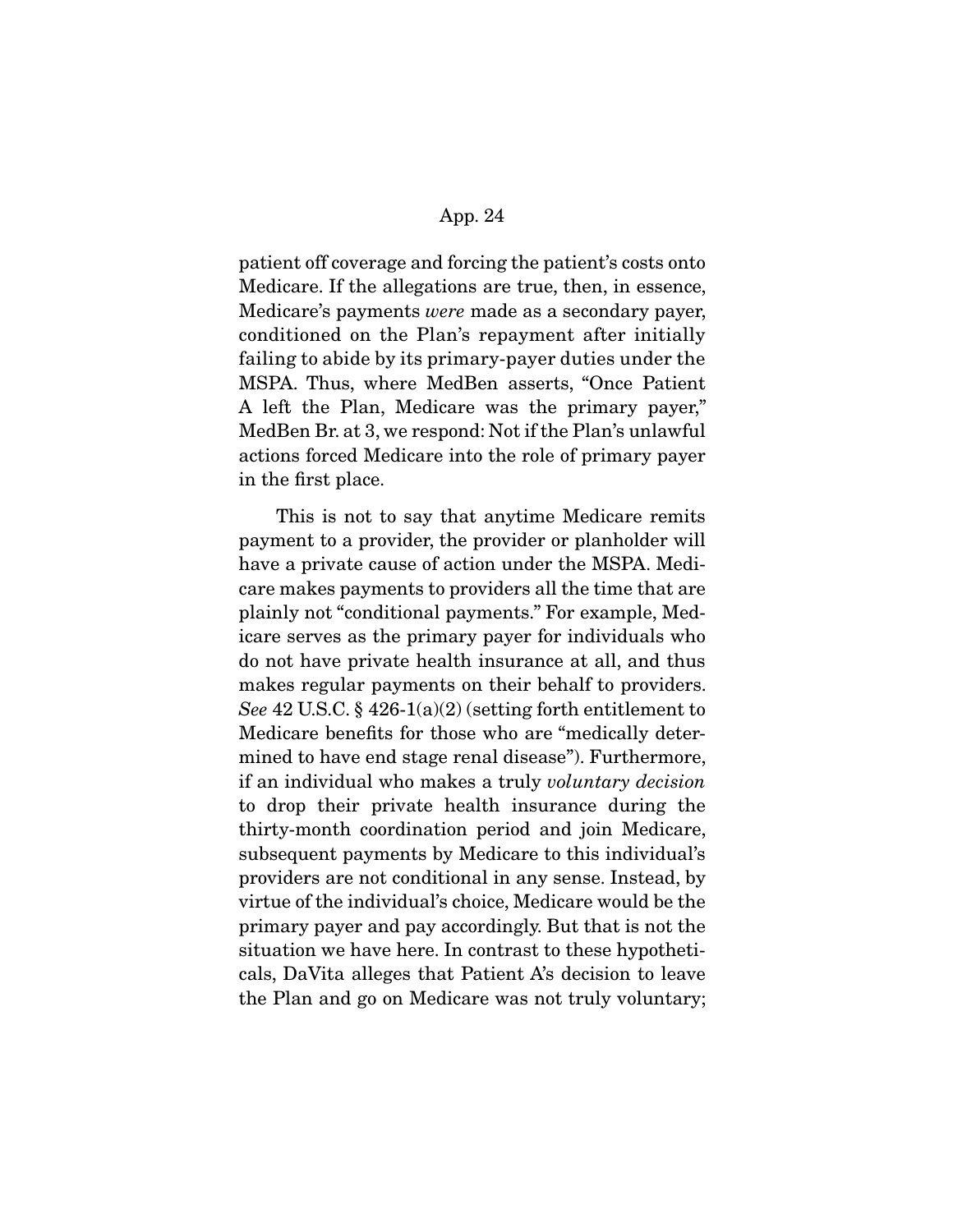it was instead a direct result of the Plan's discriminatory underpayment. Conditional payments do arise in such situations. If DaVita prevails in this lawsuit, demonstrating that Medicare made payments that it never should have made, the Plan should be obligated to repay Medicare per 42 U.S.C.  $\S$  1395y(b)(2)(B)(i).

 We acknowledge that one implementing regulation appears to prevent conditional payment by Medicare when a plan is engaged in discriminatory underpayment. *See* Appellant Br. at 30, Reply Br. at 5. Section 411.165 of the Code of Federal Regulations provides that Medicare "does not make conditional primary payments" when a "[group health] plan denies a claim in whole or in part" because the "plan limits its payments when the individual is entitled to Medicare." 42 U.S.C. § 411.165. Consider a scenario where a plan's benefits structure partially denies all dialysis claims from ESRD patients by reimbursing providers at 0.01% of the billed rate due to these patients' entitlement to Medicare. Applied literally, the regulation would prohibit Medicare from filling in the enormous gap in payment while the patient is still enrolled in the plan and bar Medicare from footing the bill if the patient involuntarily leaves the plan. In effect, the regulation extinguishes the non-differentiation and the take-into-account clauses' protections throughout the entirety of the thirty-month coordination period.

 In our view, this regulation's interpretation of conditional payment and the surrounding statutory framework conflicts both with the text of the MSPA and other implementing regulations. *See* 42 U.S.C.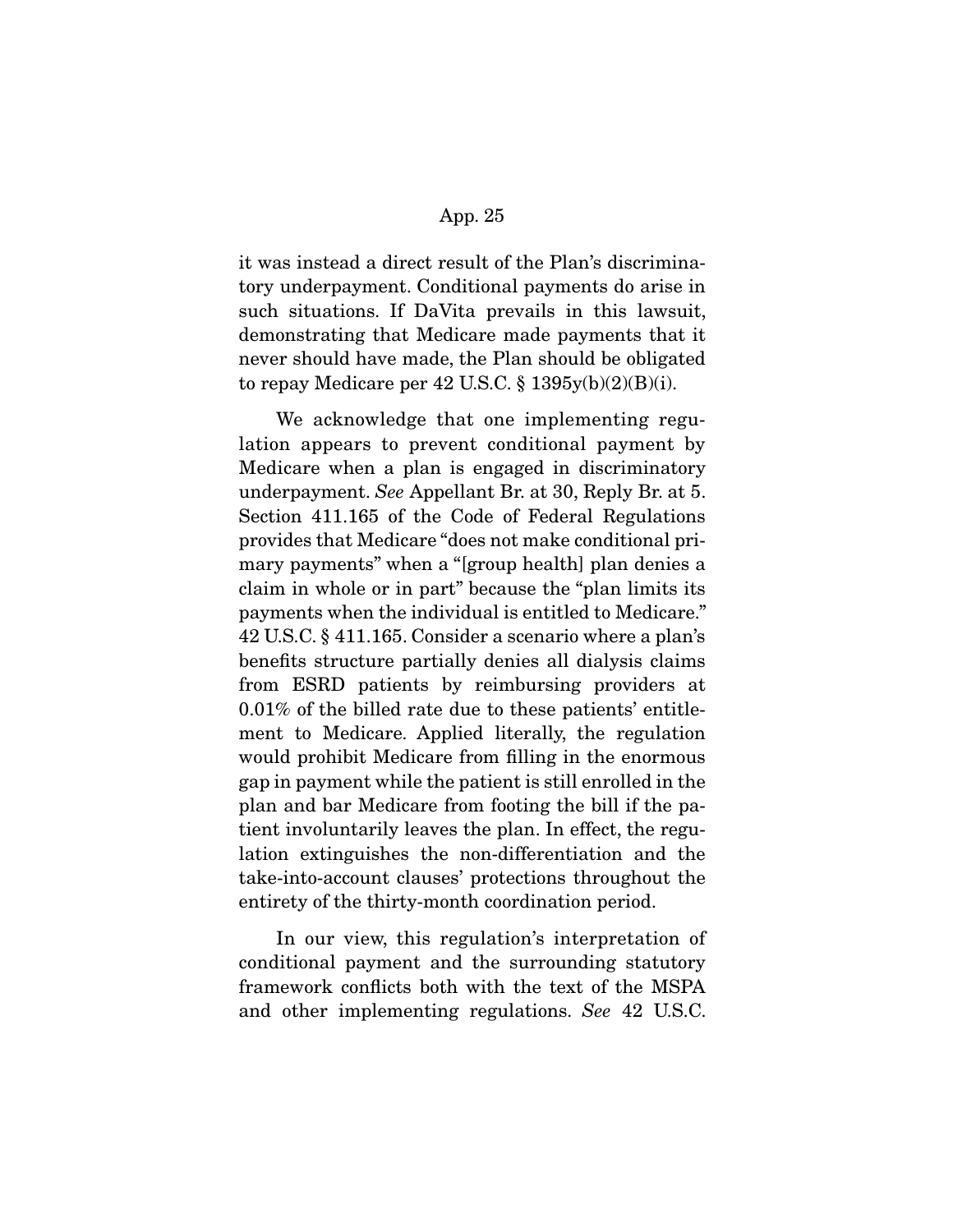$\S 1395y(b)(1)(C)(i)$  ("A group health plan ... may not take into account that an individual is entitled to or eligible for [Medicare] benefits.");  $42$  C.F.R.  $\S$   $411.108(a)(5)$ ("Actions by [group health plans] or [large group health plans] that constitute taking into account that an individual is entitled to Medicare on the basis of ESRD . . . include, but are not limited to, the following: . . . Imposing limitations on benefits for a Medicare entitled individual that do not apply to others enrolled in the plan, such as providing less comprehensive health care coverage, excluding benefits, reducing benefits, charging higher deductibles or coinsurance, providing for lower annual or lifetime benefit limits, or more restrictive pre-existing illness limitations."). Deference to agency interpretation of a statute is in order only when such interpretation is "not in conflict with the plain language of the statute." *Kmart Corp. v. Cartier, Inc.*, 486 U.S. 281, 292 (1988); *Garcia v. Sec'y of Health & Hum. Servs.*, 46 F.3d 552, 557 (6th Cir. 1995) ("[W]here the Secretary's interpretation conflicts with the plain language of the governing statute, we will not hesitate to overturn that interpretation."). By way of narrowing the availability of conditional payments, the regulation condones plan differentiation in benefits based on an individual's entitlement to Medicare—an interpretation that is directly at odds with the MSPA's text. Accordingly, we do not defer to such an interpretation.

 Permitting suit under the private cause of action in this situation, when Medicare allegedly began paying before it should have, also comports with the double-damages nature of the private cause of action.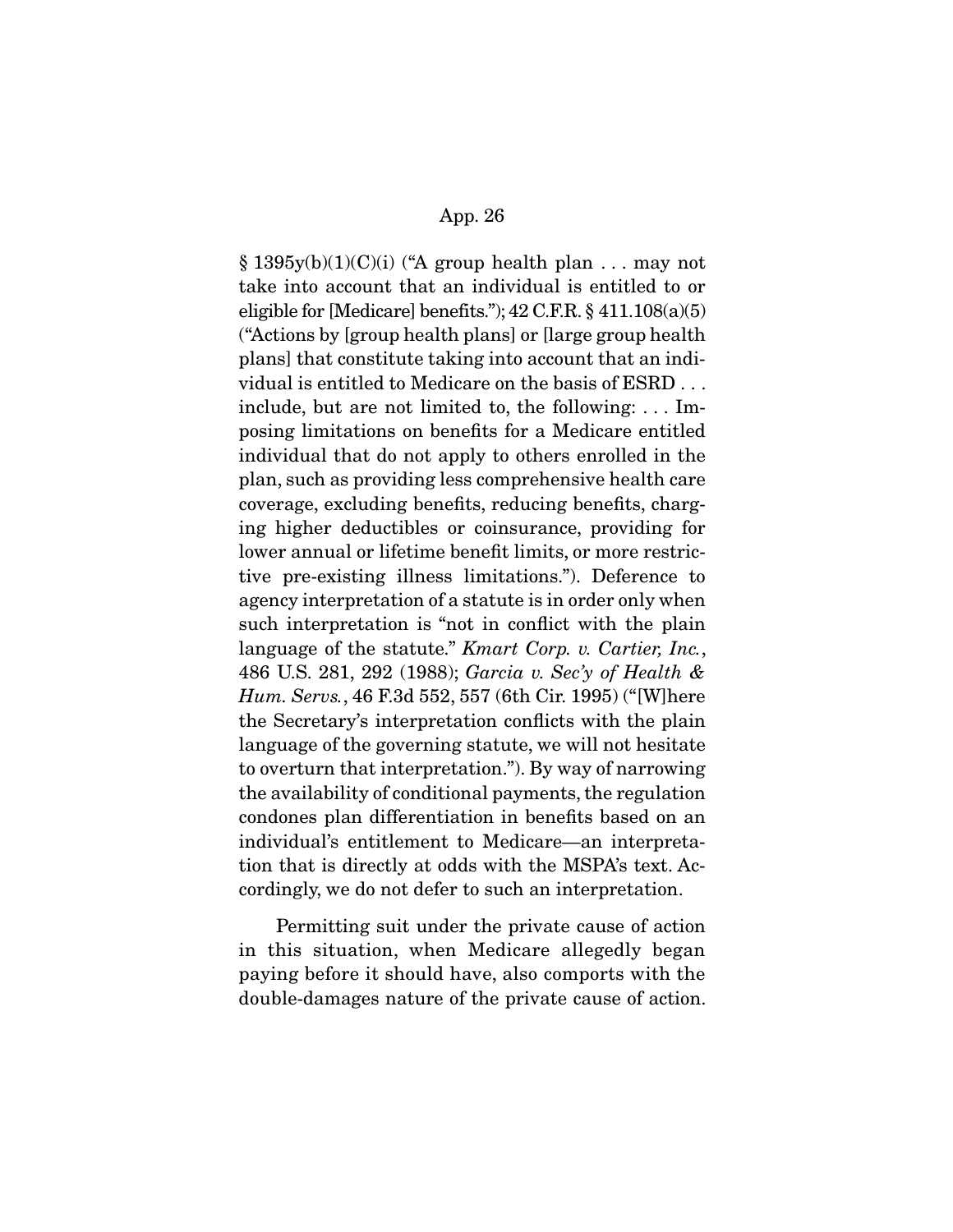*See* 42 U.S.C. § 1395y(b)(3)(A) ("[D]amages . . . shall be in an amount double the amount otherwise provided."). We have explained that apart from promoting a general interest in punishment and deterrence for misconduct by primary plans, double damages serve the purposes of incentivizing private parties to bring lawsuits while also recouping Medicare's financial losses. *See Bio-Med.*, 656 F.3d at 279; *Star Dialysis, LLC v. WinCo Foods Emp. Benefit Plan*, 401 F. Supp. 3d 1113, 1128 (D. Idaho 2019) ("The statute provides for double damages to allow Medicare to recoup any conditional payments, and to offer a reward to the private litigant bringing the action."). If DaVita is able to demonstrate that, as a result of the Plan's insufficient payment or reimbursement, Patient A was forced off of the Plan on August 31, 2018, leading to sixteen months of conditional payments by Medicare, then the private cause of action would serve to recoup these payments while also rewarding DaVita for bringing the litigation.

 For the foregoing reasons, we conclude that the district court erred in dismissing Count I of DaVita's complaint. We hold that a conditional payment by Medicare is required as a precondition to suing under the MSPA's private cause of action and that the complaint contains sufficient allegations of such a payment for DaVita to proceed further with Count I.

## **B. The Assignment of Benefits**

Aside from Count I, the remainder of DaVita's complaint alleges violations of ERISA. Before assessing the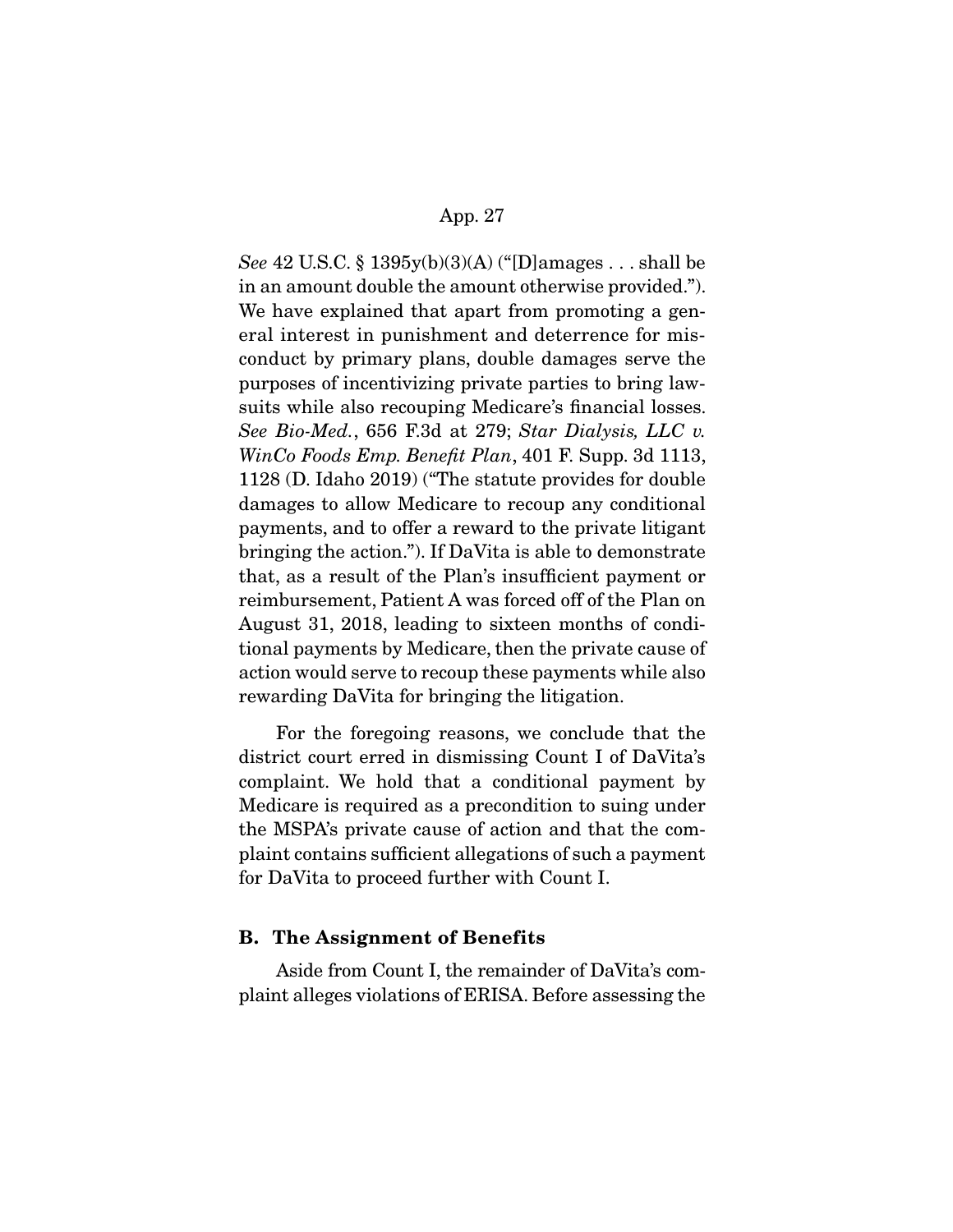merits of these claims, we must answer a threshold question: May DaVita raise these claims through its status as an assignee of Patient A?8 The district court

<sup>8</sup> This is distinct from the question of standing, *see Cranpark, Inc. v. Rogers Grp., Inc.*, 821 F.3d 723, 730 (6th Cir. 2016), which merits only brief discussion in this case. Article III standing requires a plaintiff to have "(1) suffered an injury in fact, (2) that is fairly traceable to the challenged conduct of the defendant, and (3) that is likely to be redressed by a favorable judicial decision." *Spoken, Inc. v. Robins*, 136 S. Ct. 1540, 1547 (2016), *as revised*  (May 24, 2016) (citing *Lujan v. Defs. of Wildlife*, 504 U.S. 555, 560–61 (1992)). Assuming a valid assignment from Patient A to DaVita, DaVita has standing if Patient A suffered an injury in fact. *See Springer v. Cleveland Clinic Emp. Health Plan Total Care*, 900 F.3d 284, 287–88 (6th Cir. 2018) ("Non-participant health care providers cannot bring their own ERISA claims—they do so derivatively, relying on the participants' contractually defined rights and therefore the participants' standing at the time of the assignment."). The complaint clearly alleges injuries in fact, describing Patient A's exposure to "higher copayments, coinsurance amounts, and/or deductibles." R. 1 (Compl. ¶ 48) (Page ID #16–17). These risks allegedly arose due to the Plan's denial of benefits, which Patient A was entitled to receive in a nondiscriminatory manner by law. As our decision in *Springer* makes clear, "injury does not depend on allegation of financial loss." 900 F.3d at 287. In *Springer*, as here, the provider—not the participant had incurred a financial loss due to underpayment by the primary plan. The principal difference between *Springer* and this case— Springer's provider was allegedly underpaid under the terms of the health plan, whereas here, the provider was allegedly underpaid under the terms of the MSPA—does not render *Springer* inapposite. In both cases, the participants were allegedly denied benefits, even if they "were never at imminent risk of out-ofpocket expenses." *Id.* (quoting *N. Cypress Med. Ctr. Operating Co. v. Cigna Healthcare*, 781 F.3d 182, 192 (5th Cir. 2015)). The fact that DaVita did not bill Patient A for the amount that it believes it was underpaid does not alter this conclusion. *See Spinedex Physical Therapy USA Inc. v. United Healthcare of Ariz., Inc.*, 770 F.3d 1282, 1289 (9th Cir. 2014) (rejecting the proposition that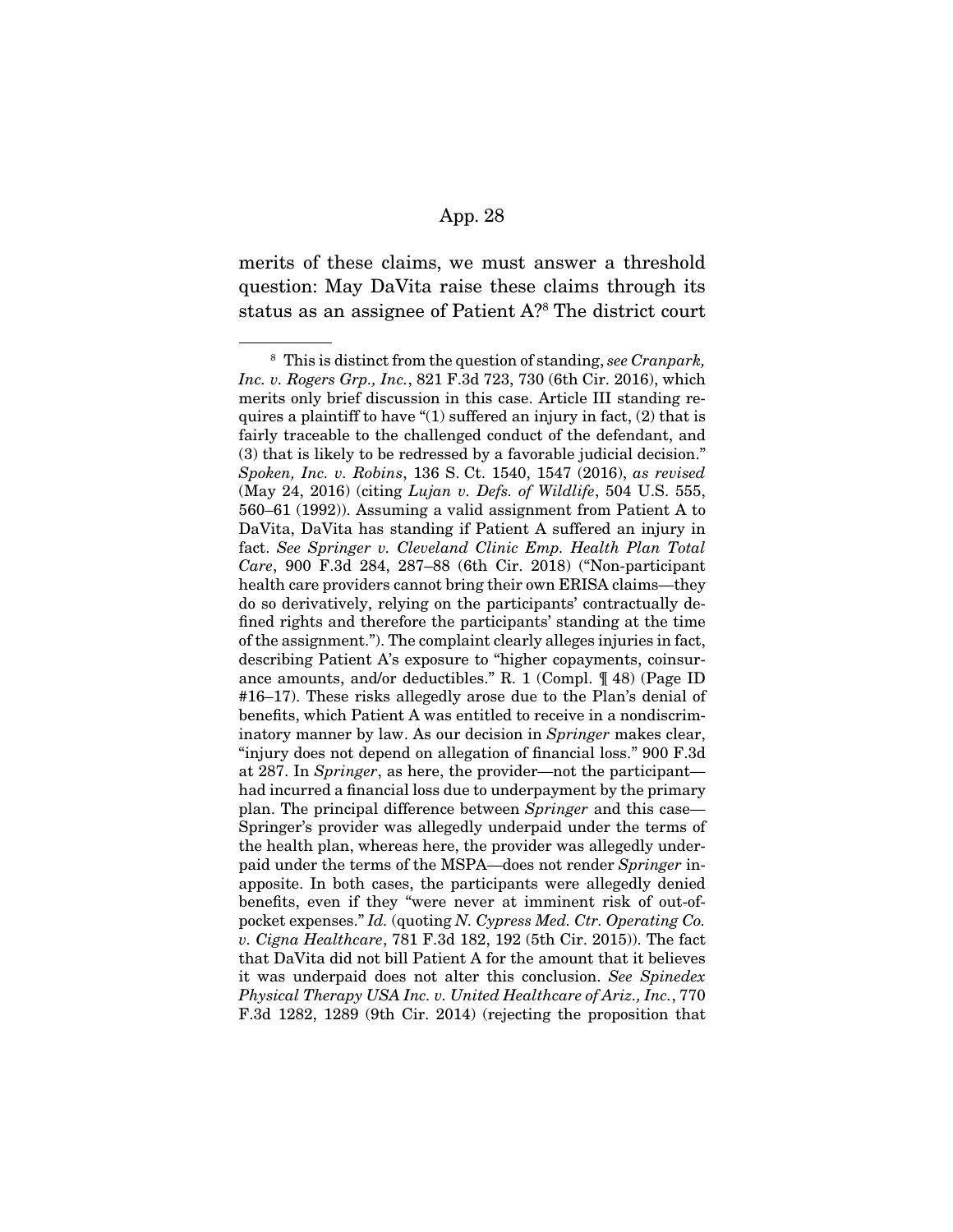answered *DaVita, Inc. et al. v. Marietta Mem. Hosp. et al.* "no" as to Counts III through VI and did not address the issue as to Counts II and VII. *See DaVita*, 2019 WL 4574500, at \*5 & n.2.9 MedBen, named as a defendant in Counts II and IV–VI, argues that DaVita's "equitable ERISA claims"—which correspond to Counts IV–VI, but not II—should be dismissed for lack of standing. MedBen Br. at 48. Marietta and the Plan, named as defendants in Counts II–III and VII,<sup>10</sup> argue only that Count III should be dismissed for lack of standing. Marietta Br. at 10.

 The putative basis for DaVita's right to bring the six ERISA claims is the Assignment of Benefits form that Patient A signed prior to receiving treatment from DaVita. The form reads:

I hereby assign to Facility and DaVita all of my right, title and interest in any cause of action and/or any payment due to me (or my estate) under any employee benefit plan, insurance plan, union trust fund, or similar plan ('Plan'), under which I am a participant or beneficiary, for services, drugs or supplies provided by Facility to me or my dependents for purposes of creating an assignment of benefits under ERISA or any other applicable law. I

<sup>&</sup>quot;because [the provider] has not sought payment from its assigning patients for any shortfall, those patients do not have the 'injury in fact' necessary for Article III standing"). Accordingly, DaVita has Article III standing to bring its ERISA claims.

<sup>9</sup> *But see supra* note 2.

<sup>10</sup> For Count III, only Marietta is named as a defendant. *See*  R. 1 (Compl. ¶¶ 71-73) (Page ID #24–25).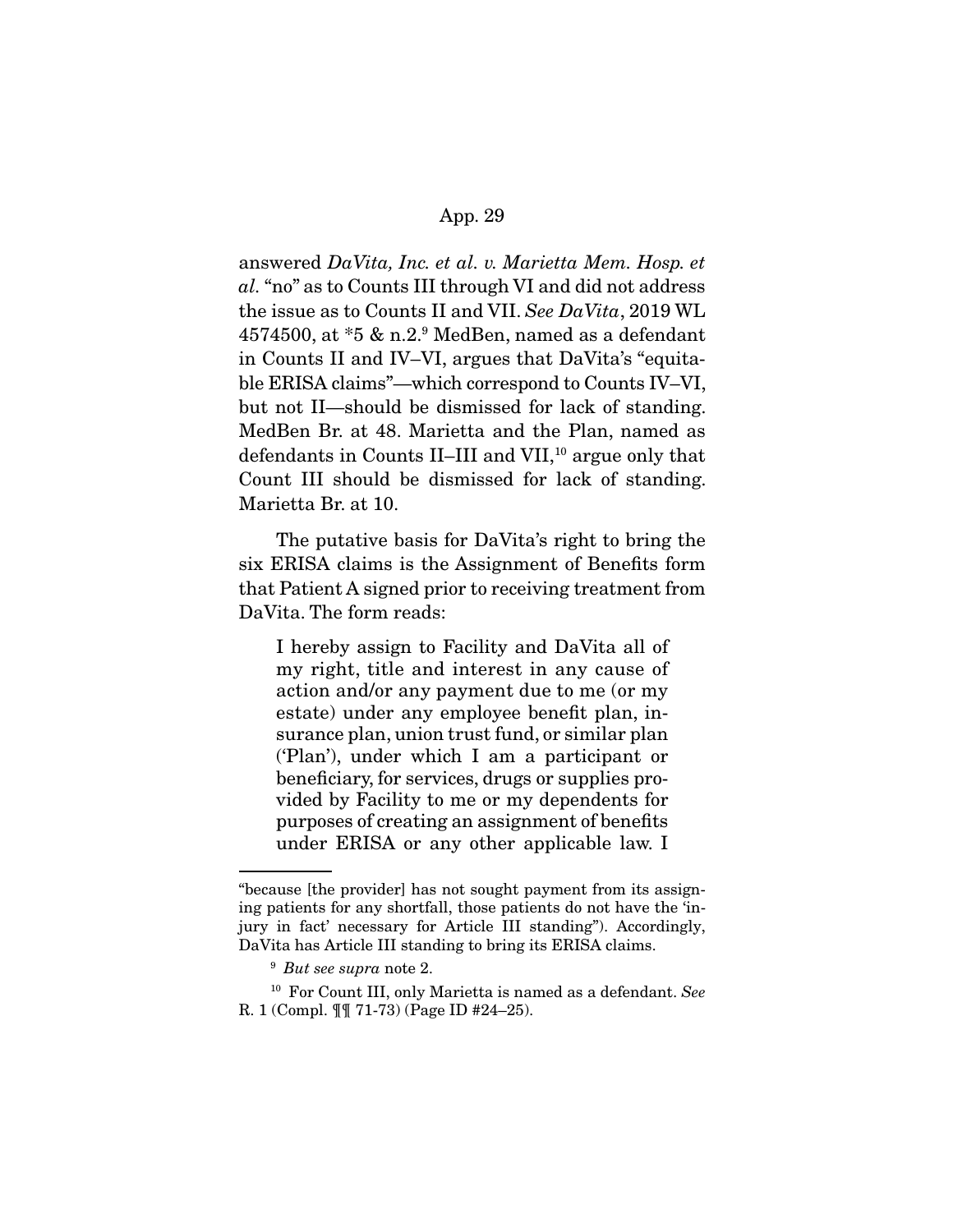also hereby designate DaVita as a beneficiary under any such Plan and instruct that any payment be made solely to and sent directly to DaVita. If I receive any payment directly from any Plan for services, drugs or supplies provided to me by DaVita, including insurance checks, I recognize that such payment sent directly to me was inappropriate and I agree to immediately endorse and forward such payment to DaVita.

R. 1 (Compl.  $\parallel$  31) (Page ID #10–11). This form clearly confers a right on DaVita to bring Count II, and the defendants do not argue otherwise.<sup>11</sup> Count II is a claim for unpaid benefits, *inter alia*, under 29 U.S.C. § 1132(a)(1)(B) of ERISA; it specifically alleges that the defendants "fail[ed] to pay DaVita what they were obligated to pay." *Id.* ¶ 69–70 (Page ID #23–24). The form undoubtedly assigns Patient A's rights as a beneficiary under ERISA to DaVita: "I hereby assign . . . all of my right, title[,] and interest in any cause of action and/or any payment due to me . . . under any [plan], under which I am a participant or *beneficiary*, for services . . . provided by [DaVita] . . . *for purposes of creating an assignment of benefits under ERISA*. . . . *I also hereby designate DaVita as a beneficiary under any* 

 $11$  "The only argument that any of the defendants makes with respect to standing and Count II is that DaVita failed to plead an injury by Patient A and therefore lacks standing. *See* Marietta Br. at 9–10. This is incorrect for reasons discussed above. *See supra*  note 8.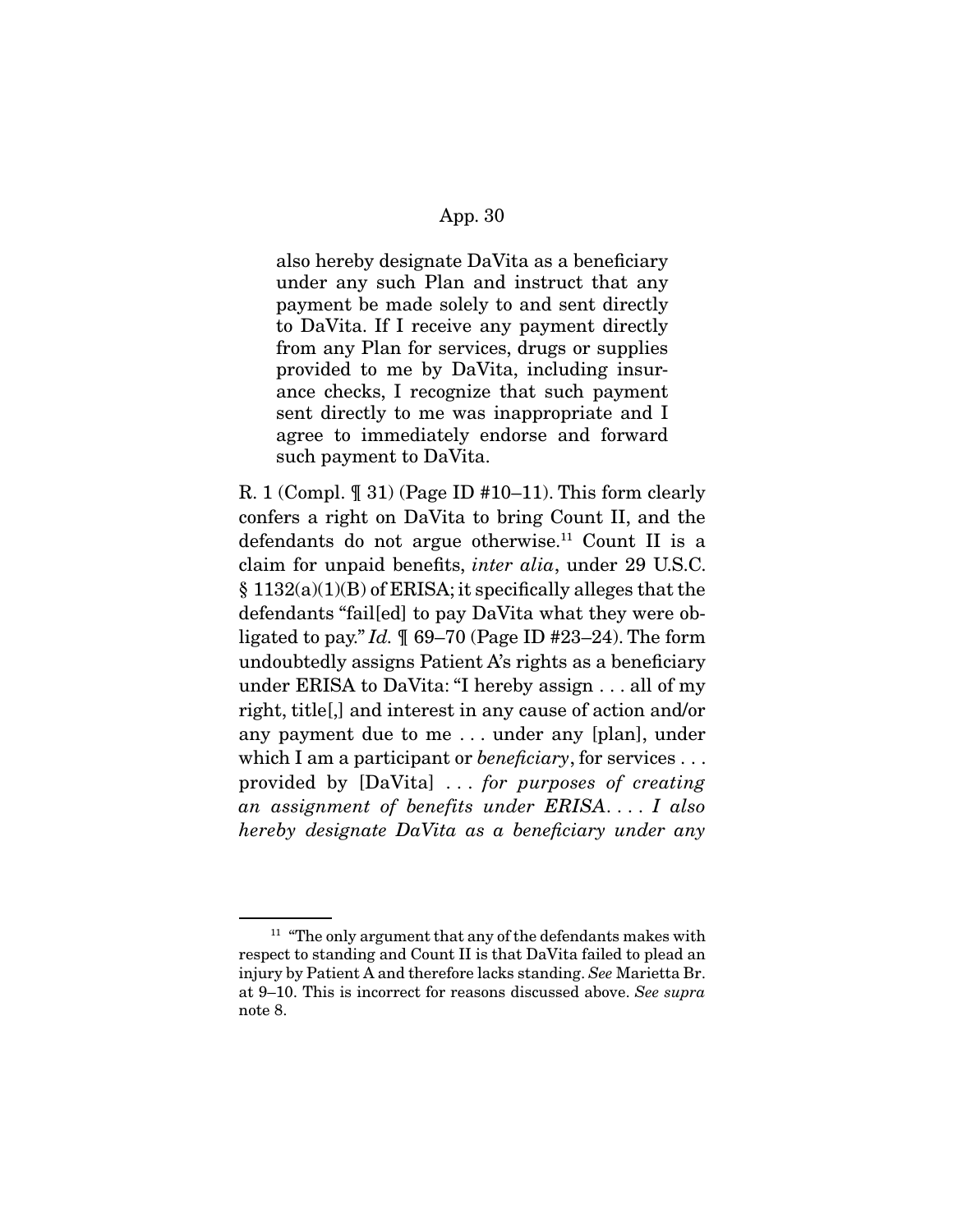*such Plan*. . . ." R. 1 (Compl. ¶ 31) (Page ID #10–11)  $(emphasis added).<sup>12</sup>$ 

Yes,  $\S$  1132(a)(1)(B) and 1132(a)(3) are distinct. "[Section 1132(a)(1)(B)] speaks of '*enforc*[*ing*]' the 'terms of the plan,' not of *changing* them." *CIGNA Corp. v. Amara*, 563 U.S. 421, 436 (2011) (alteration in original) (citing 29 U.S.C.  $\S$  1132(a)(1)(B)). A common § 1132(a)(1)(B) challenge involves the following scenario: a plan—in contravention of its own specifications or an employer's promises—improperly denies benefits to a claimant. In these situations, the proper, and logical, remedy is a court's invoking  $\S 1132(a)(1)(B)$  to enforce a plan as written. Section  $1132(a)(3)$ , on the other hand, provides that a "participant, beneficiary, or fiduciary" may seek "to enjoin any practice or act which violates [ERISA]" or "to obtain other appropriate equitable relief[,]" 29 U.S.C. § 1132(a)(3), such as plan reformation, monetary compensation, and equitable estoppel, *see Amara*, 563 U.S. at 441–42.

 But the two provisions are not oil and water. Courts may *first reform* a plan's terms per § 1132(a)(3) before *proceeding to enforce*  the reformed plan per § 1132(a)(1)(B). *See Amara*, 563 U.S. at 435, 438–40; *see also Laurent v. PricewaterhouseCoopers LLP*, 945 F.3d 739, 747–49 (2d Cir. 2019) (describing plan reformation under § 1132(a)(3) and subsequent enforcement of the reformed plan under  $\S 1132(a)(1)(B)$  as a two-step process).

 In the present case, DaVita alleges that the as-written Plan is illegal. DaVita does not want to—nor should a court—enforce a purportedly illegal plan; instead, DaVita seeks an equitable remedy. In its complaint, under "Count II," DaVita asks the district court to "sever[ ]" the "terms [of the Plan] that violate federal law" and "reimburse DaVita pursuant to the terms of the Plan

 $12$  The concurrence raises a new argument that neither party submitted to the district court, that the district court did not consider in its decision, and that neither party briefed. The concurrence submits that DaVita cannot enforce the MSPA through  $§ 1132(a)(1)(B)$  because the provision merely "allows plan participants to sue to *enforce* their rights under a plan's terms" and does "not allow them to *invalidate* those terms[.]" Concurring Op. at 52. "A nearby paragraph—§  $1132(a)(3)$ —... [gives] parties a cause of action to challenge a plan's legality." *Id.* at 53.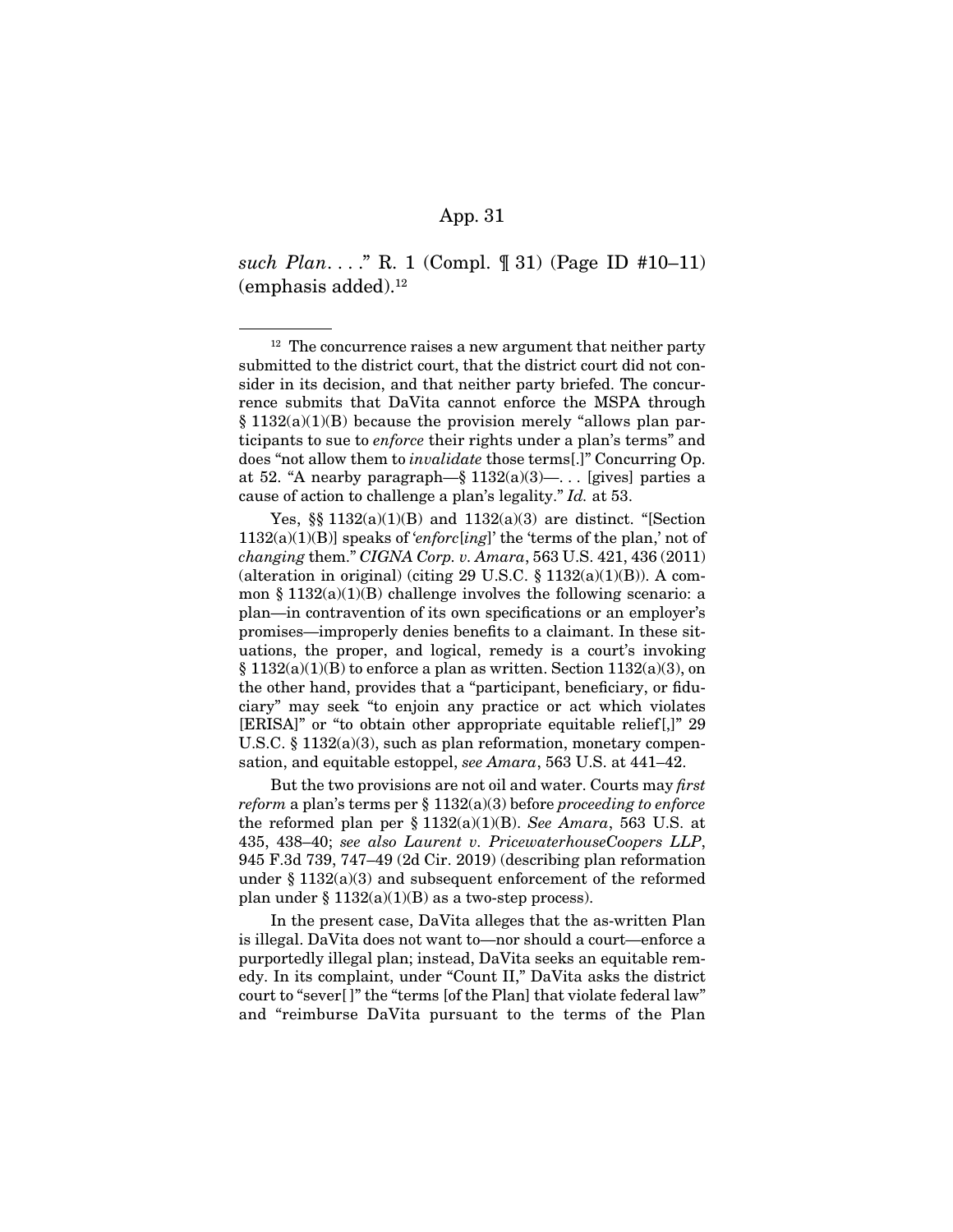document and other applicable law." R. 1 (Compl. ¶ 66) (Page ID #22). Accordingly, DaVita seeks benefits that Patient A would have received under a lawful version of the Plan. A court's awarding Patient A's unpaid benefits per the as-written Plan would not change the fact that the Plan may illegally discriminate against those with ESRD. *See Hill v. Blue Cross & Blue Shield of Mich.*, 409 F.3d 710, 718 (6th Cir. 2005). Should DaVita succeed upon remand, "[o]nly injunctive relief of the type available under § 1132(a)(3) will provide the complete relief sought by [DaVita] by requiring [the Plan] to alter the manner in which it administers [dialysis claims]." *Id*; *see also Amara*, 563 U.S. at 440 ("[A] maxim of equity states that equity suffers not a right to be without a remedy.") (internal quotation marks and alterations omitted).

 Perhaps the concurrence is concerned that DaVita explicitly cited only to  $\S 1132(a)(1)(B)$  in Count II. But we cannot torpedo DaVita's claim simply because counsel did not write out  $\frac{1}{2}$  1132(a)(3)" under "Count II" in the complaint. Again, DaVita explicitly seeks equitable relief in Count II in line with  $\S 1132(a)(3)$ . If a missing number unsettles the concurrence, perhaps it would be proper for the district court to allow DaVita to amend Count II to add "§ 1132(a)(3)" to the end all 66 pursuant to Federal Rule of Civil Procedure 15(a)(2). *See* FED. R. CIV. P. 15(a)(2).

 The concurrence adds that it "does not see" how DaVita can "fix this problem" by relying on  $\S 1132(a)(3)$  because the subsection purportedly "permits equitable relief to remedy 'a practice which violates any provision of this subchapter,' not a practice that violates a different law." Concurring Op. at 53 (citing 29 U.S.C. § 1132(a)(3)). We consider the full text of § 1132(a)(3), which provides that a "participant [or] beneficiary" may bring a civil action "(A) *to enjoin any act or practice which violates* any provision of this subchapter or *the terms of the plan*, or (B) *to obtain other appropriate equitable relief* (i) *to redress such violations*  or (ii) *to enforce* any provisions of this subchapter or *the terms of the plan*[.]" 29 U.S.C. § 1132(a)(3) (emphasis added).

 Here, DaVita does not merely allege that it should be reimbursed more for providing dialysis services because the Plan violates the MSPA; DaVita also complains that the Plan's "singl[ing] out dialysis services for further reimbursement limitations[,]" R. 1 (Compl. ¶ 27) (Page ID #9), *violates other terms of the Plan* that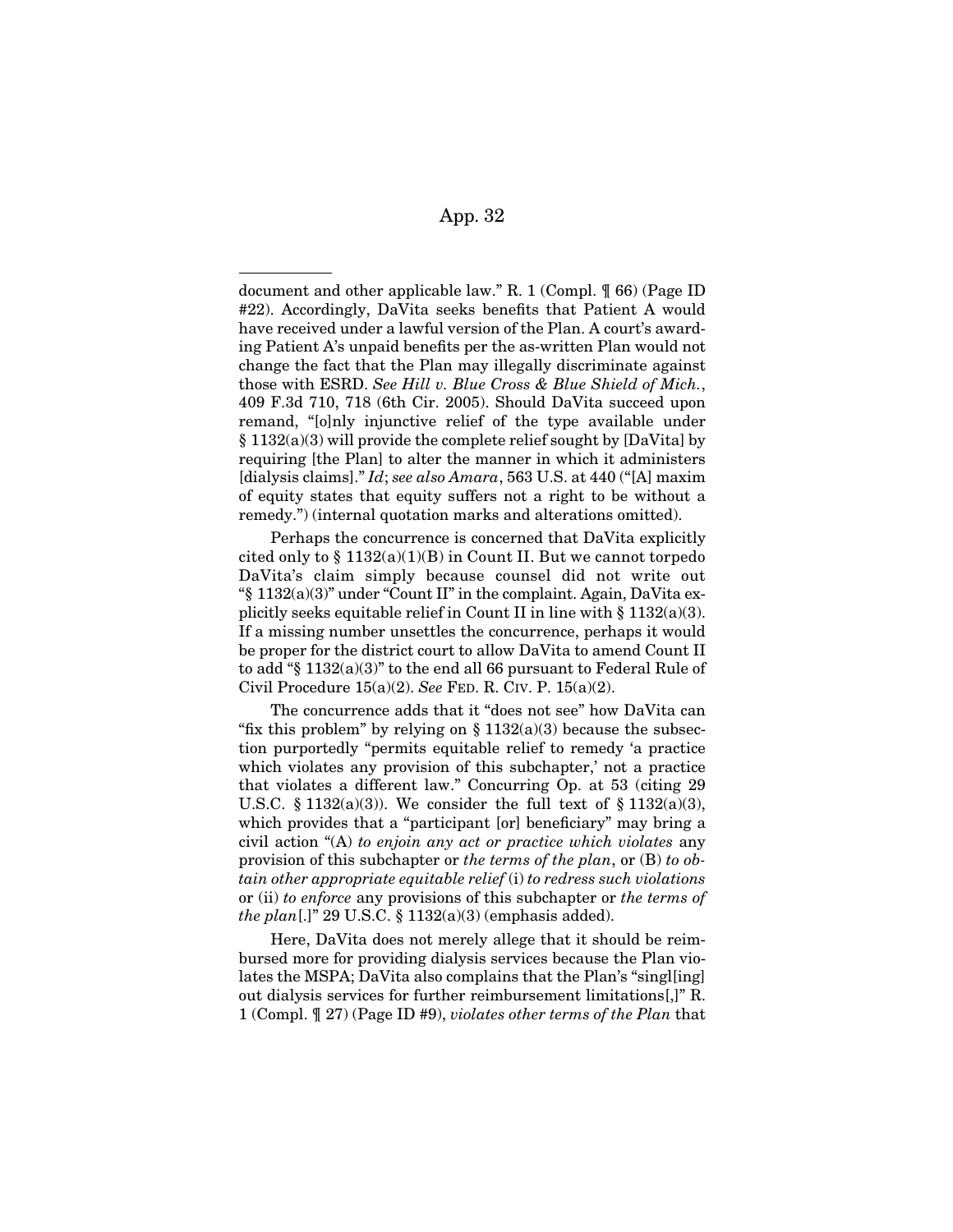reimburse other in-network or out-of-network services at higher rates. *Cf. Star Dialysis*, 401 F. Supp. 3d at 1140 (permitting DaVita to amend its claim to "alleg[e] a violation of the Plan terms" when DaVita's complaint "pled only that it was not paid 'the usual and customary rates for DaVita's services,' and that DaVita was paid a 'small fraction of the usual and customary amounts DaVita charges and receives for its services."). Specifically, DaVita complains that the Plan reimburses services received from in-network providers but offers "*no network* of contracted dialysis providers." R. 1 (Compl. ¶ 25) (Page ID #8). Further, DaVita alleges, "[t]he Plan generally provides for reimbursement based on a 'reasonable and customary' fee if a provider is 'out-of-network.'" *Id.*  $\mathbb{I}$  26. For most out-of-network services, the "reasonable and customary" fee follows the healthcare industry's understanding of "reasonable and customary": "a measure of reimbursement based on providers' billed charges in a particular geographic area." *Id.* (Page ID #8–9). However, per DaVita, dialysis treatments are the Plan's only out-of-network service subject to an "alternative basis for payment" that is based on a percentage of "the current Medicare allowable fee." *Id.* ¶ 27 (Page ID #9); *see also id.* ¶ 49 (Page ID #17) ("In other words, the [ ] Plan manipulates the definition of 'reasonable and customary' to be based on a percentage of Medicare (contrary to the general industry understanding of usual, customary, and reasonable rates), and does so *solely* for out-of-network dialysis services.").

 To the extent that DaVita asks the district court to reform the Plan to extend its in-network reimbursement rates to dialysis providers or to reimburse dialysis services based on the "reasonable and customary" fee that the Plan uses to reimburse every other out-of-network service, *id.* ¶ 52 (Page ID #18), DaVita seeks appropriate equitable relief to enforce the terms of the Plan per §  $1132(a)(3)$ , *id.* at  $\llbracket 55$  (Page ID #20). Of course, these allegations are intertwined with DaVita's complaints that the Plan violates the MSPA. *Id.* 1152 (Page ID #18) ("[T]hese provisions removing dialysis patients' access to in-network options, drastically reducing reimbursement, and singling out dialysis benefits for heightened scrutiny run afoul of the MSPA[]...."). This overlap is expected, as DaVita, in Count I, relies on the MSPA's private right of action to sue Defendants. But DaVita's MSPA claims do not undermine DaVita's concurrently stating sufficient facts that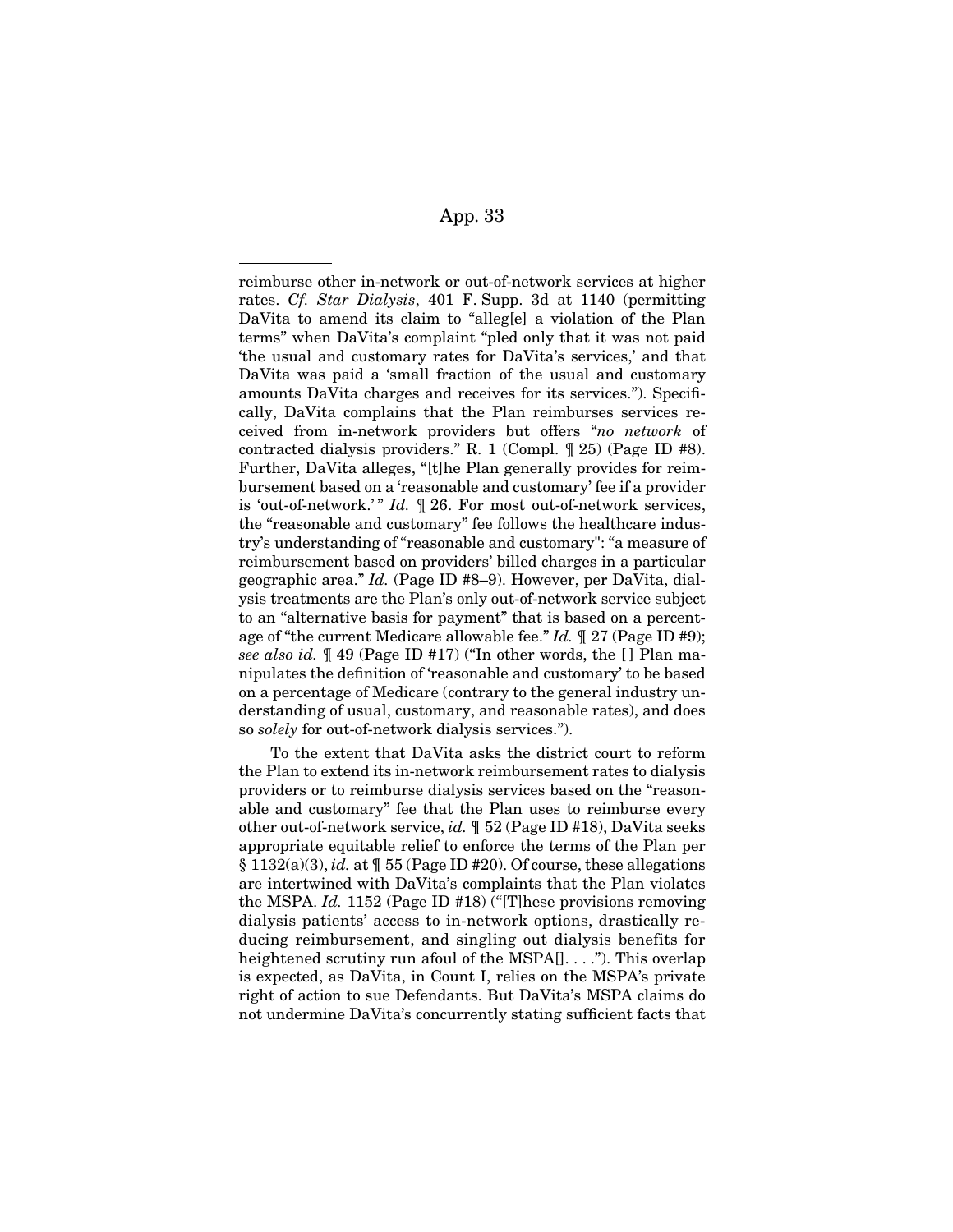As to Counts III through VI, by contrast, we conclude that DaVita lacks an assigned right or interest in them. DaVita raises these four breach-of-fiduciaryduty claims under  $\S 1104(a)(1)(B)$  and quotes the assignment selectively to argue that "Patient A assigned 'any cause of action' to DaVita, under 'ERISA or any other applicable law.' Appellant Br. at 59. It may not be immediately apparent from the Assignment of Benefits form that Patient A successfully assigned to DaVita their right to seek legal and equitable relief as to unpaid benefits per Count II but failed to assign their right to challenge Defendants' fiduciary duties per Counts III–VI. But a close examination of the form's textual jungle reveals the difference. As highlighted above, the form stresses Patient A's transferring their rights as a *beneficiary.* The form links "any cause of action" and "any payment due" to the patient's status as a "*beneficiary*" and to the patient's "creating an assignment of *benefits* under ERISA." Thus, Patient A did not assign "any cause of action under ERISA or any other applicable law" for any purpose whatsoever; rather this patient assigned causes of action brought to recover benefits. *See DaVita, Inc. v. Amy's Kitchen, Inc.*, 379 F. Supp. 3d 960, 970 (N.D. Cal. 2019) (examining similar language and concluding that it "suggests that, at most, Patient 1 transferred to DaVita the right to bring suit for payment of benefits, rather than for 'any cause of action' whatsoever"). Further, the

the Plan's dialysis reimbursement provisions violate the Plan's terms for reimbursing in-network and other out-of-network services and do not bar DaVita's seeking equitable relief to "redress such violations." 29 U.S.C. § 1132(a)(3).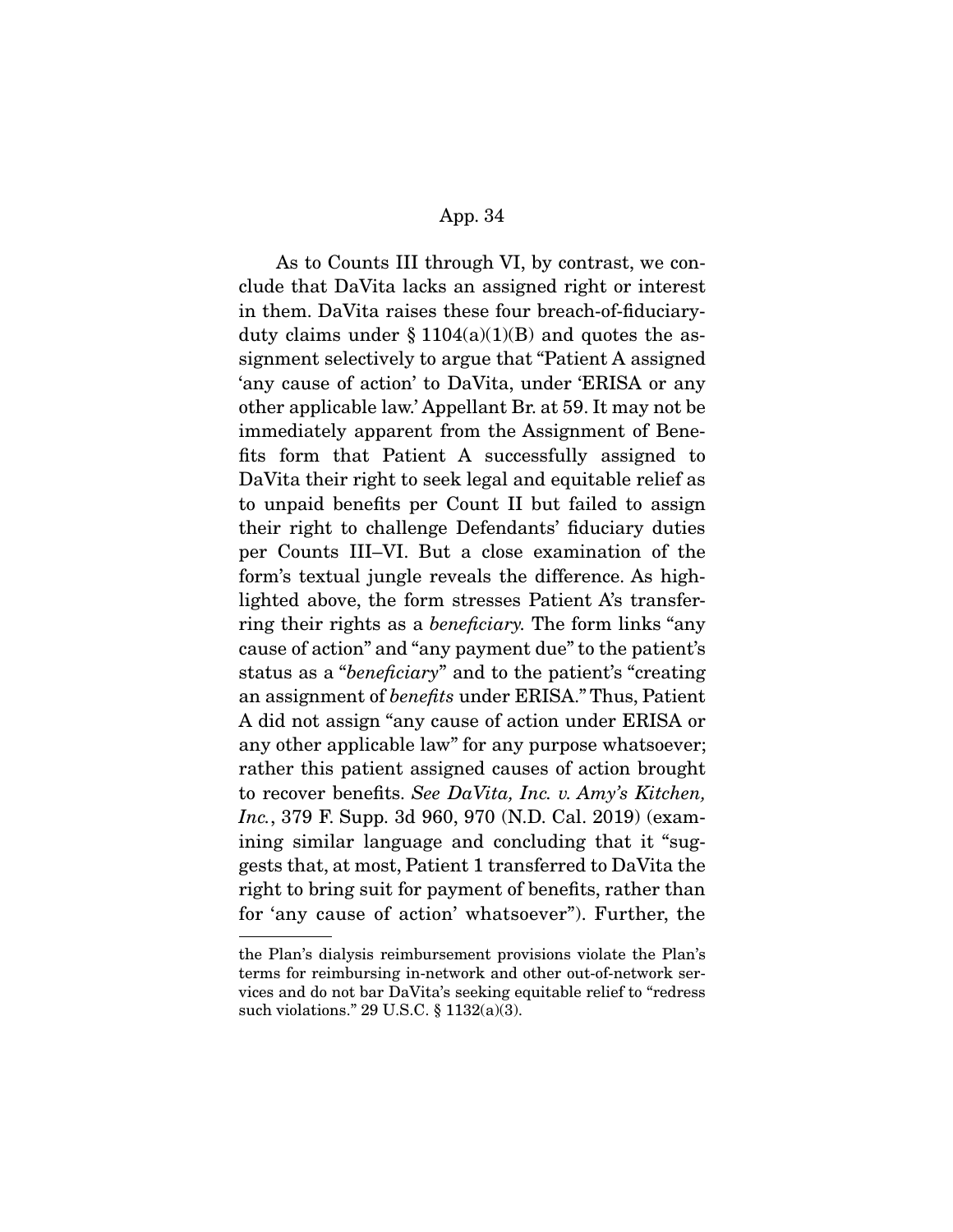policy stipulates that Patient A "designate[s] DaVita as a beneficiary under [the] Plan"; nowhere does the form explicitly designate DaVita as an inheritor of Patient A's fiduciary relationship with Defendants.

 DaVita protests that "[i]f the parties intended only for Patient A to assign *some* causes of action, DaVita and Patient A could have said so," Appellant Br. at 59– 60, but the entirety of the assignment, as discussed, shows that they did. Moreover, the title of the assignment is "Assignment of Benefits," which informs the issue of the assignment's scope. DaVita's final argument is that there must be a distinction between "any cause of action" and "any payment due," and linking the "any cause of action" language to the recoupment of benefits renders it surplusage. *See* Appellant Br. at 61; Reply Br. at 29. But "any cause of action" could mean something different from "any payment due" without interpreting the former phrase to mean "any cause of action under any existing law." For instance, the assignment could mean that DaVita is the assignee of both Patient A's interest in lawsuits related to payments as well as Patient A's receipt of payments outside the context of litigation.

 As to Count VII, Defendants Marietta and the Plan—the only parties named as defendants for this claim, *see* R. 1 (Compl. ¶¶ 91–94) (Page ID #29)—have forfeited any argument that the assignment does not allow DaVita to bring this claim as an assignee.13 And

<sup>&</sup>lt;sup>13</sup> With respect to Count VII, Marietta and the Plan argue only that DaVita has "fail[ed] to state a claim for [a] violation of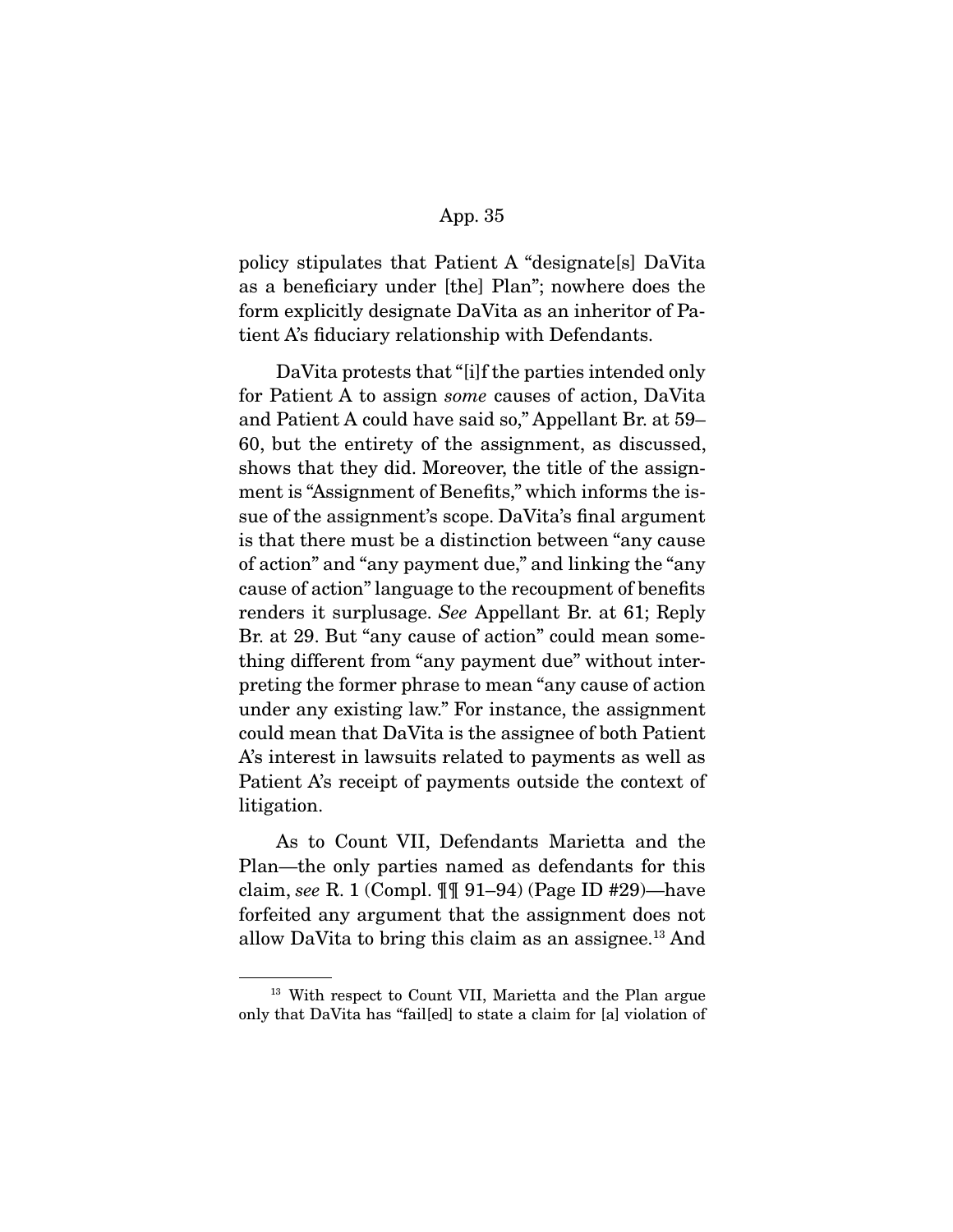unlike Article III standing, this issue is waivable. "Article III 'standing . . . is jurisdictional and not subject to waiver.' " *LPP Mortg., Ltd. v. Brinley*, 547 F.3d 643, 647 (6th Cir. 2008) (quoting *Lewis v. Casey*, 518 U.S. 343, 349 n.1 (1996)). The question of whether Patient A transferred their interest to DaVita, by contrast, deals not with Article Ill standing but with the realparty-in-interest requirement of Federal Rule of Civil Procedure 17, which states that "[a]n action must be prosecuted in the name of the real party in interest." Fed. R. Civ. P. 17(a)(1); *see* Fed. R. Civ. P. 17(a)(1)(A)– (G) ("The following may sue in their own names without joining the person for whose benefit the action is brought: (A) an executor; (B) an administrator; (C) a guardian; (D) a bailee;  $(E)$  a trustee of an express trust; (F) a party with whom or in whose name a contract has been made for another's benefit; and (G) a party authorized by statute."). We have explained that the distinction between this requirement and Article III standing is "critical . . . because the real-party-in-interest requirement is generally viewed as 'an affirmative defense that can be waived,' while Article III standing is plaintiffs burden to prove and can be raised at any point." *Cranpark, Inc. v. Rogers Grp., Inc.*, 821 F.3d 723, 730 (6th Cir. 2016) (citation omitted). Challenges under this requirement may be "waived or forfeited." *Id.*  Because DaVita has Article III standing and because Marietta and the Plan make no argument that DaVita

<sup>29</sup> U.S.C. §1182(a)(1) in Count VII of the Complaint." Marietta Br. at 11. These defendants present no argument related to standing or the real-party-in-interest requirement. *See id.* at 11–12.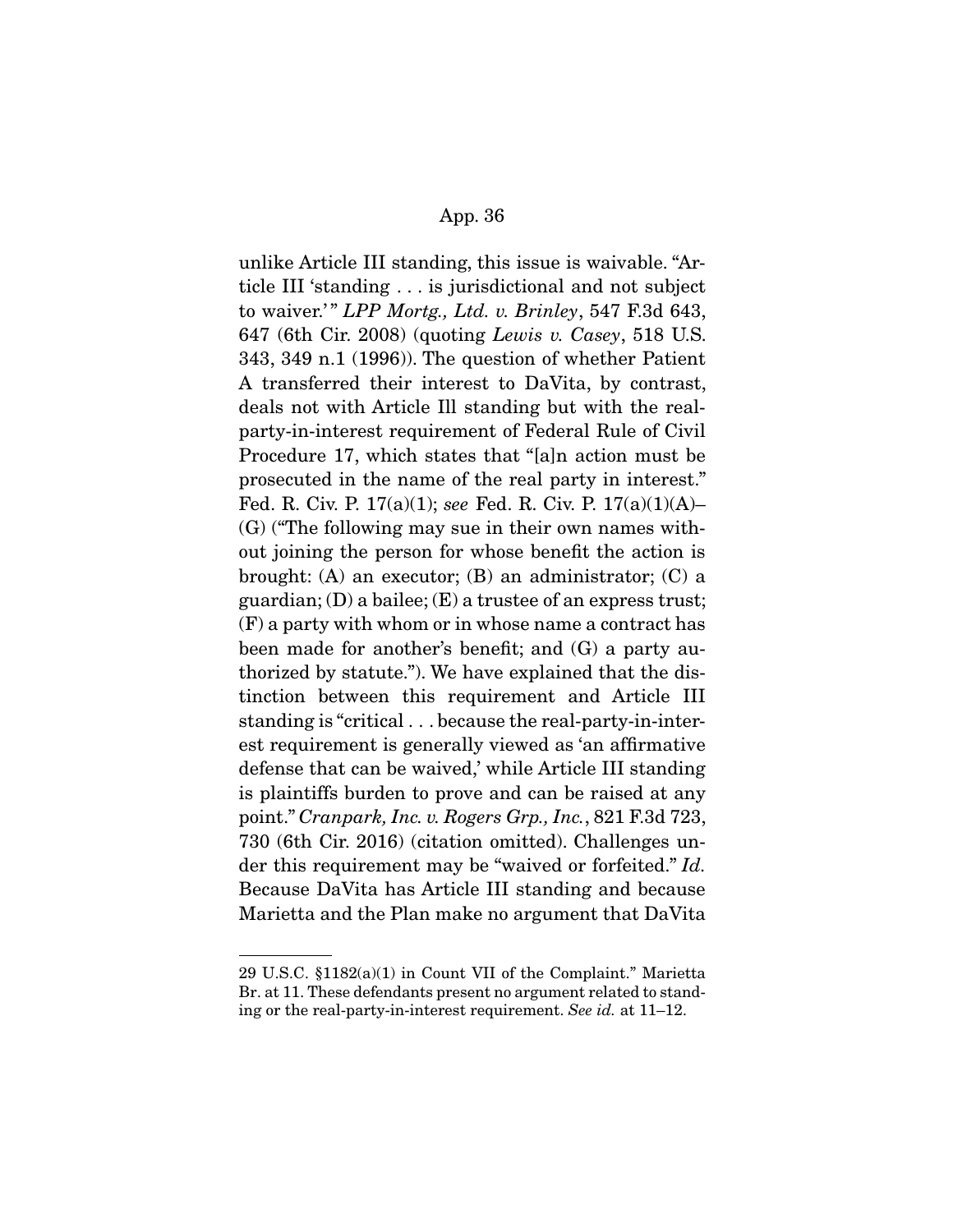cannot bring Count VII as an assignee, we consider this count as well.

 We reject the concurrence's overly formalistic and novel textual challenge that  $\S 1182(a)(1)$  "applies to a plan's rules of *eligibility*, not to its rules concerning *covered benefits*." Concurring Op. at 54. Section  $1182(a)(1)$  covers "rules for eligibility (including continued eligibility) of any individual to enroll under the terms of the plan based on . . . health status-related factors[,]" including a person's "[m]edical condition[.]" 29 U.S.C. § 1182(a)(1). The regulations governing § 1182 are clear—"rules for eligibility" and "rules for continued eligibility" encompass benefits provisions. *See* 29 C.F.R. § 2590.702 $(b)(1)(i)$  ("A group health plan . . . may not establish any rule for eligibility (including continued eligibility) of any individual *to enroll for benefits*  under the terms of the plan . . . that discriminates based on any health factor that relates to that individual. . . ."). The regulations specify that "rules for eligibility" include "rules relating to" "[e]ligibility for benefit packages"; "[b]enefits (including rules relating to covered benefits, benefit restrictions, and cost-sharing mechanisms such as coinsurance, copayments, and deductibles)"; "[c]ontinued eligibility"; and "[t]erminating coverage (including disenrollment) of any individual under the plan." *Id.* § 2590.702(b)(1)(ii). Put simply, rules governing a plan's benefits are "rules for eligibility." Logic also dictates that a capacious reading of the section—not the concurrence's narrow exposition—is appropriate. Consider how a policy's benefits provisions can operate in a manner that impermissibly affects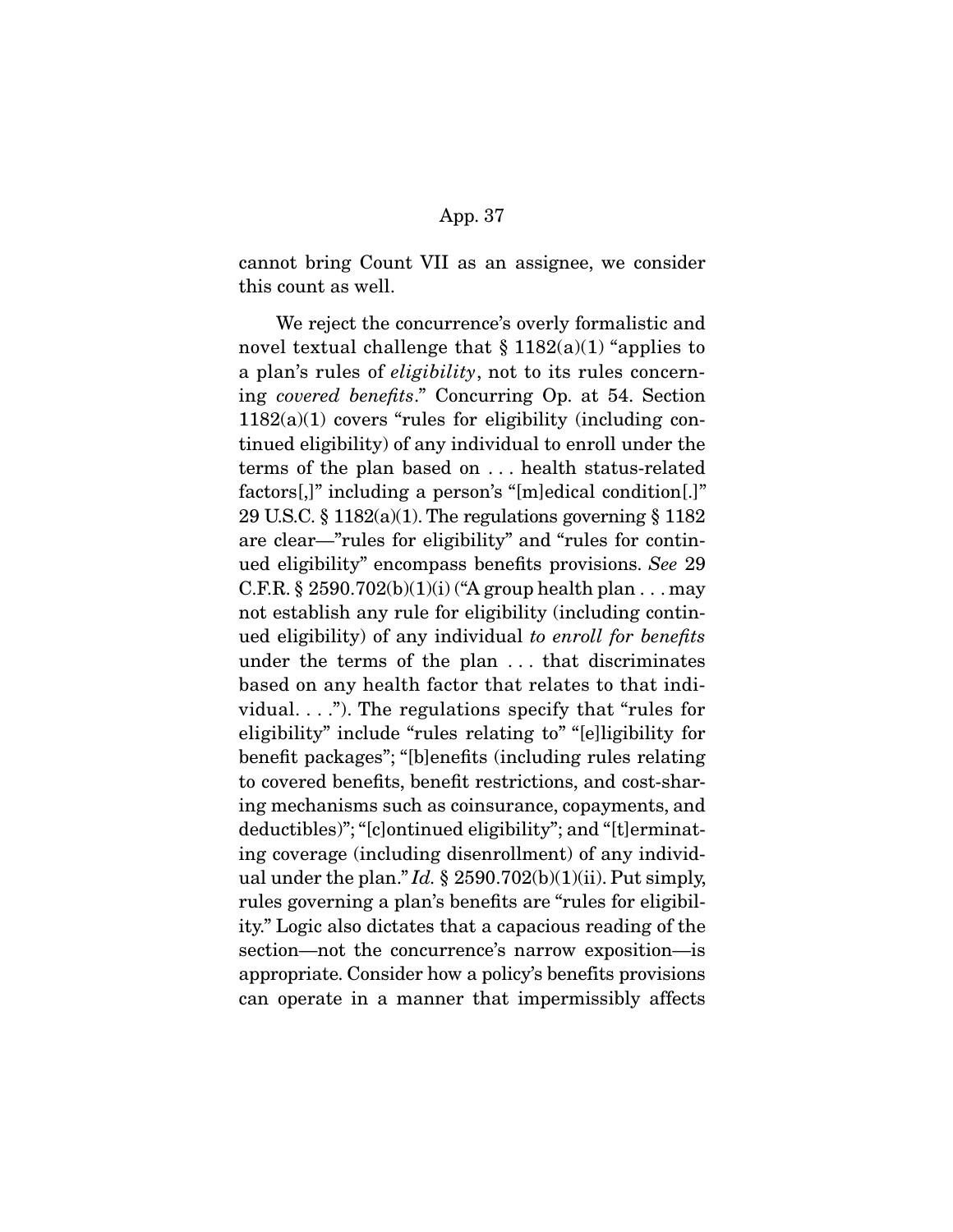eligibility or enrollment. Here, DaVita does not merely allege that the Plan discriminates against those with ESRD—DaVita also complains that the Plan's benefits terms force all persons with ESRD to involuntarily leave the Plan and enroll in Medicare.

A superficial glance at  $\S 1182(a)(2)(B)$  provides tepid support for an interpretation that excludes rules governing benefits from "rules for eligibility." *See* 29 U.S.C. § 1182(a)(2)(B) ("[Section 1182(a)(1)] shall not be construed . . . to prevent such a plan or coverage from establishing limitations or restrictions on the amount, level, extent, or nature of the benefits or coverage for similarly situated individuals enrolled in the plan or coverage."). But, again, the provision's accompanying regulations support our understanding that  $\S 1182(a)(1)$  bars plans from limiting benefits based on a health status-related factor: "a plan may limit or exclude *benefits* in relation to a specific disease or condition, limit or exclude benefits for certain types of treatments or drugs, or limit or exclude benefits based on a determination of whether the benefits are experimental or not medically necessary, *but only if the benefit limitation* or exclusion applies uniformly to all *similarly situated* individuals and *is not directed at individual participants or beneficiaries based on any health factor of the participants or beneficiaries*." *Id.*   $\S 2590.702(b)(2)(i)(B)$  (emphasis added). The regulations contain countless illustrative examples of how rules that govern a plan's *benefits* may or may not violate § 1182, which further buttresses our understanding of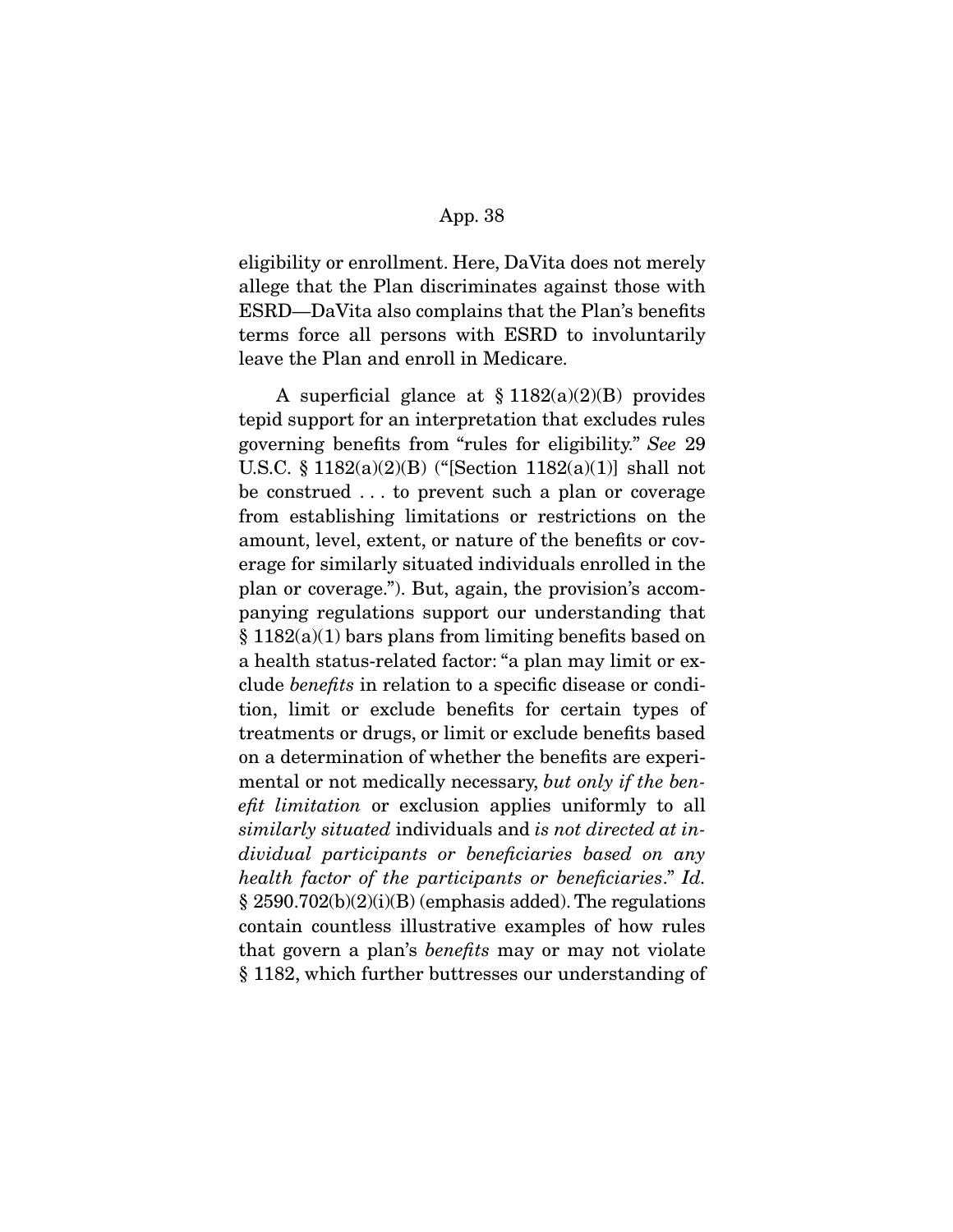this provision. *See* 29 C.F.R. § 2590.702(b)(2)(i)(D) (Examples  $1-7$ ).<sup>14</sup>

 DaVita's allegations also align with the facts of Example 5. This example presents a scenario where a group health plan that "applies a \$2 million lifetime limit on all benefits" reduces the limit "to \$10,000 for any participant or beneficiary covered under the plan who has a congenital heart defect." *Id.* (Example 5). Again, the regulations "conclud[e]" that this would violate § 1182 because "[the] benefits under the plan are not uniformly available to all similarly situated individuals and the plan's lifetime limit on benefits does not apply uniformly to all similarly situated individuals." *Id.* Here, the Plan does not explicitly single out persons with ESRD. But, as we explain in greater detail in Section C., *infra*, DaVita plausibly alleges that "all, or virtually all, of the enrollees who are affected by this discriminatory provision are Plan members suffering from ESRD." R. 1 (Compl. ¶ 28) (Page ID #9–10). Essentially, DaVita complains that the Plan operates like the problematic plan described in Example 5.

 The concurrence skips over Examples 2 and 5 and turns to Example 4 for the proposition that "[t]he regulation addressing

<sup>&</sup>lt;sup>14</sup> The Plan's allegedly singling out dialysis treatments corresponds with two of the regulations' examples. Example 2 contemplates the following scenario: a "group health plan has a \$500 deductible on all benefits for participants covered under the plan" and a participant files "a claim for the treatment of AIDS." 29 C.F.R.  $\S 2590.702(b)(2)(i)(D)$  (Example 2). The plan's corporate board "discuss[es]" the claim; "[s]hortly thereafter, the plan is modified to impose a \$2,000 deductible on benefits for the treatment of AIDS, effective before the beginning of the next plan year." *Id.* The regulations "[c]onclu[de]" that the facts of Example 2 "strongly suggest that the plan modification is directed at [the participant] based on [the participant's AIDS] claim." *Id.* Here, DaVita contends that Defendants' limiting dialysis reimbursements across the board may be driven by the Plan's "incentive to unload ESRD patients whose chronic illness costs the plan more than their other enrollees." R. 1 (Compl. ¶ 40) (Page ID #14). Discovery may yield evidence of Defendants' motive for instituting unique reimbursement terms for dialysis services.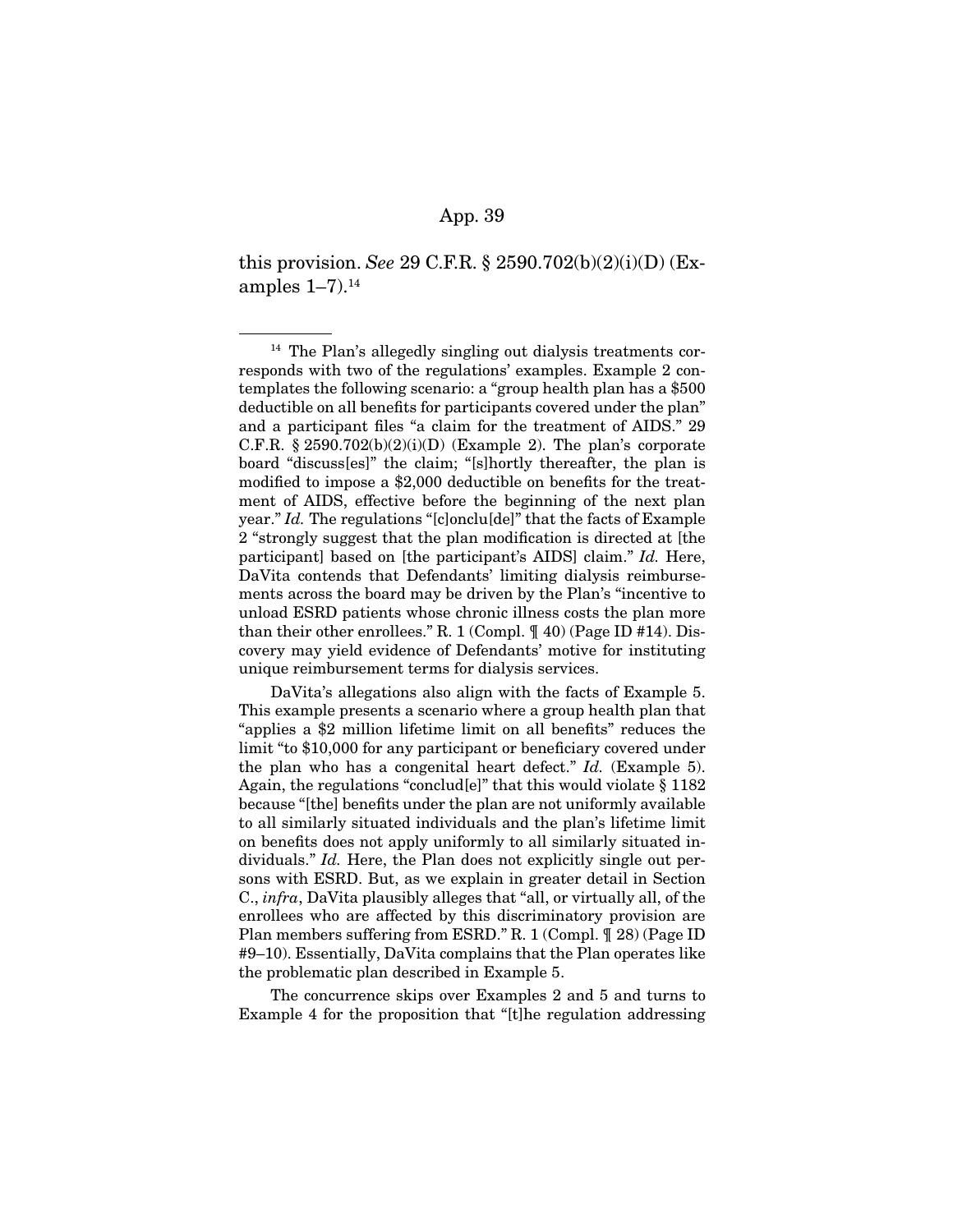#### **C. MSPA Discrimination**

Arriving to the merits of Counts II and VII, the basic question is whether the MSPA prohibits primary plans from discriminating against individuals with ESRD without expressly stating that these individuals will be treated differently. If the answer is yes, then DaVita has plausibly alleged two ERISA violations. First, if the defendants discriminated against Patient A in violation of federal law (i.e., the MSPA), then DaVita, as Patient A's assignee, is entitled to unpaid benefits under ERISA flowing from this violation. *See*  29 U.S.C. § 1132(a)(1)(B); R. 1 (Compl. ¶¶ 66–67, 70) (Page ID #22–24). Second, if the defendants "establish[ed] rules for eligibility . . . of any individual to enroll under the terms of the [group health] plan" based on an array of "health status-related factors," then they violated  $\S 1182(a)(1)$  of ERISA, and  $\S 1132(a)(3)$  provides a private right of action to "enjoin any act or

this section . . . expressly permits uniform limitations on benefits for certain diseases." Concurring Op. at 54. Example 4 provides that a group health plan's placing a "\$2,000 lifetime limit for treatment of temporomandibular joint syndrome (TMJ)" that is "applied uniformly to all similarly situated individuals and is not directed at individual participants or beneficiaries" does "not violate paragraph (b)(2)(i)." 29 C.F.R. § 2590.702(b)(2)(i)(D) (Example 4). The present case is distinct because DaVita claims that the dialysis reimbursement rates are directed at individual beneficiaries with ESRD and that the Plan's benefits do not uniformly apply to similarly situated individuals because the dialysis services reimbursement rates affect only those with ESRD. *See* R. 1 (Compl. ¶ 52) (Page ID #18). To the extent that Example 4 conflicts with Examples 2 and 5, Example 4 should not be followed.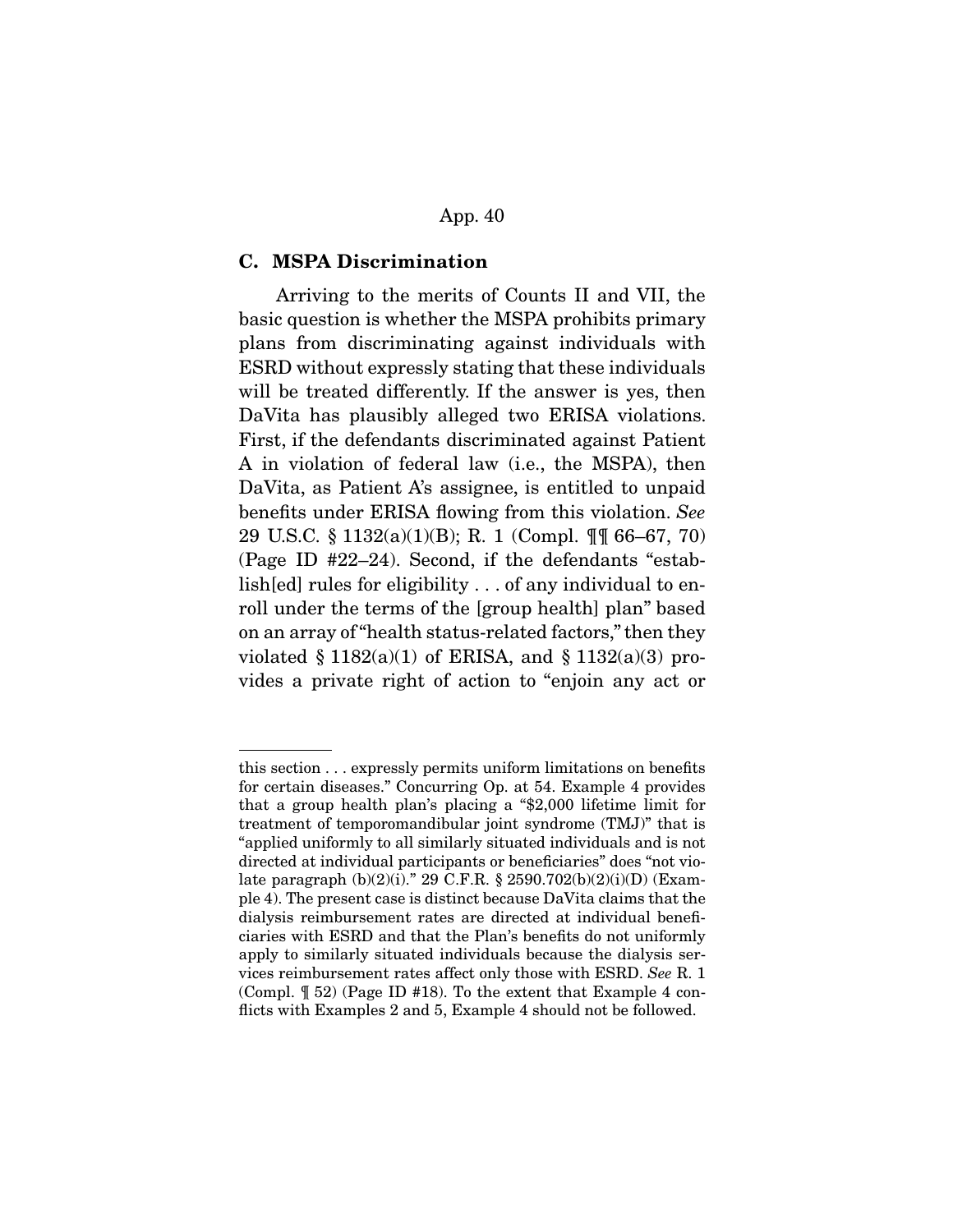practice which violates any provision of this subchapter," 29 U.S.C. § 1132(a)(3).

 We hold that the MSPA's antidiscrimination provisions prohibit conduct beyond the express differential treatment of individuals with ESRD. First, as to the non-differentiation provision of the MSPA, its plain text prohibits both express anti-ESRD discrimination based on an individual's ESRD status and indirect anti-ESRD discrimination based on an individual's ESRD-specific need for renal dialysis or based on any other factor. Second, as to the take-into-account provision, the meaning of "take into account" is ambiguous, but the relevant regulations support DaVita's theory of discrimination for the same reasons that it states a violation of the non-differentiation provision. In short, a plan may be engaging in unlawful discrimination against individuals with ESRD even if it does not explicitly single these individuals out for differential treatment.

### **1. The Non-Differentiation Provision**

Paragraph  $(1)(C)(ii)$  of the MSPA states that a group health plan "may not differentiate in the benefits it provides between individuals having end stage renal disease and other individuals covered by such plan on the basis of the existence of end stage renal disease, the need for renal dialysis, or in any other manner" 42 U.S.C. § 1395y(b)(1)(C)(ii). The provision thus specifies three different ways in which a plan may unlawfully discriminate against individuals with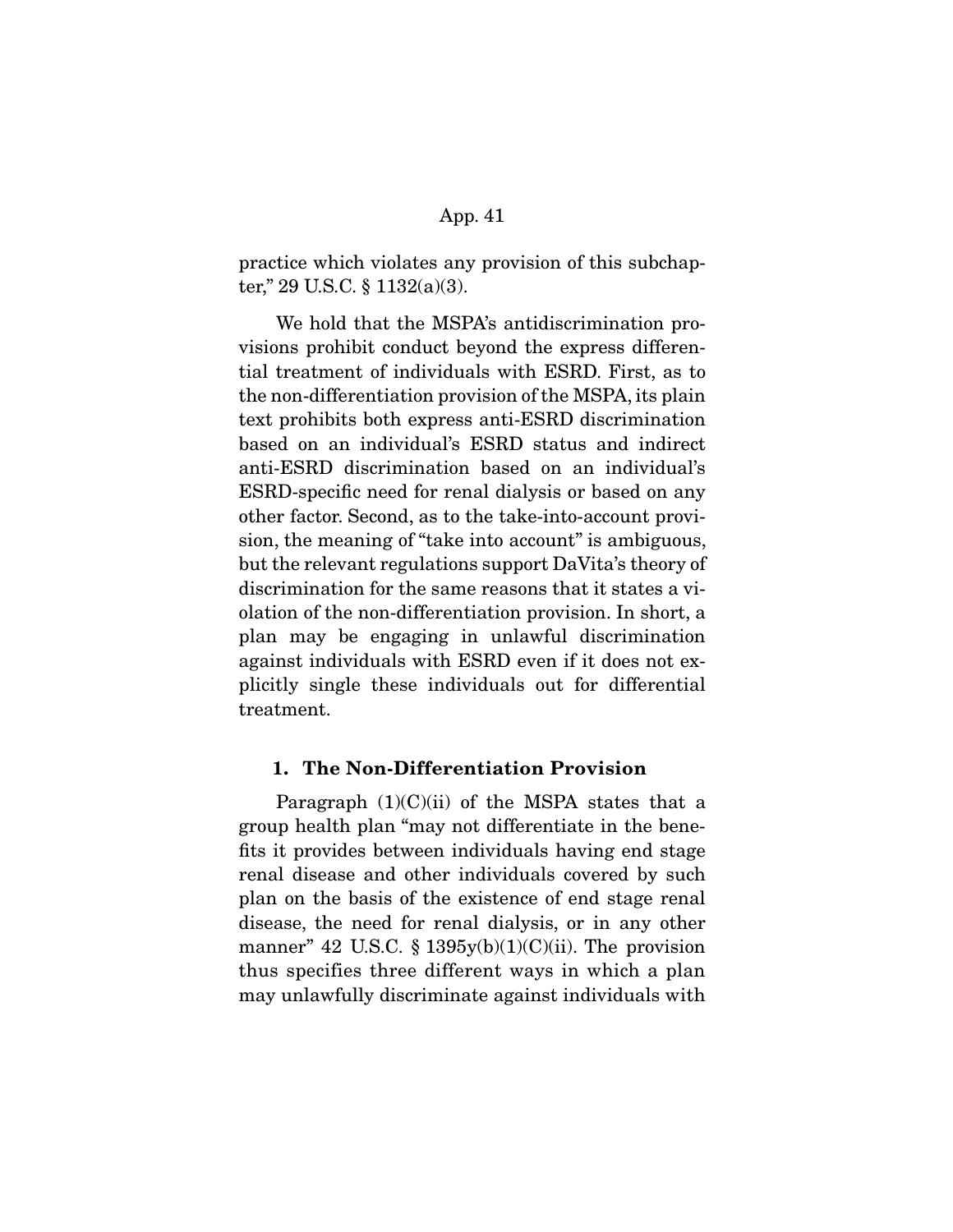ESRD. The first is by explicitly fashioning differential benefits for ESRD patients by virtue of them having ESRD. If, for example, the Plan included a provision that all treatments required by Plan participants who had ESRD were considered out-of-network, this would single ESRD patients out based on the "existence" of their ESRD diagnosis. *Id.*

 The second and third types of anti-ESRD discrimination are at issue here. The second is the differential treatment of ESRD patients based on their "need for renal dialysis." As DaVita explains, "need" includes these patients' need for the treatment compared to those who do not need it at all, and their need compared to those who do need it, just to a lesser degree. First, DaVita plausibly alleges that dialysis is "needed almost exclusively by ESRD patients." Appellant Br. at 41. That is, in a pie chart of dialysis-users, ESRD-diagnosed individuals would take up almost the full pie. *See* R. 1 (Compl. ¶ 20) (Page ID #7) ("[N]early all enrollees of the Plan who require or will require dialysis are individuals with ESRD who need such treatment to sustain life."). Moreover, DaVita explains—without objection by the defendants—that individuals with ESRD "need" dialysis with far greater frequency than the rare, non-ESRD users of dialysis do. *Compare* Appellant Br. at 8 ("[T]he majority of ESRD patients rely on regular dialysis treatments from the time they are diagnosed with ESRD for the rest of their lives."), *with*  Reply Br. at 14 n.5 ("The few dialysis patients who do not have ESRD typically suffer from acute kidney injury ('AKI') and require dialysis for, at most, a period of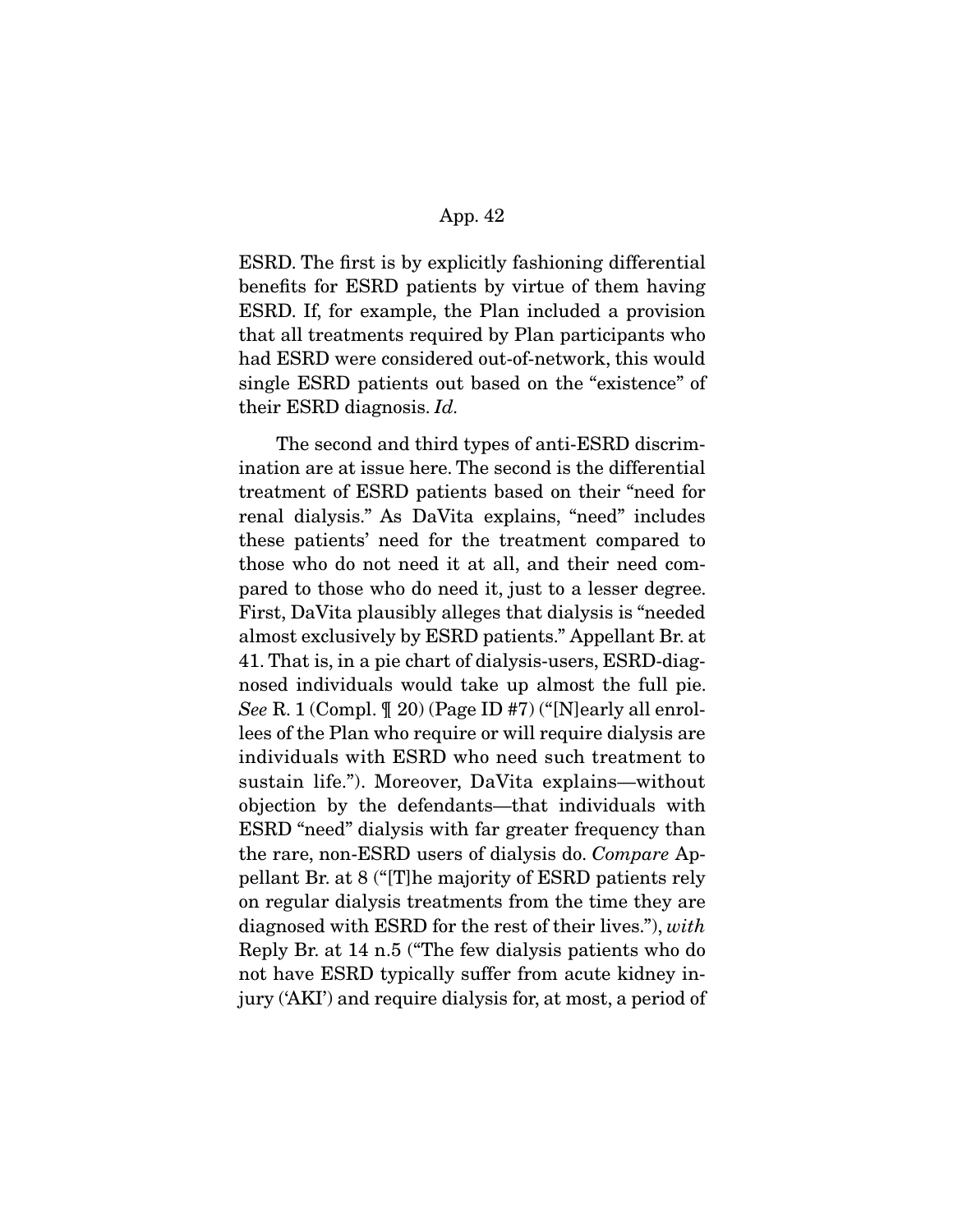weeks (as opposed to years)."). The defendants do not counter with their own explanation of what the "need for renal dialysis" means.

 The third prohibited basis of anti-ESRD discrimination is the differential treatment of ESRD patients "in any other manner" not covered by the prior two bases. That is, besides engaging in anti-ESRD discrimination by explicitly carving out a different set of benefits for those with ESRD or by targeting these individuals based on their more common and/or frequent need for renal dialysis, a primary plan may not engage in such discrimination through any other means. In DaVita's view, "[t]he catch-all phrase 'or in any other manner' cautions plans against creative devices that have the effect of such illegal differentiation." Appellant Br. at 42. Again, the defendants offer no competing definition for this type of prohibited discrimination.

 Both of these bases support DaVita's theory of how the Plan discriminated against Patient A in violation of the MSPA and ERISA. As to the second basis, DaVita has plausibly alleged that a principal, distinguishing feature of being diagnosed with ESRD is one's significant need for renal dialysis. Thus, the Plan discriminates against ESRD patients based on their need for dialysis by targeting the primary treatment that individuals with ESRD (1) need exclusively, with the exception of rare, non-ESRD patients, and (2) need with far greater frequency than those few non-ESRD dialysis-users. MedBen's primary counterargument to this assertion is that "[t]he Plan unequivocally provides for equal treatment of all dialysis patients in that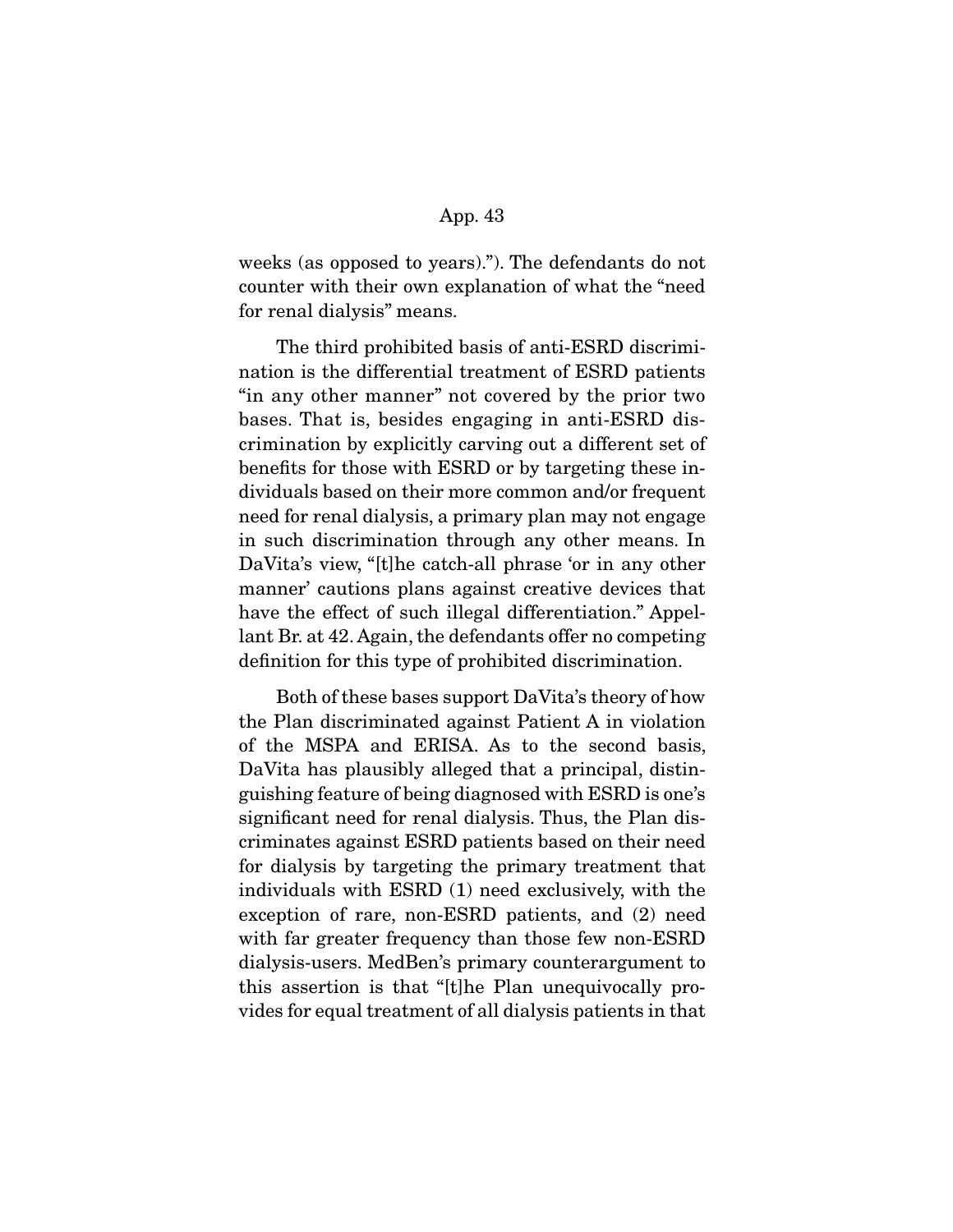**all** outpatient dialysis services for any medical reason are out-of-network." MedBen Br. at 32. Similarly, before the district court, MedBen focused on the complaint's reference to "the Plan's general application to 'dialysis patients, *almost all of whom* have ESRD,' " implying that DaVita's failure to allege total overlap between dialysis patients and ESRD patients was fatal. R. 18 (MedBen Mot. to Dismiss at 12) (Page ID #204) (quoting R. 1 (Compl ¶ 55) (Page ID #20)). Yet there are two flaws with this counterargument. First, it addresses only the first basis of unlawful anti-ESRD differentiation set forth in the MSPA, and not the latter two bases. Addressing the lack of explicit discrimination in the Plan based on "the existence of end stage renal disease" is only one-third of the way toward defending the Plan's legality.

 Second, and perhaps more fatally, it represents a flawed understanding of antidiscrimination law. It is true that, by targeting a service rather than a diagnosis, the Plan does not explicitly discriminate against individuals with ESRD. As DaVita notes, however, "[a] direct differentiation (or discrimination) claim does not require that the challenged activity affect *only* the disfavored group and no one else." Reply Br. at 15. This is a well-established principle in antidiscrimination jurisprudence. Take the Supreme Court's decision in *Lawrence v. Texas*, 539 U.S. 558 (2003), for example. The challenged law criminalized sodomy between two persons of the same sex. *Id.* at 562. Although same-sex partners are not the only class capable of engaging in sodomy, the Court concluded that the overlap between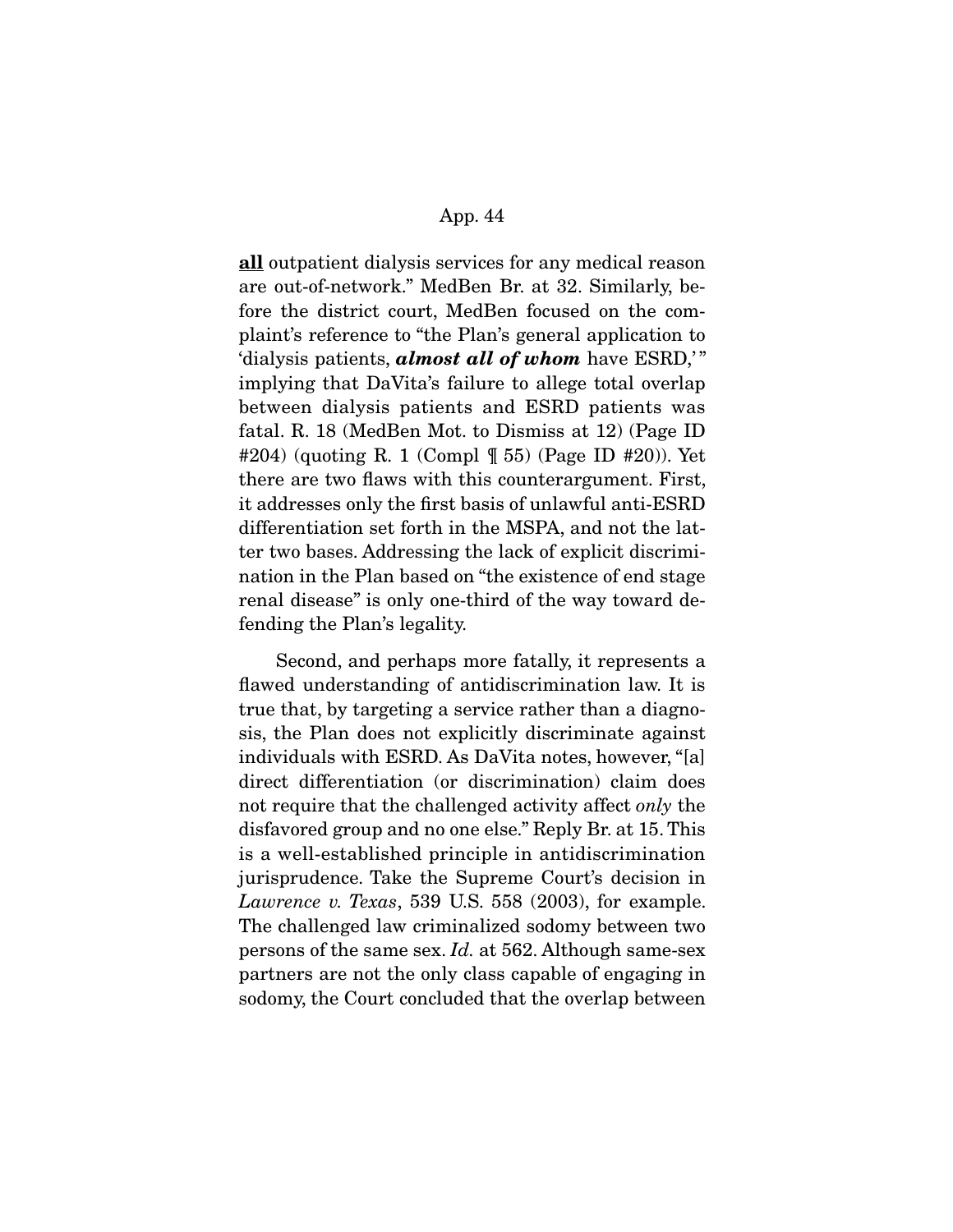the two made class-based discrimination apparent: "When homosexual conduct is made criminal by the law of the State, that declaration in and of itself is an invitation to subject homosexual persons to discrimination both in the public and in the private spheres." *Id.* at 575. *Lawrence* also invalidated the Court's prior holding in *Bowers v. Hardwick*, 478 U.S. 186 (1986), a decision that had upheld the criminalization of sodomy regardless of whether the participants were of the same sex. *See Lawrence*, 539 U.S. at 575, 578. This reasoning is common in antidiscrimination jurisprudence. *See, e.g.*, *Minneapolis Star & Tribune Co. v. Minn. Comm'r of Revenue*, 460 U.S. 575, 581 (1983) (rejecting the argument that Minnesota's use tax on paper and ink was "part of the general scheme of taxation," and concluding that the tax singled out the press for differential treatment); *Bray v. Alexandria Women's Health Clinic*, 506 U.S. 263, 270 (1993) ("A tax on wearing yarmulkes is a tax on Jews."). Thus, if discovery in this case reveals that there is, in fact, a "near-perfect overlap between ESRD patients and dialysis patients," Reply Br. at 14, a jury could reasonably conclude that discrimination against the latter constitutes discrimination against the former.

 Alternatively, the catch-all provision could support a disparate-impact claim against the Plan. That is, even if the Plan has not directly targeted ESRD patients by differentially treating the service they need far more than anyone else, it may have devised a reimbursement system that has the effect of singling out ESRD patients. The defendants argue that the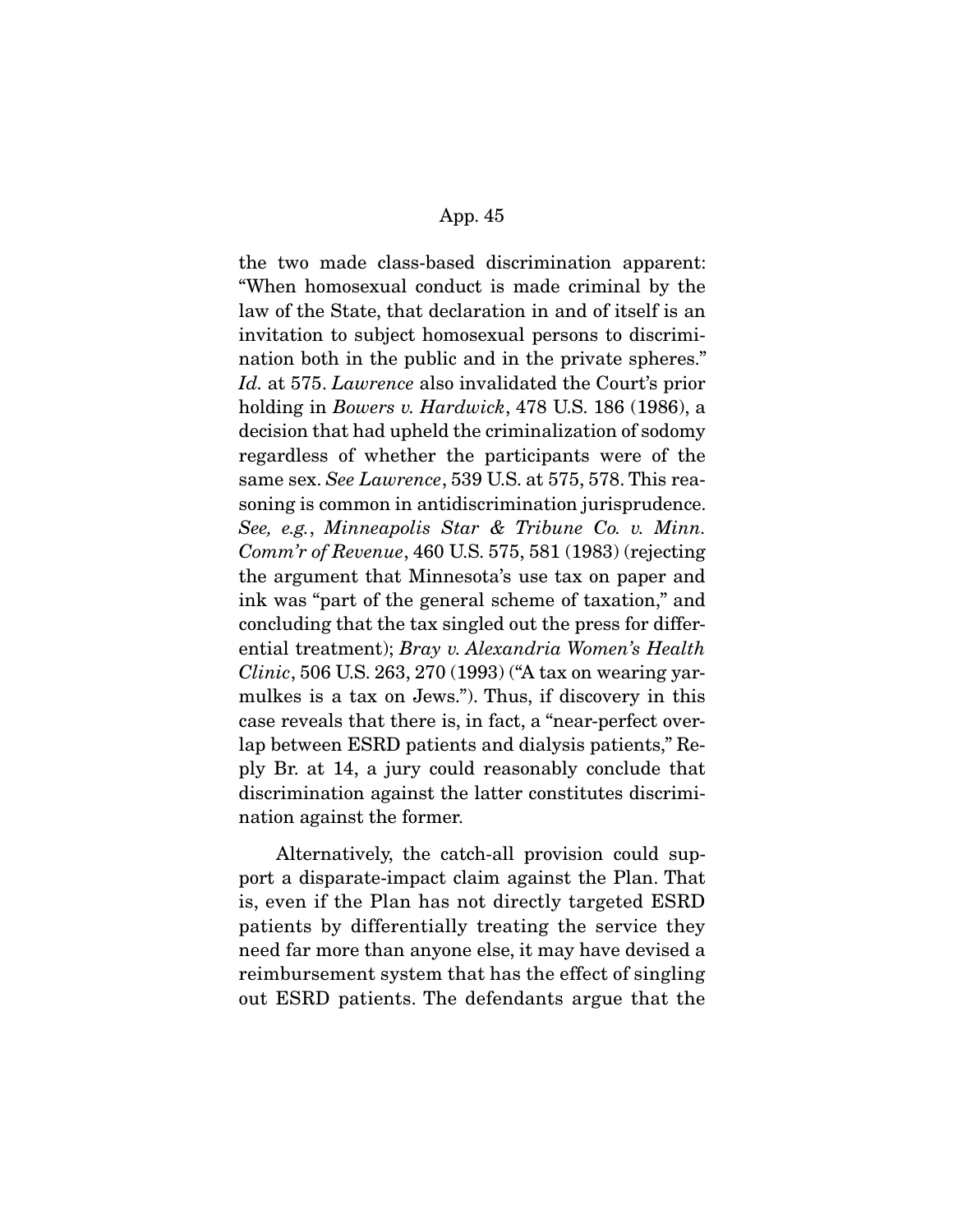non-differentiation provision does not permit proof through a disparate-impact theory, but they do so through analyzing the implementing regulations, rather than engaging with the text of the statute and Supreme Court caselaw suggesting that it supports disparate-impact liability.15 In *Texas Department of Housing & Community Affairs v. Inclusive Communities Project, Inc.*, 576 U.S. 519 (2015), the Court considered a provision of the Fair Housing Act ("FHA") that made it unlawful

[t]o refuse to sell or rent after the making of a bona fide offer, or to refuse to negotiate for the sale or rental of, or otherwise make unavailable or deny, a dwelling to any person because of race, color, religion, sex, familial status, or national origin.

*Id.* at 533 (quoting 42 U.S.C. § 3604(a)). The case centered on the meaning of "otherwise make unavailable[,]" which the Court determined was "equivalent in function and purpose" to the phrase "otherwise adversely affect" found in both Title VII of the Civil Rights Act ("Title VII") and the Age Discrimination In Employment Act ("ADEA"), *id.* at 533–34.16 Because

<sup>&</sup>lt;sup>15</sup> The district court similarly dismissed the disparate-impact argument based on its focus on one subsection of 42 C.F.R. § 411.161(c), without explaining how the MSPA does not "contain th[e] type of 'results-oriented' language" of *Texas Department of Housing & Community Affairs v. Inclusive Communities Project, Inc.*, 576 U.S. 519 (2015). *See Da Vita*, 2019 WL 4574500, at \*4.

<sup>16</sup> The Supreme Court held that the phrase "otherwise adversely affect" confers a disparate-impact cause of action in earlier cases. *See Griggs v. Duke Power Co.*, 401 U.S. 424, 426 n.1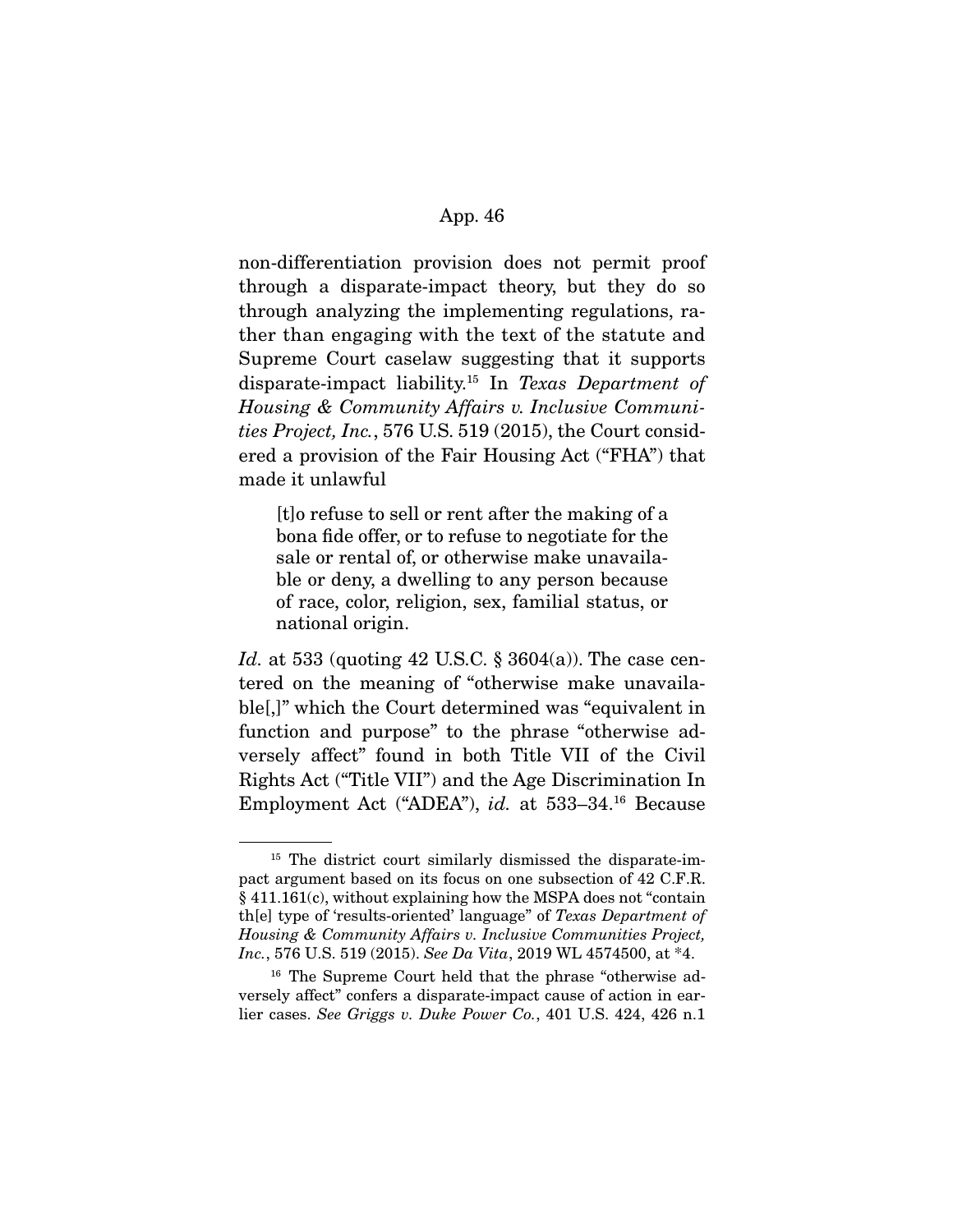"Mil these three statutes the operative text looks to results," the Court held that "otherwise make unavailable"—like the phrase "otherwise adversely affect"— "refers to the consequences of an action rather than the actor's intent" and "encompasses disparate-impact claims." *Id.* at 534.

As DaVita explains, *see* Appellant Br. at 47, there are at least two parallels between the provision at issue in *Inclusive Communities* and the one at issue here. First, the phrase appears at the end of a series of other prohibitions that deal with disparate *treatment*, counseling in favor of it meaning something different from these other phrases. *See Inclusive Communities*, 576 U.S. at 534–35 (identifying the "relevant statutory phrases" in the FHA, Title VII, and the ADEA as "[l]ocated at the end of lengthy sentences that begin with prohibitions on disparate treatment"); *see also*  Appellant Br. at 42 ("[F]or these last two phrases to have any meaning, they must be read as expanding the prohibition beyond explicit discrimination against ESRD patients."). Second, like the phrase "otherwise make unavailable," the phrase "in any other manner" is exceedingly broad, sweeping in less blatant forms of discrimination. *See Inclusive Communities*, 576 U.S. at 534–35 (concluding that the "relevant statutory phrases" in the FHA, Title VII, and the ADEA "serve as catchall phrases looking to consequences, not intent"); *see also* Appellant Br. at 47.

<sup>(1971) (</sup>Title VII); *Smith v. City of Jackson*, 544 U.S. 228, 234–36 (2005) (ADEA).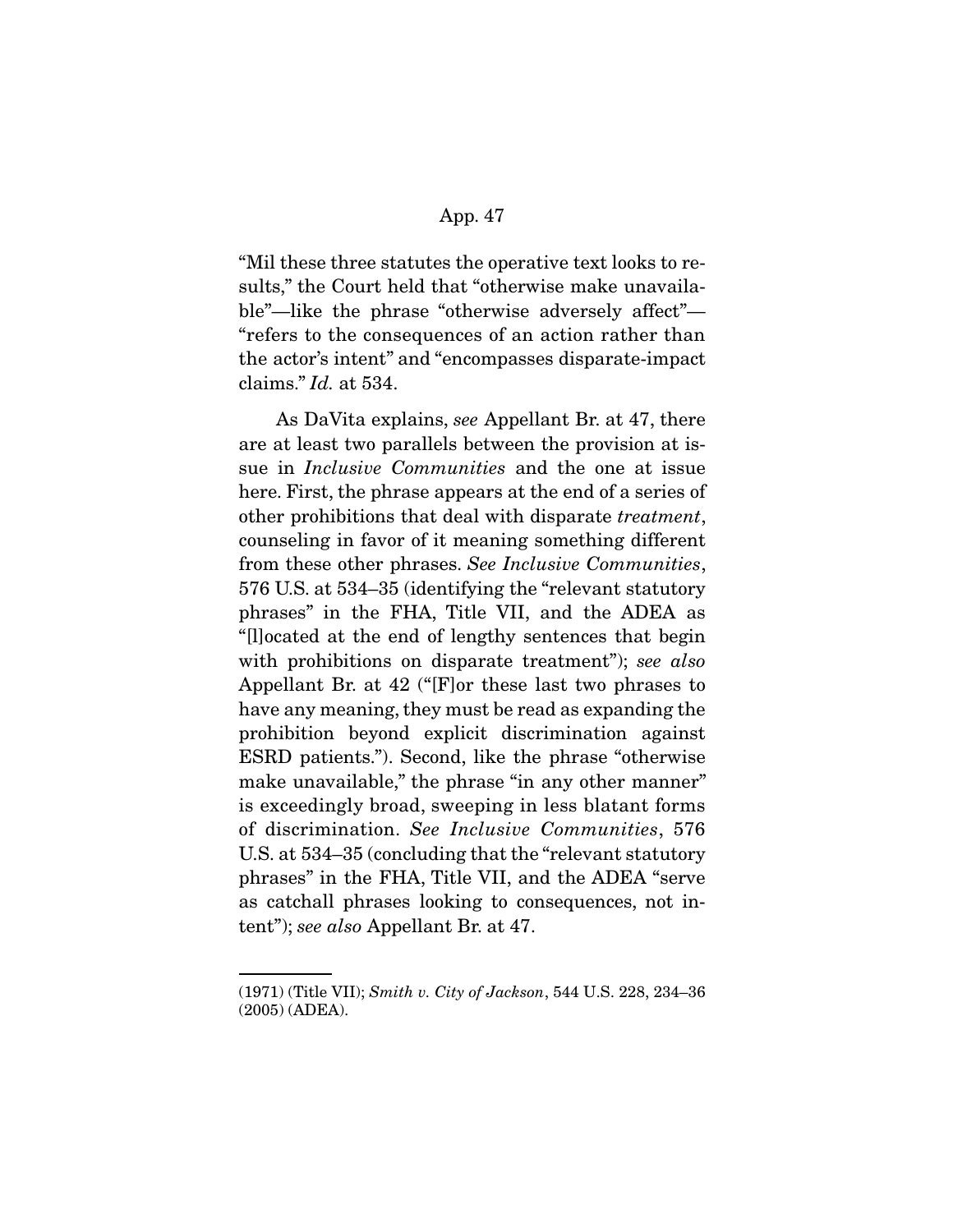Moreover, the *Inclusive Communities* Court determined that the word "otherwise" means " '*in a different way or manner*,' thus signaling a shift in emphasis from an actor's intent to the consequences of his actions." *Inclusive Communities*, 576 U.S. at 535 (quoting Webster's Third New International Dictionary 1598 (1971)) (emphasis added). That "in any other manner" in the MSPA is nearly identical to the Supreme Court's definition of "otherwise" in *Inclusive Communities* further reinforces that the non-differentiation provision permits a disparate impact claim.

 MedBen's principal response is that the implementing regulations for the non-differentiation provision foreclose both of DaVita's theories of discrimination.<sup>17</sup> Given the lack of any ambiguity in the statutory text, however, we decline to defer to the implementing regulations. *See Perez v. Postal Police Officers Ass'n*, 736 F.3d 736, 740 (6th Cir. 2013).<sup>18</sup> ("Our analysis begins with the plain meaning and, if the language is unambiguous, ends there as well."). And even if we viewed

<sup>&</sup>lt;sup>17</sup> MedBen also argues that "costs exist under Medicare's coverage structure for ESRD patients as well," making it inappropriate "to simply assume . . . that potential exposure to out-of-pocket costs under a private plan serves as an incentive to opt for Medicare." MedBen Br. at 29. But this argument represents a factual dispute, and at this stage, we assume that all of DaVita's factual allegations—including DaVita's allegation that high potential costs for ESRD patients on the Plan incentivize them to switch to Medicare—are true.

<sup>&</sup>lt;sup>18</sup> Nor do we hinge our analysis on the legislative history of the MSPA. *See Isle Royale Boaters Ass'n v. Norton*, 330 F.3d 777, 784 (6th Cir. 2003) ("When a statute's text is unambiguous, there is ordinarily no need to review its legislative history.").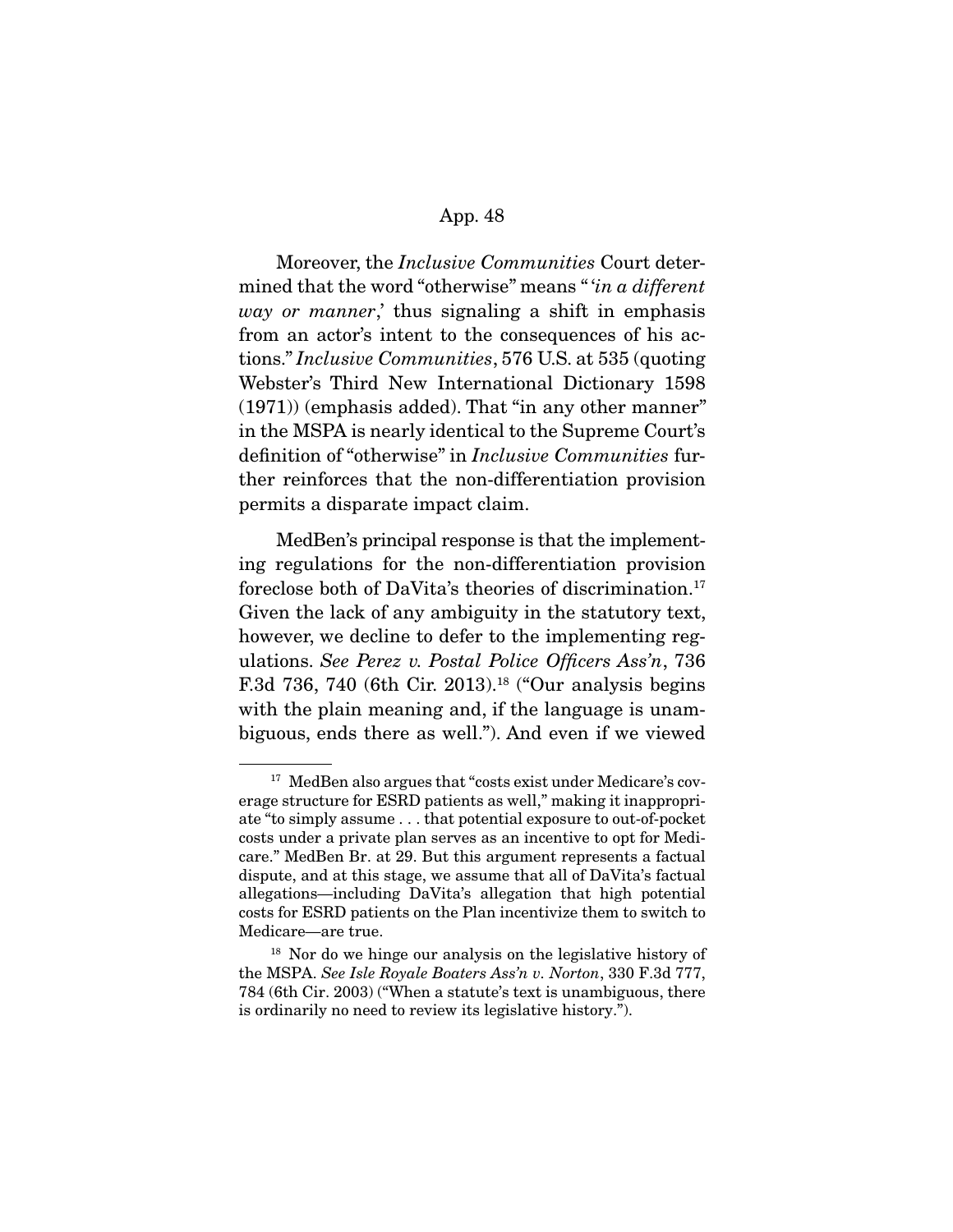the phrases "need for renal dialysis" and/or "in any other manner" as ambiguous terms for which the agency might supply a reasonable interpretation, our analysis of these regulations, as discussed below, points to the same result.

 Put simply, the non-differentiation regulations do more to confuse than to clarify, as they appear to conflict with one another. Section 411.161(b)(2) of the Code of Federal Regulations provides examples of unlawful differentiation in plan benefits, including a "[f ]ailure to cover routine maintenance dialysis or kidney transplants, when a plan covers other dialysis services or other organ transplants."  $42$  C.F.R.  $\S$   $411.161(b)(2)(v)$ . Routine maintenance dialysis is the exclusive province of ESRD patients; non-ESRD patient uses of dialysis are acute, not routine. *See* Reply Br. at 20. Thus, limiting benefits for those who rely more frequently on dialysis than others is, per  $\S 411.161(b)(2)(v)$ , unlawful.

 Yet the next provision in the regulations seems to suggest the opposite. It reads:

(c) Uniform Limitations on particular services permissible. A plan is not prohibited from limiting covered utilization of a particular service as long as the limitation applies uniformly to all plan enrollees. For instance, if a plan limits its coverage of renal dialysis sessions to 30 per year for all plan enrollees, the plan would not be differentiating in the benefits it provides between plan enrollees who have ESRD and those who do not.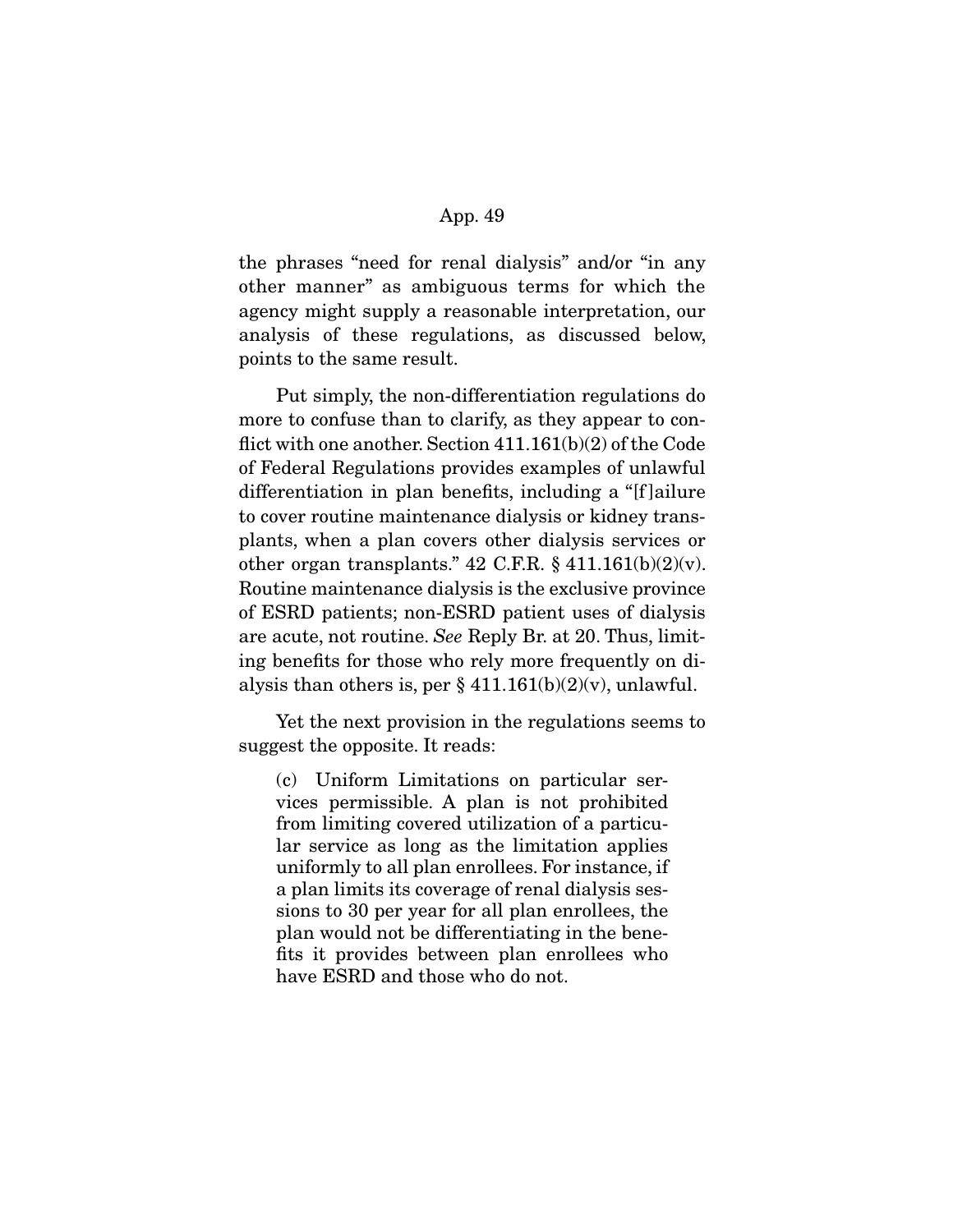42 C.F.R. § 411.161(c). This provision, unlike its neighbor, appears to let plans create limitations on benefits that target and/or adversely affect those who rely frequently on dialysis. Capping dialysis sessions at thirty per year would impact all plan participants with ESRD but have zero impact for all or almost all individuals without ESRD, who use dialysis sparingly and for short periods of time—a result this provision seems to endorse. No court has considered the internal conflict between these regulatory provisions. *Cf. Dialysis of Des Moines, LLC v. Smithfield Foods Healthcare Plan*, No. 2:18-CV-653, 2019 WL 8892581, at \*5 (E.D. Va. Aug. 5, 2019) (citing 42 C.F.R. § 411.161(c) without discussion).

Yet even if we considered  $\S 411.161(c)$  in isolation, we could not rely on a provision that conflicts with clear congressional intent. *See Moses v. Providence Hosp. & Med. Ctrs., Inc.*, 561 F.3d 573, 583 (6th Cir. 2009) ("Because the CMS rule is contrary to the plain language of the statute, this Court does not afford it *Chevron* deference."). Congress has forbidden primary plans from treating individuals with ESRD differently based on their "need for renal dialysis," and this regulatory provision permits treating individuals who need dialysis more often (all or almost all of whom have ESRD) worse than individuals who need it less often (none or almost none of whom have ESRD). This plainly conflicts with the text of the MSPA, not to mention the other provisions of the same implementing regulation, *see* 42 C.F.R. § 411.161(b)(1), (b)(2)(v).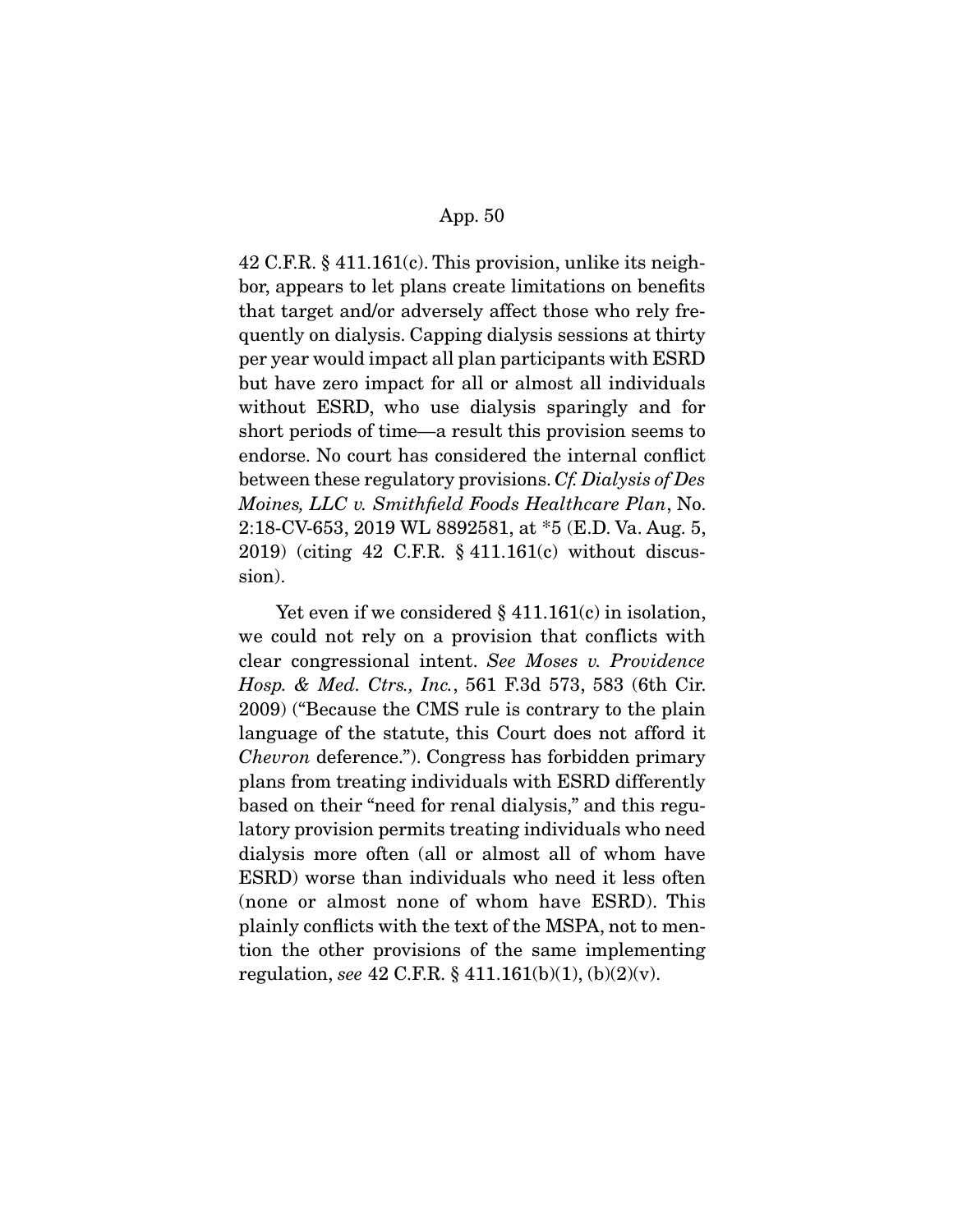For these reasons, DaVita has plausibly alleged that the Plan violates the non-differentiation provision of the MSPA, resulting in a denial of benefits and unlawful discrimination under ERISA.

#### **2. The Take-Into-Account Provision**

Similar reasoning extends to DaVita's claim that the Plan violates the take-into-account provision of the MSPA. As a reminder, this provision states that a group health plan "may not take into account that an individual is entitled to or eligible for [Medicare benefits due to ESRD]" during the thirty-month period when the plan is primary to Medicare. 42 U.S.C.  $\S 1395y(b)(1)(C)(i)$ . The statute itself does not define what "take into account" means. DaVita argues that to take something into account means to consider or think of it, which means that plans are prohibited from adopting policies that are motivated by a desire to treat Medicare-entitled individuals differently. *See* Appellant Br. at 51–52. In DaVita's view, discovery may reveal evidence of the defendants' illicit motive. *Id.* at 52. The defendants do not directly address why DaVita's motive-based definition of "take into account" is incorrect. Instead, they argue that "take into account" speaks to a plan's terms, which, in their view, were nondiscriminatory. *See* MedBen Br. at 39 ("Because all plan beneficiaries who use outpatient dialysis services, regardless of their diagnosis or condition and including those ESRD patients who are eligible for Medicare, are subject to out-of-network reimbursement rates, the Plan does not violate the MSPA's 'take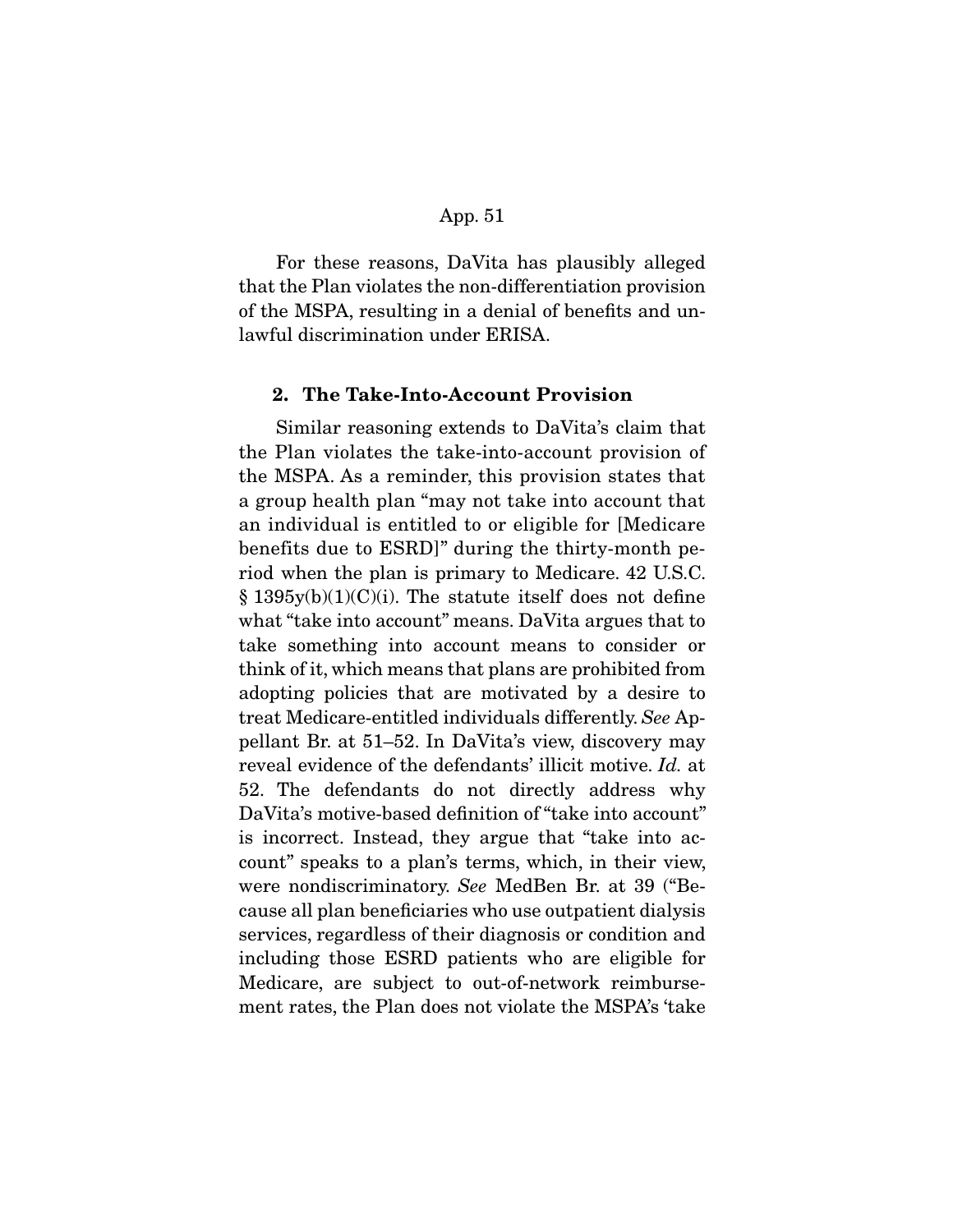into account' prohibition."). Because "take into account" appears susceptible to these conflicting meanings, it is ambiguous. *See Brilliance Audio, Inc. v. Haights Cross Commc'ns, Inc.*, 474 F.3d 365, 372 (6th Cir. 2007) ("As both parties have laid out plausible readings of the statutory language, we find that the language of  $§ 109(b)(1)(A)$  is not unambiguous."). We thus consider whether the agency has construed this term, and if so, whether its construction is permissible. *See Chevron U.S.A. Inc. v. Nat. Res. Def. Council, Inc.*, 467 U.S. 837, 843 (1984); *Bio-Med*, 656 F.3d at 282 (deferring to 42 C.F.R. § 411.108's "reasonable interpretation" of the "take into account" clause).

 Section 411.108 of the Code of Federal Regulations sets forth a nonexclusive list of "[e]xamples of actions that constitute 'taking into account" that a person is entitled to Medicare on the basis of ESRD, age, or disability. 42 C.F.R.  $\S$  411.108(a). At least two of § 411.108's illustrations buoy DaVita's motive-based interpretation of the ambiguous statutory phrase: "taking into account" includes "denying or terminating coverage because an individual is entitled to Medicare on the basis of disability without denying or terminating coverage for similarly situated individuals who are not entitled to Medicare on the basis of disability[,]" *id.*   $§ 411.108(a)(4)$  or "[i]mposing limitations on benefits for a Medicare entitled individual that do not apply to others enrolled in the plan, such as providing less comprehensive health care coverage, excluding benefits, reducing benefits, charging higher deductibles or coinsurance, providing for lower annual or lifetime benefit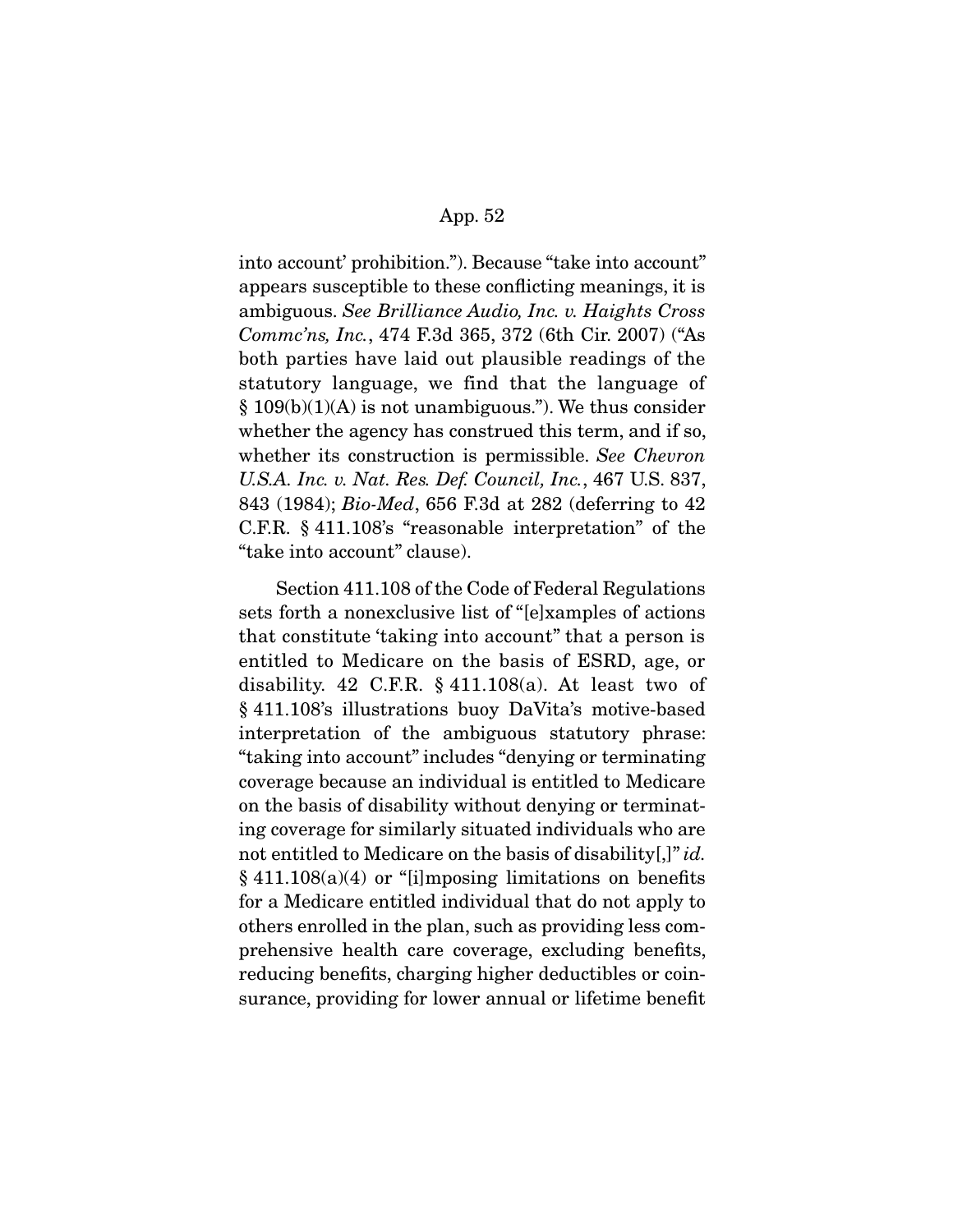limits, or more restrictive pre-existing illness limitations[,]" *id.*  $\S$  411.108(a)(5). These two examples support DaVita's theory of discrimination for the same reasons discussed above in Part Ill.C.1.19 DaVita's central allegation in this case is that ESRD patients, who are, by law, "Medicare[-]entitled individuals," *id.*, are singled out for differential treatment because their costs are expensive and could be shifted to Medicare. If DaVita shows, through discovery, a "near-perfect overlap" between Medicare-entitled patients (via ESRD diagnosis) and dialysis patients, Reply Br. at 14, then it may show that, compared to other Plan enrollees, Medicare-entitled individuals are subject to reduced benefits. For these reasons, DaVita has plausibly alleged a violation of the "take into account" provision of the MSPA for purposes of its ERISA claims.

\* \* \*

 Discovery will permit DaVita the opportunity to demonstrate that the Plan provided Patient A differential benefits based on the Patient A's "need for renal dialysis" or "in any other manner," or took into account Patient A's eligibility for Medicare. If DaVita is successful, it may demonstrate a violation of the MSPA, and in turn, two violations of ERISA. First, as alleged in Count II of the complaint, violating the MSPA's antidiscrimination provisions would mean that the Plan did not reimburse DaVita "pursuant to the terms of the Plan document and other applicable law." R. 1 (Compl.

<sup>&</sup>lt;sup>19</sup> Our holding does not preclude a disparate impact view of the take-into-account clause.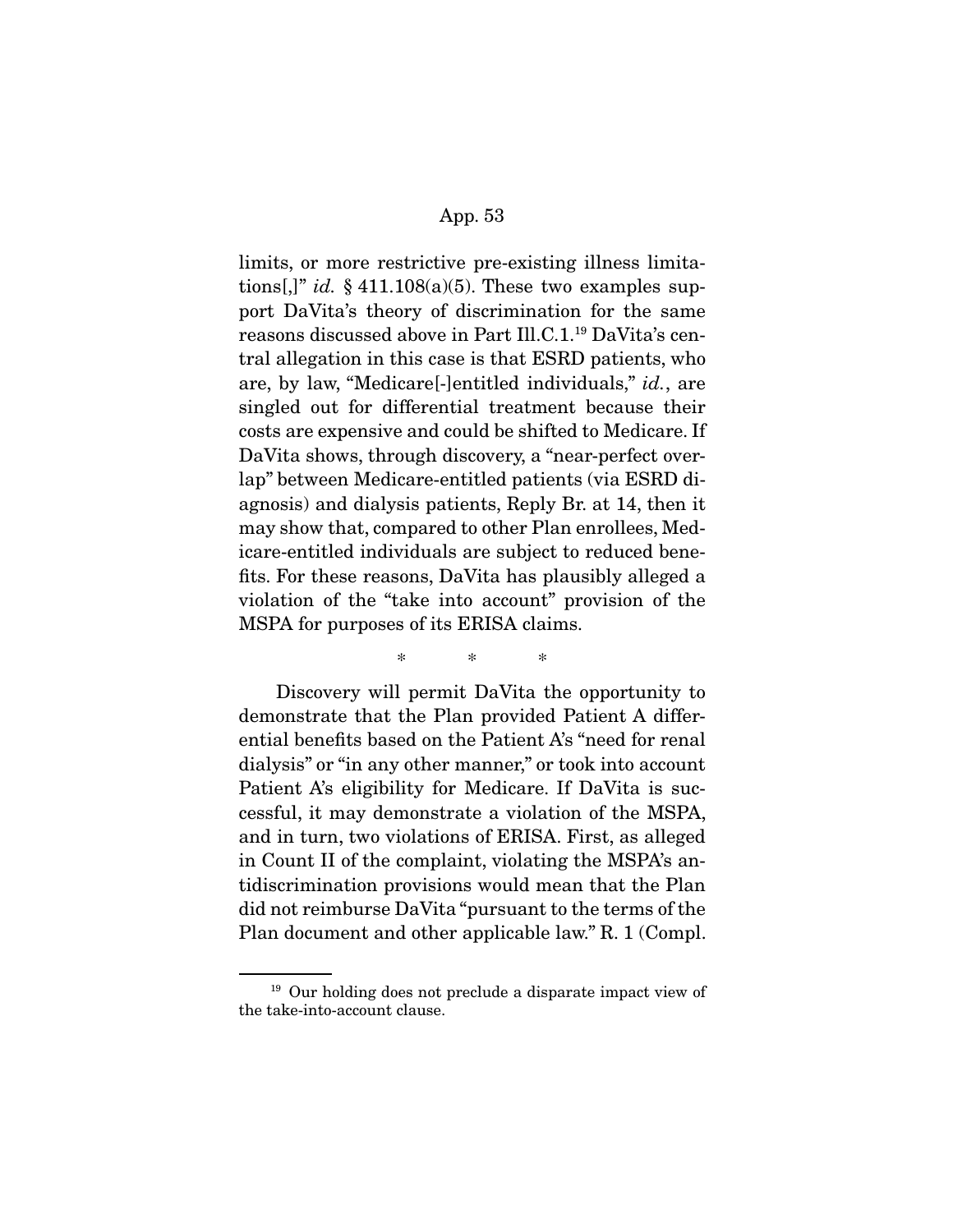$\parallel$  66) (Page ID #22). Section 1132(a)(1)(B) of ERISA states that in such a circumstance, an entity has a private right of action "to recover benefits due to [it] under the terms of [the] plan." 29 U.S.C.  $\S$  1132(a)(1)(B). Second, as alleged in Count VII of the complaint, discriminating against individuals with ESRD would violate ERISA's antidiscrimination provision, *see* 29 U.S.C. § 1182. For the same reasons that DaVita has plausibly alleged unlawful discrimination under the MSPA, as discussed above, it has alleged unlawful discrimination under § 1182. Section 1132(a)(3), in turn, provides a private right of action to enjoin such violations of ERISA. In short, if DaVita is able to prove that the defendants engaged in unlawful discrimination under the MSPA, it would thus demonstrate that, under § 1132(a)(1)(B) and § 1182(a)(1) of ERISA, Patient A was denied benefits due under the Plan and suffered unlawful discrimination, respectively.

#### **IV. CONCLUSION**

For the foregoing reasons, we **AFFIRM** in part, **REVERSE** in part, and **REMAND** for discovery and further proceedings on Counts I, II, and VII of DaVita's complaint.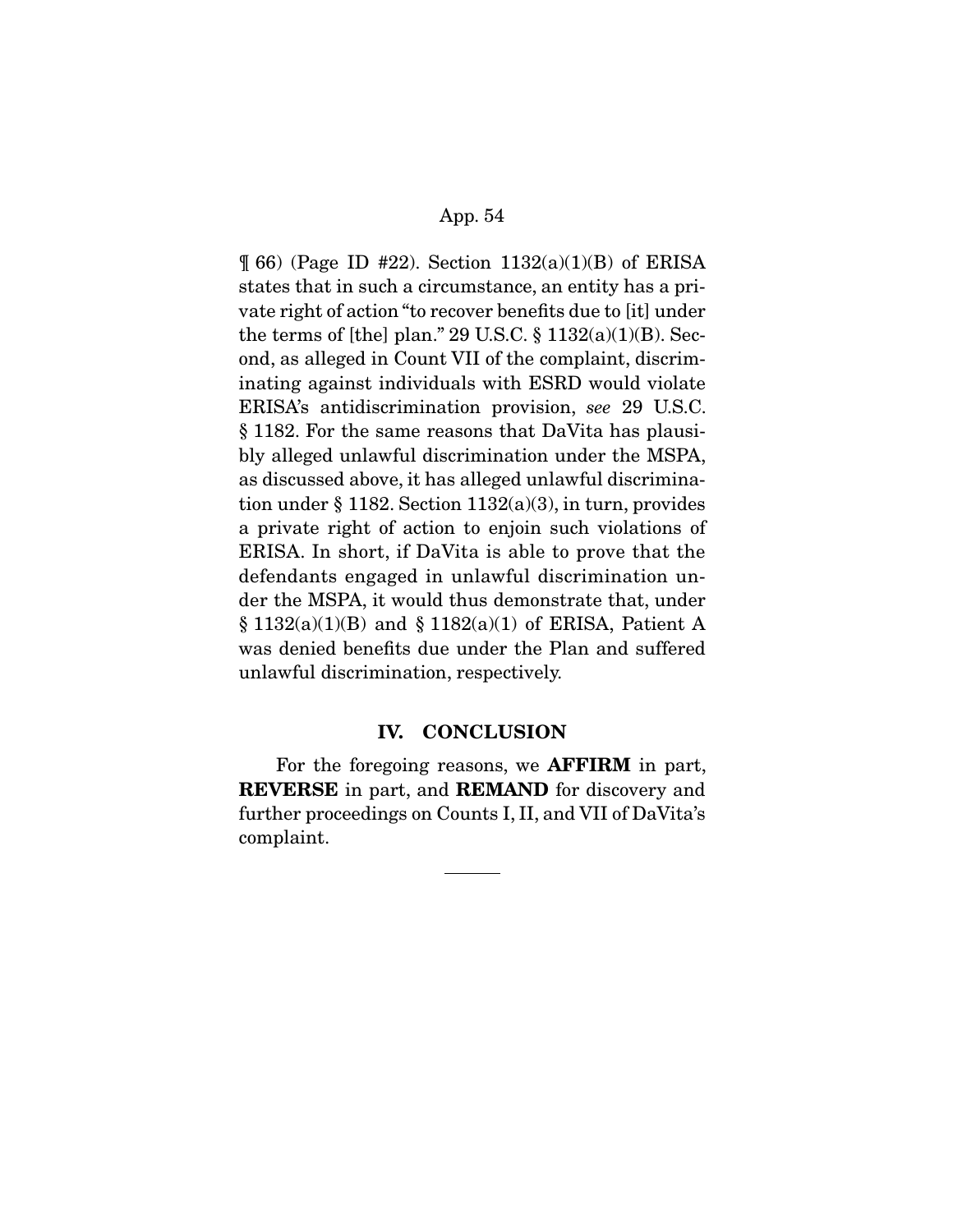#### **APPENDIX**

-----------------------------------------------------------------------

-----------------------------------------------------------------------

**42 U.S.C. § 1395y. Exclusions from coverage and medicare as secondary payer** 

**(b) Medicare as secondary payer** 

. . .

. . .

# **(1) Requirements of group health plans**

. . .

# **(C) Individuals with end stage renal disease**

A group health plan (as defined in subpara $graph (A)(v)$ —

(i) may not take into account that an individual is entitled to or eligible for benefits under this subchapter under section 426-1 of this title during the 12-month period which begins with the first month in which the individual becomes entitled to benefits under part A under the provisions of section 426-1 of this title, or, if earlier, the first month in which the individual would have been entitled to benefits under such part under the provisions of section 426-1 of this title if the individual had filed an application for such benefits; and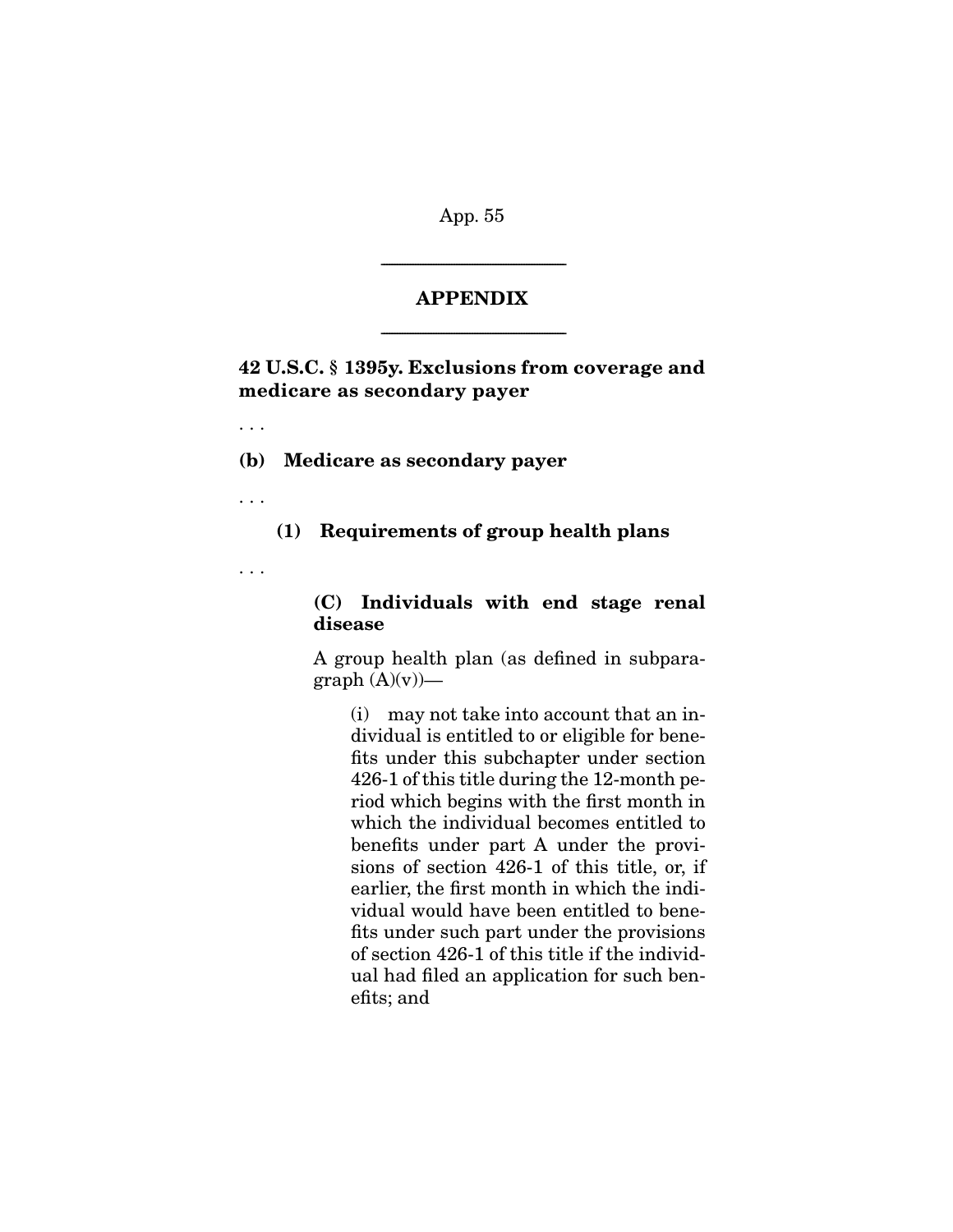(ii) may not differentiate in the benefits it provides between individuals having end stage renal disease and other individuals covered by such plan on the basis of the existence of end stage renal disease, the need for renal dialysis, or in any other manner;

> except that clause (ii) shall not prohibit a plan from paying benefits secondary to this subchapter when an individual is entitled to or eligible for benefits under this subchapter under section 426-1 of this title after the end of the 12-month period described in clause (i). Effective for items and services furnished on or after February 1, 1991, and before August 5, 1997, (with respect to periods beginning on or after February 1, 1990), this subparagraph shall be applied by substituting "18-month" for "12 month" each place it appears. Effective for items and services furnished on or after August 5, 1997, (with respect to periods beginning on or after the date that is 18 months prior to August 5, 1997), clauses (i) and (ii) shall be applied by substituting "30 month" for "12-month" each place it appears.

. . .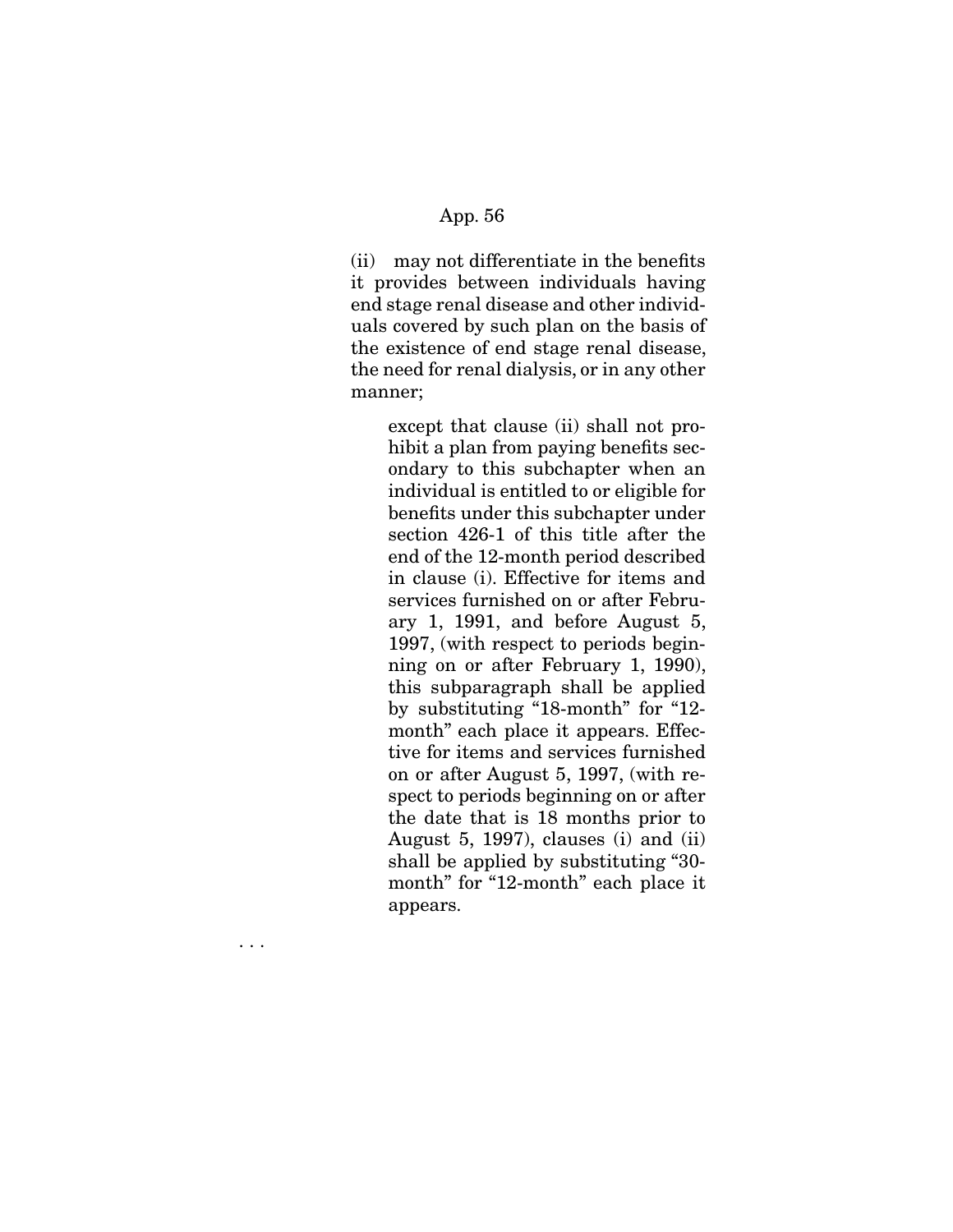#### **(2) Medicare secondary payer**

#### **(A) In general.**

Payment under this subchapter may not be made, except as provided in subparagraph (B), with respect to any item or service to the extent that—

(i) payment has been made, or can reasonably be expected to be made, with respect to the item or service as required under paragraph (1), or

(ii) payment has been made or can reasonably be expected to be made under a workmen's compensation law or plan of the United States or a State or under an automobile or liability insurance policy or plan (including a self-insured plan) or under no fault insurance.

> In this subsection, the term "primary plan" means a group health plan or large group health plan, to the extent that clause (i) applies, and a workmen's compensation law or plan, an automobile or liability insurance policy or plan (including a self-insured plan) or no fault insurance, to the extent that clause (ii) applies. An entity that engages in a business, trade, or profession shall be deemed to have a self-insured plan if it carries its own risk (whether by a failure to obtain insurance, or otherwise) in whole or in part.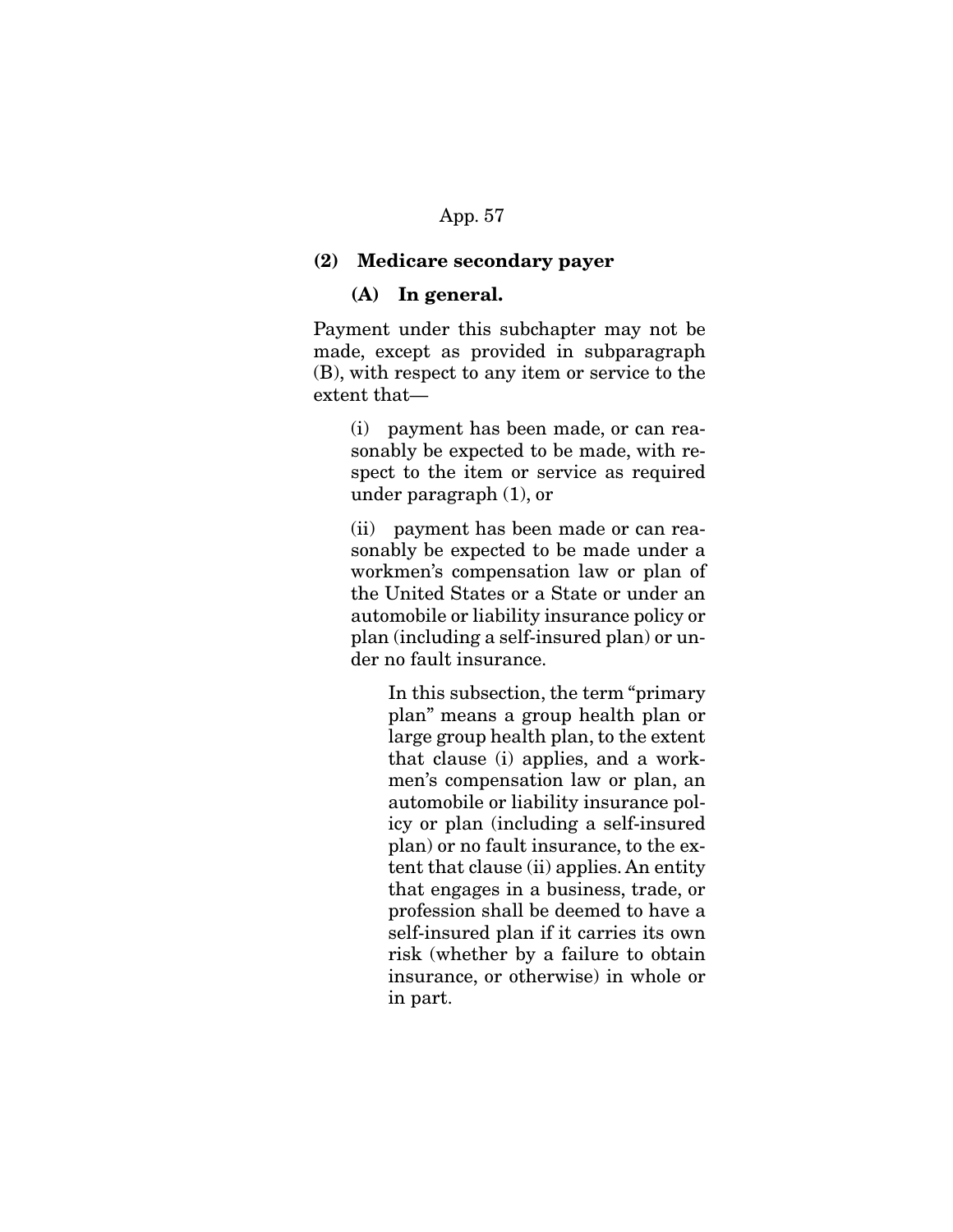### **(B) Conditional payment**

# **(i) Authority to make conditional payment**

The Secretary may make payment under this subchapter with respect to an item or service if a primary plan described in subparagraph (A)(ii) has not made or cannot reasonably be expected to make payment with respect to such item or service promptly (as determined in accordance with regulations). Any such payment by the Secretary shall be conditioned on reimbursement to the appropriate Trust Fund in accordance with the succeeding provisions of this subsection.

### **(ii) Repayment required**

Subject to paragraph (9), a primary plan, and an entity that receives payment from a primary plan, shall reimburse the appropriate Trust Fund for any payment made by the Secretary under this subchapter with respect to an item or service if it is demonstrated that such primary plan has or had a responsibility to make payment with respect to such item or service. A primary plan's responsibility for such payment may be demonstrated by a judgment, a payment conditioned upon the recipient's compromise, waiver, or release (whether or not there is a determination or admission of liability) of payment for items or services included in a claim against the primary plan or the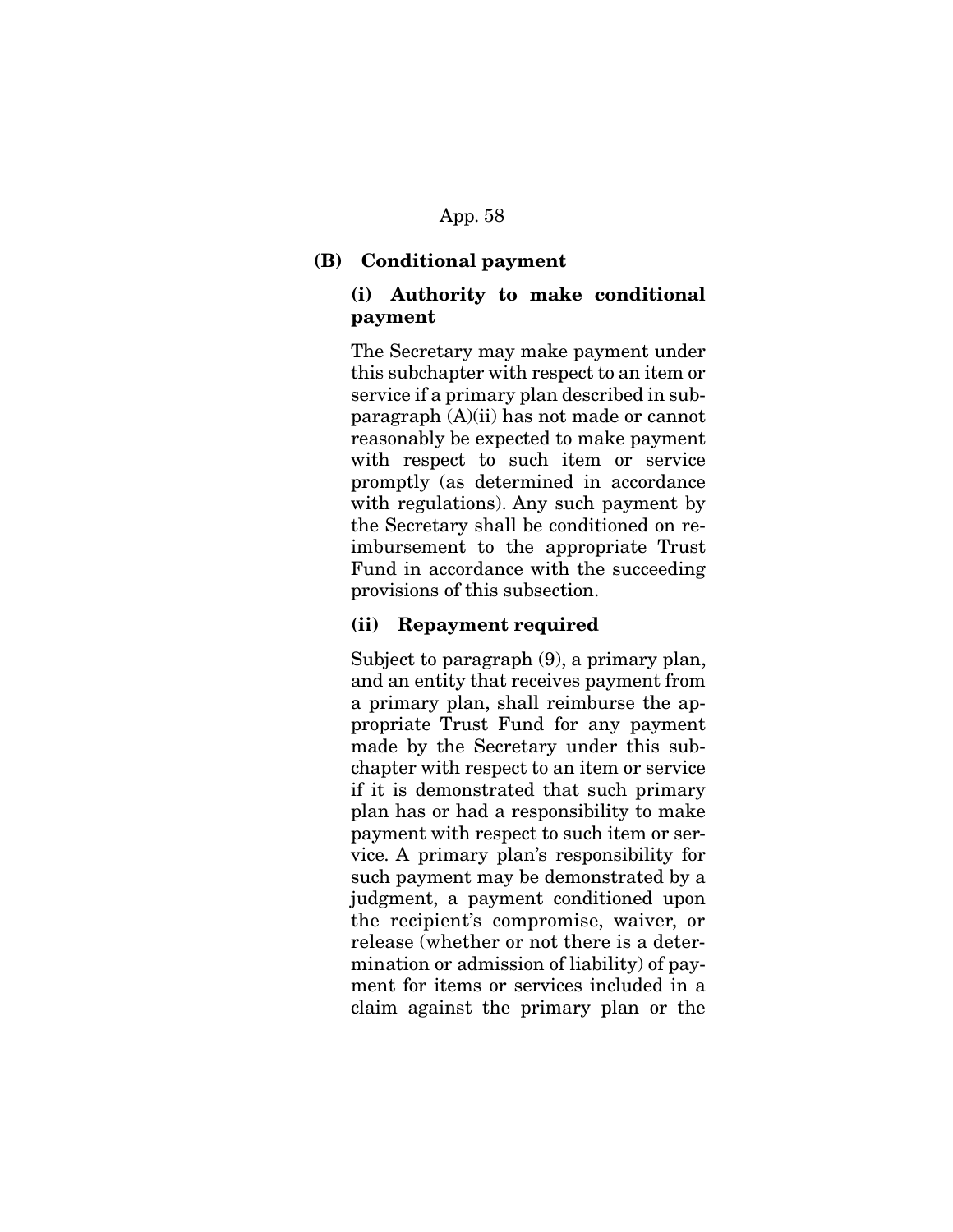primary plan's insured, or by other means. If reimbursement is not made to the appropriate Trust Fund before the expiration of the 60-day period that begins on the date notice of, or information related to, a primary plan's responsibility for such payment or other information is received, the Secretary may charge interest (beginning with the date on which the notice or other information is received) on the amount of the reimbursement until reimbursement is made (at a rate determined by the Secretary in accordance with regulations of the Secretary of the Treasury applicable to charges for late payments).

# **(iii) Action by United States**

In order to recover payment made under this subchapter for an item or service, the United States may bring an action against any or all entities that are or were required or responsible (directly, as an insurer or self-insurer, as a third-party administrator, as an employer that sponsors or contributes to a group health plan, or large group health plan, or otherwise) to make payment with respect to the same item or service (or any portion thereof) under a primary plan. The United States may, in accordance with paragraph (3)(A) collect double damages against any such entity. In addition, the United States may recover under this clause from any entity that has received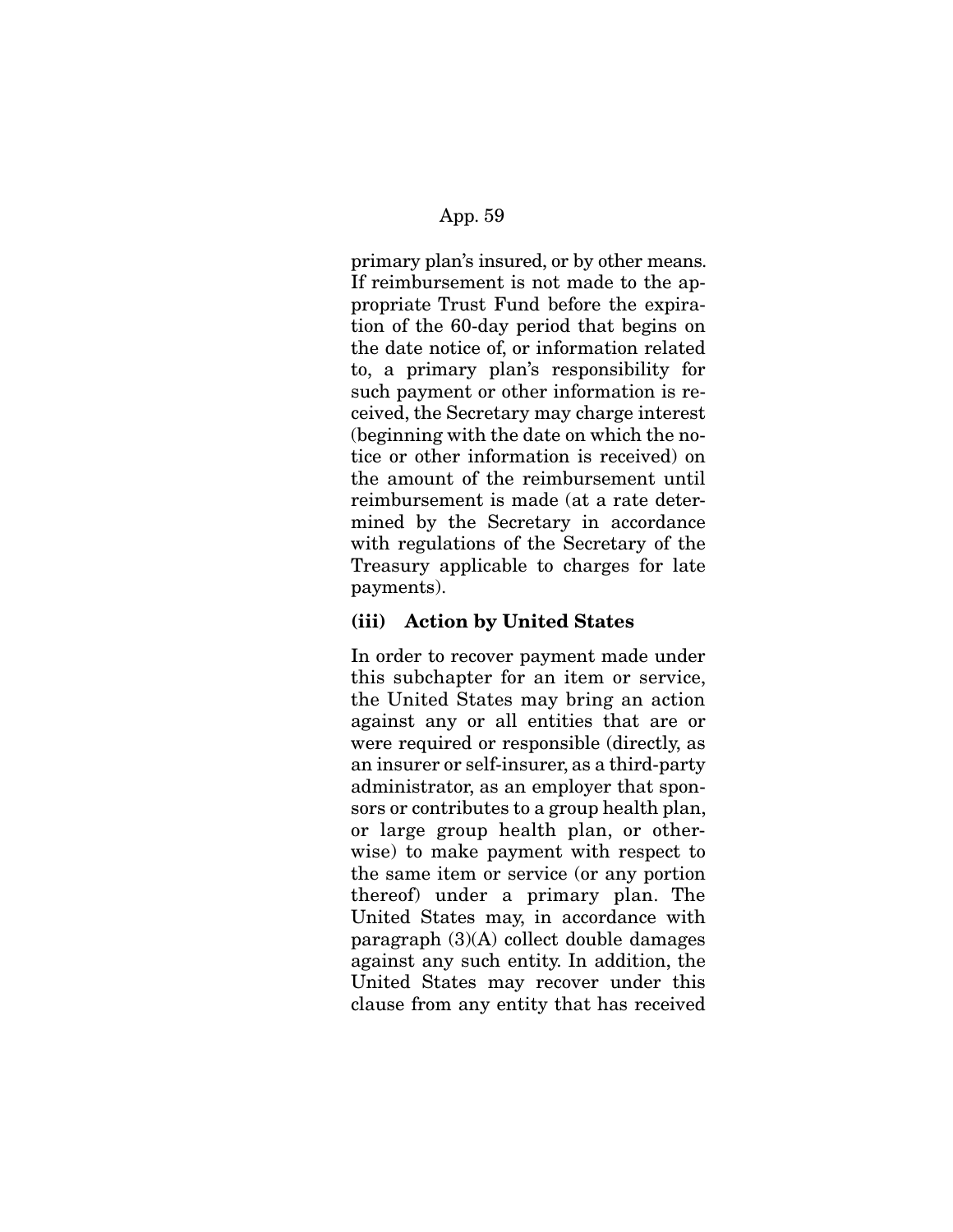payment from a primary plan or from the proceeds of a primary plan's payment to any entity. The United States may not recover from a third-party administrator under this clause in cases where the third-party administrator would not be able to recover the amount at issue from the employer or group health plan and is not employed by or under contract with the employer or group health plan at the time the action for recovery is initiated by the United States or for whom it provides administrative services due to the insolvency or bankruptcy of the employer or plan. An action may not be brought by the United States under this clause with respect to payment owed unless the complaint is filed not later than 3 years after the date of the receipt of notice of a settlement, judgment, award, or other payment made pursuant to paragraph (8) relating to such payment owed.

. . .

## **(3) Enforcement**

## **(A) Private cause of action**

There is established a private cause of action for damages (which shall be in an amount double the amount otherwise provided) in the case of a primary plan which fails to provide for primary payment (or appropriate reimbursement) in accordance with paragraphs  $(1)$  and  $(2)(A)$ .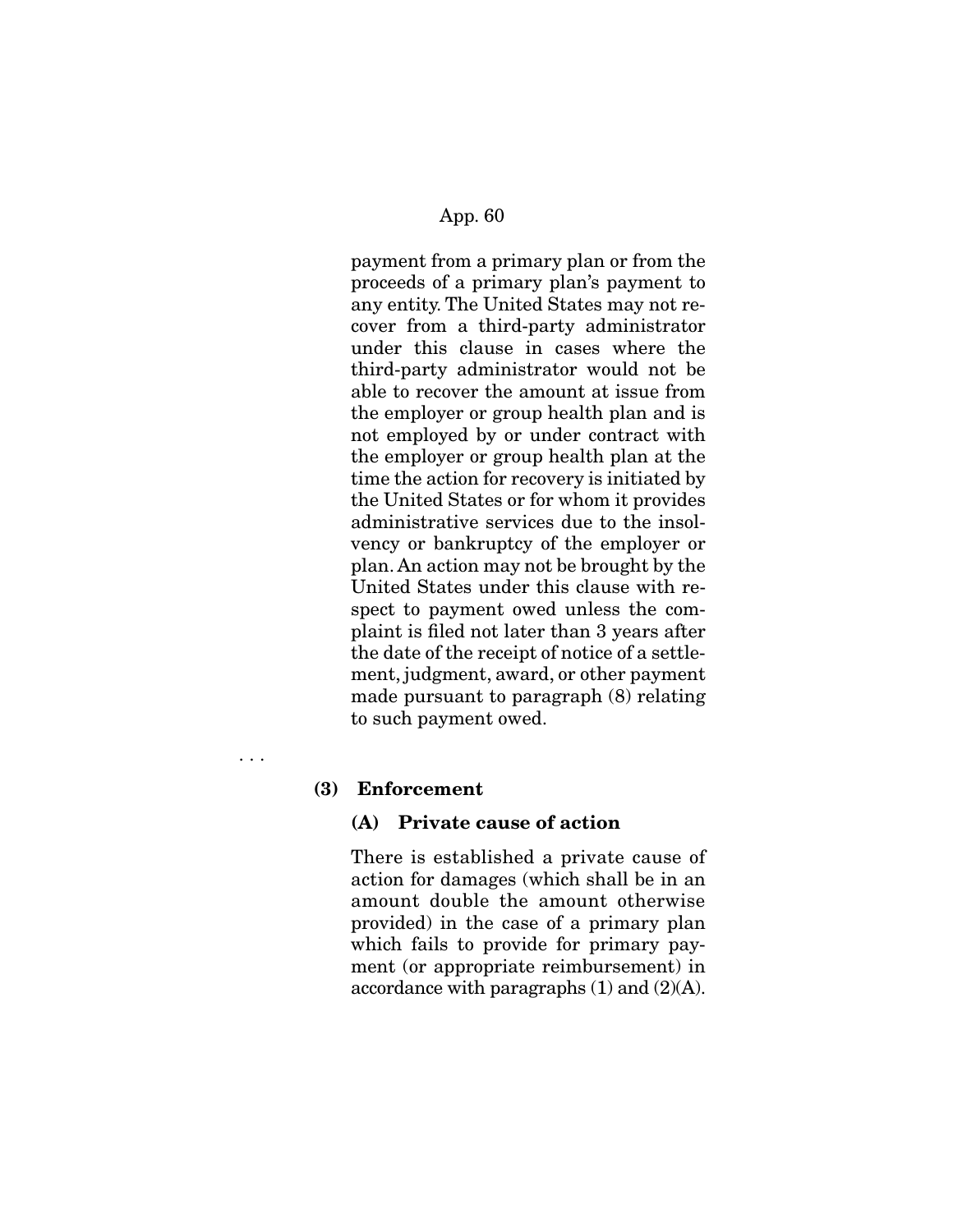# **42 C.F.R. § 411.108 Taking into account entitlement to Medicare**

(a) Examples of actions that constitute "taking into account". Actions by GHPs or LGHPs that constitute taking into account that an individual is entitled to Medicare on the basis of ESRD, age, or disability (or eligible on the basis of ESRD) include, but are not limited to, the following:

(1) Failure to pay primary benefits as required by subparts F, G, and H of this part 411.

(2) Offering coverage that is secondary to Medicare to individuals entitled to Medicare.

(3) Terminating coverage because the individual has become entitled to Medicare, except as permitted under COBRA continuation coverage provisions (26 U.S.C. 4980B(f )(2)(B)(iv); 29 U.S.C. 1162.(2)(D); and 42 U.S.C. 300bb-2.(2)(D)).

(4) In the case of a LGHP, denying or terminating coverage because an individual is entitled to Medicare on the basis of disability without denying or terminating coverage for similarly situated individuals who are not entitled to Medicare on the basis of disability.

(5) Imposing limitations on benefits for a Medicare entitled individual that do not apply to others enrolled in the plan, such as providing less comprehensive health care coverage, excluding benefits, reducing benefits, charging higher deductibles or coinsurance, providing for lower annual or lifetime benefit limits, or more restrictive pre-existing illness limitations.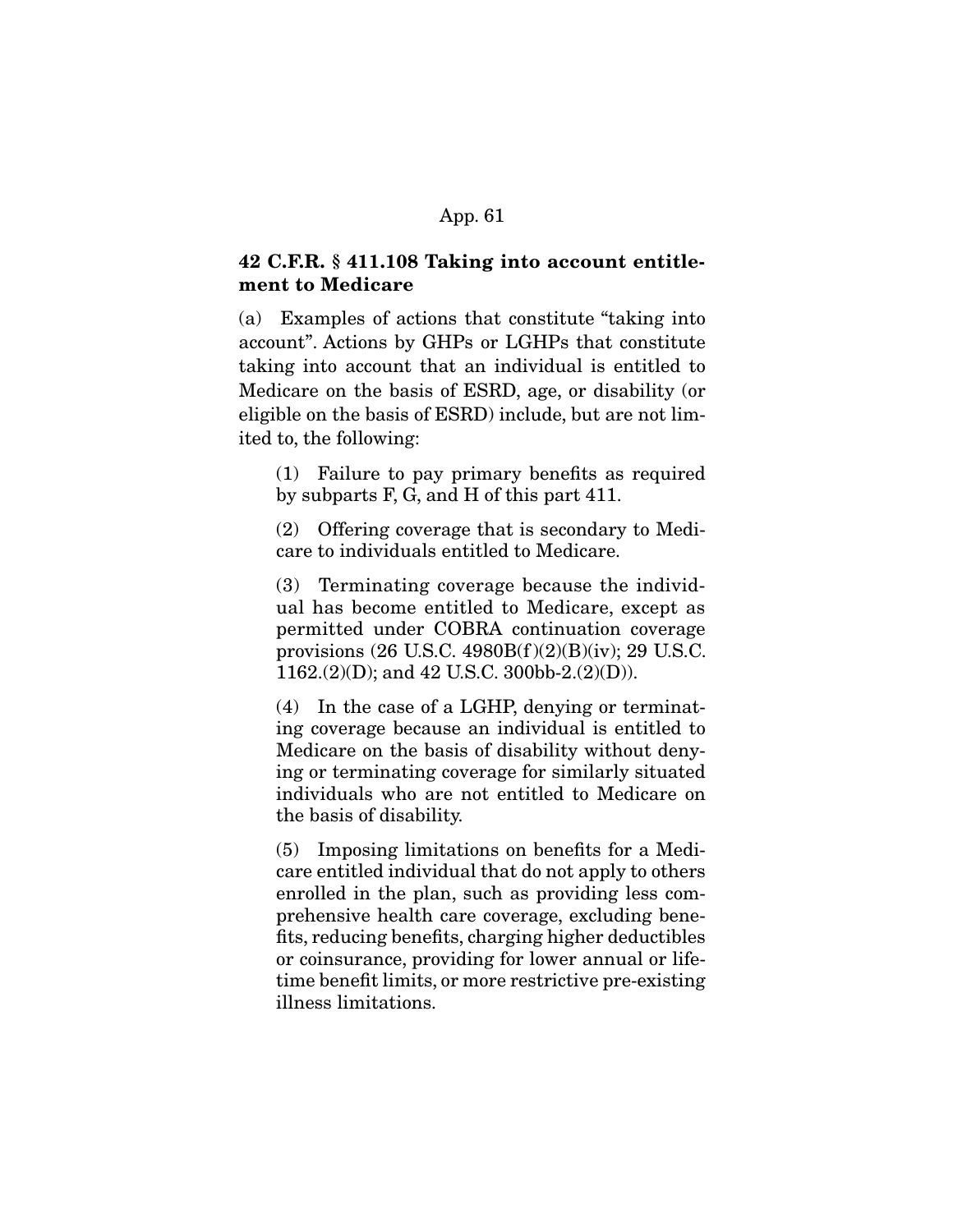(6) Charging a Medicare entitled individual higher premiums.

(7) Requiring a Medicare entitled individual to wait longer for coverage to begin.

(8) Paying providers and suppliers less for services furnished to a Medicare beneficiary than for the same services furnished to an enrollee who is not entitled to Medicare.

(9) Providing misleading or incomplete information that would have the effect of inducing a Medicare entitled individual to reject the employer plan, thereby making Medicare the primary payer. An example of this would be informing the beneficiary of the right to accept or reject the employer plan but failing to inform the individual that, if he or she rejects the plan, the plan will not be permitted to provide or pay for secondary benefits.

(10) Including in its health insurance cards, claims forms, or brochures distributed to beneficiaries, providers, and suppliers, instructions to bill Medicare first for services furnished to Medicare beneficiaries without stipulating that such action may be taken only when Medicare is the primary payer.

(11) Refusing to enroll an individual for whom Medicare would be secondary payer, when enrollment is available to similarly situated individuals for whom Medicare would not be secondary payer.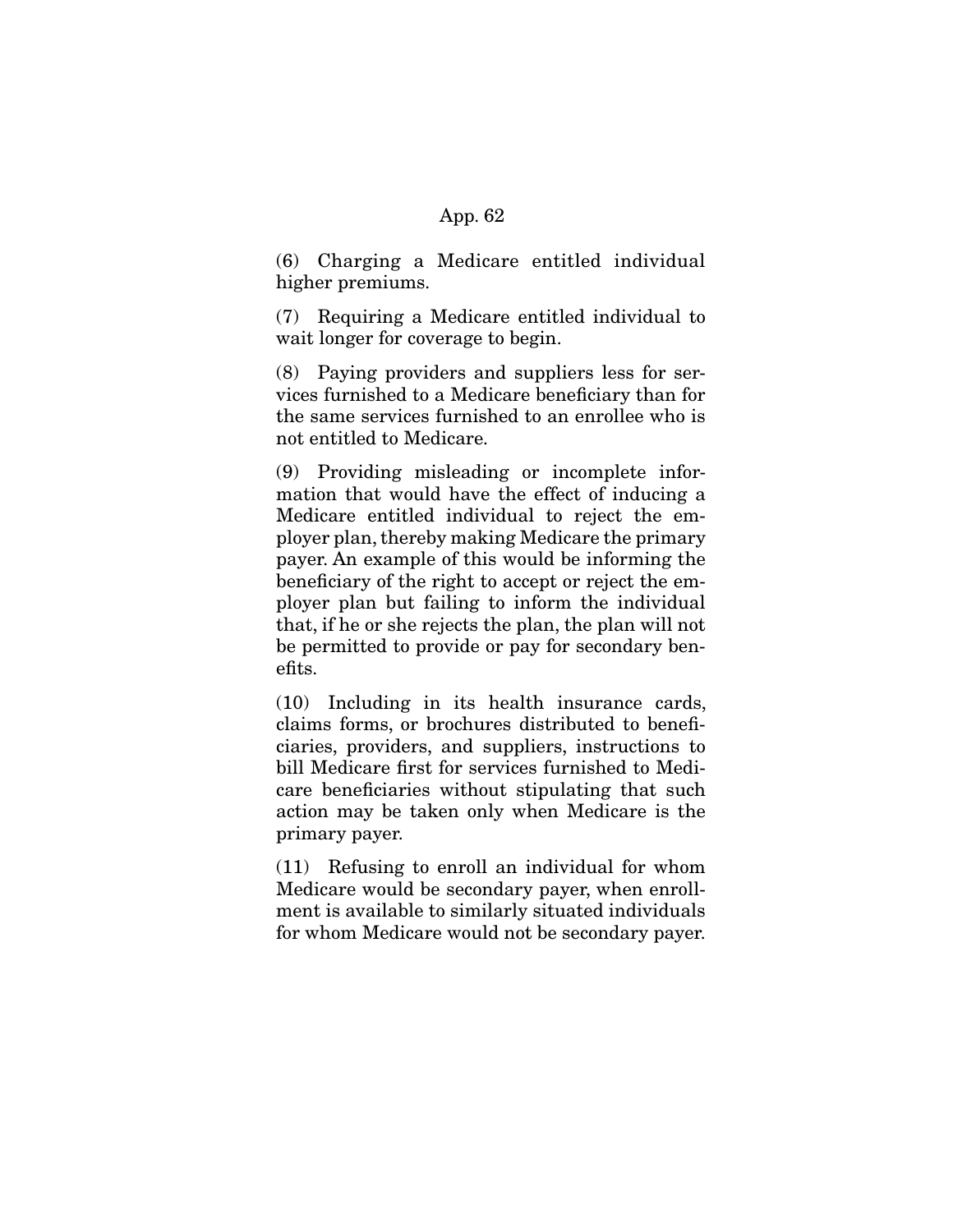# **42 C.F.R. § 411.161 Prohibition against taking into account Medicare eligibility or entitlement or differentiating benefits.**

(a) Taking into account—

(1) Basic rule. A GHP may not take into account that an individual is eligible for or entitled to Medicare benefits on the basis of ESRD during the coordination period specified in § 411.162(b) and (c). Examples of actions that constitute taking into account Medicare entitlement are listed in § 411.108(a).

(b) Nondifferentiation.

(1) A GHP may not differentiate in the benefits it provides between individuals who have ESRD and others enrolled in the plan, on the basis of the existence of ESRD, or the need for renal dialysis, or in any other manner.

(2) GHP actions that constitute differentiation in plan benefits (and that may also constitute "taking into account" Medicare eligibility or entitlement) include, but are not limited to the following:

(i) Terminating coverage of individuals with ESRD, when there is no basis for such termination unrelated to ESRD (such as failure to pay plan premiums) that would result in termination for individuals who do not have ESRD.

(ii) Imposing on persons who have ESRD, but not on others enrolled in the plan, benefit limitations such as less comprehensive health plan coverage, reductions in benefits, exclusions of benefits, a higher deductible or coinsurance, a longer waiting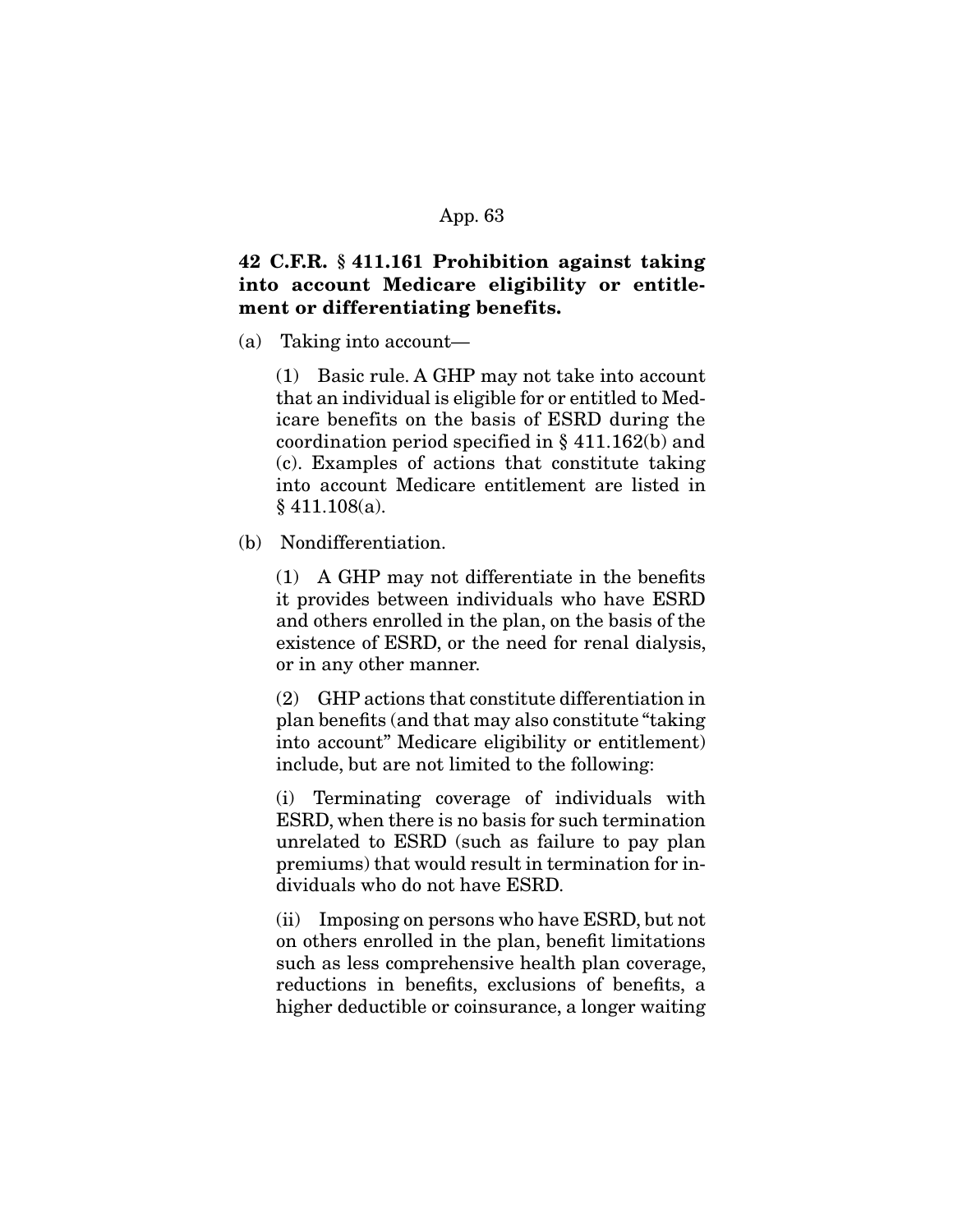period, a lower annual or lifetime benefit limit, or more restrictive preexisting illness limitations.

(iii) Charging individuals with ESRD higher premiums.

(iv) Paying providers and suppliers less for services furnished to individuals who have ESRD than for the same services furnished to those who do not have ESRD, such as paying 80 percent of the Medicare rate for renal dialysis on behalf of a plan enrollee who has ESRD and the usual, reasonable and customary charge for renal dialysis on behalf of an enrollee who does not have ESRD.

(v) Failure to cover routine maintenance dialysis or kidney transplants, when a plan covers other dialysis services or other organ transplants.

(c) Uniform Limitations on particular services permissible. A plan is not prohibited from limiting covered utilization of a particular service as long as the limitation applies uniformly to all plan enrollees. For instance, if a plan limits its coverage of renal dialysis sessions to 30 per year for all plan enrollees, the plan would not be differentiating in the benefits it provides between plan enrollees who have ESRD and those who do not.

# **42 C.F.R. § 411.165 Basis for conditional Medicare payments.**

(a) General rule. Except as specified in paragraph (b) of this section, the Medicare intermediary or carrier may make a conditional payment if—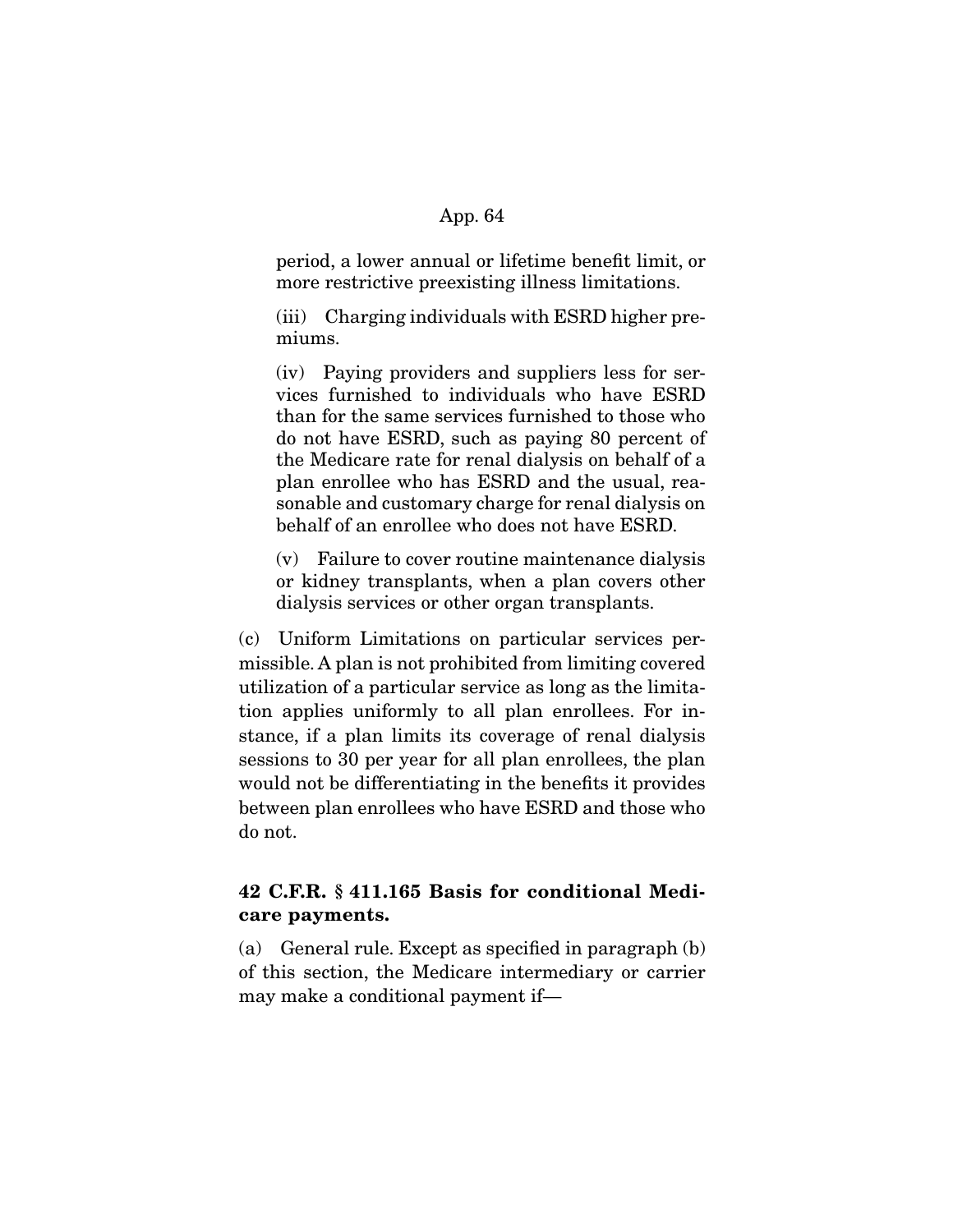(1) The beneficiary, the provider, or the supplier that has accepted assignment files a proper claim under the group health plan and the plan denies the claim in whole or in part; or

(2) The beneficiary, because of physical or mental incapacity, fails to file a proper claim.

(b) Exception. Medicare does not make conditional primary payments under either of the following circumstances:

(1) The claim is denied for one of the following reasons:

(i) It is alleged that the group health plan is secondary to Medicare.

(ii) The group health plan limits its payments when the individual is entitled to Medicare.

(iii) Failure to file a proper claim if that failure is for any reason other than the physical or mental incapacity of the beneficiary.

(2) The group health plan fails to furnish information requested by CMS and necessary to determine whether the employer plan is primary to Medicare.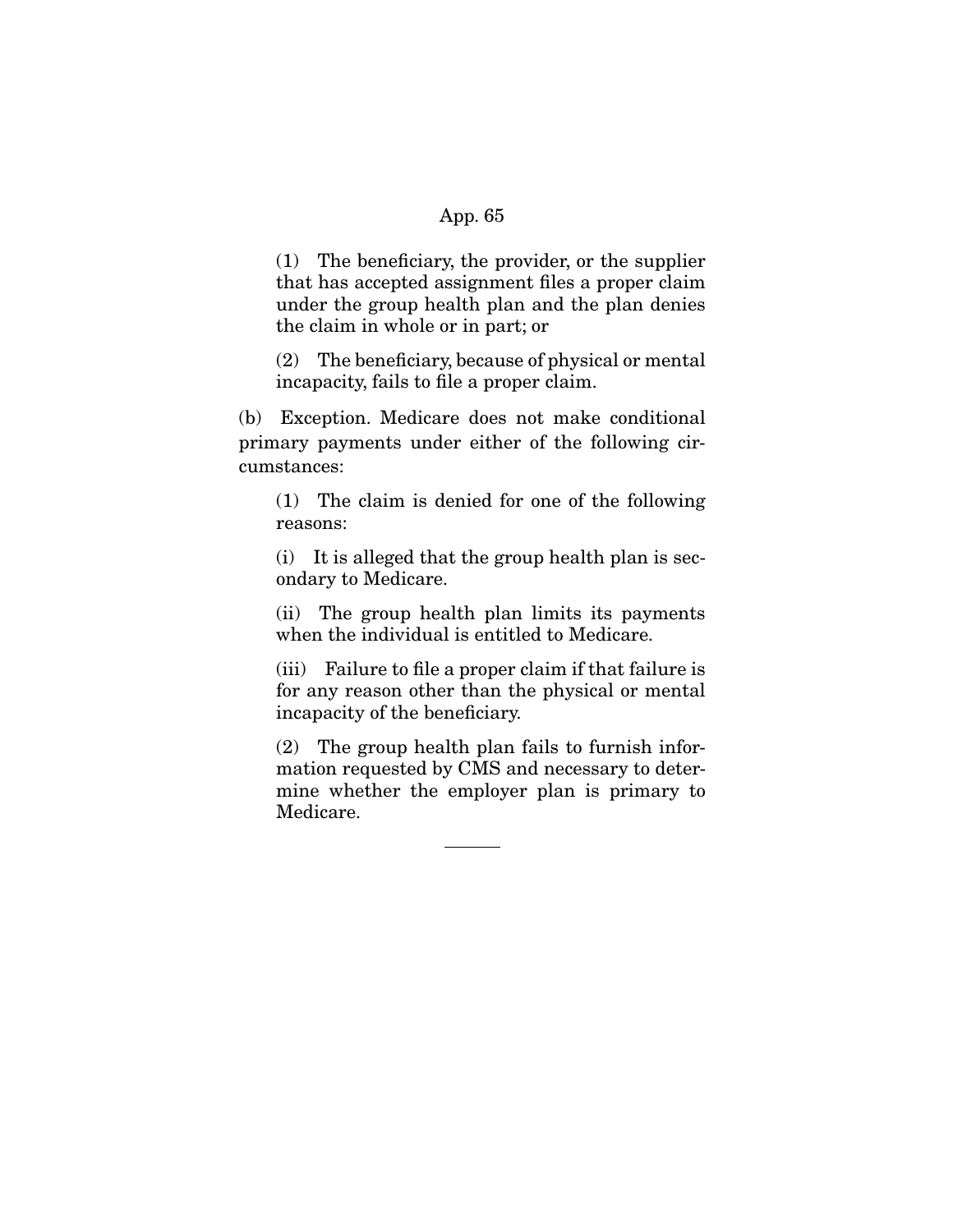-----------------------------------------------------------------------

# **CONCURRING IN THE JUDGMENT IN PART AND DISSENTING IN PART**

-----------------------------------------------------------------------

MURPHY, Circuit Judge, concurring in the judgment in part and dissenting in part. Marietta Memorial Hospital offers its employees a group health plan. Like all group health plans, the "Marietta Plan" divvies up a finite pot of funds across the many healthcare services that employees might need. The plan offers varied reimbursement rates for different providers and services. The largest reimbursements go to "preferred providers" that have agreed to provide services at a discount. But the Marietta Plan lacks a preferred provider for dialysis services. According to DaVita, Inc., and DVA Renal Healthcare, Inc. (collectively, "DaVita"), the plan reimburses dialysis at uniquely low rates. The low rates allegedly have a disparate impact on the plan participants who use dialysis services the most—those with end stage renal disease. That disparate impact, DaVita claims, violates the Medicare Secondary Payer Act and the Employee Retirement Income Security Act (ERISA). Like other courts to consider this theory, the district court rejected it. I would affirm. I agree with my colleagues that DaVita was not assigned the claims it seeks to pursue in Counts BI through VI. But I respectfully part ways with them on the other counts (Counts I, II, and VII).

*First*, DaVita's Count I does not allege a violation of the Medicare Secondary Payer Act. That Act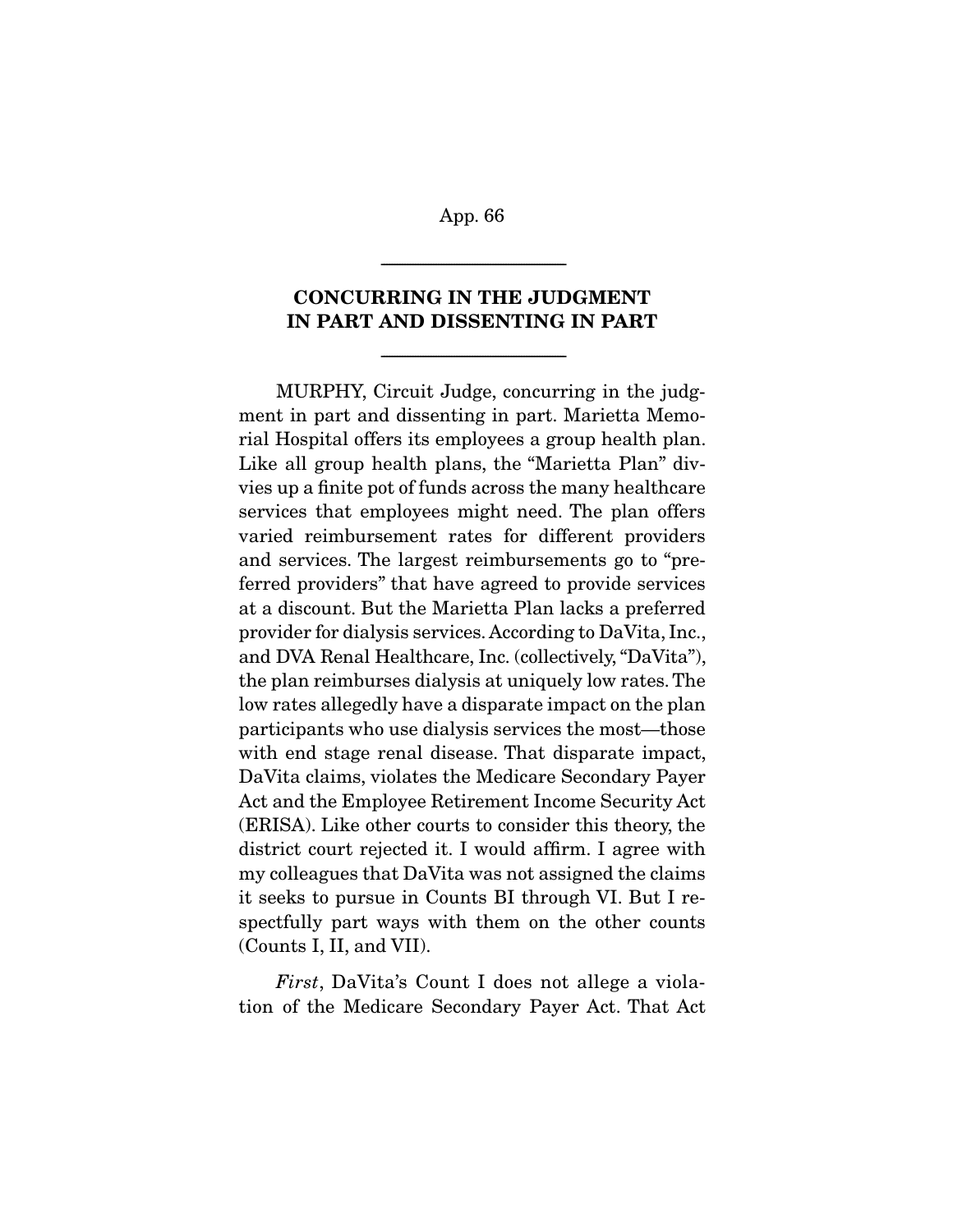requires a group health plan to reimburse a provider before Medicare if both programs cover a patient's services, as will typically be the case for Medicare-eligible individuals with end stage renal disease. To prevent private entities from shirking this primary-payer duty, the Act bars them from enacting plan terms that "take into account" a participant's Medicare eligibility or that "differentiate" between those with end stage renal disease and others in the covered benefits. 42 U.S.C. § 1395y(b)(1)(C). These limits bar plans from targeting Medicare-eligible *participants* who have end stage renal disease; they do not bar plans from distinguishing between covered *services.* The Marietta Plan does not violate the limits because it does not target anyone for different benefits. It offers the same benefits to all participants. To be sure, low reimbursement for dialysis may disparately affect those with end stage renal disease (or at least their providers) because they use the services more. But I do not read the statutory text to permit this disparate-impact theory. The theory would also prove unworkable in this context in which many services are reimbursed at many different rates. What if a plan's rates for dialysis are higher than its rates for some services but lower than its rates for others? Which are the proper "comparators"? The statute gives no guidance on questions like these, and I would not read it to require common-law rate regulation.

*Second*, DaVita's Counts II and VII mistakenly rely on two inapplicable ERISA sections. The first section gives plan participants a cause of action to enforce "the terms of the plan." 29 U.S.C.  $\S 1132(a)(1)(B)$ . But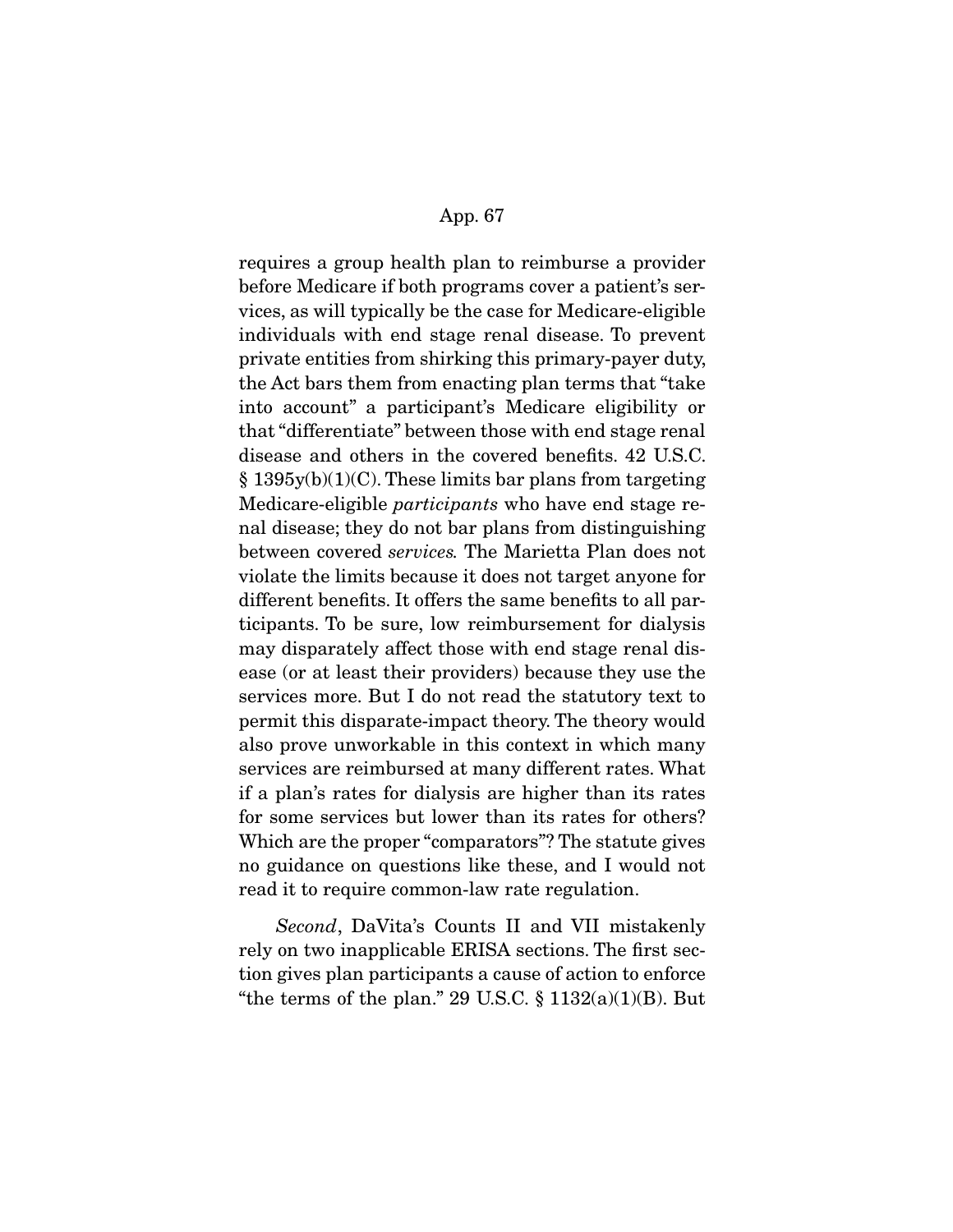DaVita seeks to *invalidate*, not *enforce*, those terms. The second bars a plan from adopting "eligibility" rules that discriminate against individuals based on their health status. *Id.* § 1182(a)(1). But DaVita challenges *benefits* rules, not *eligibility* rules.

### I. Medicare Secondary Payer Act

 In 1972, Congress provided Medicare benefits to individuals with end stage renal disease. *See* 42 U.S.C. § 426-1. Many of these individuals also had coverage under private health plans. The question thus arose: Who should pay healthcare providers—a private plan or Medicare? Private parties enacted plan terms that made them secondary payers behind Medicare or that denied coverage to Medicare-eligible individuals. *See* S. Rep. 97-139, at 469 (1981). To save money, Congress responded by amending the "Medicare Secondary Payer Act." The change required private plans covering individuals with end stage renal disease to be the primary payers for a defined period (originally 12 months, now 30). Pub. L. No. 97-35, § 2146(a), 95 Stat. 357, 800 (1981). To stop plans from avoiding their primarypayer obligations by ending coverage for these individuals, this law eliminated a tax deduction for plans that differentiated in their benefits between individuals with end stage renal disease and others. *Id.* § 2146(b), 95 Stat. at 801.

 In 1989, Congress restructured the Medicare Secondary Payer Act into the format found today at 42 U.S.C. § 1395y(b). Pub. L. No. 101-239, § 6202(b), 103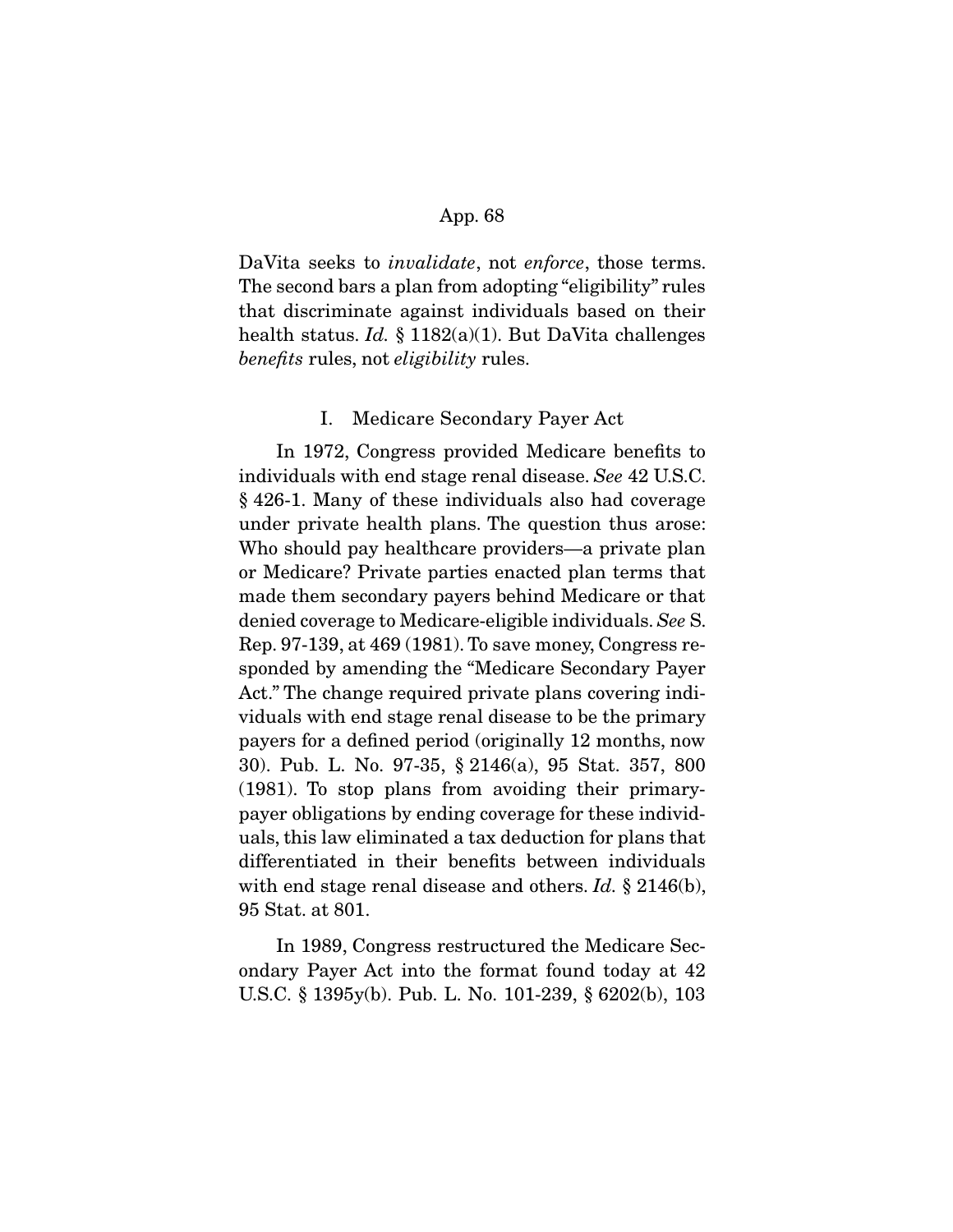Stat. 2106, 2229–32 (1989). Two clauses (which I will call the "take-into-account clause" and the "differentiate clause") continue to limit a plan's ability to target individuals with end stage renal disease. They provide:

A group health plan (as defined in subpara $graph (A)(v)$ —

(i) may not take into account that an individual is entitled to or eligible for benefits under this subchapter under section 426-1 of this title during the [30]-month period which begins with the first month in which the individual becomes entitled to benefits under part A under the provisions of section 426-1 of this title, or, if earlier, the first month in which the individual would have been entitled to benefits under such part under the provisions of section 426-1 of this title if the individual had filed an application for such benefits; and

(ii) may not differentiate in the benefits it provides between individuals having end stage renal disease and other individuals covered by such plan on the basis of the existence of end stage renal disease, the need for renal dialysis, or in any other manner[.]

42 U.S.C. § 1395y(b)(1)(C). My colleagues hold that DaVita may enforce these clauses under the Act's private right of action. *Id.* § 1395y(b)(3)(A). I would not answer that difficult question. I would instead hold that the two clauses quoted above do not prohibit the Marietta Plan's terms.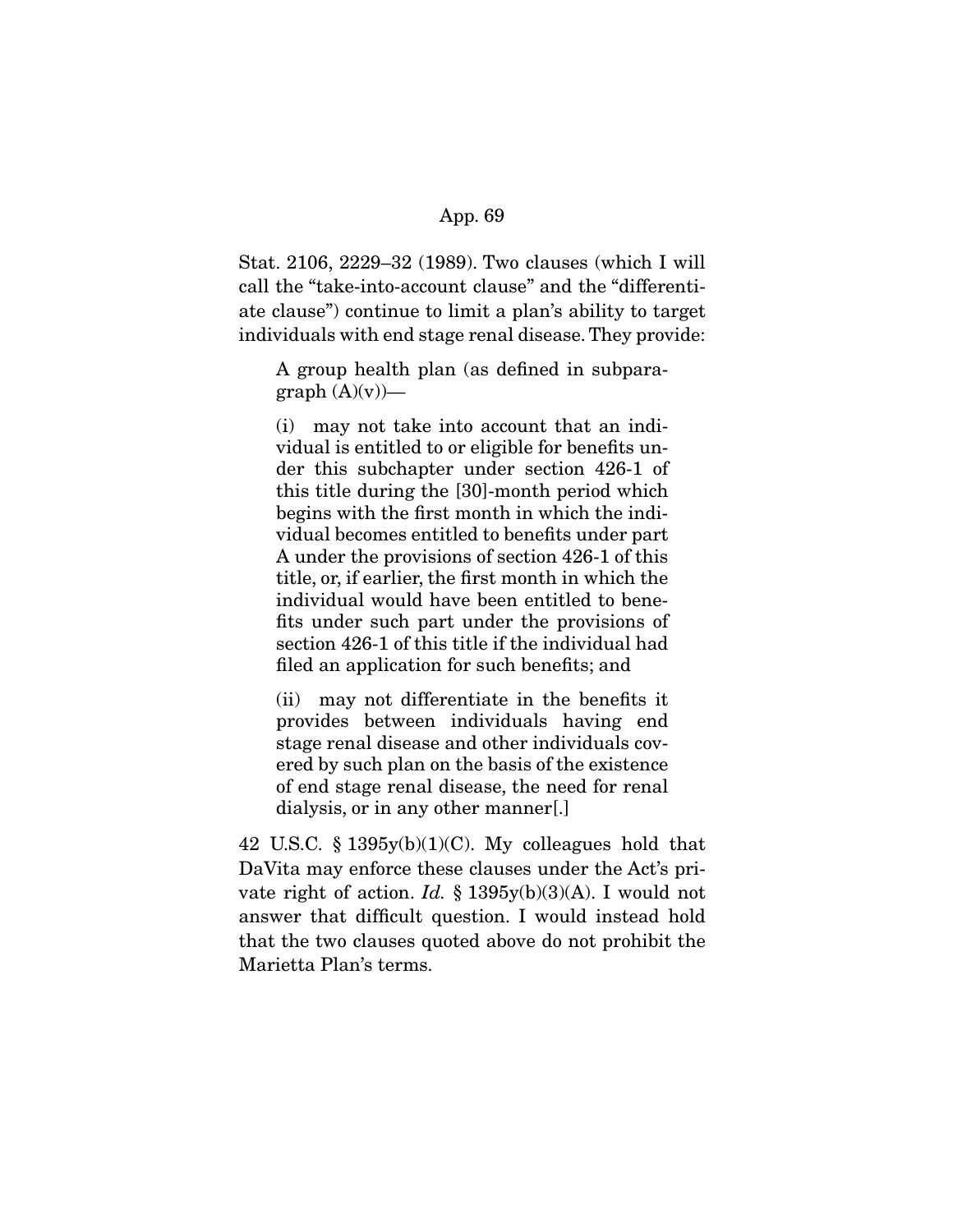## A. The Differentiate Clause

 The differentiate clause states that a "group health plan" "may not differentiate in the benefits it provides between individuals having end stage renal disease and other individuals covered by such plan on the basis of the existence of end stage renal disease, the need for renal dialysis, or in any other manner[.]" Id. § 1395y(b)(1)(C)(ii). DaVita argues that the Marietta Plan violates this clause because it treats dialysis services differently from all other covered services. The plan has no preferred dialysis provider and offers low reimbursement rates for dialysis services. Yet DaVita does not allege that the plan differentiates between participants who have end stage renal disease and other individuals. All participants receive the same benefits. So this case asks: Does this clause prohibit a plan that treats all *participants* the same, but provides worse coverage for *services* commonly used by those with end stage renal disease?

 My answer: No. The clause prohibits plans that offer participants with end stage renal disease different benefits from others. A plan cannot, for example, cover dialysis services for all participants except those with end stage renal disease. Yet a plan that uniformly offers the same benefits to all groups does not violate this clause. That is so even if this neutral plan has a disparate impact on those with end stage renal disease because it provides lower reimbursement for services that they use. This reading follows from the relevant text, context, regulations, and precedent.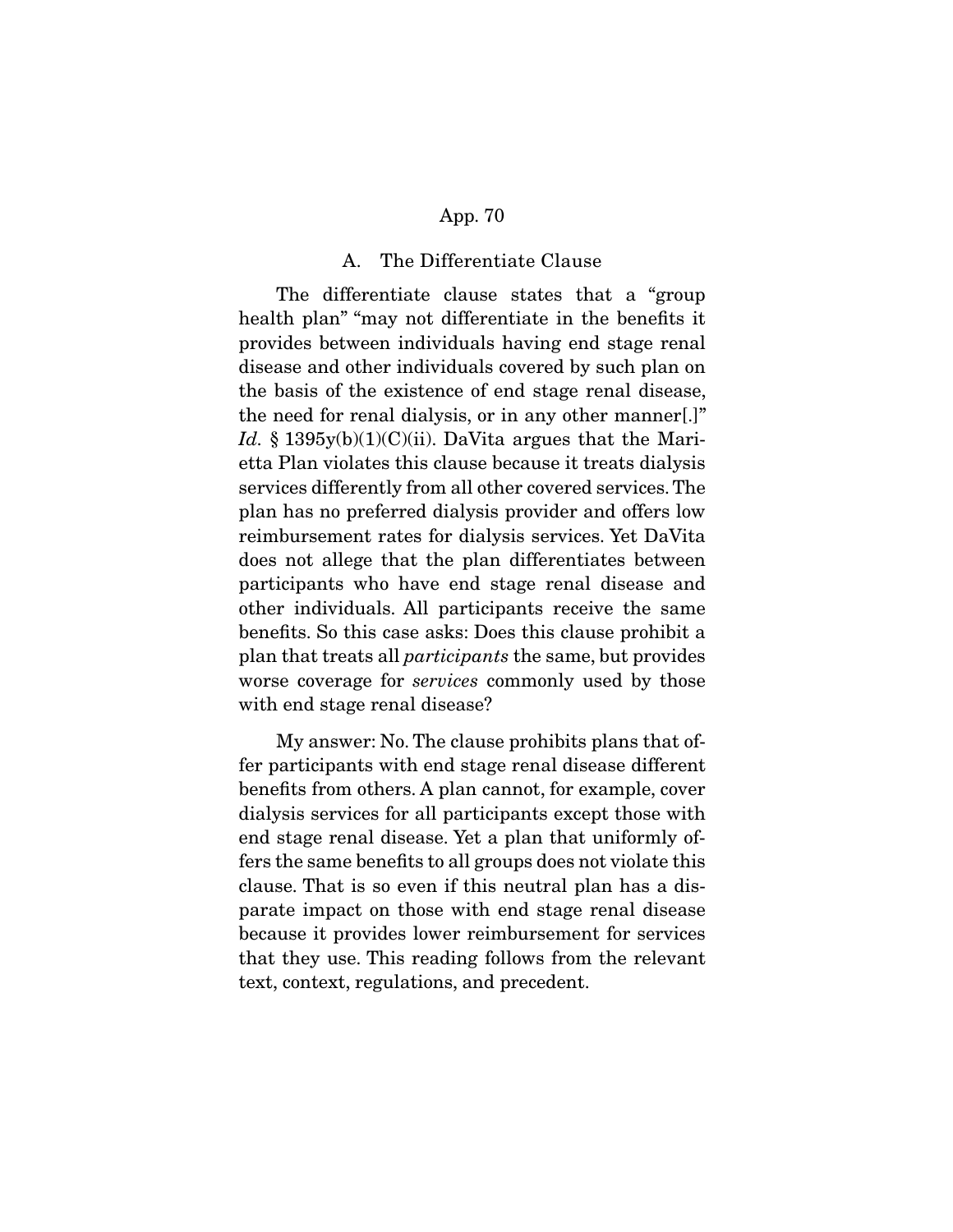### 1. Text

 The clause says that a "group health plan" may not "differentiate . . . between" groups of "individuals" "in the benefits it provides" "on the basis of the existence of end stage renal disease, the need for renal dialysis, or in any other manner." *Id.* This text's component parts show that the clause prohibits plans that expressly engage in disparate treatment of individuals with end stage renal disease. It does not bar neutral plans that may have a disparate impact on those individuals.

*Group Health Plan.* Start with the subject. The clause identifies a "group health plan" as the thing that cannot engage in the differentiation. The act uses the definition of "group health plan" from the Internal Revenue Code. *Id.* §  $1395y(b)(1)(A)(v)$ . The code, in turn, defines group health plan as "a plan . . . of, or contributed to by, an employer . . . to provide health care" to, among others, its employees. 26 U.S.C. § 5000(b)(1). A "plan" is "a formal program for specified benefits." *Random House Dictionary of the English Language* 1480 (2d ed. 1987); 42 C.F.R. § 411.21 (defining "plan" as "arrangement"). The clause thus regulates the *program*, not the *entity* that picks its terms. That choice suggests that it is the plan terms (the arrangement) that may not engage in the forbidden "differentiation." *Cf.* 42 C.F.R. § 411.21 (defining "payer" separately from "plan").

 *Differentiate Between.* Congress's verb choice indicates what those plan terms may not do: They may not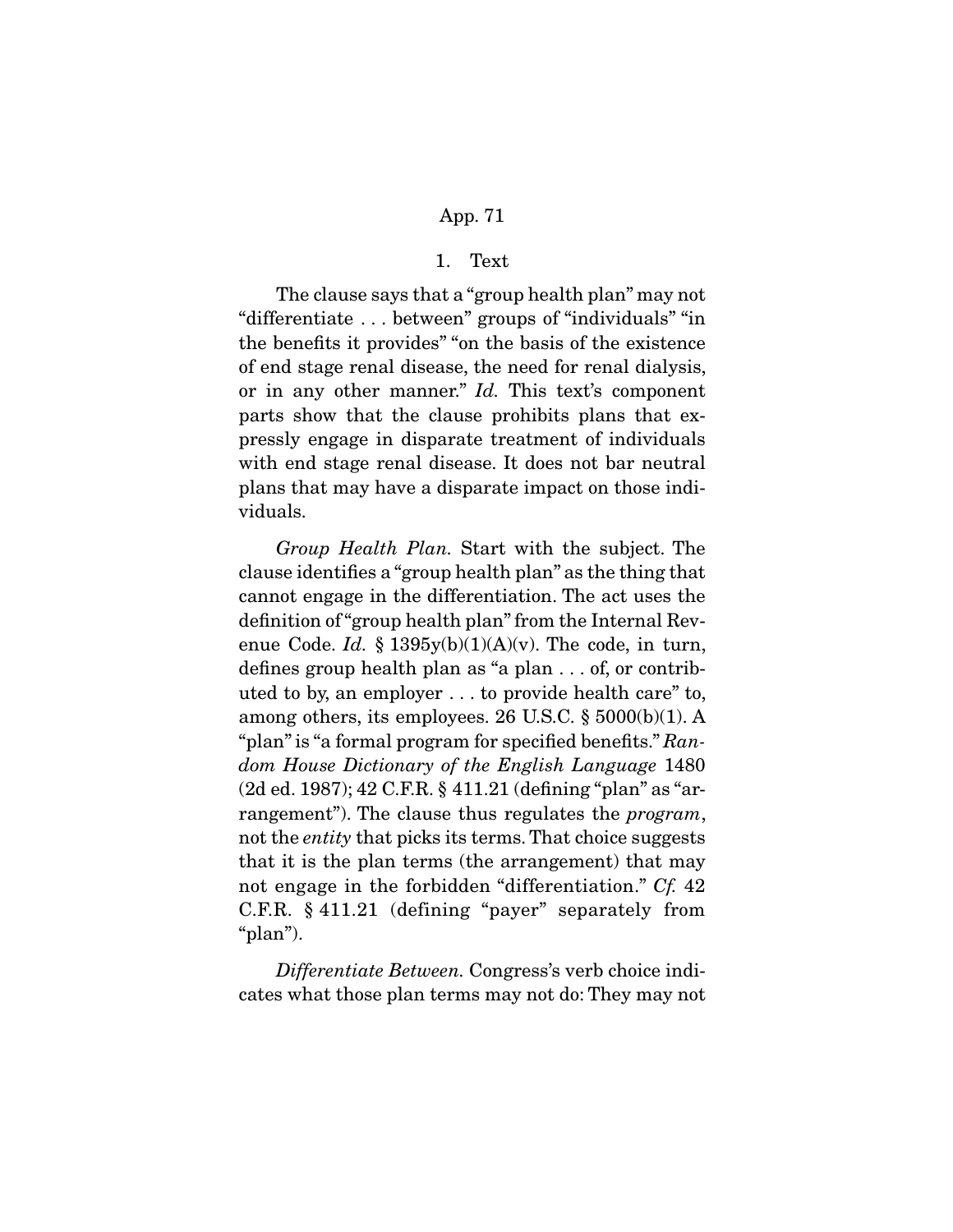"differentiate . . . between" two categories. The phrase "differentiate between" means "to establish or create the difference between people or things." *McGraw-Hill's Dictionary of American Idioms and Phrasal Verbs* 151 (2005); *Random House*, *supra*, at 552. To fall within this clause, therefore, the terms must create differences between the listed categories.

 *Individuals.* The clause next identifies the categories that the plan terms may not create differences between: "individuals having end stage renal disease" and "other individuals covered by such plan." The clause thus bars terms that establish differences between two groups of *individuals;* it does not bar terms that establish differences between *services.* A plan might create service differences if it covers outpatient chemotherapy but not outpatient dialysis. Or it might do so if it requires a \$20 copayment for cancer drugs, but a \$50 copayment for similarly priced dialysis drugs. If, however, the plan applies these coverage choices to all participants, the plan has not established differences between "individuals." It has treated all individuals equally.

*Benefits.* The clause also suggests that it might not bar all differentiation between the two groups, but only a subset of distinctions: those that are "in the benefits it provides" to participants. It thus prohibits a plan from giving individuals with end stage renal disease a different "entitlement to have payment made" for a healthcare service as compared to the entitlement offered to other participants for the same service. 42 U.S.C. § 1395d(a); *see Webster's Third New*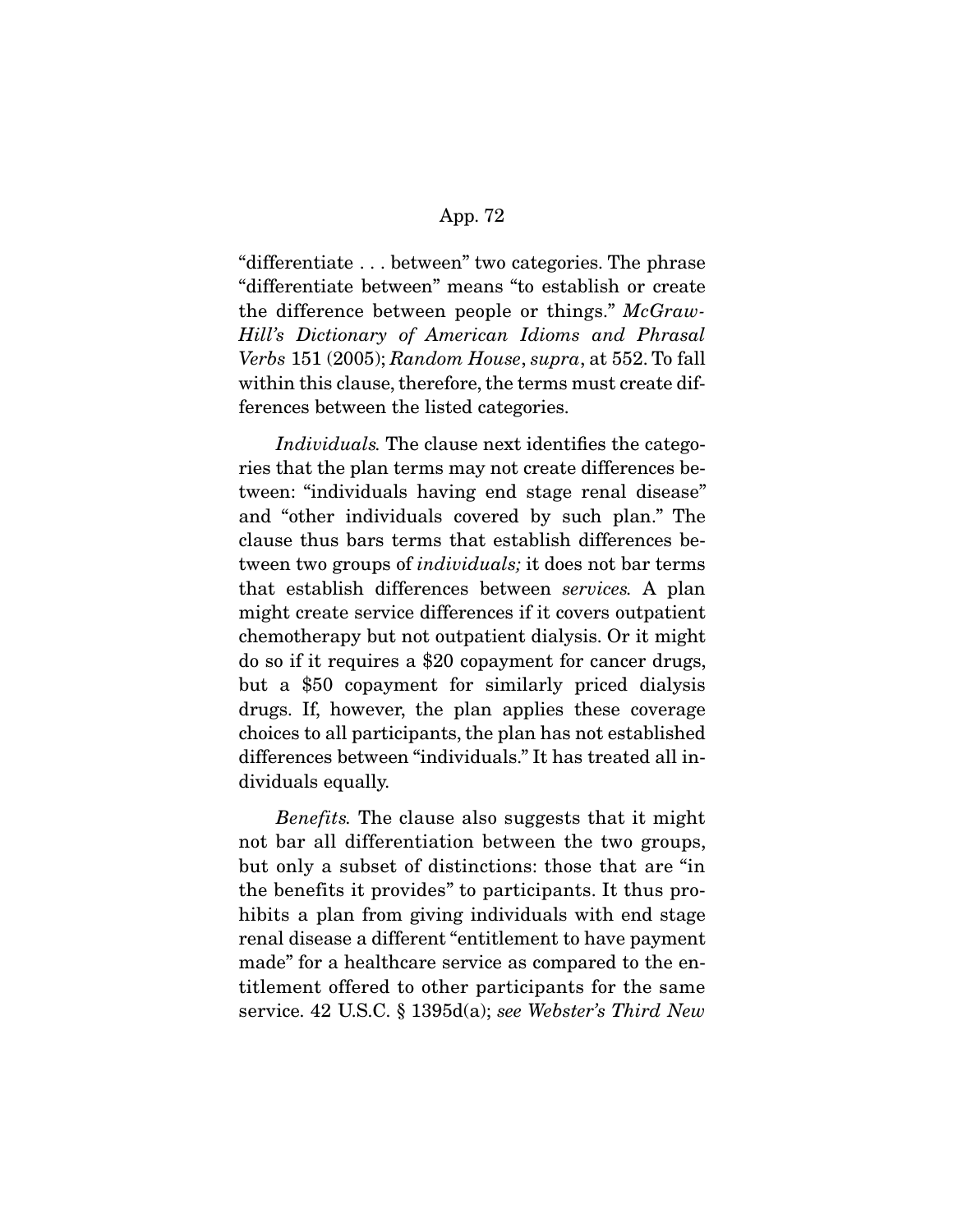*International Dictionary of the English Language* 204 (3d ed. 1986).

 *In Any Manner.* Congress lastly added a phrase to ensure that plan terms would not avoid this prohibited differentiation by drawing clever distinctions. The clause notes that a plan may not differentiate between the two groups of individuals "on the basis of the existence of end stage renal disease, the need for renal dialysis, or in any other manner." (This list likely contains a typo because it makes no sense to say "on the basis of . . . in any other manner." A regulation parroting the statute thus adds an extra "or," noting that a plan may not differentiate between individuals "on the basis of the existence of [end stage renal disease], or the need for renal dialysis, or in any other manner." 42 C.F.R.  $§$  411.161(b)(1).) The first item in this series shows that a plan may not divide participants into one group of individuals who have "end stage renal disease" and another group who do not, and provide different benefits to the two groups. The second item shows that a plan may not avoid that illegal differentiation by changing the label of the first group from individuals with "end stage renal disease" to individuals who "need renal dialysis."

 The third item ("in any other manner") bars other "ways" or "methods" that plans might establish differences between individuals who have end stage renal disease and others. *See* 9 *Oxford English Dictionary*  324 (2d ed. 1989). The "expansive" use of the word "any" bars any similar differentiation between the two groups. *Freeman v. Quicken Loans, Inc.*, 566 U.S. 624,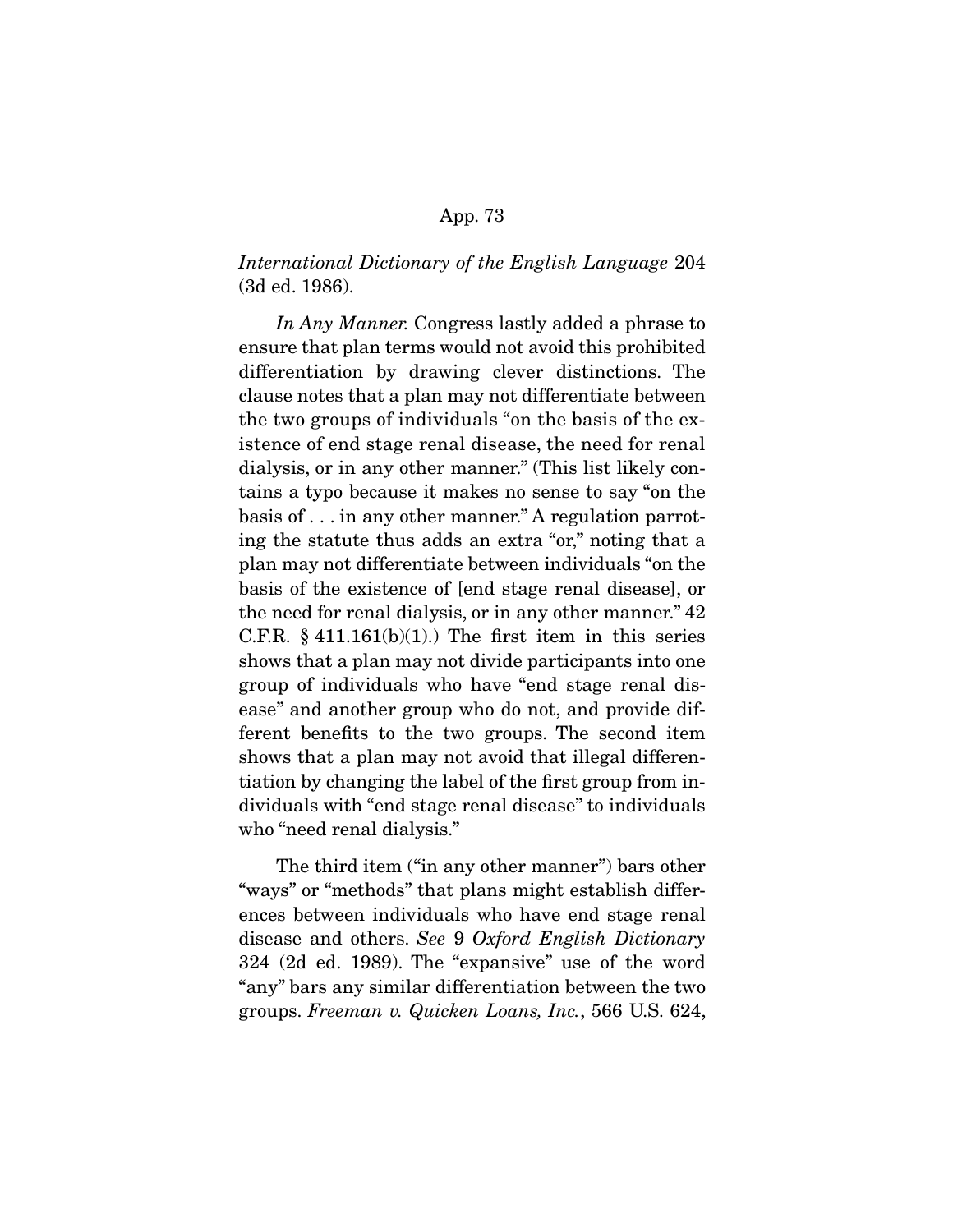635 (2012) (citation omitted). Yet this catchall cannot change the nature of the prohibited action. Just as a ban on "running in any manner" would not prohibit walking, so too the use of "any other manner" cannot transform a ban on differentiating between *individuals* into a ban on differentiating between *services.* As the Supreme Court has noted when describing the word "any": "Expansive, yes; transformative, no. It can broaden to the maximum, but never change in the least, the clear meaning of the phrase selected by Congress here." *Id.*

 Putting these phrases together, I read the clause as barring plan terms that give different benefits to individuals with end stage renal disease, either by name or by definitions that impliedly target that group. The text requires courts to ask: Do a plan's terms offer different benefits to individuals with end stage renal disease? Or, to put it differently, would an end-stagerenal-disease diagnosis change the benefits that a participant receives? If the answer is "no," the plan is facially neutral and has not differentiated between individuals in a way that the clause prohibits. In this case, moreover, DaVita makes no claim that the Marietta Plan would flunk this neutrality test.

# 2. Context

 The Medicare Secondary Payer Act's context confirms that we should interpret the differentiate clause to prohibit plans that engage in express disparate treatment of those with end stage renal disease, not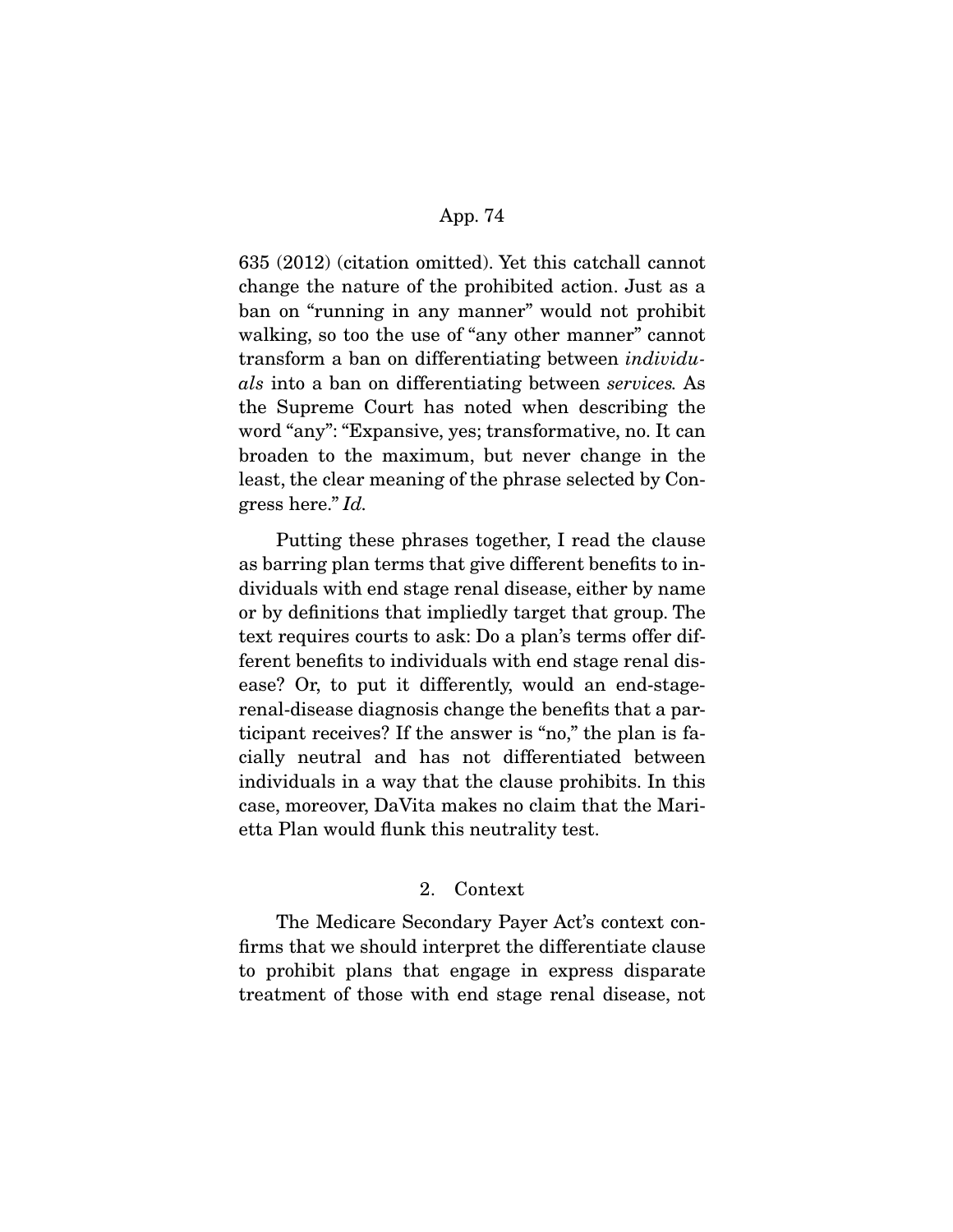neutral plans that have disparate impacts on them. The Act is not a substantive healthcare law like the Affordable Care Act designed to regulate health-plan benefits. Nor is it an antidiscrimination law like Title VII designed to protect against discrimination. Rather, it is a coordination-of-benefits law designed to dictate "the order of payment" when two programs cover the same service. *Blue Cross & Blue Shield of Tex., Inc. v. Shalala*, 995 F.2d 70, 73 (5th Cir. 1993); S. Rep. 97- 139, at 469–70. A broad reading of the differentiate clause—one that bars even neutral plans with disparate impacts—would transform the Act well beyond this coordination-of-benefits domain. *Cf. Epic Sys. Corp. v. Lewis*, 138 S. Ct. 1612, 1626–27 (2018). But the clause's text shows that it lacks the same structure as these other broader laws.

*Is the Act a substantive healthcare law?* No. A comparison of the Act to other healthcare laws shows that it lacks the provisions that Congress uses when regulating the benefits that health plans must offer. Take the Affordable Care Act. It requires certain health plans to cover a minimum "essential health benefits package." 42 U.S.C. § 300gg-6(a); *id.* § 18022(b). Or consider ERISA. It, too, requires group health plans to cover various healthcare services. *See, e.g.*, 29 U.S.C. § 1185. It also requires plans to provide a level of "parity" between medical benefits and mental-health benefits. *Id.* § 1185a. But Congress did not write the differentiate clause in either of these ways. The clause imposes neither a substantive mandate that a plan cover services associated with end stage renal disease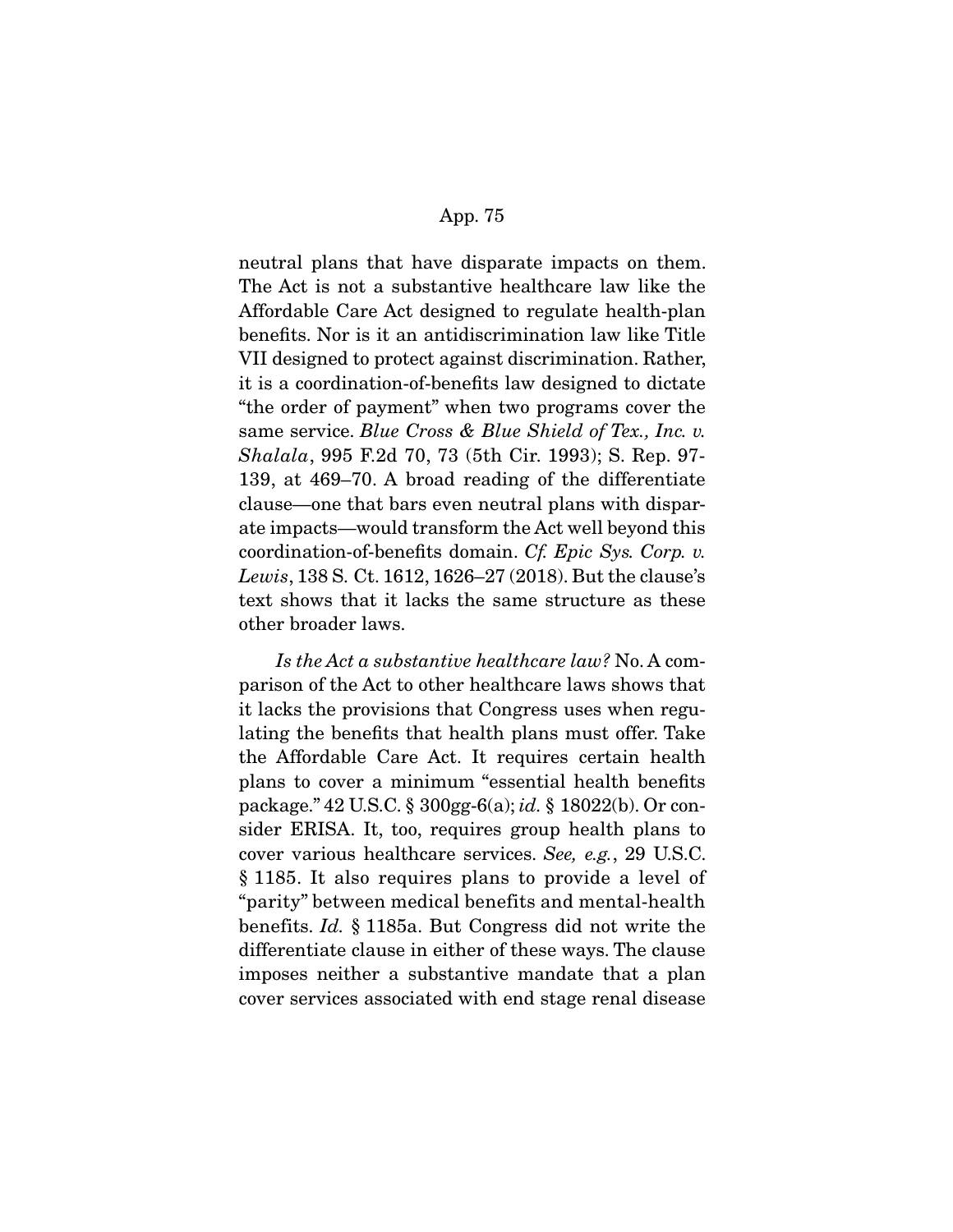nor an equality mandate that the plan treat those services like any other. Indeed, the Act's allowance for Medicare to make secondary payments if a primary plan does not cover a provider's full charge signals that it does not compel any minimum reimbursement rates. 42 U.S.C. § 1395y(b)(4). If, however, we read this clause to regulate a plan's neutral benefits decisions, we would effectively impose the requirement that all plans cover services associated with end stage renal disease on the same terms as other services.

 *Is the Act an antidiscrimination law?* No again. The Act lacks the defining features of the specific antidiscrimination laws that the Supreme Court has read to impose disparate-impact liability. *See Tex. Dep't of Hous. and Cmty. Affairs v. Inclusive Cmtys. Project, Inc.*, 576 U.S. 519, 530–40 (2015) (Fair Housing Act); *Griggs v. Duke Power Co.*, 401 U.S. 424, 429–32 (1971) (Title VII). To begin with, when interpreting these laws to prohibit neutral practices with disparate impacts, the Supreme Court reasoned that their text tied the legality of a defendant's action "to the consequences of [the] action[.]" *Doe v. BlueCross BlueShield of Tenn., Inc.*, 926 F.3d 235, 242 (6th Cir. 2019). Title VII, for example, contains two catchall clauses, one of which makes it unlawful for employers "otherwise to discriminate" against an employee and the other of which makes it unlawful for employers to "otherwise adversely affect" the employee. *Tex. Dep't of Hous.*, 576 U.S. at 531 (quoting 42 U.S.C. § 2000e-2(a)). The Court relied only on the latter clause to find disparate-impact liability. *Id.* It reasoned that the clause's "operative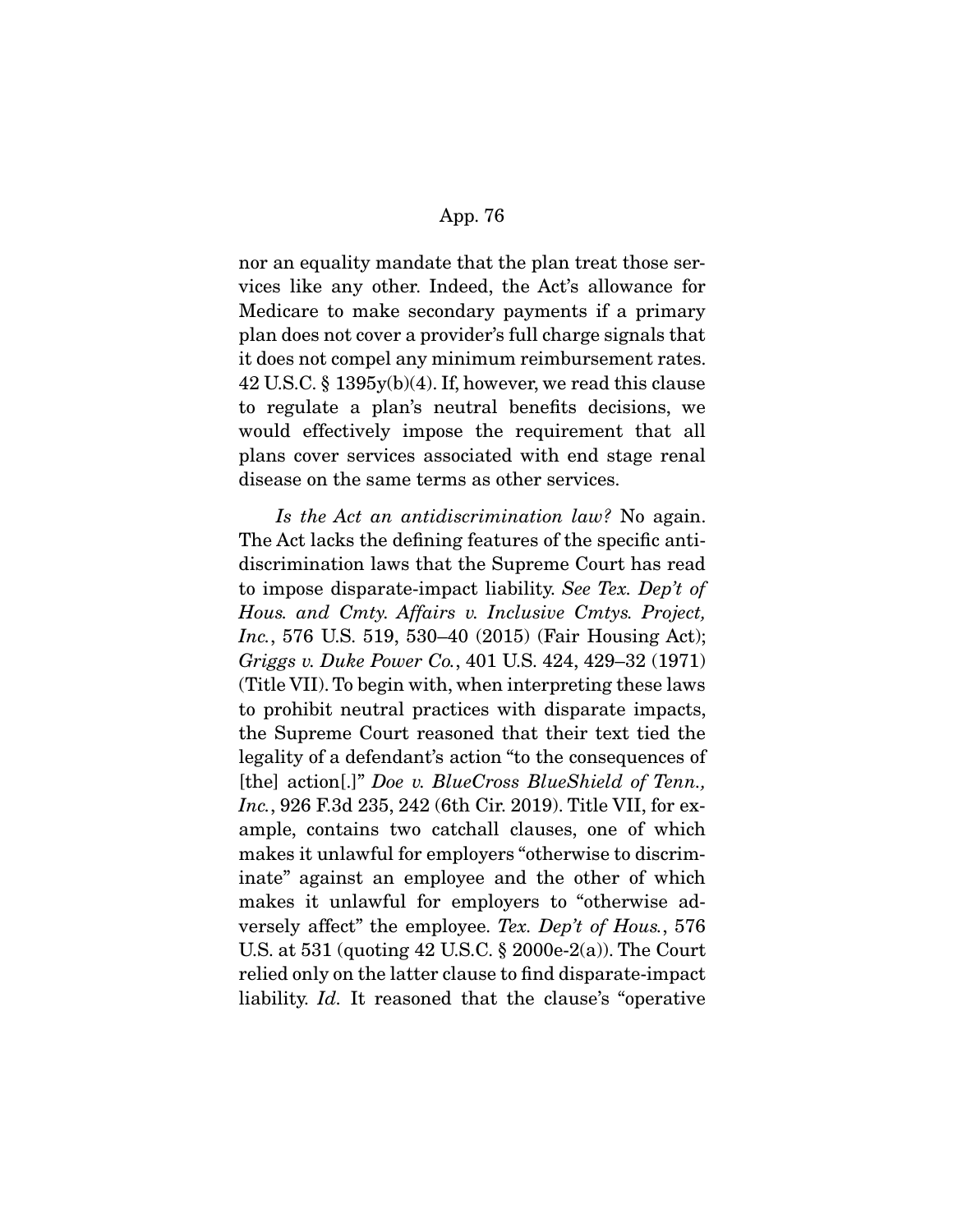text looks to results" by requiring courts to consider how a neutral practice *affected* an employee. *Id.* at 534. The Court thus found it proper to rely on the practice's outcome when deciding on its legality. *Id.* 

This rationale is missing here. *See Doe*, 926 F.3d at 242. The differentiate clause contains no similar "results-oriented" verb. *Tex. Dep't of Hous.*, 576 U.S. at 535. Its catchall phrase ("in any other manner") refers to *ways* in which plan terms might differentiate between the two groups of individuals. I do not read it as considering the *effects* of non-differentiating plan terms that treat all individuals equally. *Oxford English Dictionary*, *supra*, at 324. At most, this clause is analogous to Title VII's first clause ("otherwise to discriminate"). But the Court has not read that clause as creating disparate-impact liability. *See Tex. Dep't of Hous.*, 576 U.S. at 530–35.

 Next, when finding that the antidiscrimination laws impose disparate-impact liability, the Court relied on their "central purpose": to "eradicate discriminatory practices within a sector of our Nation's economy." *Id.* at 539. That rationale is also missing here. The Act serves a different function: to protect *taxpayers.* As many courts have recognized, Congress passed the Act "No 'curb the rising costs of Medicare[.]' " *MSPA Claims 1, LLC v. Kingsway Amigo Ins. Co.*, 950 F.3d 764, 767 (11th Cir. 2020) (citation omitted); *Bio-Med. Applications of Tenn., Inc. v. Cent. States Se. & Sw. Areas Health and Welfare Fund*, 656 F.3d 277, 282 (6th Cir. 2011).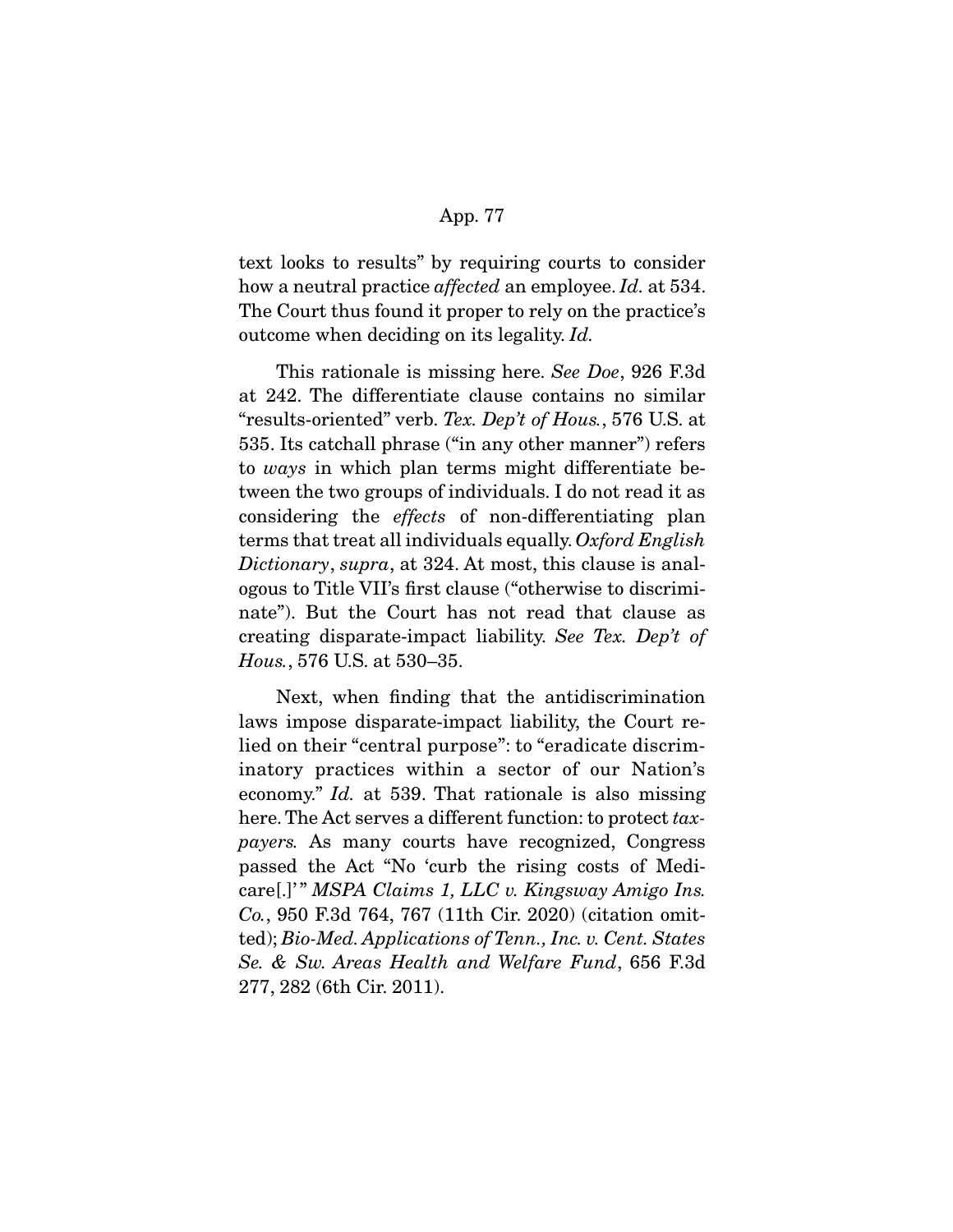"The oddity of applying disparate-impact discrimination in this area points in the same direction." *Doe*, 926 F.3d at 242. A disparate-impact framework would require a "wholly unwieldy" analysis. *Id.* (quoting *Alexander v. Choate*, 469 U.S. 287, 298 (1985)). A health plan covers services for many different health conditions at varied rates. How should courts decide whether a benefits package uniformly offered to all participants has an illegal disparate impact on individuals with end stage renal disease? Suppose the services associated with that disease are reimbursed at the "median" rate—such that many conditions have better coverage and many have worse. What conditions should we compare end stage renal disease to? Or must end stage renal disease have the absolute worst coverage, such that all other conceivable conditions fare better?

 Consider, too, that an administrator's coverage choices might depend on factors outside its control. Here, for example, DaVita challenges Marietta's failure to enter into a preferred-provider contract with a dialysis provider. Should it matter whether Marietta made good-faith efforts to do so? Should it matter whether a region's dialysis market is highly concentrated, such that the rates for dialysis are much higher than the rates for other services? What if a preferred dialysis provider dramatically increases its prices? Would a plan be required to retain the provider on threat of a disparate-impact suit? At day's end, I see no "objective and workable standard for choosing a reasonable benchmark by which to" decide whether a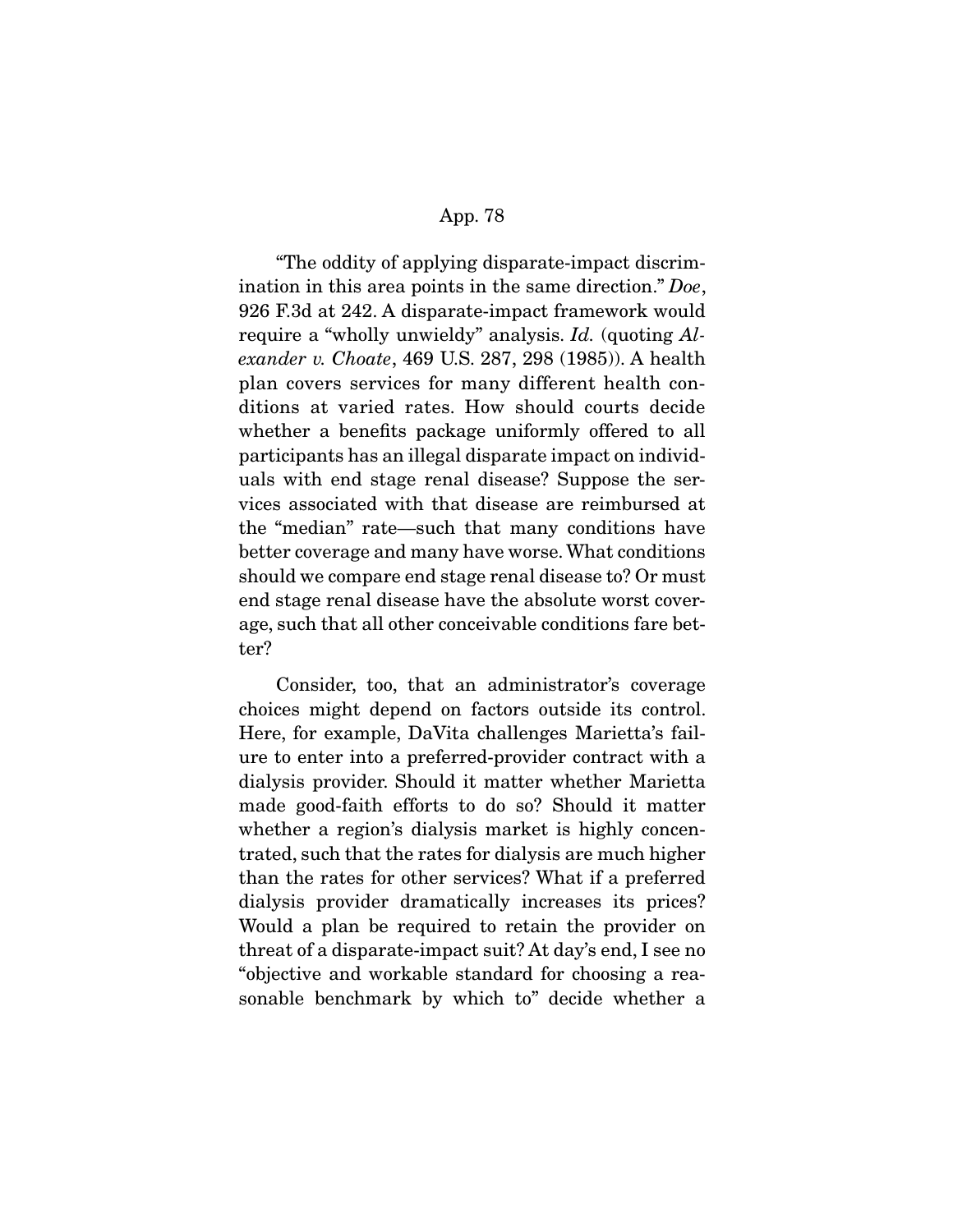neutral plan has an illegal disparate impact on those with end stage renal disease. *Holder v. Hall*, 512 U.S. 874, 881 (1994) (plurality op.). And the subjectivity of this exercise will inevitably give providers leverage to threaten suit (and double damages, 42 U.S.C. § 1395y(b)(3)(A)) whenever they do not like a neutral plan.

 Lastly, apart from disparate-impact claims, the antidiscrimination laws typically otherwise bar a neutral practice only if adopted with an invidious *intent* to harm a protected group. *Ricci v. DeStefano*, 557 U.S. 557, 577–78 (2009). And a practice's disparate impact on that group can be evidence of the intent to harm. *Tex. Dep't of Hous.*, 576 U.S. at 588 (Alito, J., dissenting). That is what the Supreme Court means when it says that a "tax on wearing yarmulkes is a tax on Jews": A tax on a practice associated with a group can be evidence of "an intent to disfavor" it. *Bray v. Alexandria Women's Health Clinic*, 506 U.S. 263, 270 (1993). Here, though, I do not read the differentiate clause to make intent relevant. It regulates a "group health plan," not the employer who adopts the plan, and so focuses on the express terms rather than the hidden motives. The catchall "in any other manner" confirms that the clause bars *any* act that qualifies as the forbidden "differentiation"—whether taken with an invidious or innocuous intent. This fact, too, suggests that the clause does not cover neutral plans. If it did, the clause might not allow the standard antidiscrimination defense that an employer adopted the plan for a legitimate reason unrelated to an intent to harm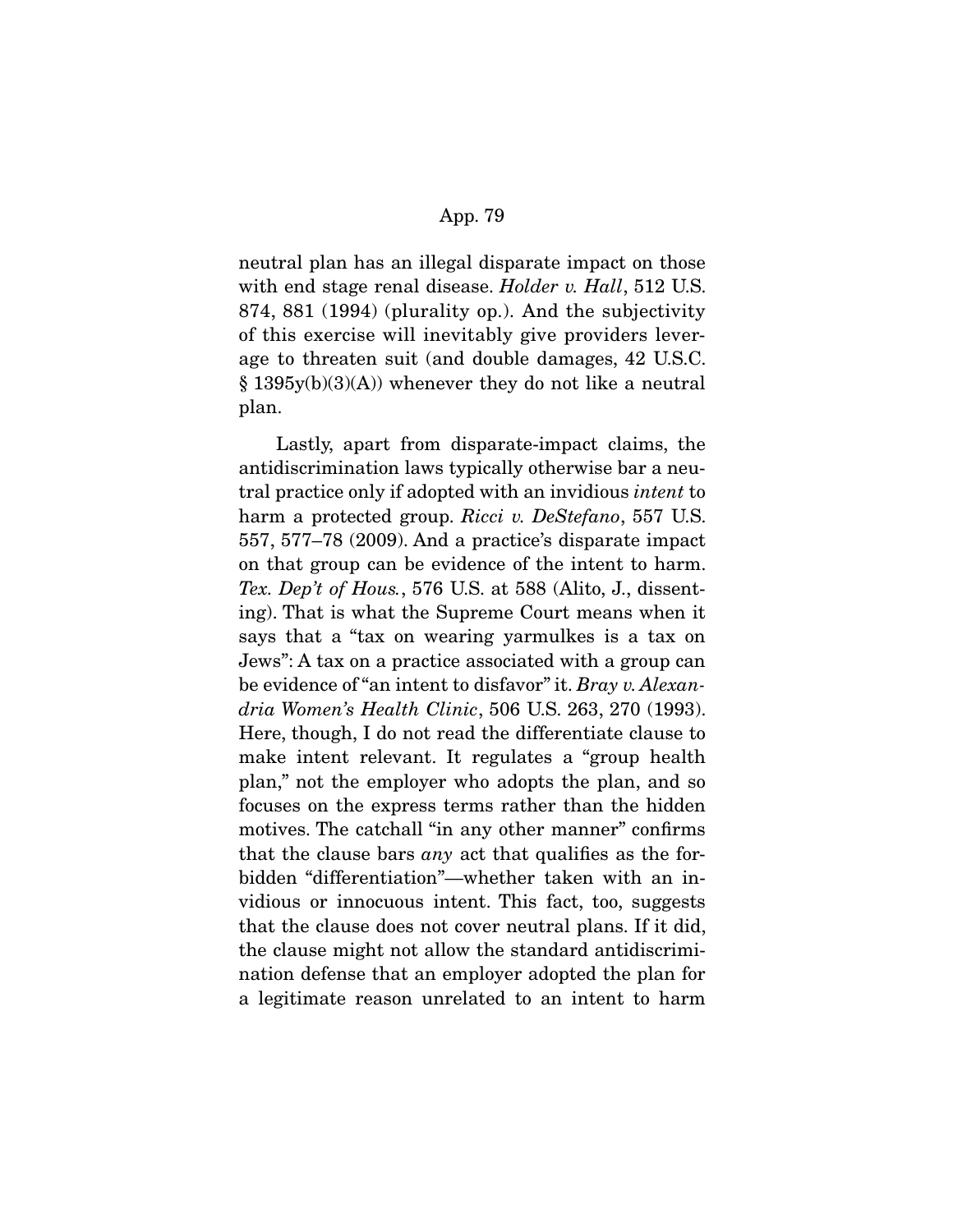those with end stage renal disease. And even disparate-impact claims come with the standard "business necessity" defense—another defense that this clause's text might not include. *Tex. Dep't of Hous.*, 576 U.S. at 541–42.

 In sum, any reading that would reach neutral group health plans would depart from the Act's context and prove unworkable. So even if I found some ambiguity in the clause's plain text, I would stick with the reading I have chosen: The clause bars differentiation between individuals, not services. *See Util. Air Regulatory Grp. v. EPA*, 573 U.S. 302, 321–24 (2014).

# 3. Regulations

 Because "Congress has supplied a clear and unambiguous answer to the interpretive question at hand," I would not defer to how the relevant administrative agency (the Department of Health and Human Services) approached this question if its view differed from my own. *Pereira v. Sessions*, 138 S. Ct. 2105, 2113 (2018). Still, the regulation implementing this clause largely comports with my view that it prohibits differentiation between individuals. 42 C.F.R. § 411.161.

 A subsection entitled "Uniform Limitations on particular services permissible" states: "A plan is not prohibited from limiting covered utilization of a particular service as long as the limitation applies *uniformly* to all plan enrollees." *Id.* § 411.161(c) (emphasis added). This subsection nowhere suggests that courts must consider whether this limit disparately affects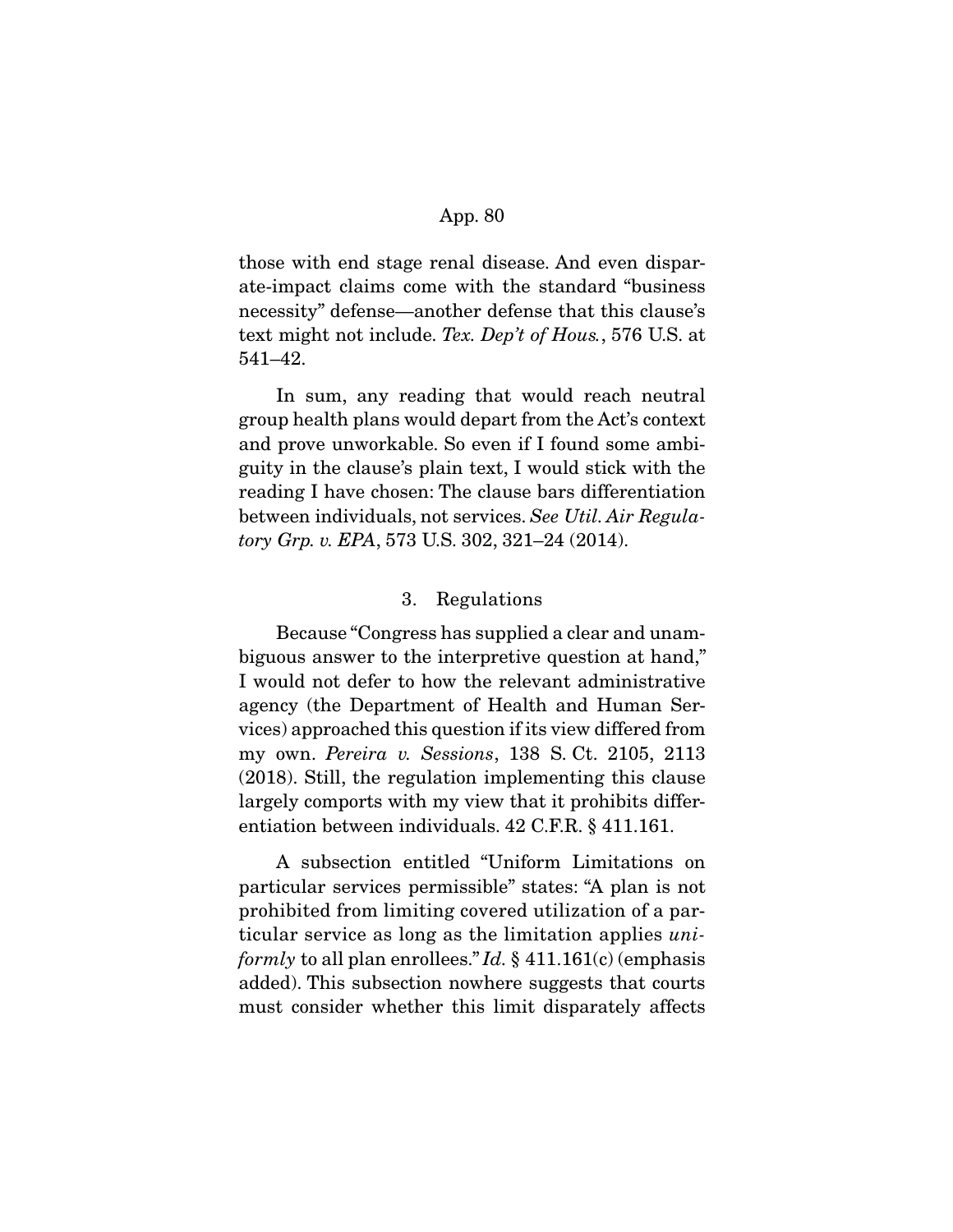those with end stage renal disease. A hypothetical confirms the point: "For instance, if a plan limits its coverage of renal dialysis sessions to 30 per year for all plan enrollees, the plan would not be differentiating in the benefits it provides between plan enrollees who have [end stage renal disease] and those who do not." *Id.*  Even though this hypothetical limit will have a disparate impact on end-stage-renal-disease patients, the limit does not violate the differentiate clause because it applies to all plan participants equally.

 The regulation also identifies four examples of improper "differentiation" that support my reading that the clause prohibits differentiation between individuals, not services. It notes that a plan engages in improper "differentiation" if it: ends coverage for "*individuals*" who have end stage renal disease; imposes limits on those "*persons*" "but not on others enrolled in the plan"; charges the "*individuals*" higher premiums; or reimburses healthcare providers less for services furnished "to *individuals* who have" end stage renal disease as compared to the reimbursement for the "same services" furnished to others. 42 C.F.R. § 411.161(b)(i)– (iv) (emphases added). The last example would suggest that it is acceptable to pay different rates for *different*  services, so long as the different providers received those different rates for all participants in the plan.

 That said, I agree that this regulation includes one outlier example that seems service-based, not individual-based. The regulation suggests that a plan would violate this clause if it failed "to cover routine maintenance dialysis or kidney transplants, when [it also]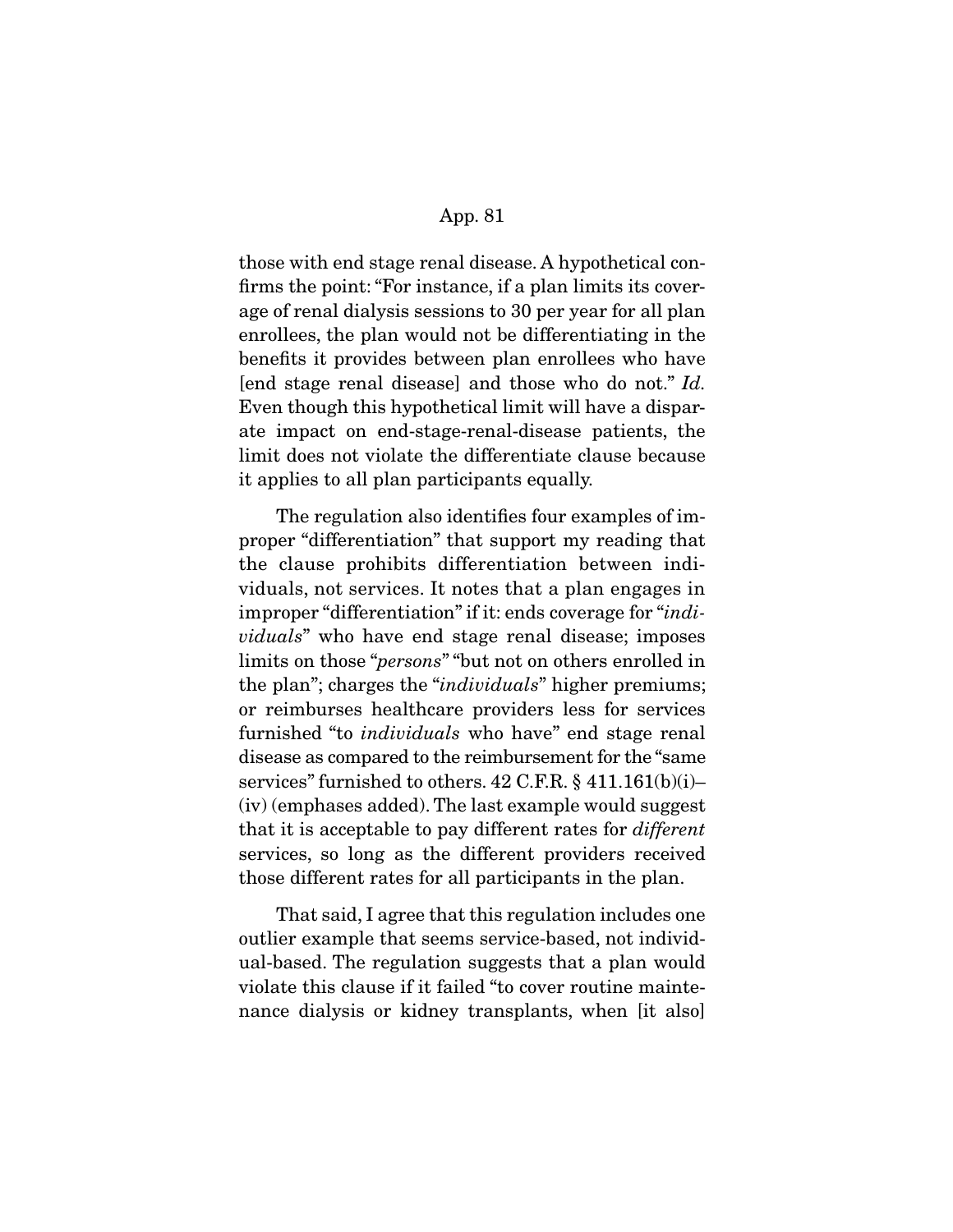cover[ed] other dialysis services or other organ transplants." *Id.* § 411.161(b)(v). This service-based example cannot be reconciled with the regulation's allowance for *uniform* coverage limits. *Id.* § 411.161(c). It also departs from the other four individual-based examples of improper differentiation. *Id.* § 411.161(b)(i)–(iv). All told, then, the regulation generally supports my reading and, to the extent it does not, it would lose any right to deference given its internally contradictory nature.

### 4. Precedent

 As far as I am aware, every district court to consider this question has interpreted this clause as I do. *See Da Vita, Inc. v. Marietta Mem'l Hosp. Emp. Health Benefit Plan*, 2019 WL 4574500, at \*4 (S.D. Ohio Sept. 20, 2019); *Dialysis of Des Moines, LLC v. Smithfield Foods Healthcare Plan*, 2019 WL 8892581, at \*5 (E.D. Va. Aug. 5, 2019); *Da Vita, Inc. v. Amy's Kitchen, Inc.*, 379 F. Supp. 3d 960, 973 (N.D. Cal. 2019); *Nat'l Renal All., LLC v. Blue Cross & Blue Shield of Ga., Inc.*, 598 F. Supp. 2d 1344, 1354 (N.D. Ga. 2009). These courts hold that the clause does not bar a plan that offers the same benefits "to all enrollees equally," even if it offers worse coverage for end-stage-renal-disease services. *Marietta*, 2019 WL 4574500, at \*4. So, for example, a plan that uniformly provides lower reimbursement rates for dialysis services does not differentiate between individuals with end stage renal disease and others. *See Amy's Kitchen*, 379 F. Supp. 3d at 973; *Nat'l Renal All.*, 598 F. Supp. 2d at 1354. Likewise, a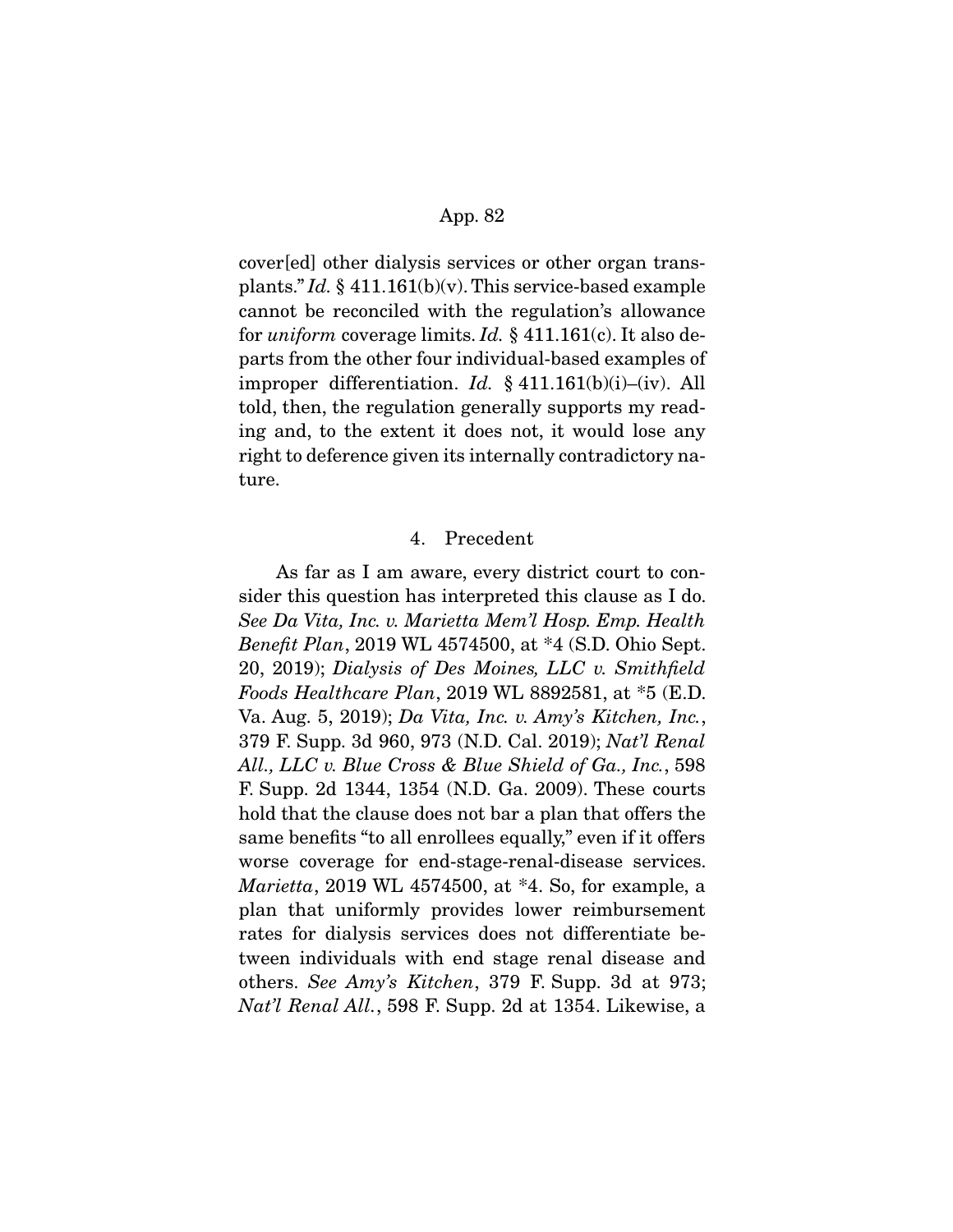nine-month cap on dialysis coverage does not violate the clause as "long as it is uniform, meaning that it applies to all plan enrollees regardless of an end-stagerenal-disease diagnosis. *Dialysis of Des Moines*, 2019 WL 8892581, at  $*5$ . This precedent supports my conclusion: Because the Marietta Plan applies the same uniform benefits to everyone, it does not violate this differentiate clause.

# B. The Take-Into-Account Clause

 The take-into-account clause states that a "group health plan" "may not take into account that an individual is entitled to or eligible for benefits under" 42 U.S.C. § 426-1 for a discrete period of time. 42 U.S.C.  $§ 1395y(b)(1)(C)(i)$ . DaVita again asserts that this clause does not permit group health plans to offer a neutral benefits package that has a disparate impact on those who are Medicare eligible. At the least, DaVita suggests, the neutral plan could violate this provision if an entity adopted its terms with an intent to target Medicare-eligible individuals. Yet, for the same reasons that I have already discussed, I read this clause to bar only group health plans that contain terms *expressly targeting* Medicare-eligible individuals who are eligible because of their end stage renal disease. The clause, for example, prohibits a plan from disqualifying an individual from coverage if the individual becomes Medicare eligible. *See Bio-Med.*, 656 F.3d at 282–83. The clause does not, by contrast, prohibit neutral plans that treat Medicare-eligible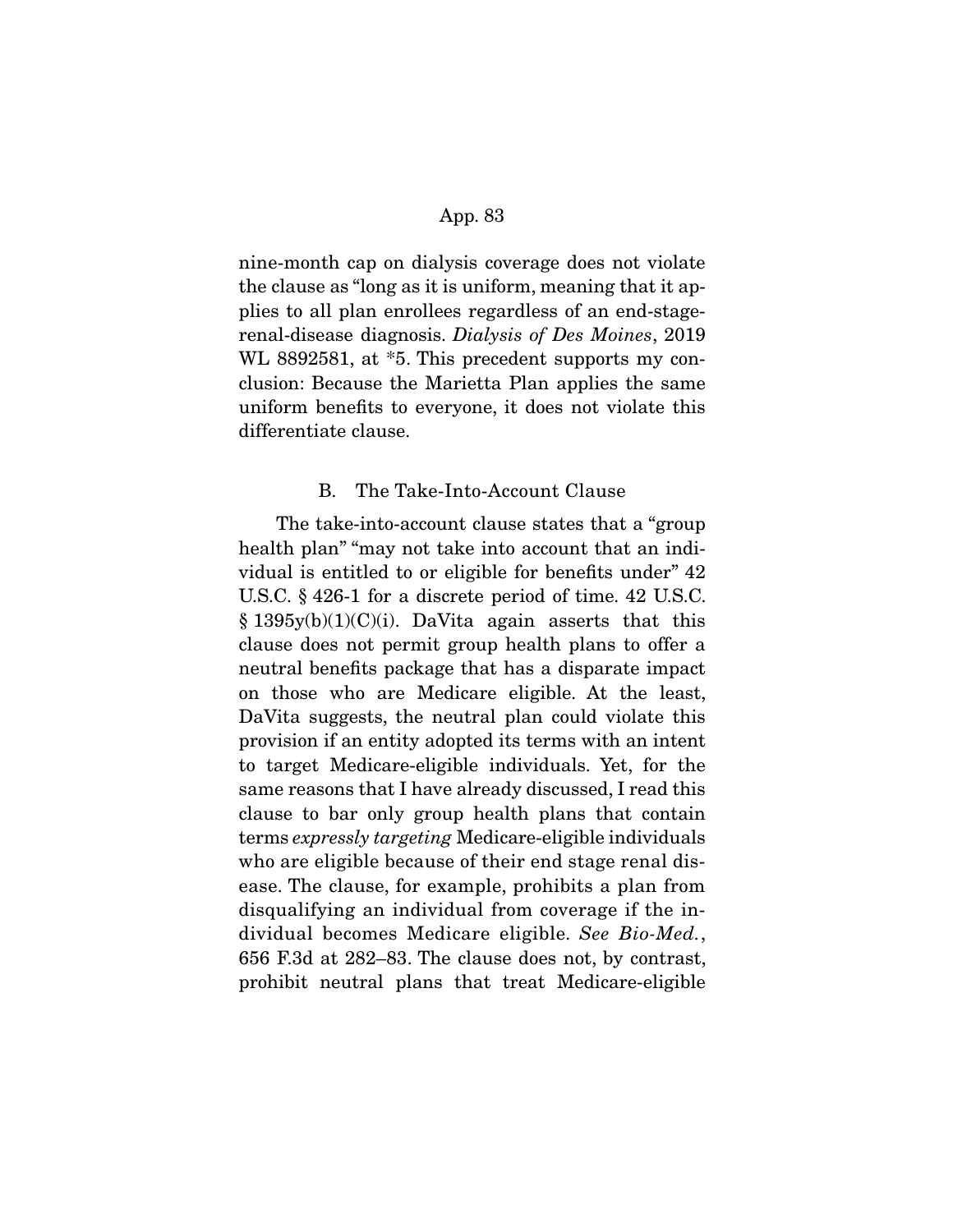individuals the same as everyone else—regardless of any disparate impact or plan-sponsor intent.

*First*, the text compels this reading. Like the differentiate clause, this clause applies to a "group health plan," not the employer or payer. So it regulates the "formal program" or "arrangement," not the motives of the "entities" that adopted it. 42 C.F.R. § 411.21; *Random House*, *supra*, at 1480. The phrase "take into account" next shows that the clause bars that arrangement from giving "consideration" to, or making "allowance" for, something. 1 *Oxford English Dictionary* 86 (2d ed. 1989) (defining "account"); *Longman Dictionary of Phrasal Verbs* 649 (1983); *see Bio-Med.*, 656 F.3d at 282. The something? Unlike the differentiate clause, this clause shifts the focus from *all* individuals with end stage renal disease to *certain* individuals with that disease. It says that, for 30 months, the plan may not consider the fact "that an individual is entitled to or eligible for" Medicare benefits under 42 U.S.C. § 426-1. The clause thus has a narrower scope because Medicare *does not* cover all individuals with end stage renal disease. It instead starts covering individuals only after they have received dialysis treatment for three months (or have had a kidney transplant). *Id.* § 426- 1(b)(1)–(2); *see also* 42 C.F.R. § 406.13(e)(2). Thus, this clause prohibits plan terms that consider an individual's Medicare eligibility under § 426-1, not terms that consider an end-stage-renal-disease diagnosis.

When the clause is read in this way, the Marietta Plan does not violate it. DaVita concedes that the plan terms do not facially target Medicare-eligible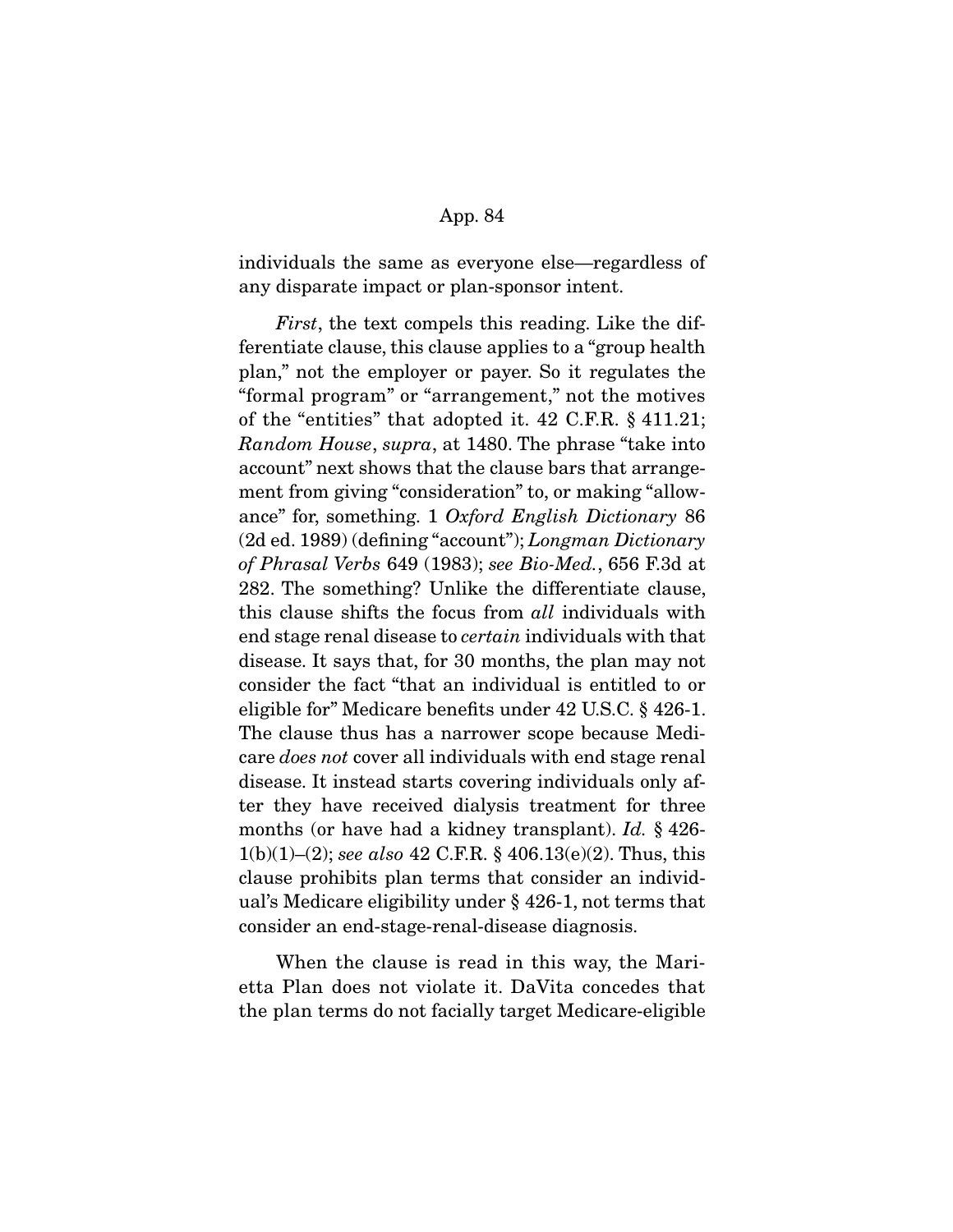individuals. Consider this point from a participant's perspective. A patient with end stage renal disease must seek dialysis treatments under the Marietta Plan's rates for the first three months. *See* 42 U.S.C. § 426-1(b)(1). After that period, the patient will become Medicare eligible. Does that change in status affect this Medicare-eligible participant in any way? No, it will not have any effect on the benefits that a participant receives or the reimbursement rate offered to dialysis providers. I thus do not see how the Marietta Plan itself could be said to take into account a participant's Medicare eligibility. That participant is treated the same as a participant with end stage renal disease who is not Medicare eligible.

*Second*, the contextual factors I discussed earlier caution against finding liability for neutral plan terms. If anything, these contextual clues apply with even more force here. To begin with, nowhere does the take-into-account clause contain the type of "resultsoriented" language that the Supreme Court has required for disparate-impact liability. *Tex. Dep't of Hous.*, 576 U.S. at 535; *see Doe*, 926 F.3d at 242. In addition, the Medicare Secondary Payer Act uses the same "take into account" phrase in nearby provisions. The Act indicates that a group health plan may not "take into account" that a plan participant is entitled to participate in the general Medicare program because of age or disability. 42 U.S.C.  $\S 1395y(b)(1)(A)(i)(I),$ (B)(i). A disparate-impact theory thus would not be cabined to this end-stage-renal-disease provision. It would prohibit group health plans from enacting any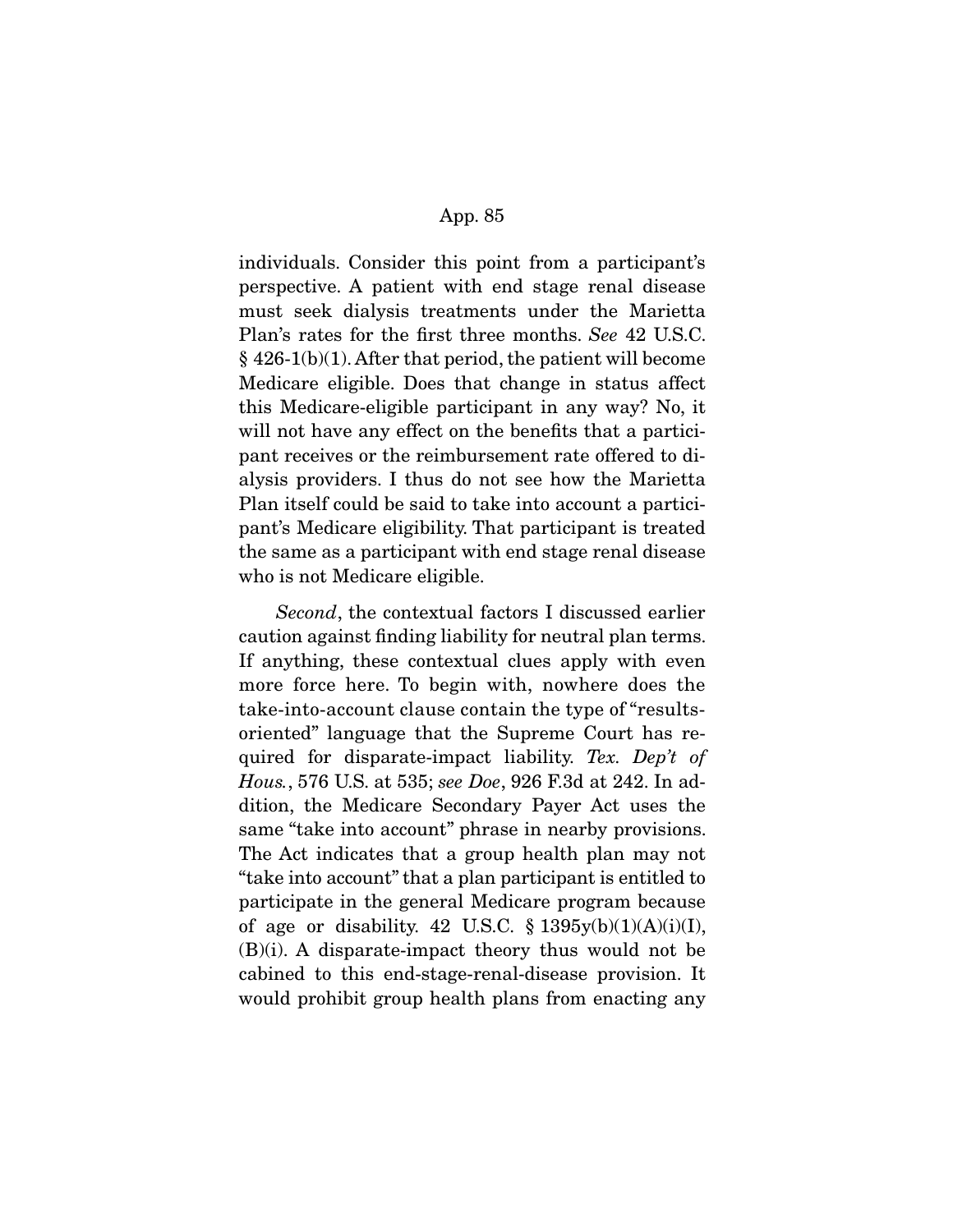neutral term that caused a disparate impact on, for example, individuals over 65 who are Medicare eligible. Many diseases and conditions uniquely impact the elderly, and disparate-impact liability would leave plans with no guidance concerning plan terms for these elder-focused services. Additionally, this disparateimpact theory would render superfluous a nearby provision that bars plans from providing inferior benefits to those over 65 as are available to those under that age. *Id.* § 1395y(b)(1)(A)(i)(II). That illegal age-based differential treatment would also have an obvious disparate impact on Medicare-eligible individuals over 65. It confirms that the take-into-account clause should not be broadly read to impose disparate-impact liability.

*Third*, while I again find the language clear, regulations confirm my reading that the clause bars discriminatory plan terms that target Medicare-eligible individuals, not neutral plan terms that apply to all participants. *See* 42 C.F.R. §§ 411.108, 411.161(a)(1). All of the regulatory examples of improper "taking into account" involve plan terms that target Medicare-eligible *individuals.* A plan may not terminate "coverage because the individual has become entitled to Medicare," *id.* § 411.108(a)(3), impose "limitations on benefits for a Medicare entitled individual that do not apply to others enrolled in the plan," *id.* § 411.108(a)(5), or pay "providers and suppliers less for services furnished to a Medicare beneficiary than for the same services furnished to an enrollee who is not entitled to Medicare," *id.*  $\S$  411.108(a)(8). The examples, by contrast,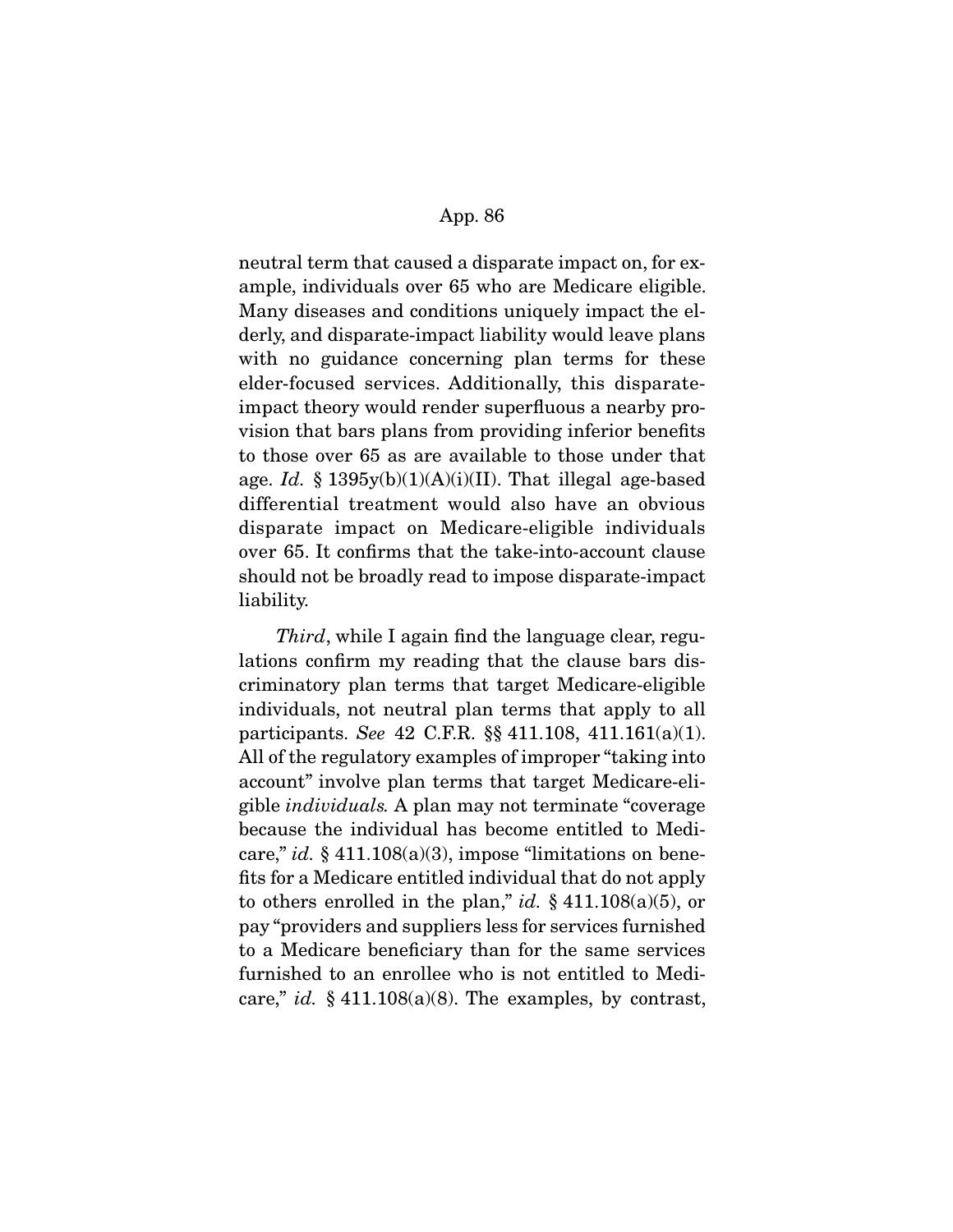nowhere suggest that a plan could improperly "take into account" Medicare eligibility by providing the *same* reimbursement for Medicare-eligible and noneligible individuals if those neutral rates disparately affected the former group. If anything, the examples suggest that a group health plan may apply neutral rules to all individuals. They note that a plan could neutrally extend to Medicare-eligible individuals the requirement that an employee must have worked for a year as long as that requirement applied to all other participants. *Id.* § 411.108(b)(1).

*Fourth*, precedent again supports my view. The same district courts discussed above agree that a plan only violates this provision when it "treats those eligible for Medicare differently than those who are not." *Marietta*, 2019 WL 4574500, at \*3; *Dialysis of Des Moines*, 2019 WL 8892581, at \*5; *Amy's Kitchen*, 379 F. Supp. 3d at 972–733; *Nat'l Renal All.*, 598 F. Supp. 2d at 1354. To date, moreover, our court has found a violation of the take-into-account clause only when a health plan expressly eliminated coverage for participants who were eligible for Medicare. *Bio-Med.*, 656 F.3d at 282–83. Yet the Marietta Plan falls on the right side of this divide because, unlike the plan in *Bio-Medical*, it does not target Medicare-eligible individuals for unique treatment. It thus does not violate this takeinto-account clause.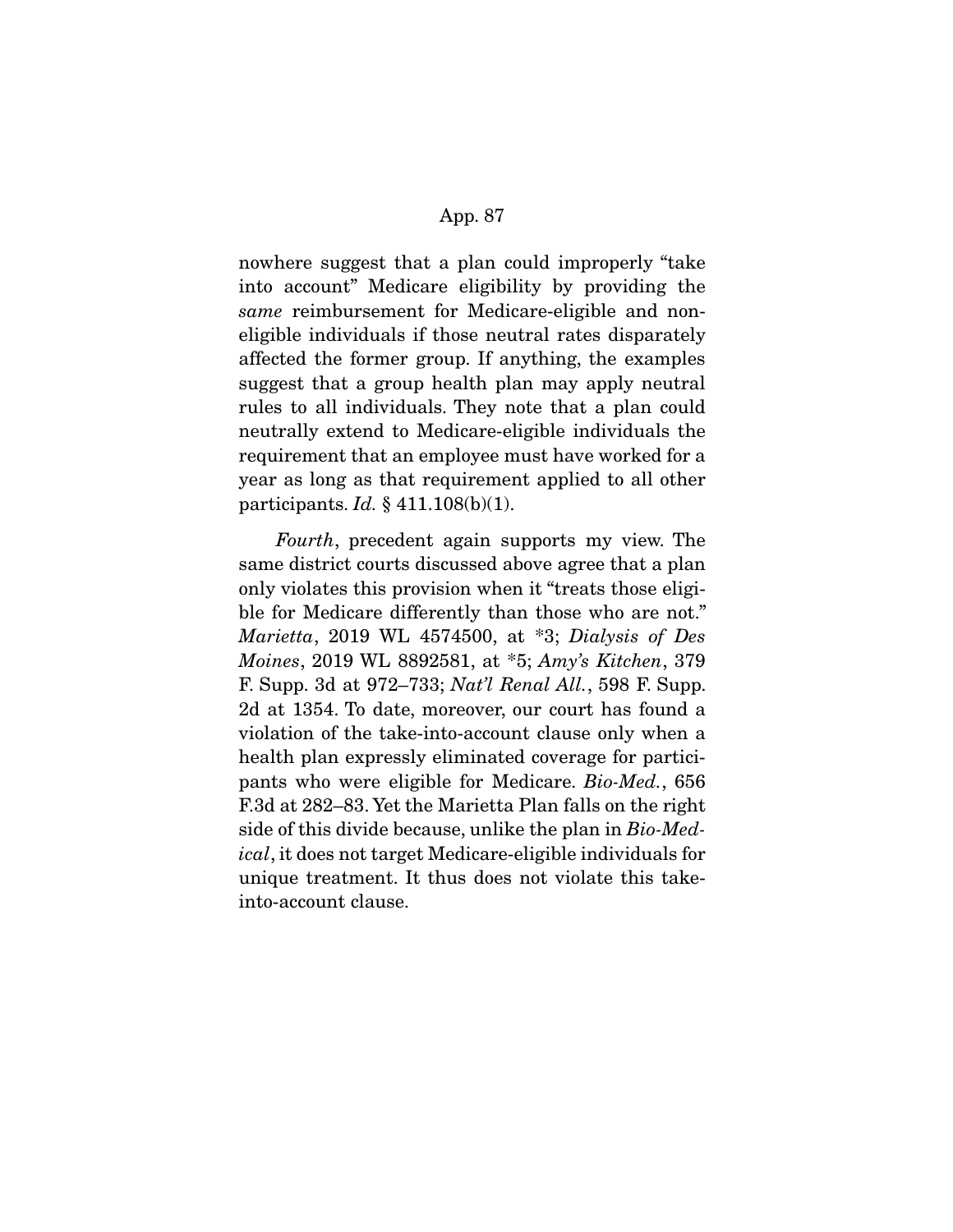# II. ERISA

 While the parties' briefing did not focus on the two ERISA causes of action that DaVita asserts in Counts II and VII, I find it unlikely that DaVita could rely on those provisions here.

## A. Section 1132(a)(1)(B)

 In Count II, DaVita alleges that it may enforce its alleged violation of the Medicare Secondary Payer Act using ERISA's private right of action in 29 U.S.C. § 1132(a)(1)(B). Yet this provision allows plan participants to sue to *enforce* their rights under a plan's terms. It does not allow them to *invalidate* those terms—as DaVita seeks to do. Section  $1132(a)(1)(B)$ states that a "civil action may be brought" by a plan "participant or beneficiary" "to recover benefits due to him under the terms of his plan, to enforce his rights under the terms of the plan, or to clarify his rights to future benefits under the terms of the plan." *Id.* Each ground for suit requires a plaintiff to seek relief "*under the terms of the plan*." *Id.* (emphasis added). A typical suit under  $§ 1132(a)(1)(B)$  thus involves a participant challenging a denial of benefits under the plan terms. *See, e.g.*, *Univ. Hosps. of Cleveland v. Emerson Elec. Co.*, 202 F.3d 839, 841, 845–47 (6th Cir. 2000); *Wilkins v. Baptist Healthcare Sys., Inc.*, 150 F.3d 609, 611, 615 (6th Cir. 1998). Nowhere does this text suggest that a participant may sue because "the terms of the plan" violate the law.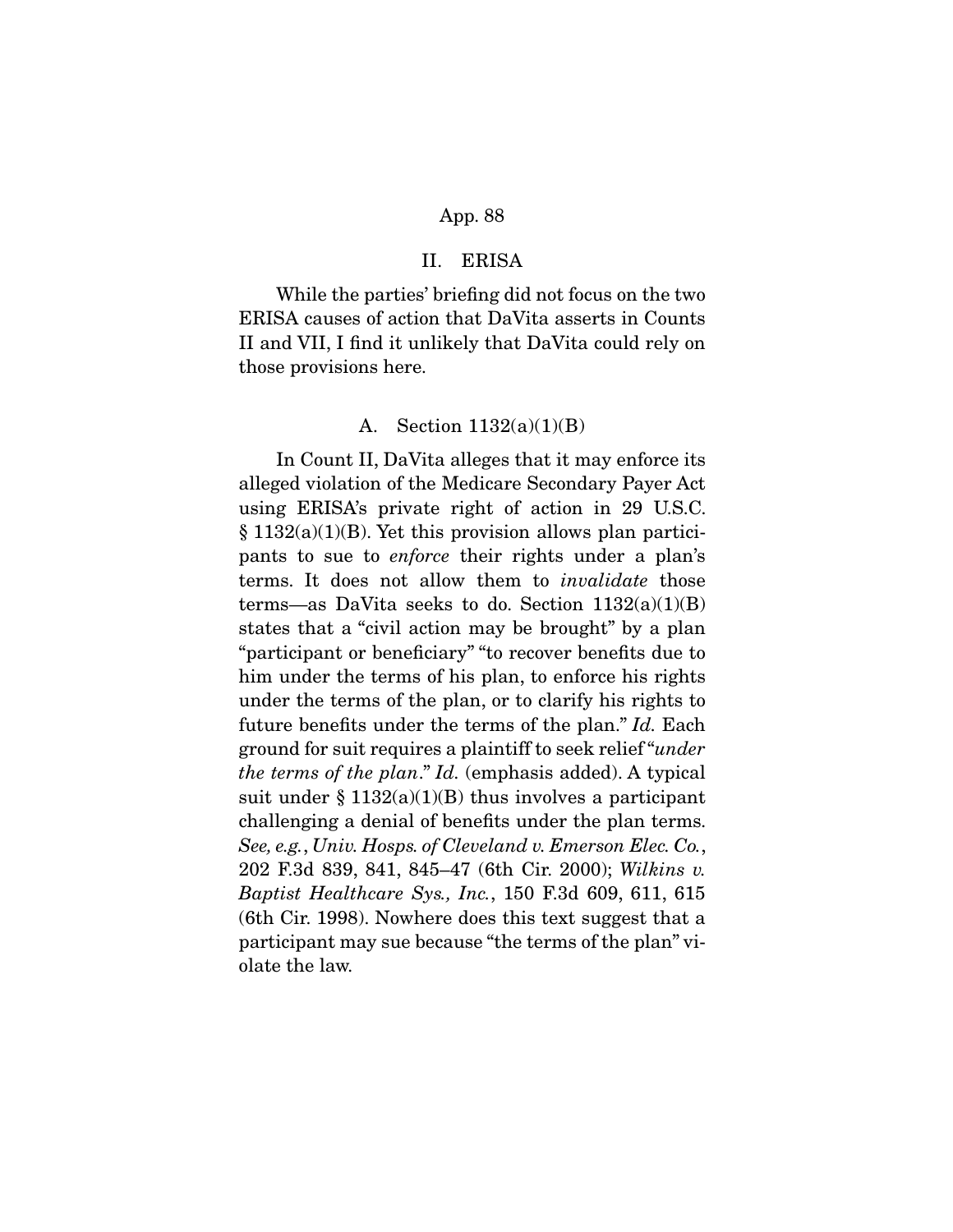Structural clues point in the same direction. A nearby paragraph— $\S 1132(a)(3)$ —shows that Congress knows how to give parties a cause of action to challenge a plan's legality. Unlike  $\S 1132(a)(1)(B)$ , this paragraph provides a right to sue to enjoin or redress "any act or practice which violates *any provision of this subchapter* or the terms of the plan[.]" 29 U.S.C.  $\S 1132(a)(3)$ (emphasis added). Section  $1132(a)(3)$  thus distinguishes suits to remedy violations of ERISA from suits to remedy violations of the plan. It confirms that  $\S 1132(a)(1)(B)$ , which permits only suits to enforce the plan, does not permit suits to challenge the plan as illegal. *Cf. Nat'l Ass'n of Mfrs. v. Dep't of Def*, 138 S. Ct. 617, 631 (2018).

 Precedent confirms this reading. *See Cigna Corp. v. Amara*, 563 U.S. 421, 435–37 (2011). In *Cigna*, beneficiaries suing under  $\S 1132(a)(1)(B)$  claimed that plan administrators had violated various ERISA provisions by giving deficient notice about a plan's changes. *Id.* at 424. The district court agreed. *Id.* at 431–32. The court also read  $\S 1132(a)(1)(B)$  to allow it to reform the plan terms and require benefits consistent with its new terms. *Id.* at 432–34. The Supreme Court reversed, holding that  $\S 1132(a)(1)(B)$  does not give courts the power to change a plan's terms and instead merely allows plaintiffs to enforce those terms as written. *Id.* at 435–37.

 This text and precedent show that DaVita will encounter difficulty if it intends to rely on §  $1132(a)(1)(B)$ to enforce the Medicare Secondary Payer Act. DaVita does not seek to enforce rights under the Marietta Plan's terms. Instead, DaVita complains about those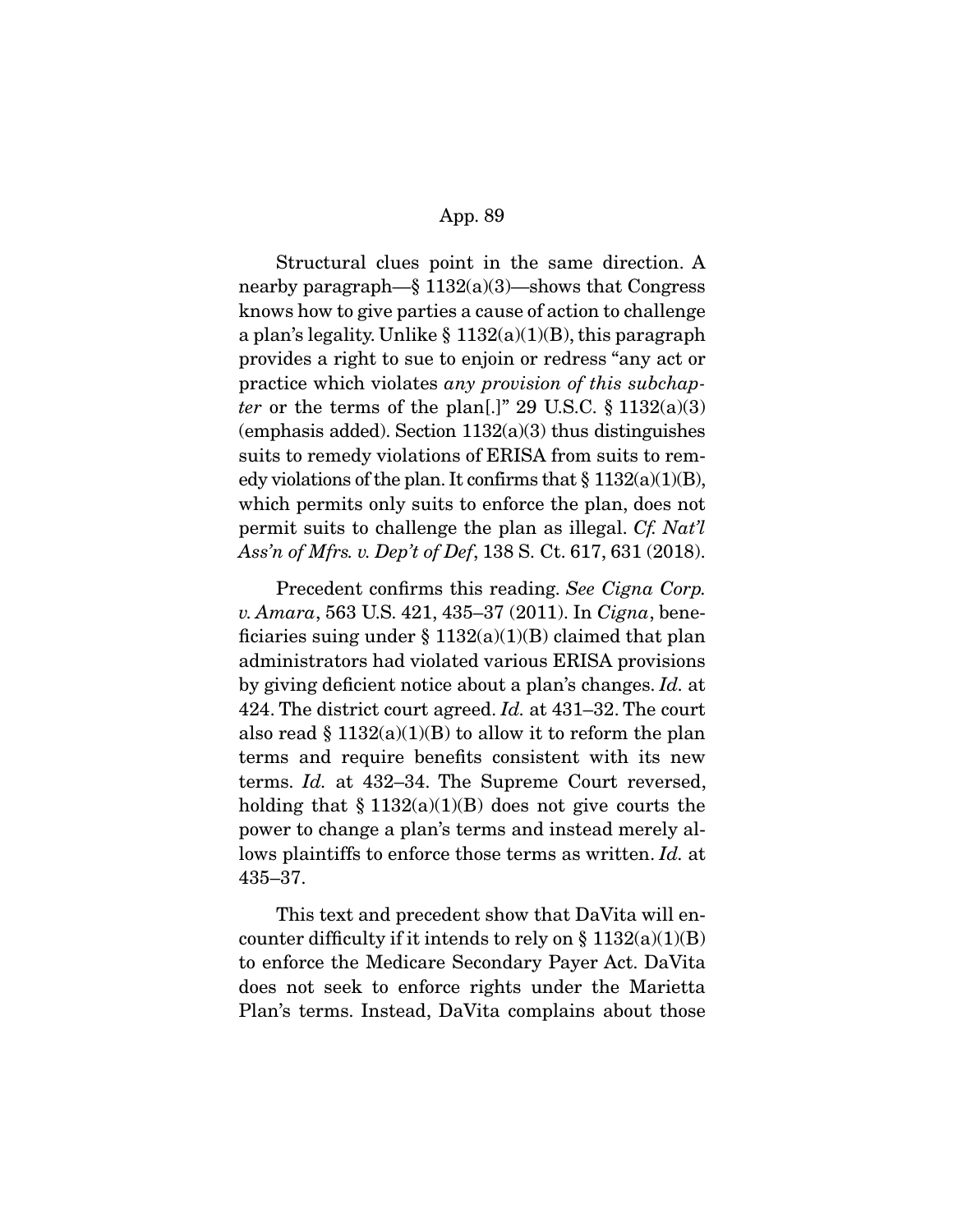terms. It attempts to use this provision to strike terms that affect its dialysis services and replace them with better terms. But  $\S 1132(a)(1)(B)$  does not grant a broad right to litigate whether a plan comports with every law on the books. It permits suits to compel defendants to live up to a plan's terms. "By arguing that the terms of the Plan do not comply with the law, [DaVita] tacitly concedes that the relief [it] seek[s] exists outside the scope of [the Marietta Plan]. And an action attempting to re-write the terms of a plan is unavailable under § 1132(a)(1)(B)." *Soehnlen v. Fleet Owners Ins. Fund*, 844 F.3d 576,583 n.2 (6th Cir. 2016). I also do not see how DaVita could fix this problem by seeking to enforce its alleged violation of the Medicare Secondary Payer Act using the ERISA cause of action in § 1132(a)(3), rather than the one in § 1132(a)(1)(B). Section 1132(a)(3) permits equitable relief to remedy a "practice which violates any provision of this subchapter," not a practice that violates a different law. 29 U.S.C. § 1132(a)(3).

#### B. Section 1182(a)(1)

 In Count VII, DaVita relies on this ERISA cause of action in  $\S 1132(a)(3)$  to remedy an alleged violation of a separate ERISA provision barring certain forms of discrimination (not a violation of the Medicare Secondary Payer Act). *See id.* § 1182(a)(1). Yet this ERISA section applies to a plan's rules of *eligibility*, not to its rules concerning *covered benefits.*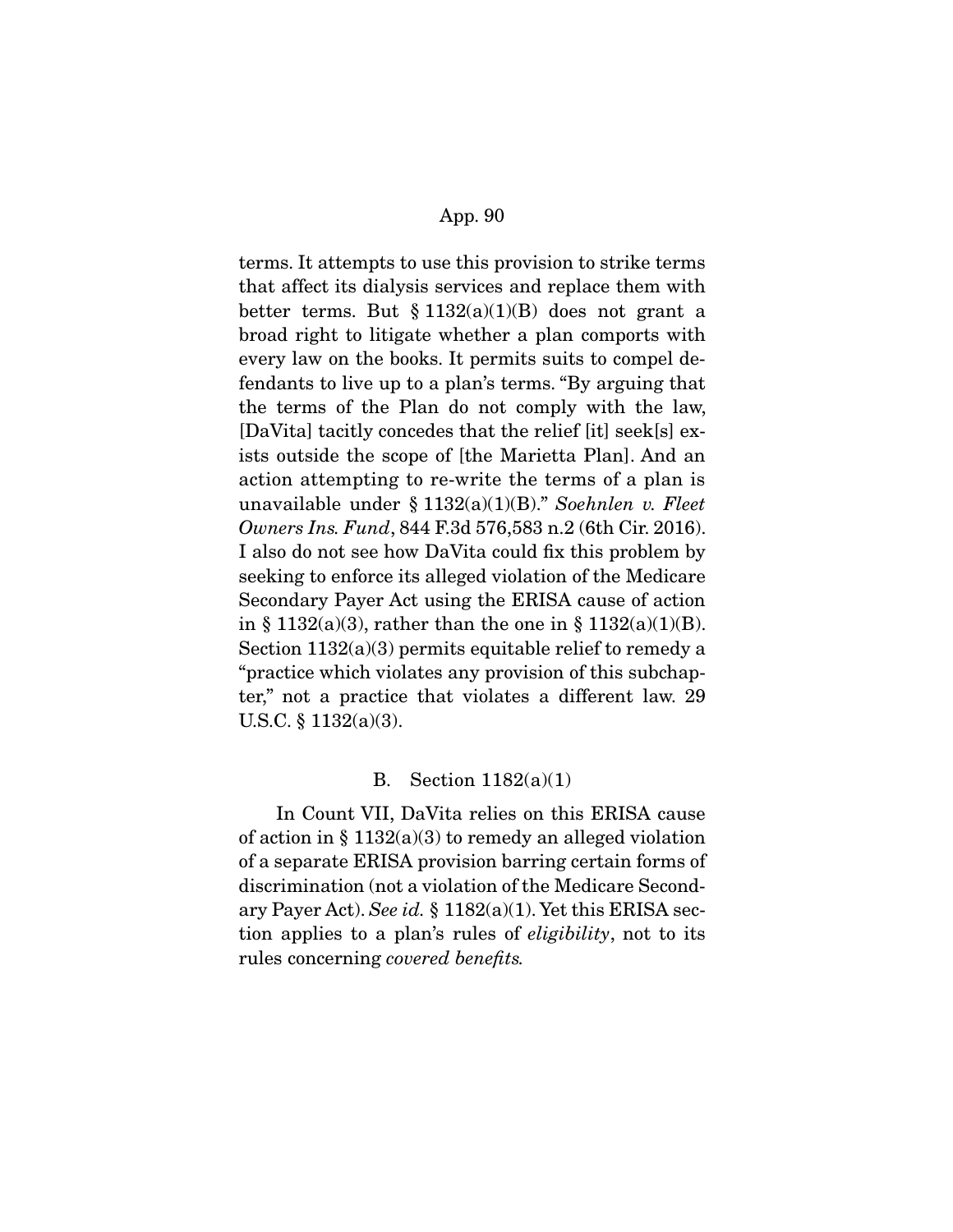Section  $1182(a)(1)$  provides: "Subject to paragraph" (2), a group health plan . . . may not establish rules for eligibility (including continued eligibility) of any individual to enroll under the terms of the plan based on" a list of "health status-related factors[.]" *Id.*   $§ 1182(a)(1)$ . The list of factors includes things like "Health Status," "Medical condition," "Receipt of health care," and "Disability." *Id.* § 1182(a)(1)(A), (B), (D), (H). This text limits a plan's ability to adopt "specified criteria" for the "entitlement to be considered or chosen" as a "registered or acknowledged member" of the plan. 5 *Oxford English Dictionary* 140, 277 (2d ed. 1989) (defining "eligibility" and "enroll"). It does not require a plan to provide any types of benefits to enrolled members.

Section  $1182(a)(2)$  includes disclaimers that confirm this reading. It states that  $\S 1182(a)(1)$  should not be construed "to require a group health plan . . . to provide particular benefits other than those provided under the terms of such plan[.]" 29 U.S.C.  $\S 1182(a)(2)(A)$ . And it adds that  $\S 1182(a)(1)$  should not be construed "to prevent such a plan . . . from establishing limitations or restrictions on the amount, level, extent, or nature of the benefits or coverage for similarly situated individuals enrolled in the plan[.]" *Id.*  $\S$  1182(a)(2)(B). These disclaimers remove all doubt that  $\S 1182(a)(1)$ 's restrictions concern the eligibility for joining (or staying in) the plan, and do not regulate the benefits that the plan provides. The regulation addressing this section supports this reading as it expressly permits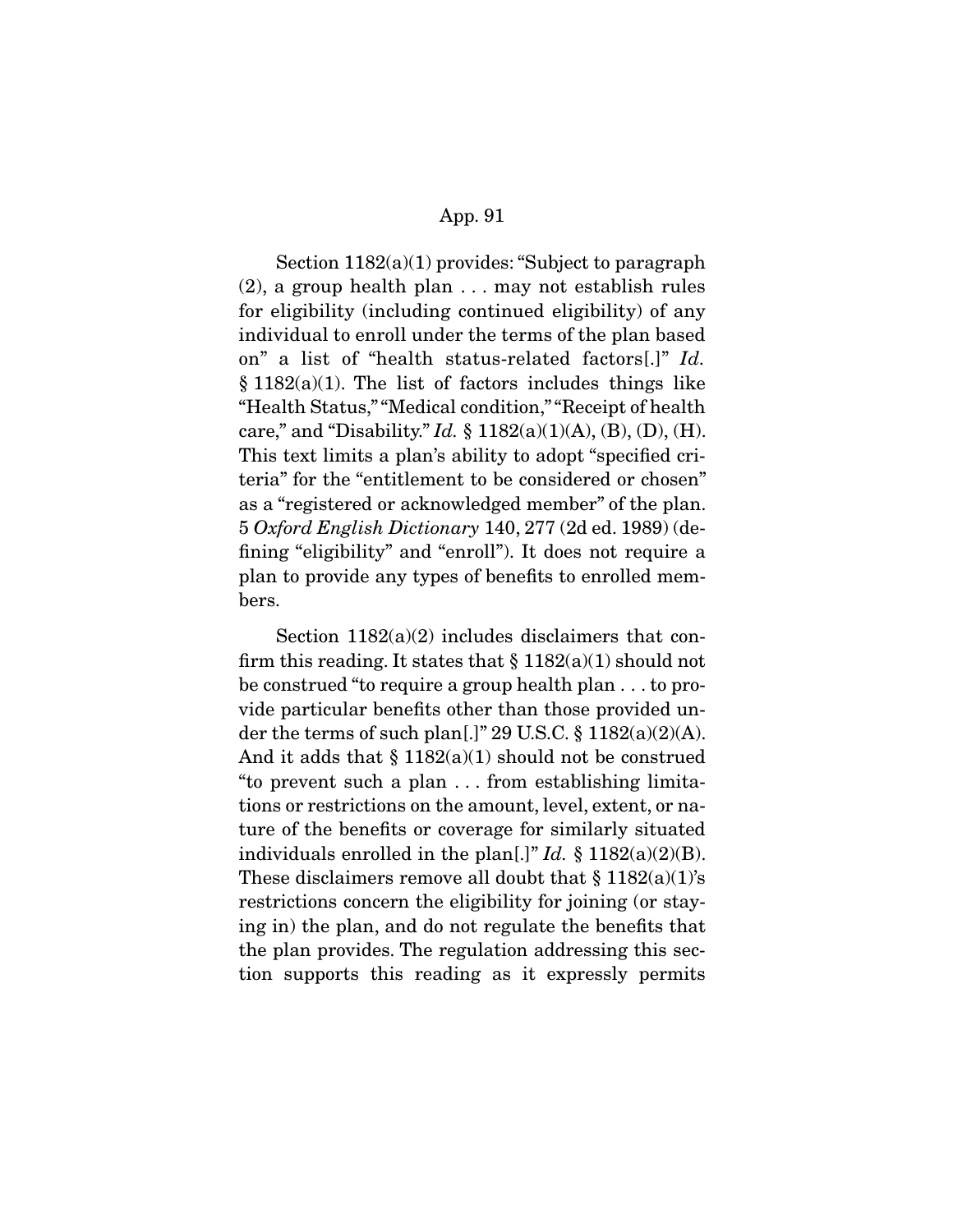uniform limitations on benefits for certain diseases. *See* 29 C.F.R. § 2590.702(b)(2)(i)(B) & (D) (Example 4).

 DaVita's challenge to the Marietta Plan's dialysis reimbursement rates thus does not fall within § 1182(a)(1). The patient on whose behalf DaVita sued successfully enrolled in the plan and was never subjected to terms that stripped the patient of eligibility for any of the plan's covered benefits. Indeed, DaVita's complaint nowhere challenges any eligibility rules at all, let alone ones that discriminate on the basis of health status. DaVita claims only that the Marietta Plan's uniform benefits package exposes end-stage-renal-disease patients to higher costs. That is exactly the type of "limitation[] or restriction[] on the amount, level, extent, or nature of the benefits" that is expressly excluded from this subsection's scope. 29 U.S.C.  $§ 1182(a)(2)(B).$ 

\* \* \*

 For these reasons, I respectfully concur in the judgment in part and dissent in part. I would affirm outright.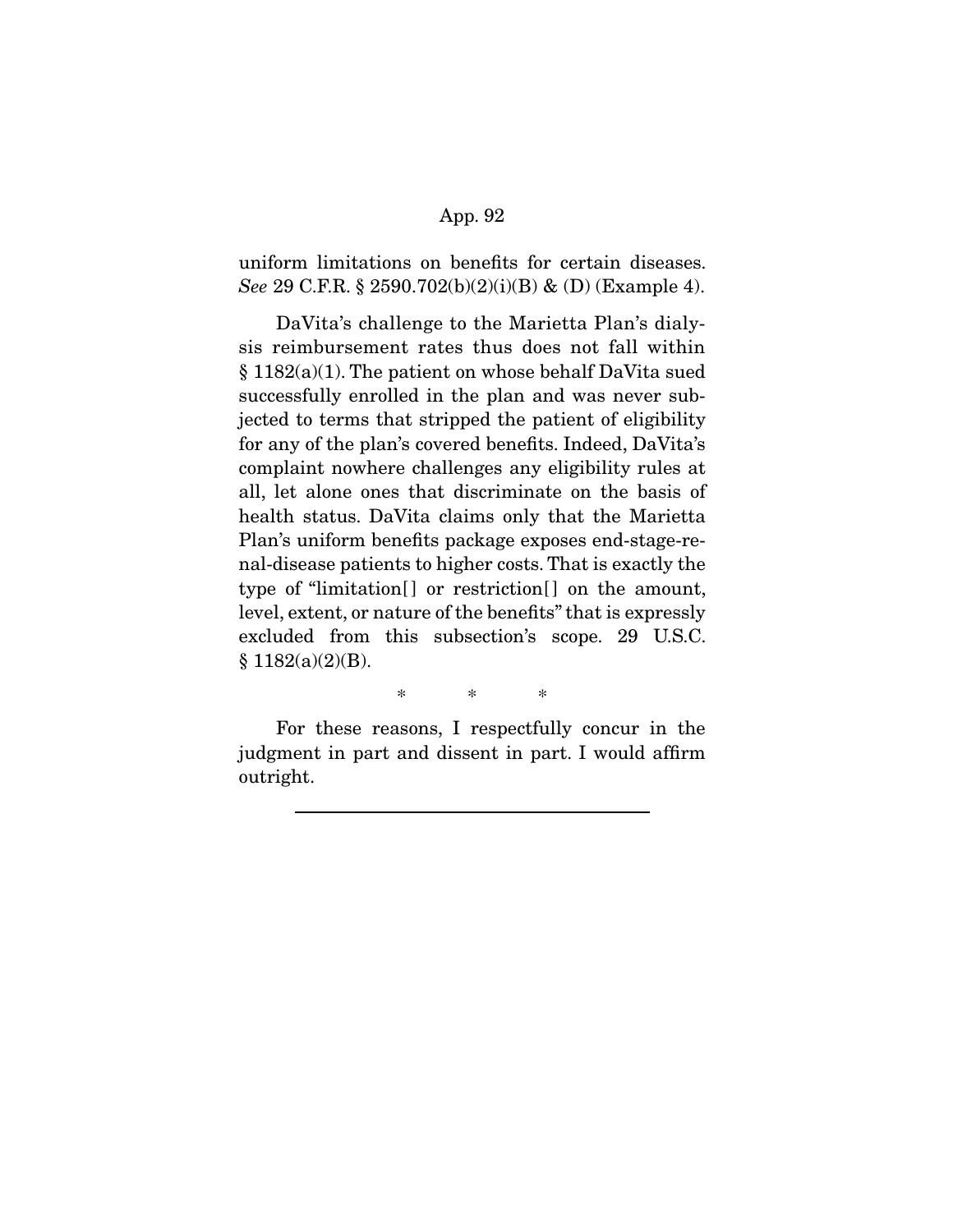# UNITED STATES COURT OF APPEALS FOR THE SIXTH CIRCUIT

# No. 19-4039

# DAVITA, INC.; DVA RENAL HEALTH, INC.,

Plaintiffs - Appellants,

v.

MARIETTA MEMORIAL HOSPITAL EMPLOYEE HEALTH BENEFIT PLAN; MARIETTA MEMORIAL HOSPITAL; MEDICAL BENEFITS MUTUAL LIFE INSURANCE CO.,

Defendants - Appellees.

Before: MOORE, CLAY, and MURPHY, Circuit Judges.

# **JUDGMENT**

(Filed Oct. 14, 2020)

On Appeal from the United States District Court for the Southern District of Ohio at Columbus.

 THIS CAUSE was heard on the record from the district court and was argued by counsel.

 IN CONSIDERATION THEREOF, it is ORDERED that the judgment of the district court is AFFIRMED IN PART, REVERSED IN PART, and REMANDED for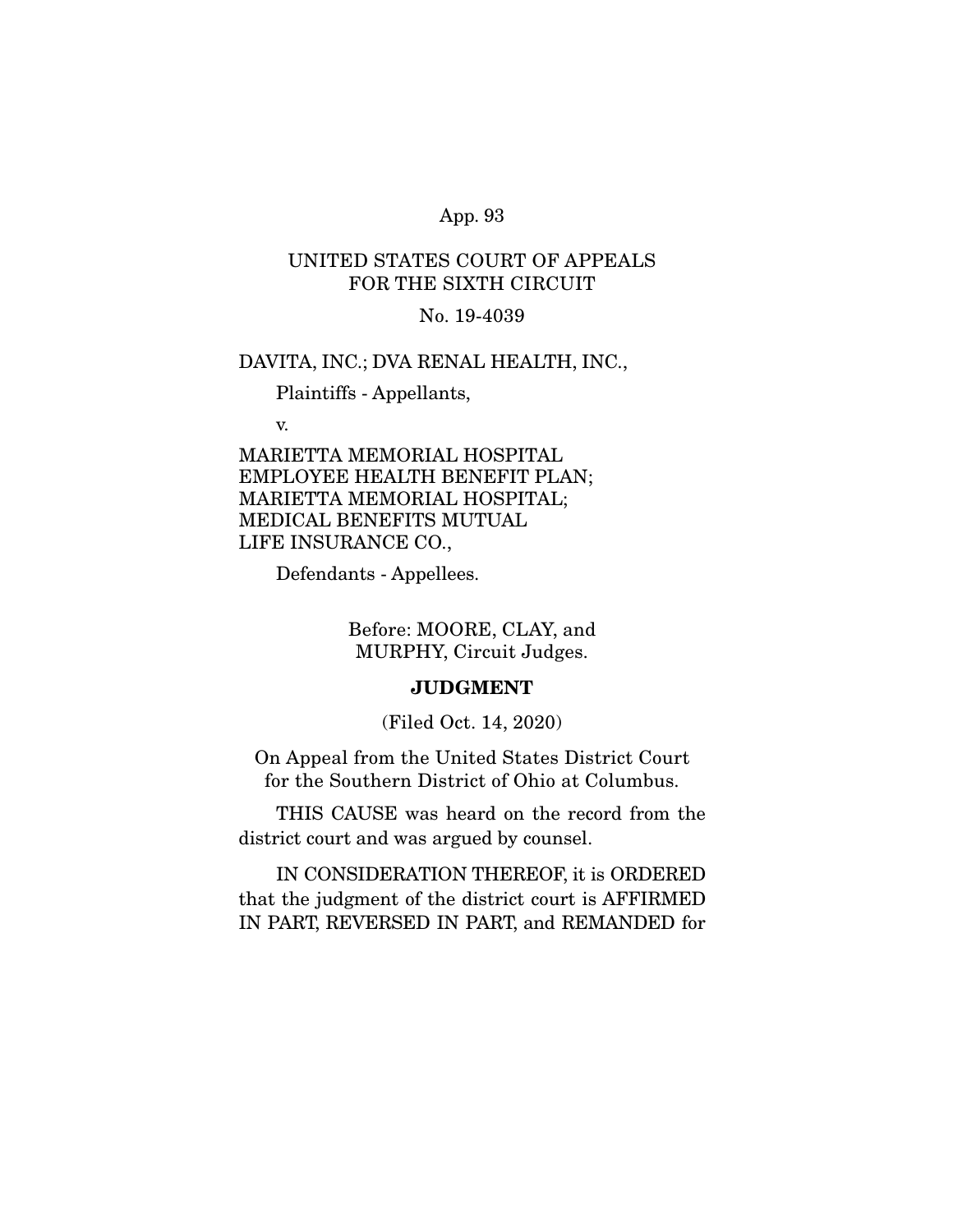further proceedings consistent with the opinion of this court.

# **ENTERED BY ORDER OF THE COURT**

/s/ Deb S. Hunt Deborah S. Hunt, Clerk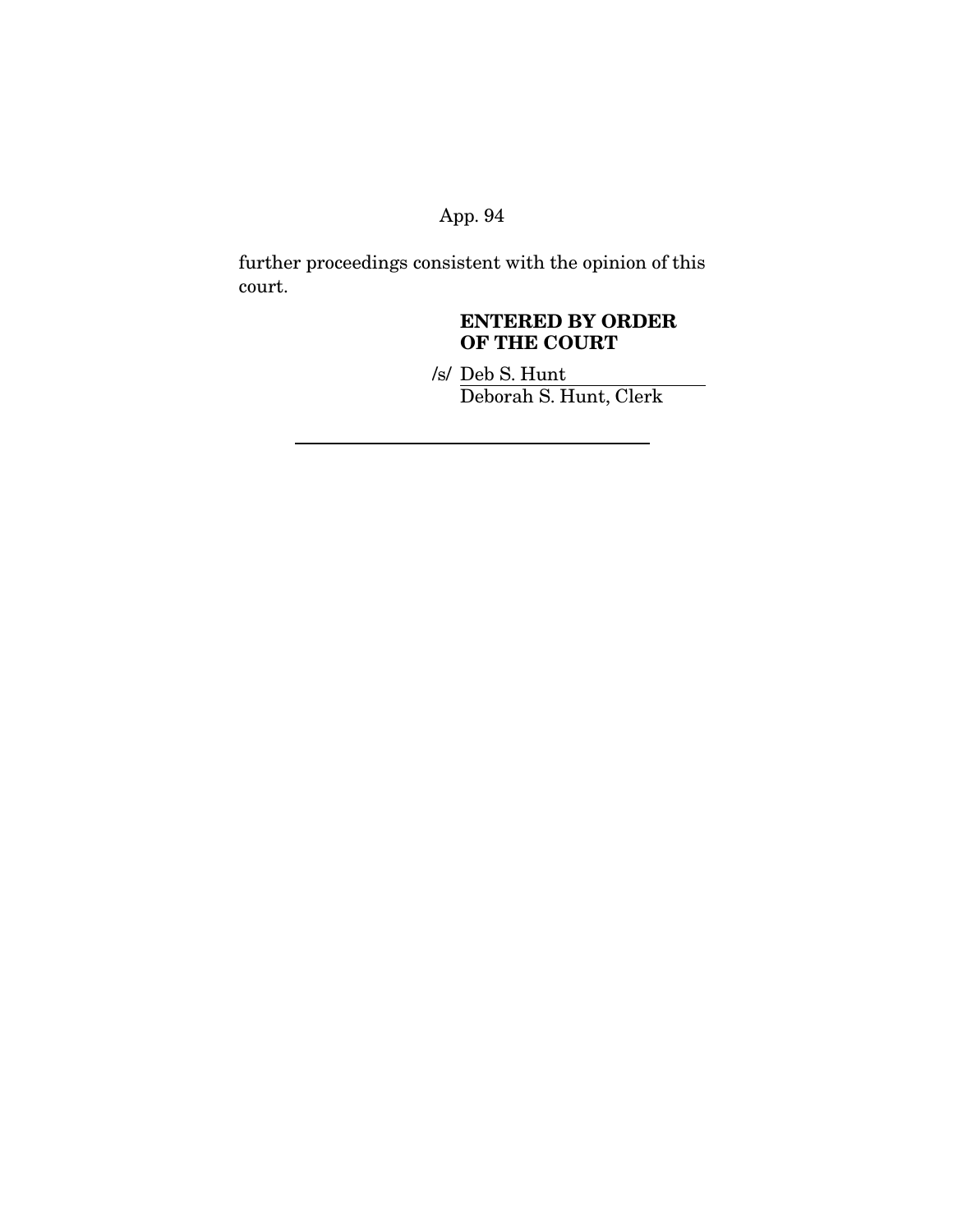# **UNITED STATES DISTRICT COURT SOUTHERN DISTRICT OF OHIO EASTERN DIVISION**

**DAVITA, INC.,** *et al.***,** 

**Case No. 2:18-cv-1739** 

 **Plaintiffs,** 

: **Judge Sarah D. Morrison Magistrate Judge Kimberly A. Jolson** 

 **v.** 

**MARIETTA MEMORIAL HOSPITAL EMPLOYEE HEALTH BENEFIT PLAN,** *et al.,*

 **Defendants.** 

#### **OPINION AND ORDER**

:

(Filed Sep. 20, 2019)

This matter is before the Court on Defendants' Motions to Dismiss. (ECF Nos. 17, 18.) Plaintiff filed a Memorandum in Opposition in response to each Motion (ECF Nos. 23, 24), and Defendants each filed a Reply (ECF Nos. 35, 38). Plaintiffs have also filed a Consent Motion for Leave to File Sur-Reply (ECF No. 39) and a Request for Oral Argument (ECF No. 43). Defendant Medical Benefits Mutual Life Insurance Company ("MedBen") filed a Response to Plaintiffs' Request for Oral Argument. (ECF No. 45.) These matters are now ripe for consideration.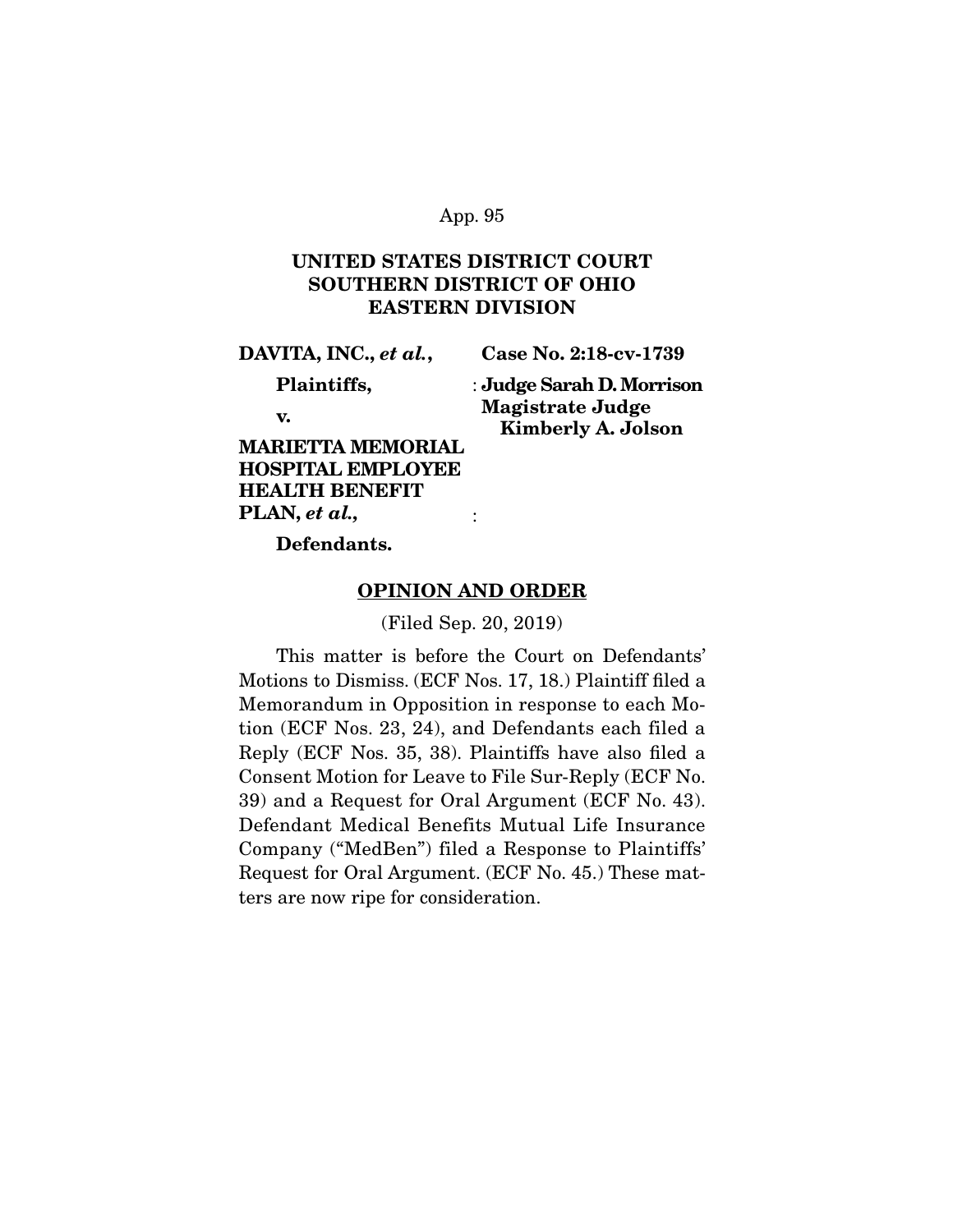# **I. BACKGROUND**

Plaintiff DaVita, and its subsidiary, co-Plaintiff DVA Renal Healthcare, Inc., are dialysis care providers. (Compl., ECF No. 1, ¶¶ 11–12.) Plaintiffs provide their services to members of various health benefit plans, including Defendant Marietta Memorial Hospital Employee Health Benefit Plan (the "Plan"). (Id. at ¶ 1.) Defendants Marietta Memorial Hospital ("Marietta") and MedBen are the Plan Administrator and Third Party Administrator for the Plan.  $Id$ . at  $\P\P$  8, 14.) The Plan is a self-funded health benefit plan governed by the Employee Retirement Income Security Act of 1974 ("ERISA"), and it provides for various reimbursement levels for services provided by various health care providers.  $Id.$  at  $\P$  13, 24.) The aspect of the Plan that is relevant here deals with its treatment of dialysis providers. It classifies all dialysis providers as "out-of-network" and thereby reimburses them at a lower rate.  $Id.$  at  $\P$   $\mathbb{I}$  25–28.)

 Most individuals who require dialysis do so because they have End Stage Renal Disease ("ESRD"), including Patient A, who receives dialysis from Plaintiffs. (Id. at ¶¶ 19–20.) Patient A was a member of the Plan until August 31, 2018, when Medicare became Patient A's primary insurance.  $Id$ . at  $\P$  29.)

 On December 19, 2018, Plaintiffs filed the Complaint against Defendants, arguing that the Plan treats dialysis providers differently than other medical providers in violation of federal law. Plaintiffs have brought suit in their own names, as well as on behalf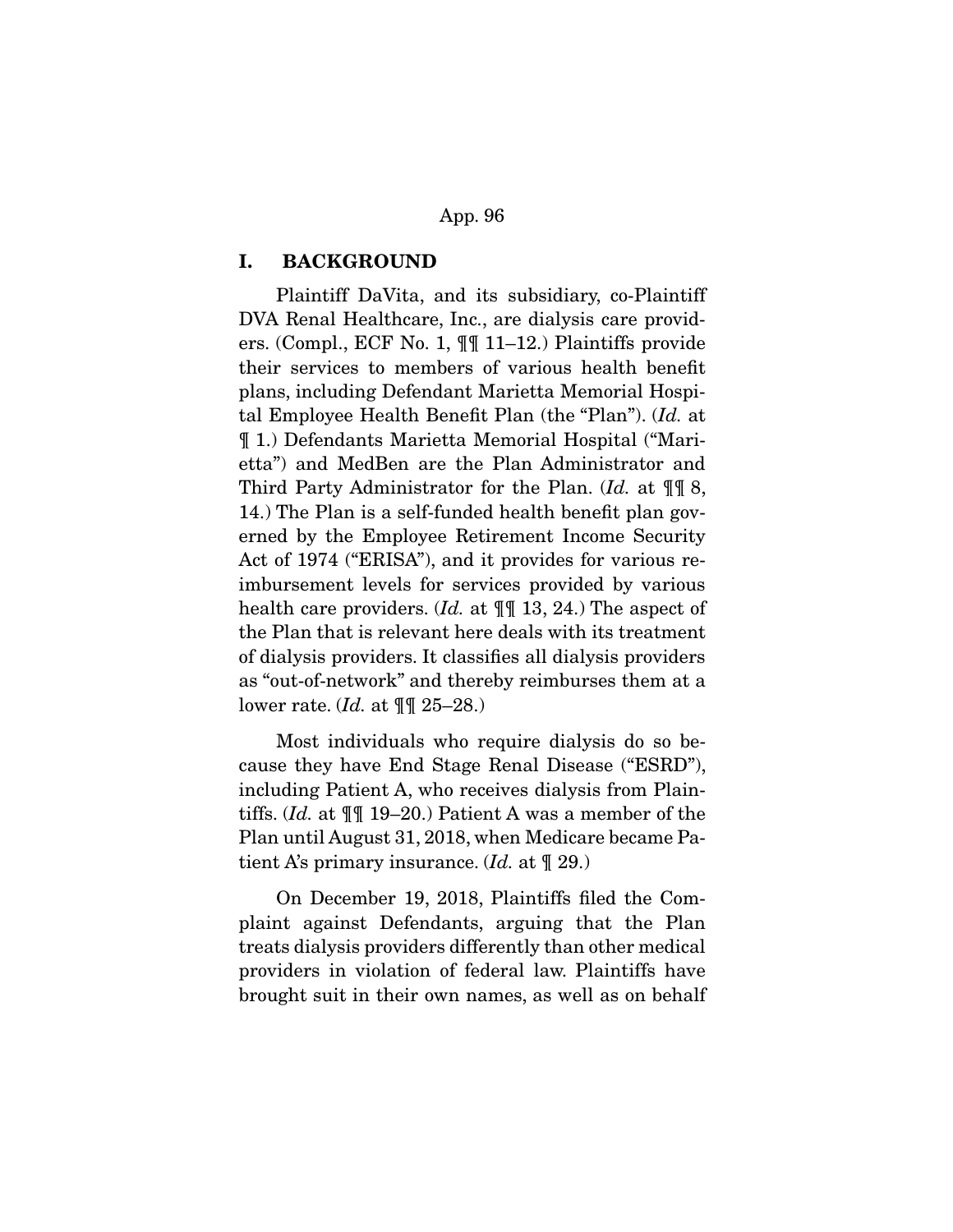of Patient A. (See, e.g., id. at  $\P$  60.) Plaintiffs assert that they have standing to sue on behalf of Patient A based on an "Assignment of Benefits" form that Patient A signed (the "Assignment"), by which Patient A assigned particular rights to Plaintiffs.  $(Id. 31. 0)$ 

# **II. STANDARD OF REVIEW**

Federal Rule of Civil Procedure 8(a) requires a plaintiff to plead each claim with sufficient specificity to "give the defendant fair notice of what the . . . claim is and the grounds upon which it rests." Bell Atl. Corp. v. Twombly, 550 U.S. 544, 555  $(2007)$  (alteration in original) (internal quotations omitted). A complaint that falls short of the Rule 8(a) standard may be dismissed if it fails to state a claim upon which relief can be granted. Fed. R. Civ. P. 12(b)(6).

To survive a motion to dismiss, a complaint must contain sufficient factual matter, accepted as true, to state a claim to relief that is plausible on its face. A claim has facial plausibility when the plaintiff pleads factual content that allows the court to draw the reasonable inference that the defendant is liable for the misconduct alleged. The plausibility standard is not akin to a probability requirement, but it asks for more than a sheer possibility that a defendant has acted unlawfully.

Where a complaint pleads facts that are merely consistent with a defendant's liability, it stops short of the line between possibility and plausibility of entitlement to relief.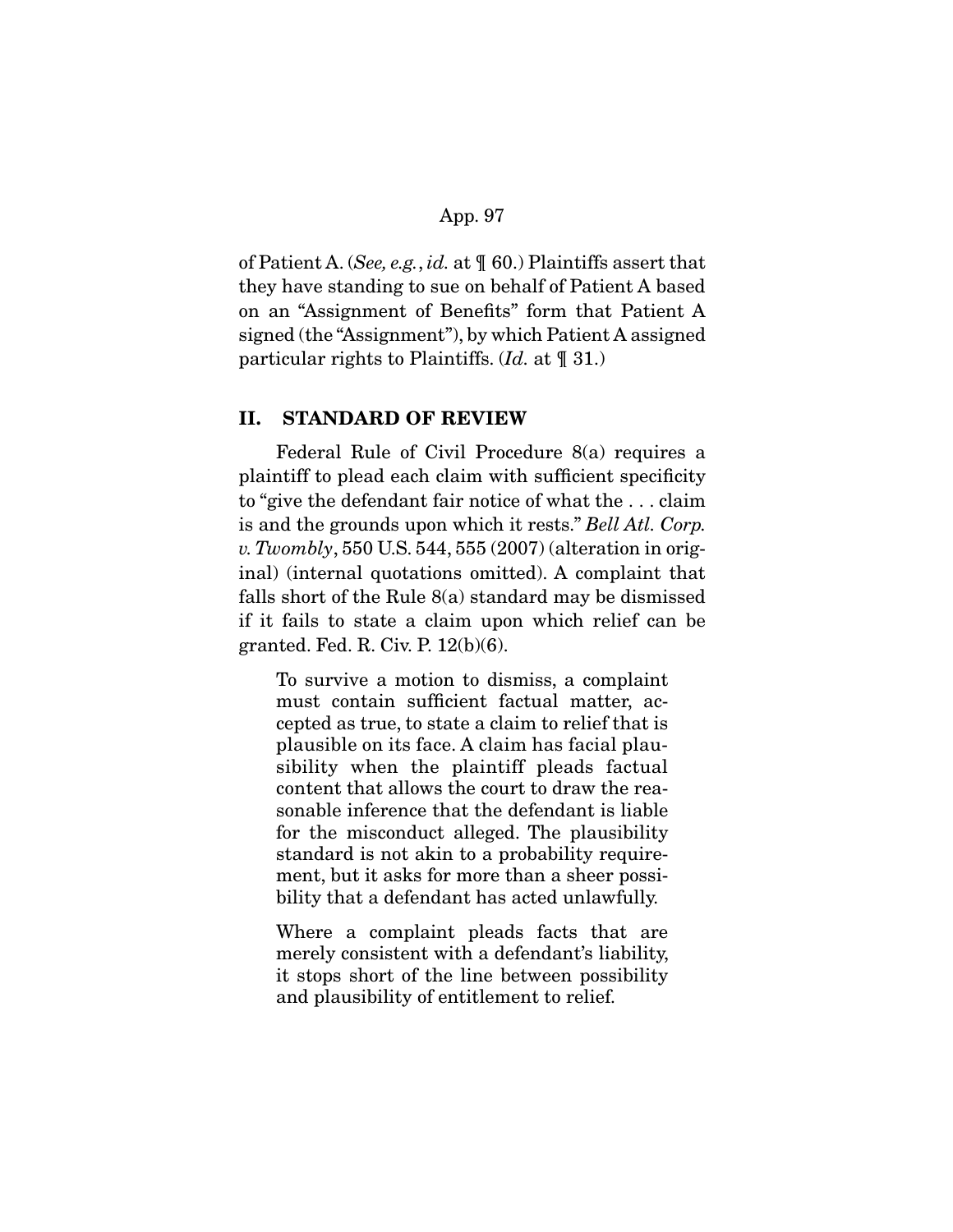Ashcroft v. Iqbal, 556 U.S. 662, 678 (2009) (internal citations and quotations omitted). The complaint need not contain detailed factual allegations, but it must include more than labels, conclusions, and formulaic recitations of the elements of a cause of action. See Directv, Inc. v. Treesh, 487 F.3d 471, 476 (6th Cir. 2007). "Threadbare recitals of the elements of a cause of action, supported by mere conclusory statements, do not suffice." Iqbal, 556 U.S. at 678 (citing Twombly, 550) U.S. at 555).

# **III. ANALYSIS**

Plaintiffs claim that Defendants are required to treat dialysis care providers more favorably than they currently do, including that they must reimburse these providers at a higher rate. Plaintiffs argue that Defendants' disfavored treatment of dialysis providers violates the nondiscrimination provisions of the Medicare Secondary Payer Act ("MSPA"), as well as various provisions of ERISA.

#### **A. Preliminary Matters**

Various dialysis providers, including Plaintiffs, have been litigating similar cases across the country, resulting in four recent district court opinions that the parties have brought to the Court's attention. (ECF Nos. 41, 42, 44.) All four of these opinions were issued after Plaintiffs filed their responses to the motions to dismiss, and three were issued after briefing closed entirely. As a result, Plaintiffs have filed a Motion for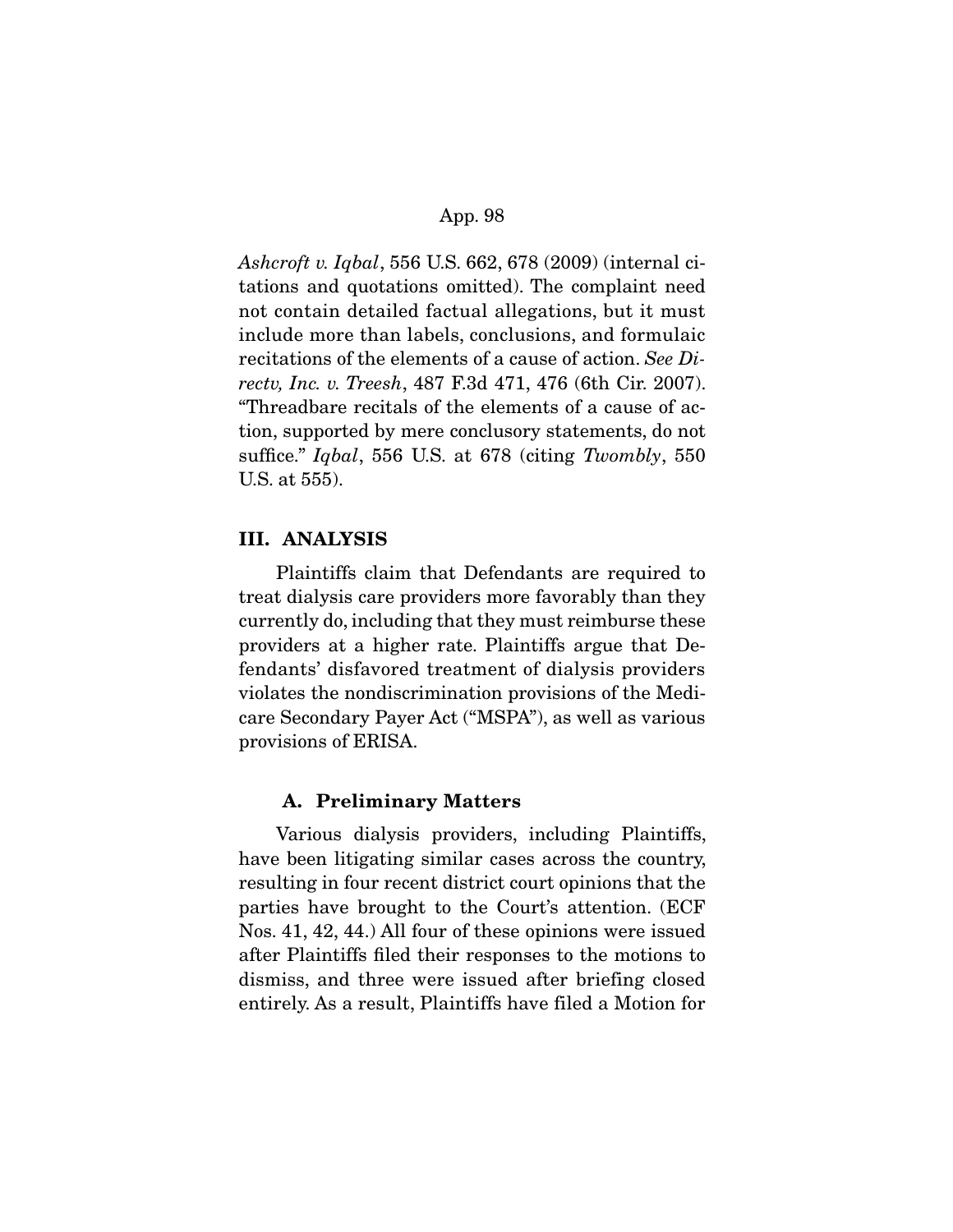Leave to File Sur-Reply (ECF No. 39) in order to address the one opinion that had been issued at the time they filed the motion. Plaintiffs represent that Defendants consent to the Motion.

 Pursuant to Local Rule 7.2(a)(2), no additional memoranda may be filed subsequent to a reply brief, except "upon leave of court for good cause shown." S.D. Ohio Civ. R. 7.2(a)(2). The Court finds that Plaintiffs have established good cause. The Motion for Leave to File Sur-Reply is **GRANTED**.

 In addition, Plaintiffs have filed a Request for Oral Argument (ECF No. 43), also because of this new authority. After examining the briefs and the record, the Court has determined that oral argument is unnecessary. The parties have adequately presented their arguments and facts in their extensive briefing, and oral argument would not aid in the decisional process. See Fed. R. Civ. P. 78(b); S.D. Ohio Loc. R. 7.1(a). Plaintiffs' Request for Oral Argument is **DENIED**.

# **B. Count 1 – The MSPA Claim**

Individuals with ESRD are eligible for Medicare, regardless of age or income, three months after beginning a regular course of dialysis. 42 U.S.C. §§ 426-1, 1395c (2012). However, such individuals are not required to transition to Medicare immediately upon becoming eligible. In fact, Congress, through the MSPA, sought to make Medicare the secondary payer for dialysis treatments for privately insured individuals with ESRD for the first thirty months of Medicare eligibility.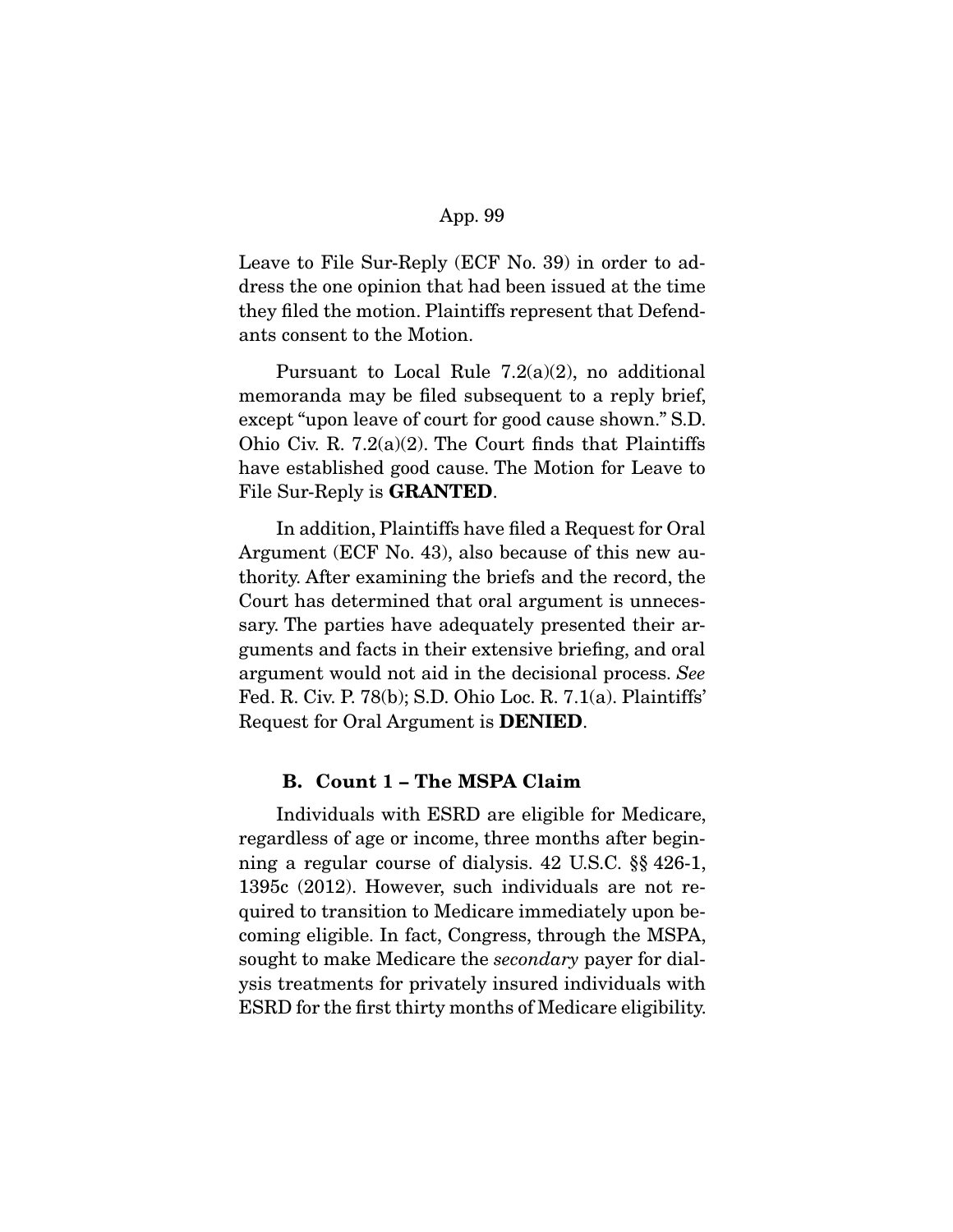Bio-Med. Applications of Tenn., Inc. v. Cent. States Se. & Sw. Areas Health & Welfare Fund, 656 F.3d 277, 281 (6th Cir. 2011); see 42 C.F.R. § 411.162(a) (2019). That is, Congress decided that Medicare would serve, at least initially, as the backstop to the "primary payers," the individuals' private health plans. Bio-Med., 656 F.3d at 281.

#### **1. Private right of action**

As a part of this statutory scheme, the MSPA created a private right of action whereby private actors can sue a primary plan for damages if that plan fails to provide for primary payment (or appropriate reimbursement) in accordance with this primary/secondary payer structure. 42 U.S.C.  $\S 1395y(b)(3)(A); Bio-Med.,$ 656 F.3d at 284–85. However, a primary plan is only liable when it "causes Medicare to step in and (temporarily) foot the bill." Bio-Med., 656 F.3d at 286. That means that it must have been the case that Medicare made payments that the primary payer was responsible for making. DaVita Inc. v. Virginia Mason Mem'l Hosp., No. 2:19-CV-302-BJR, 2019 WL 3205865, at \*4 (W.D. Wash. July 16, 2019).

 In this case, Medicare never had to step in to make payments that the Plan, Patient A's primary plan, failed to make Medicare only began to make payments once Patient A voluntarily left the Plan and enrolled in Medicare. DaVita argues that it is sufficient that Patient A left the Plan prematurely and enrolled in Medicare. (Pls.' Reply to Def. MedBen Mot. Dismiss, ECF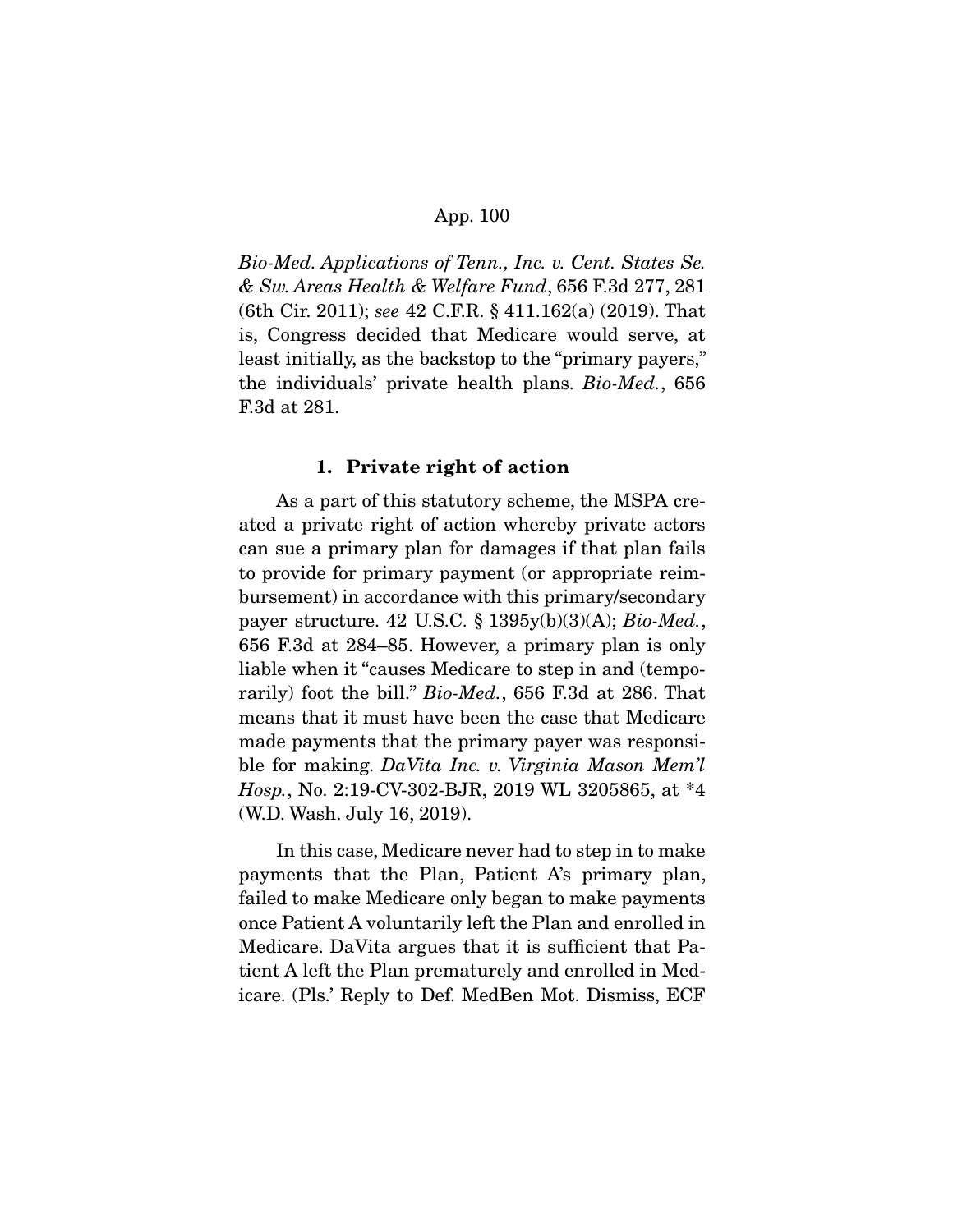No. 24, at 13 n.7.) It is not. Pursuant to the MSPA, the Plan was only required to make payments (or to reimburse Medicare) so long as Patient A was enrolled in the Plan. The Plan was never required to make payments once Patient A *voluntarily* enrolled in Medicare, even if he/she could have remained on the Plan for a longer period of time. This does not fall within the limited scope of the private cause of action. See Virginia Mason, 2019 WL 3205865, at \*5 ("[O]nce Patient 1 switched to Medicare, Medicare, not the Plan, became the primary payer.").

# **2. Nondiscrimination provisions**

There are additional and independent grounds to dismiss the MSPA claim.

 In order to prevent private plans from providing inferior benefits to individuals with ESRD, or from ending their coverage entirely, Congress included two nondiscrimination provisions in the MSPA, the "take into account" provision and the "nondifferentiation" provision. See 42 U.S.C.  $\S 1395y(b)(1)(C)$ ; Bio-Med., 656 F.3d at 281; 42 C.F.R. § 411.161 (2019). The "take into account" provision prohibits group health plans from "tak[ing] into account that an individual [with ESRD] is entitled to or eligible for [Medicare] benefits" for the first thirty months of eligibility. 42 U.S.C. § 1395y(b)(1)(C)(i); Bio-Med., 656 F.3d at 281–82. That is, a group health plan is prohibited from "consider[ing] the fact that an insured person" is eligible for Medicare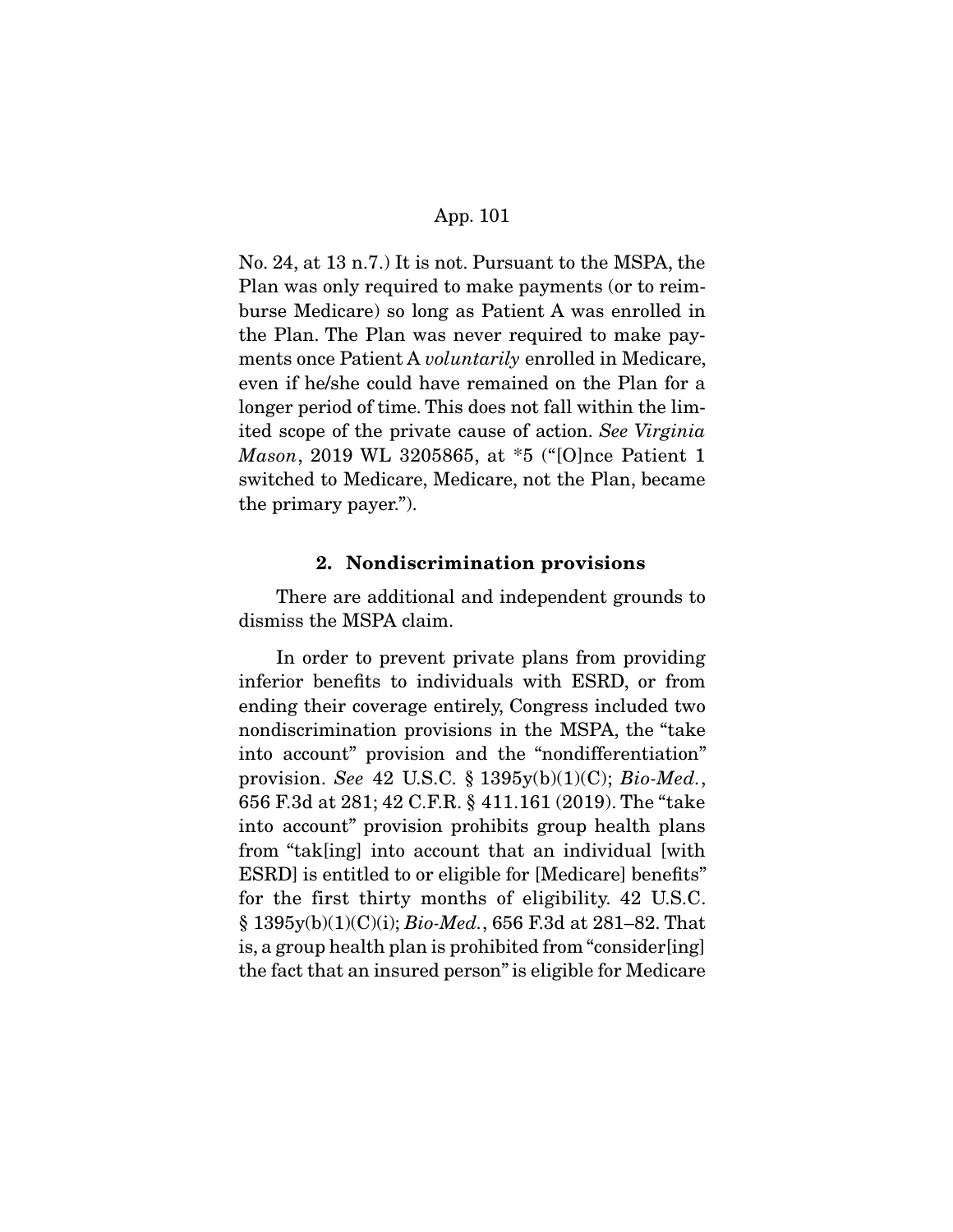in making coverage decisions. Bio-Med., 656 F.3d at 282 (emphasis deleted).

 The implementing regulations pertaining to this provision provide various "[e]xamples of actions that constitute 'taking into account,'" all of which involve treating those eligible for Medicare differently from those who are not. See, e.g., 42 C.F.R.  $\S § 411.108(a)(5)$ ("Imposing limitations on benefits for a Medicare entitled individual that do not apply to others enrolled in the plan"), (8) ("Paying providers and suppliers less for services furnished to a Medicare beneficiary than for the same services furnished to an enrollee who is not entitled to Medicare"). It follows from the language of the "take into account" provision and from its implementing regulations that a health plan only violates this provision through disparate treatment based on Medicare eligibility—that is, when a group health plan treats those eligible for Medicare differently than those who are not. See Dialysis of Des Moines, LLC v. Smithfield Foods Healthcare Plan, No. 2:18-CV-653, slip op. at 11–12 (E.D. Va. Aug. 5, 2019) ("[A] limitation on services is permitted so long as it is uniform, meaning that it applies to all plan enrollees regardless of Medicare eligibility or ESRD diagnosis."); Da Vita, Inc. v. Amy's Kitchen, Inc., 379 F. Supp. 3d 960, 973 (N.D. Cal. 2019) (finding that because those receiving dialysis treatment who are Medicare-eligible and those who are not are subject to the same provisions, the benefit plan did not violate the "take into account" provision); Nat'l Renal All., LLC v. Blue Cross & Blue Shield of Ga, Inc., 598 F. Supp. 2d 1344, 1354 (N.D. Ga. 2009)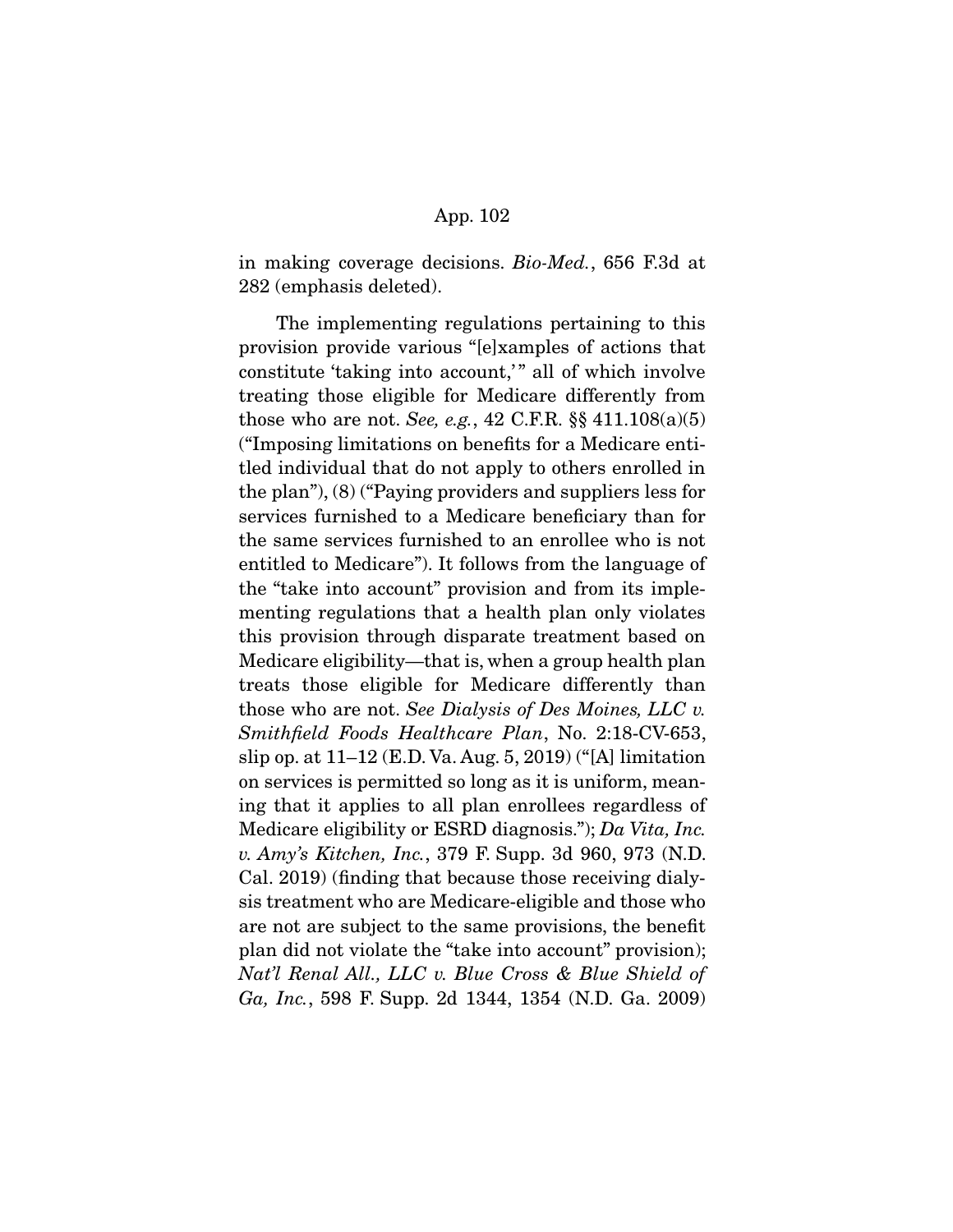("Plaintiffs have not demonstrated that Blue Cross's decision to lower reimbursement rates on dialysis treatment . . . constitutes 'taking into account' or 'differentiating' a level of coverage provided to those suffering from ESRD and those not.")

 The "nondifferentiation" provision tells group health plans that they "may not differentiate in the benefits [they] provide[ ] between individuals having end stage renal disease and other individuals covered by such plan on the basis of the existence of end stage renal disease, the need for renal dialysis, or in any other manner" during the first thirty months of Medicare eligibility. 42 U.S.C. § 1395y(b)(1)(C)(ii);  $Bio-Med.$ , 656 F.3d at 282. Examples of such prohibited "differentiation" include "[i]mposing on persons who have ESRD, but not on others enrolled in the plan, benefit limitations" and "[p]aying providers and suppliers less for services furnished to individuals who have ESRD than for the same services furnished to those who do not have ESRD. . . ." 42 C.F.R. §§ 411.161(b)(ii), (iv).

 The regulations for the "nondifferentiation" provision specifically say that "[a] plan is not prohibited from limiting covered utilization of a particular service as long as the limitation applies uniformly to all plan enrollees."  $42$  C.F.R.  $\S$   $411.161(c)$ . As with the "take" into account provision," the language of the "nondifferentiation" provision and its implementing regulations shows that a health plan only violates this provision when it treats those with ESRD differently than those who do not have ESRD (i.e., disparate treatment). See Dialysis of Des Moines, slip op. at 11–12;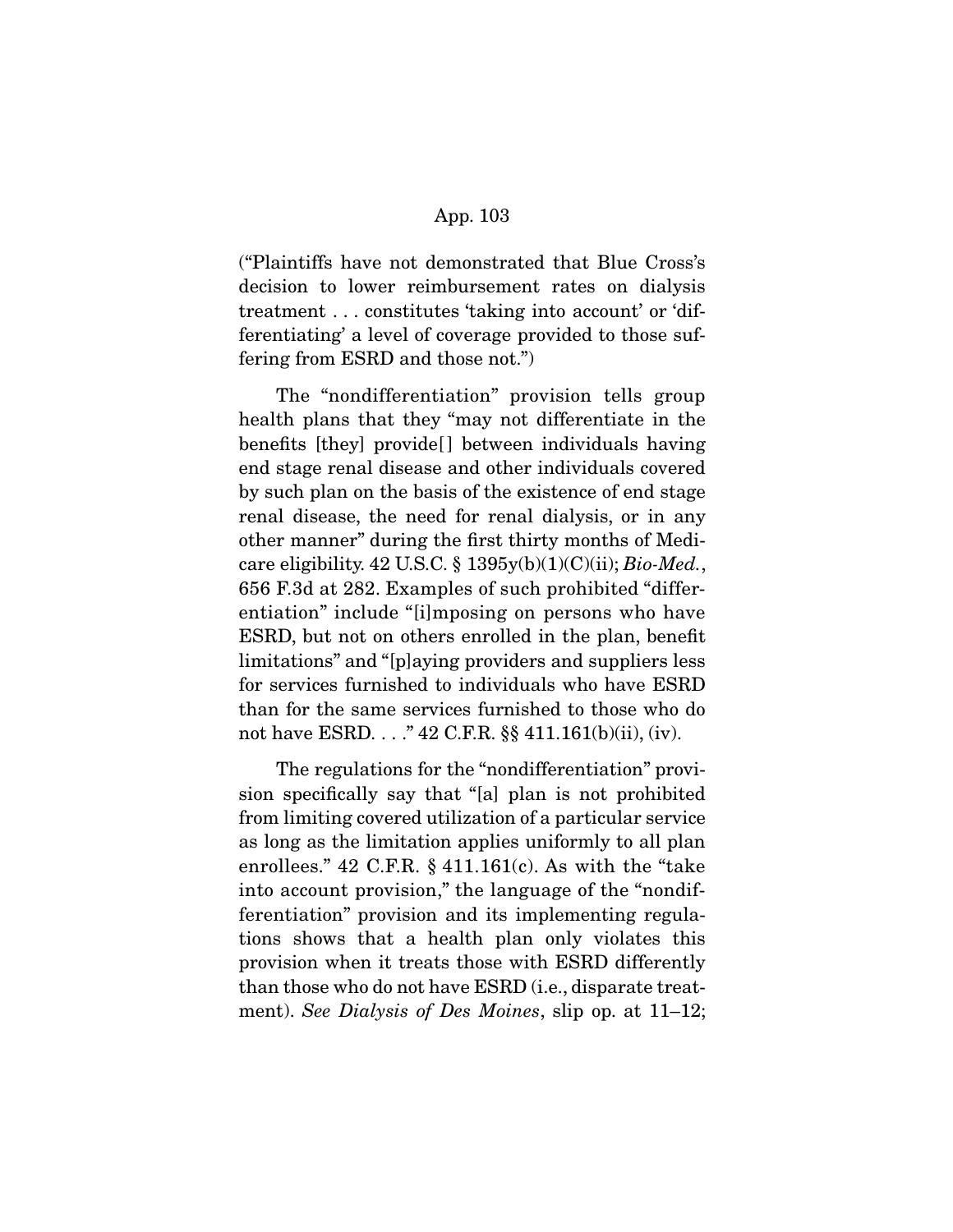Amy's Kitchen, 379 F. Supp. 3d at 973 ("[T]he applicable rates in Amy's Plan are set based on the fact of dialysis treatment, not the existence of ESRD."); Nat'l Renal All., 598 F. Supp. 2d at 1354. ("Significant to the court's finding is the fact that there is no allegation that Blue Cross pays a different amount for dialysis treatment of non-ESRD patients than ESRD patients.")

 Therefore, Defendants have violated these provisions, and thereby the MSPA, only if the Plan treats those eligible for Medicare differently than those who are not, or it treats those who have ESRD differently than those who do not. Plaintiffs argue that Defendants' categorization of dialysis providers as "out-of-network" and the corresponding reduction in the dialysis reimbursement rate violates both provisions. Based on the facts that they have alleged, however, Plaintiffs have failed to state a claim that Defendants have violated either provision.

 Plaintiffs acknowledge that the aspects of the Plan about which they complain apply to all enrollees receiving dialysis. (ECF No. 1, ¶ 25.) That is why Plaintiffs' claims fail. It cannot be the case that the Plan has "taken into account" or "considered" an individual's Medicare status if all patients receiving dialysis (including those ineligible for Medicare) are governed by the same standards. Nor can it be the case that Defendants have "differentiate[d]" between individuals with ESRD and individuals without ESRD when all Plan enrollees receiving dialysis (including those without ESRD) are subject to the same provisions.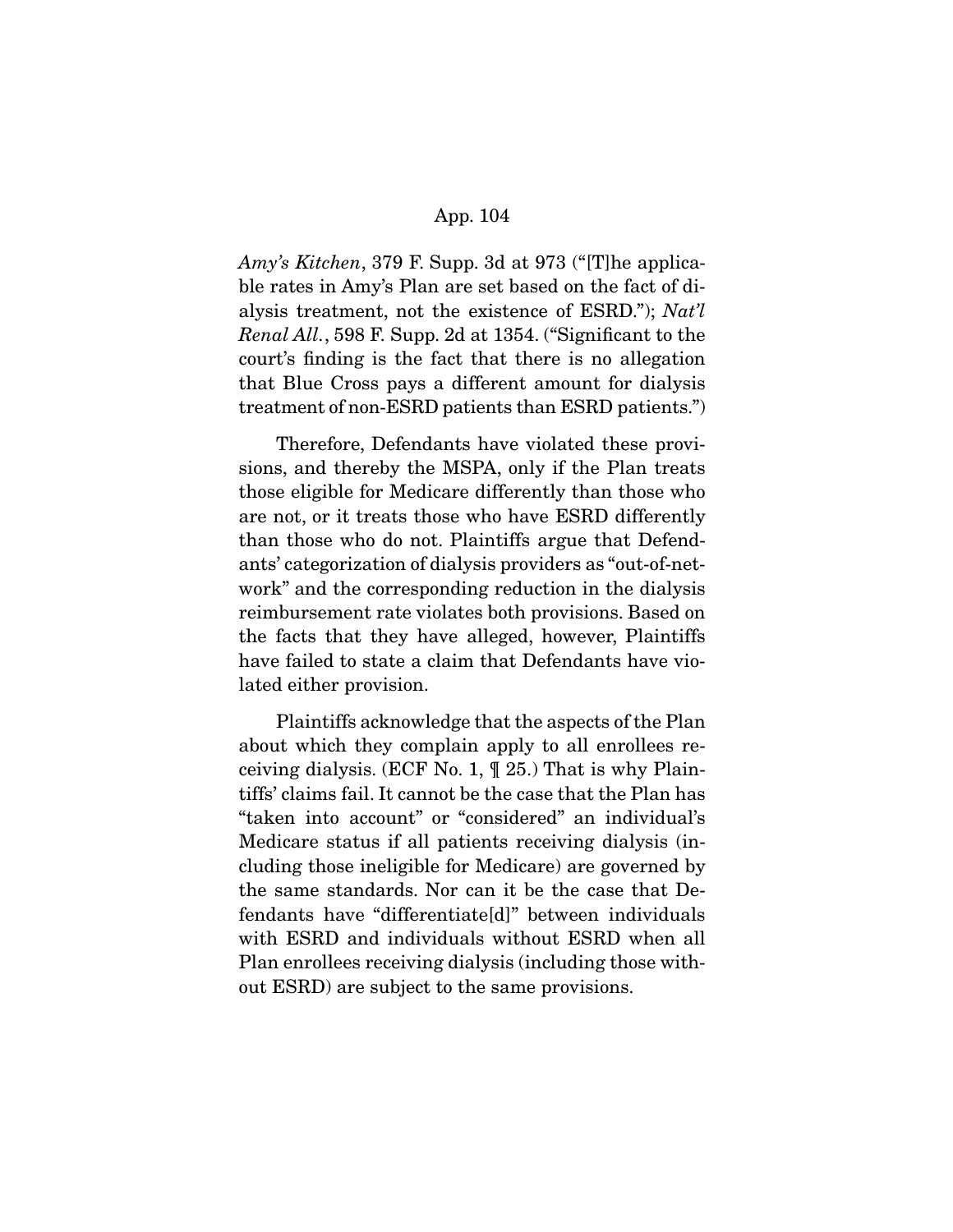Plaintiffs rely on a disparate impact argument. They argue that because individuals with ESRD comprise a disproportionately large number of those receiving dialysis, changes in the Plan's treatment of dialysis providers has a discriminatory result, even if they are not facially discriminatory. (Pls.' Response to Def. Marietta Mot. to Dismiss, ECF No. 23, at 9–11.) To support their argument, Plaintiffs point to other statutes that the Supreme Court has found to encompass disparate impact claims. (Id.)

 The difference between these statutes and the MSPA is in their language, and it is that difference why those statutes allow for disparate impact claims but the MSPA does not. For example, the Supreme Court found that the phrase "otherwise make unavailable" in the Fair Housing Act "refers to the consequences of an action rather than the actor's intent," which is demonstrative of congressional intent to provide for disparate-impact claims. Tex. Dep't of Hous. & Cmty. Affairs v. Inclusive Cmtys. Project, Inc., 135 S. Ct. 2507, 2518 (2015). But the MSPA does not contain this type of "results-oriented" language.

The only language that Plaintiffs point to in order to support their disparate impact argument is the language in the "nondifferentiation" provision prohibiting differentiation in benefits on account of ESRD, the need for dialysis, or "in any other manner." (ECF No. 23, at 10.). But Plaintiffs ultimately concede that this language cannot be read as broadly as they claim. (Pls.' Response to Def. MedBen Mot. to Dismiss, ECF No. 24, at 13.) This is because the MSPA regulations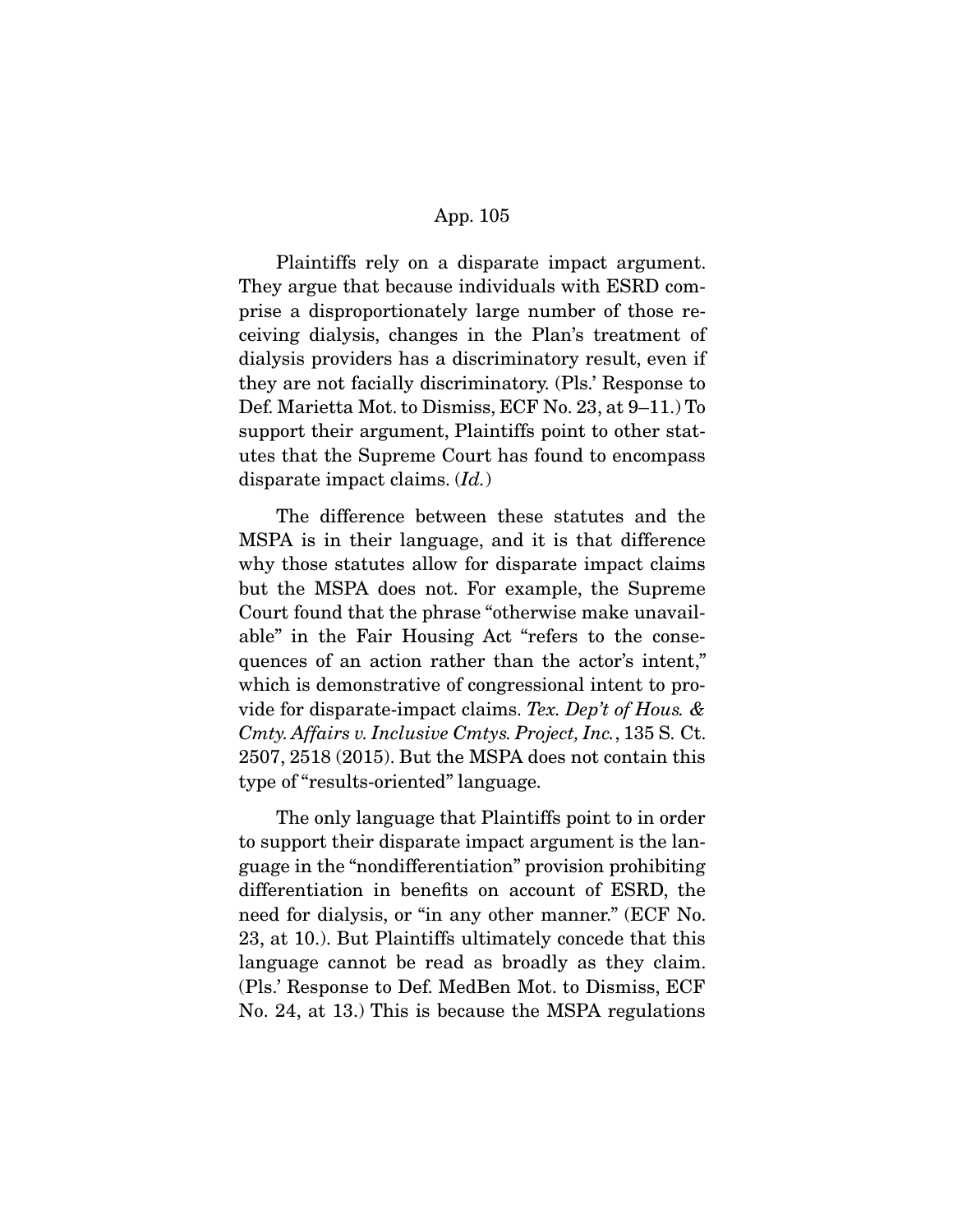specifically say that "[a] plan is not prohibited from limiting covered utilization of a particular service as long as the limitation applies uniformly to all plan enrollees."  $42$  C.F.R. §  $411.161(c)$ . Thus, health plan limitations are permissible under the MSPA as long as they apply to all enrollees equally, as here.

 The last argument that Plaintiffs make in support of their disparate impact argument comes from one of the responses by the Department of Health and Human Services ("HFIS") to a comment during the noticeand-comment period before the MSPA rules were finalized. In support of this argument, Plaintiffs selectively, and in misleading fashion, quote a portion of MIS's response, arguing: "The 'taking into account' provisions expressly bar even facially neutral '[p]lan provisions that have the effect of denying, restricting, or terminating benefits for [ESRD-based Medicare eligible] individuals.'" (ECF No. 24, at 13 (alterations in original) (quoting Medicare Program; Medicare Secondary Payer for Individuals Entitled to Medicare and Also Covered Under Group Health Plans, 60 Fed. Reg. 45344-01, at 45351 (Aug. 31, 1995)).) The full comment response says: "Plan provisions that have the effect of denying, restricting, or terminating benefits for disabled beneficiaries who have LGHP<sup>[1]</sup> coverage by virtue of current employment status, but not for similarly situated individuals, are prohibited." 60 Fed. Reg., at 45351. The full quote not only does not support

<sup>&</sup>lt;sup>1</sup> Large Group Health Plan.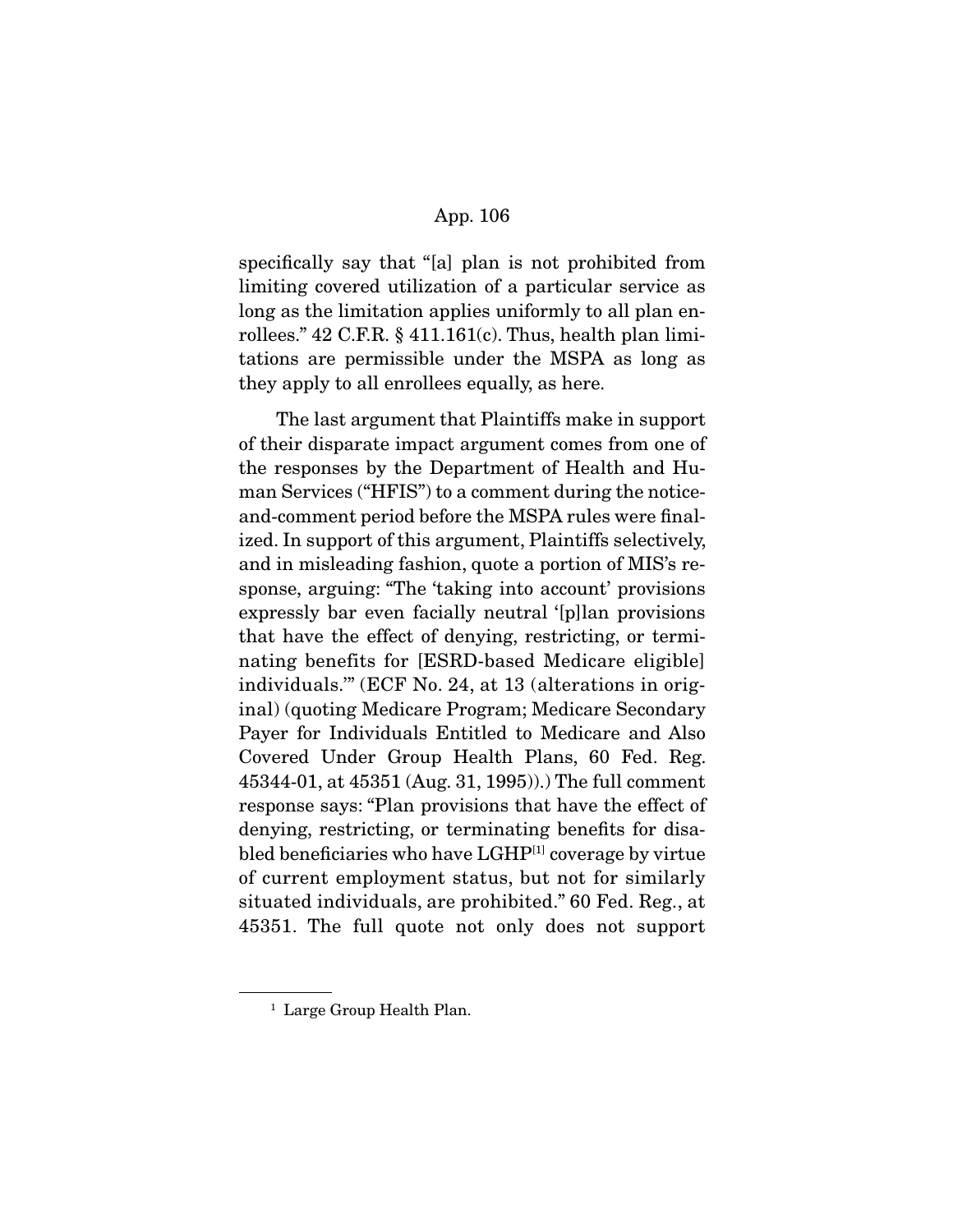Plaintiffs' argument, but it is further evidence that a disparate impact claim is not cognizable under the MSPA.

 In short, there is nothing illegal about the disputed terms in the Plan. Because Plaintiffs' claim is not cognizable under the MSPA as a matter of law, Count One is **DISMISSED** with prejudice for failure to state a claim upon which relief can be granted.

# **C. Counts Two through Seven – The ERISA Claims**

In addition to their MSPA claim, Plaintiffs have brought six ERISA claims—one claim pursuant to 29 U.S.C. § 1132(a)(1)(B), based on allegedly illegal Plan provisions (Count Two); four claims alleging breaches of fiduciary obligations by Defendants (Counts Three through Six); and one claim pursuant to 29 U.S.C. § 1182(a)(1), the nondiscrimination provisions of ERISA (Count Seven).

# **1. Counts Two and Seven**

Count Two is premised entirely on purported violations of the MSPA. (See ECF No. 1, ¶¶ 67–68 ("Because these payment provisions targeting dialysisrelated treatment are illegal, they should be severed from the Plan" and "Defendants' conduct constitutes a breach of the ERISA plans at issue....")) Plaintiffs do not allege that Defendants have not complied with the terms of the Plan; rather, they allege that the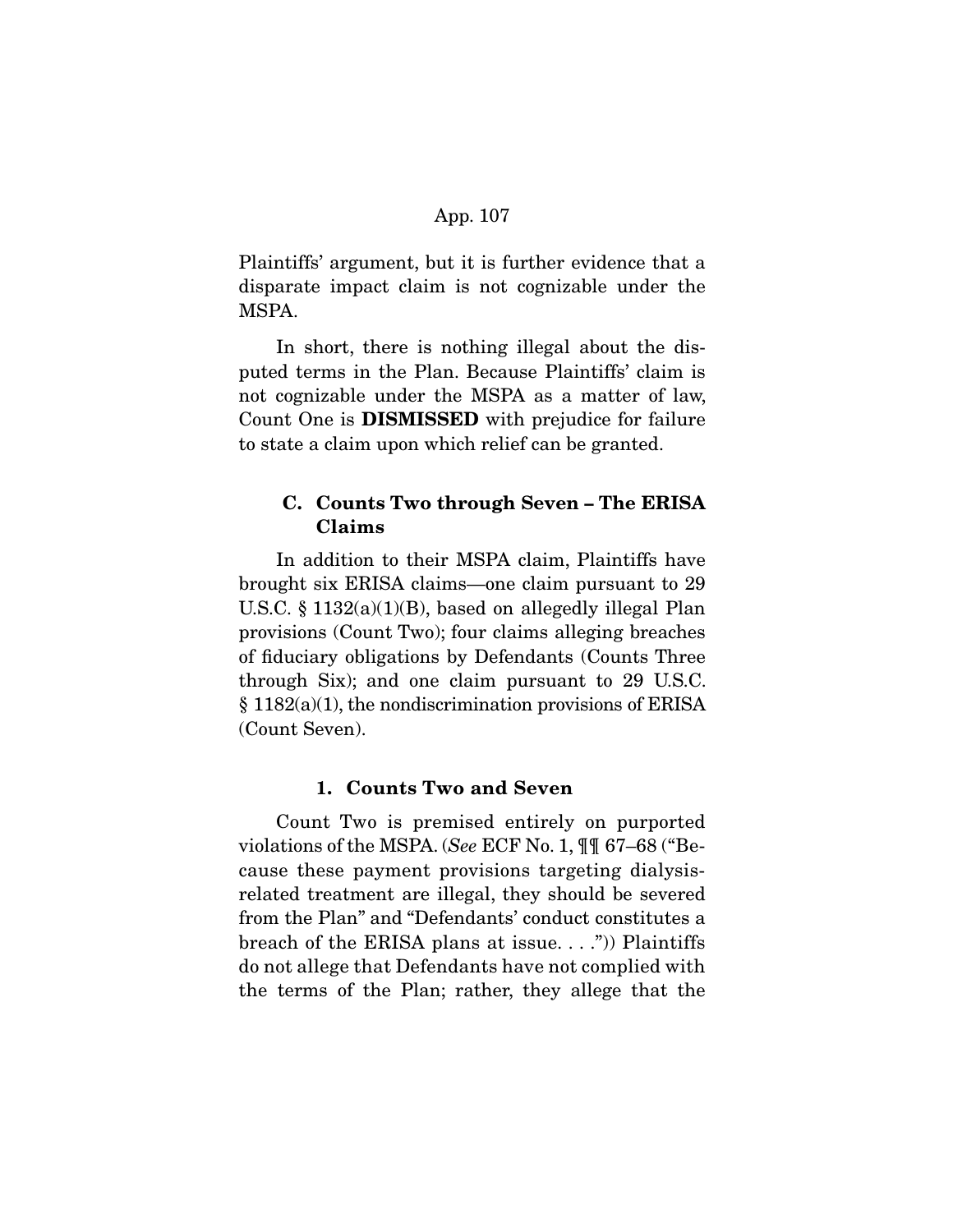Defendants have violated ERISA by complying with illegal provisions of the Plan. Because the Court has already determined that the claim that the Plan's provisions are illegal fails as a matter of law, Count Two is **DISMISSED** with prejudice as well.

 Count Seven fails for similar reasons. Plaintiffs argue that the Plan discriminates "against plan participants and beneficiaries on the basis of health condition and medical status, including disability," in violation of 29 U.S.C. § 1182(a)(1). (ECF No. 1 ¶ 92.) Specifically, Plaintiffs allege that the Plan discriminates against enrollees suffering from ESRD. (Id.) As has already been explained, this is not the case; those with ESRD are treated the same as those without.

 Plaintiffs argue that the Plan's disparate treatment of dialysis services constitutes an additional example of discrimination on the basis of disability. (ECF No. 23, at 15.) This argument ignores one of the statute's corresponding regulations, which specifically says that "a group health plan or group health insurance issuer is not required to provide coverage for any particular benefit to any group of similarly situated individuals." 29 C.F.R. § 2590.702(b)(2)(i)(A) (2019). The Plan treats all similarly situated individuals equally: all those requiring dialysis are treated exactly the same. Count Seven is also **DISMISSED** with prejudice.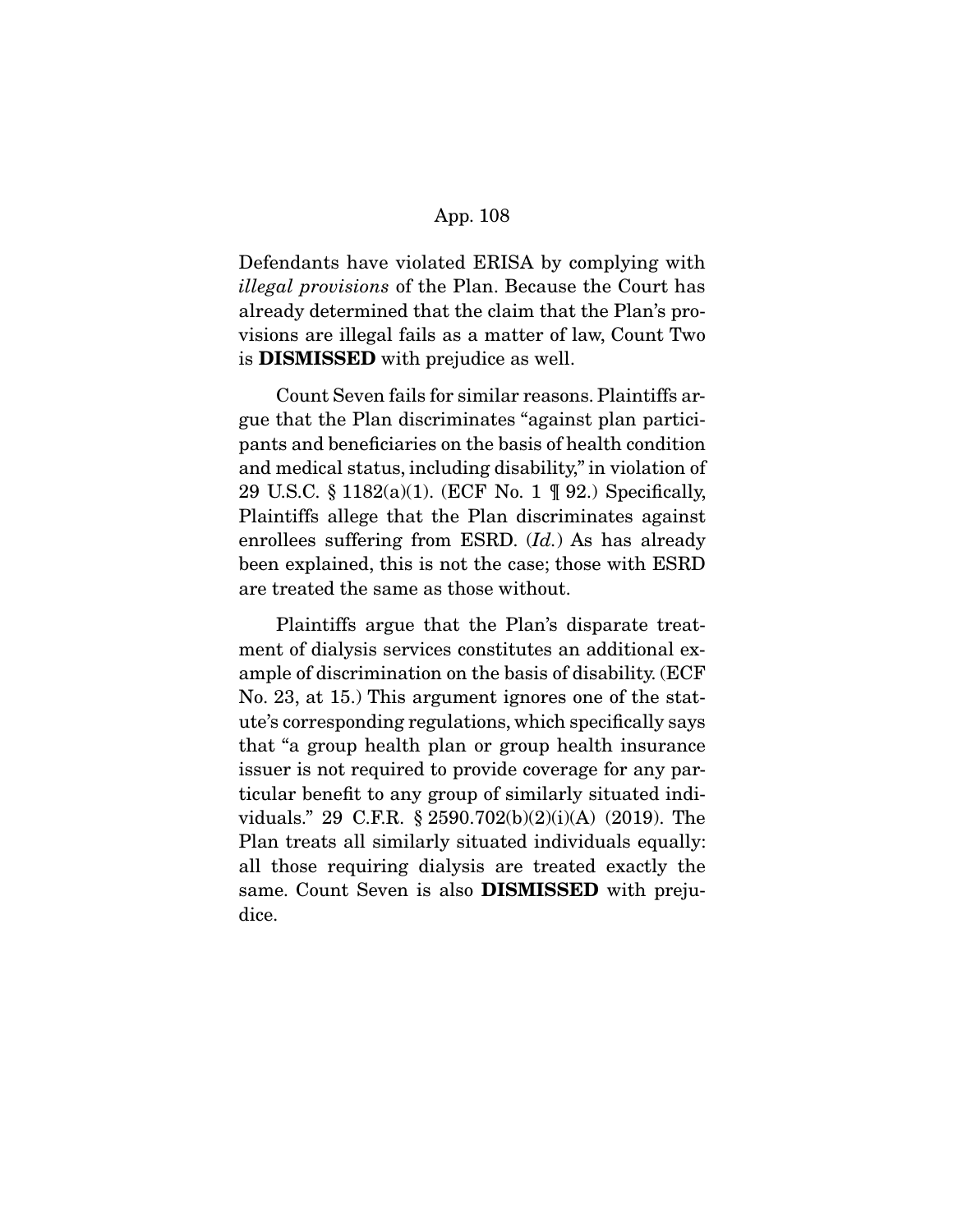#### **2. Counts Three through Six**

 Counts Three through Six are all fundamentally the same claim. They all allege breach of alleged fiduciary duties by Defendants. (See ECF No. 1, at 24–29.) Plaintiffs bring each of these claims as assignees of Patient A, meaning that they rely on a valid assignment.<sup>2</sup> As a result, if Patient A has not assigned to Plaintiffs his/her rights to bring equitable claims under ERISA, Plaintiffs have no standing to bring these claims.<sup>3</sup>

 Plaintiffs rely on an Assignment that is part of a form called "Patient Acknowledgment, Authorization and Financial Responsibility Form." (Pls.' Sur-Reply, Ex. A, ECF No. 39-1, at 1.) This form has the stated purpose of "confirm[ing the patient's] choice to receive dialysis services at the listed facility and that [the

<sup>2</sup> Plaintiffs have brought Counts Two and Seven as assignees as well. (ECF No. 1 ¶¶ 70, 94.) However, the validity of the assignment as to these claims is irrelevant because of the fundamental flaws in each claim described in the previous section.

<sup>3</sup> "Non-participant health care providers cannot bring their own ERISA claims—they do so derivatively, relying on the participants' contractually defined rights and therefore the participants' standing at the time of the assignment." Springer v. Cleveland Clinic Emp. Health Plan Total Care, 900 F.3d 284, 287–88 (6th Cir. 2018). Plaintiffs explicitly bring Counts Three and Four only as an assignee. (ECF No. 1, ¶¶ 73, 77.) Counts Five and Six contain no such explicit provision. However, Plaintiffs have incorporated all of their prior allegations into Counts Five and Six (including those related to Patient A's assignment of rights). (See ECF No. 1 ¶¶ 78, 84). Given this incorporation, and given that Plaintiffs have no standing to bring these claims on behalf of themselves, the Court construes Counts Five and Six as being brought by Plaintiffs in their role as Patient A's assignee, as with Counts Three and Four.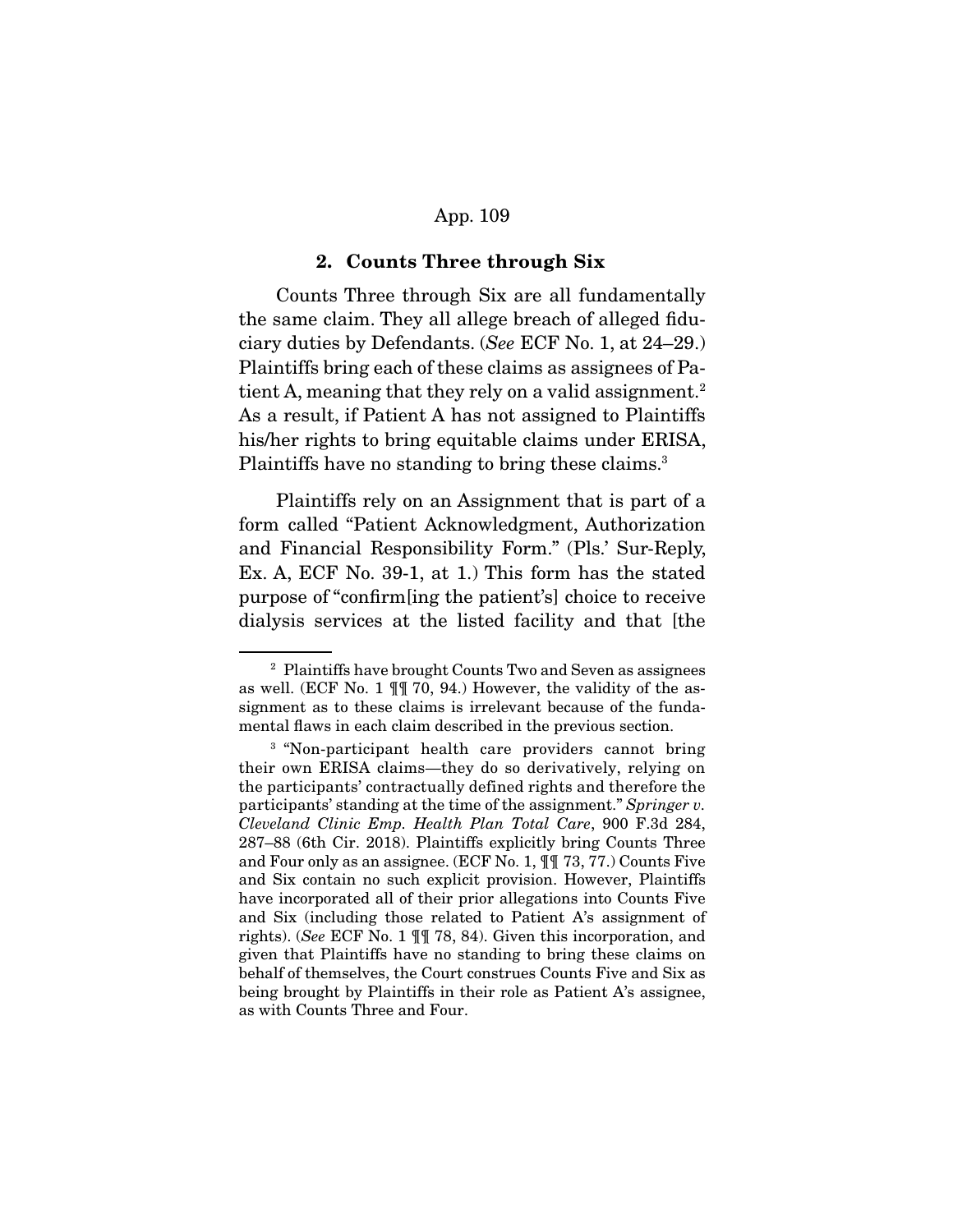patient] will be personally responsible for payments and other services [the patient] receive[s] through DaVita. Further, [the patient is] assigning rights to payments from [the patient's] insurer and authorizing DaVita to obtain the necessary information to obtain such payments."  $(Id.)$  In a section called "Assignment" of Benefits; Lien," the form states as follows:

I hereby assign to DaVita all of my right, title and interest in any cause of action and/or any payment due to me (or my estate) under any employee benefit plan, insurance plan, union trust fund, or similar plan ("Plan"), under which I am a participant or beneficiary, for services, drugs or supplies provided by DaVita to me for purposes of creating an assignment of benefits under ERISA or any other applicable law. I also hereby designate DaVita as a beneficiary under any such Plan and instruct that any payment be made solely to and sent directly to DaVita. If I receive any payment directly from any Plan for services, drugs or supplies provided to me by DaVita, including insurance checks, I recognize that such payment sent directly to me was inappropriate and I agree to immediately endorse and forward such payment to DaVita. I agree that DaVita shall have an automatic lien and/or security interest against any such payment I receive from any Plan."

# (Id. at 2, 115.)

The quoted language is broad, and Plaintiffs argue that it is not limited to the payment of benefits. (ECF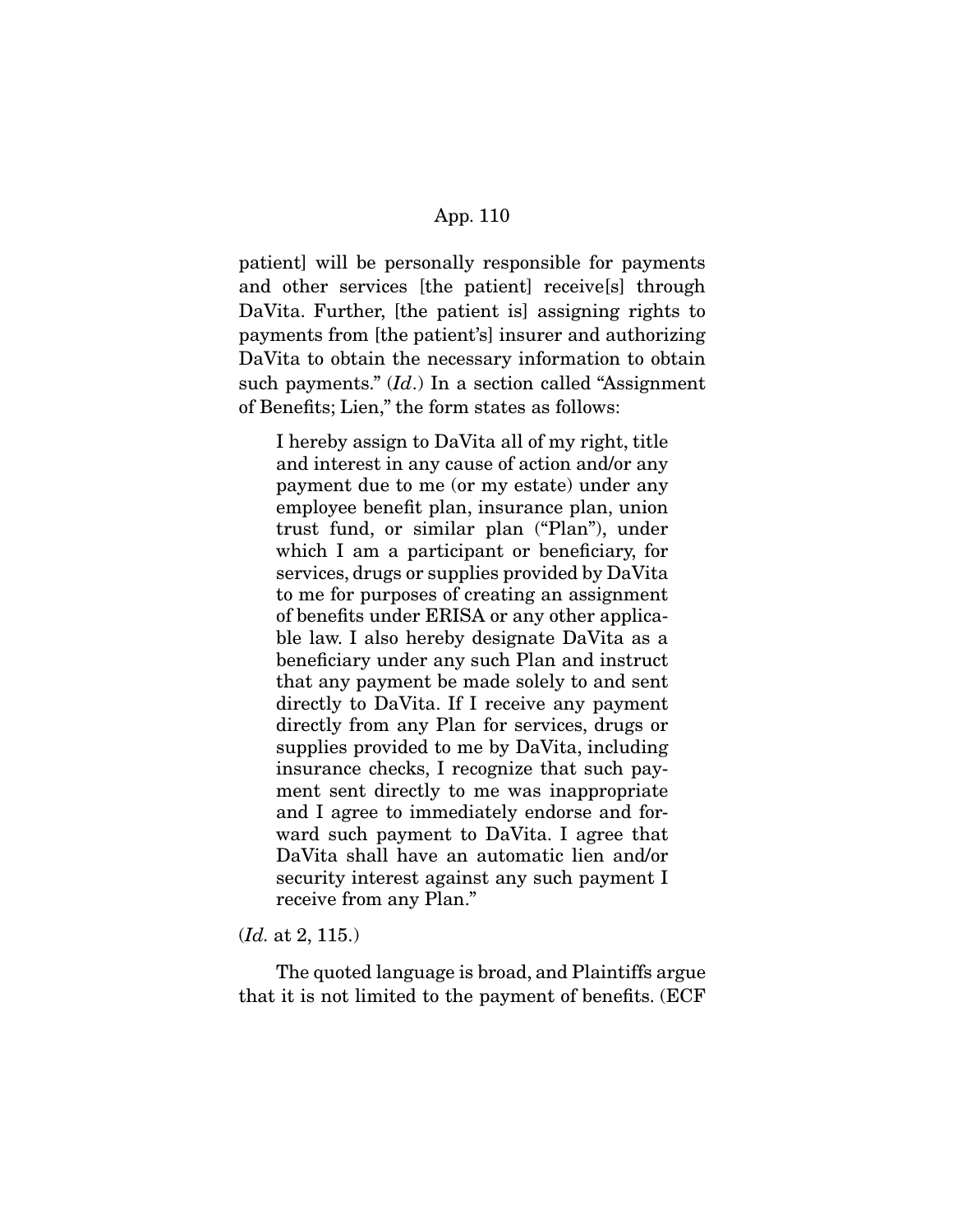No. 23, at 14.) In particular, Plaintiffs highlight the reference to "any cause of action," arguing that Patient A has assigned to Plaintiffs his/her right to sue for breach of fiduciary duty under ERISA. (Id.)

 The reference to "cause of action" is arguably ambiguous, and such ambiguity is construed against the drafter. See Clemons v. Norton Healthcare Inc. Retirement Plan, 890 F.3d 254, 266–67 (6th Cir. 2018) (holding that contra proferentum doctrine "has legitimate force" in an ERISA case, except where a benefits administrator is entitled to deference). This doctrine "compels a drafting party to be honest about its offer up front, by threatening to construe terms 'against the offeror' if he attempts to hoodwink the other party." Id. at 267. Plaintiffs, as the drafter of this Assignment, do not get the benefit of the doubt. Plaintiffs could have explicitly written an assignment that assigned rights to equitable causes of action, but they did not do so.

 The broader context of the form on which the Assignment is located, as well as its precise location on the form, adds clarity to what the Assignment means. It is located in a subsection called "Assignment of Benefits" on a form that is almost entirely about insurance payments and which form's stated purpose involves "assigning rights to payments," not lawsuits.

 The meaning of "cause of action" must be informed by its context. Cf. Food & Drug Admin. v. Brown & Williamson Tobacco Corp., 529 U.S. 120, 132 (2000) ("The meaning—or ambiguity—of certain words or phrases may only become evident when placed in context.")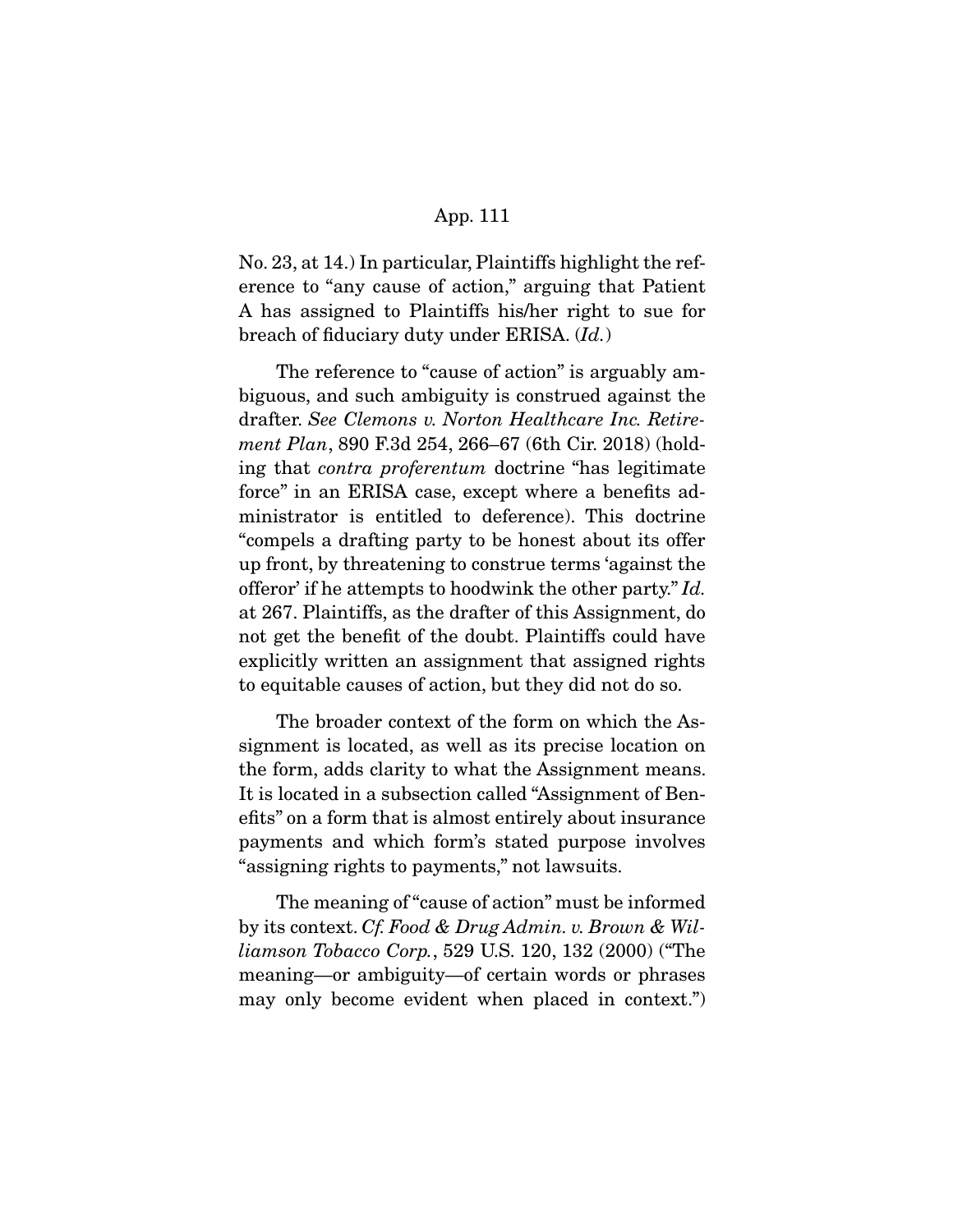Context reveals that "cause of action" is related to benefits under ERISA (e.g., suing for deprivation of benefits) not fiduciary duty responsibilities under ERISA. The form in no way indicates that in signing it a patient would be assigning his or her rights to bring a claim for a breach of fiduciary duty. See Restatement (Second) of Contracts § 324 (1981) ("It is essential to an assignment of a right that the obligee manifest an intention to transfer the right to another person without further action or manifestation of intention by the obligee."); cf. Herr v. U.S. Forest Serv., 803 F.3d 809, 821 (6th Cir. 2015) (finding that deed did not manifest intention to transfer particular property right).

 At least one other court has reviewed an "Assignment of Benefits" provision that is identical in all material respects to the Assignment. (Compare ECF No. 39-1, at 1, with (Def. Mot. Dismiss Ex. B at  $2 \text{ } 1\text{ } \text{ } 1\text{ } 5$ , Amy's Kitchen, 379 F. Supp. 3d 960 (No. 4:18-CV-6975, ECF No. 25-3)) ("I hereby assign to DaVita all of my right, title and interest in any cause of action and/or any payment due to me . . . under ERISA or any other applicable law.").) That court, too, concluded that "cause of action" does not include claims for equitable relief. Compare Amy's Kitchen, 379 F. Supp. 3d at 970 ("In light of the broader context of the patient form, which focuses on the responsibility of the patient to pay for treatment, the reference to 'any cause of action' found solely in a provision titled 'Assignment of Benefits,' and the relatively generic language employed by the assignment compared to what courts in the Ninth Circuit have found sufficient to confirm an explicit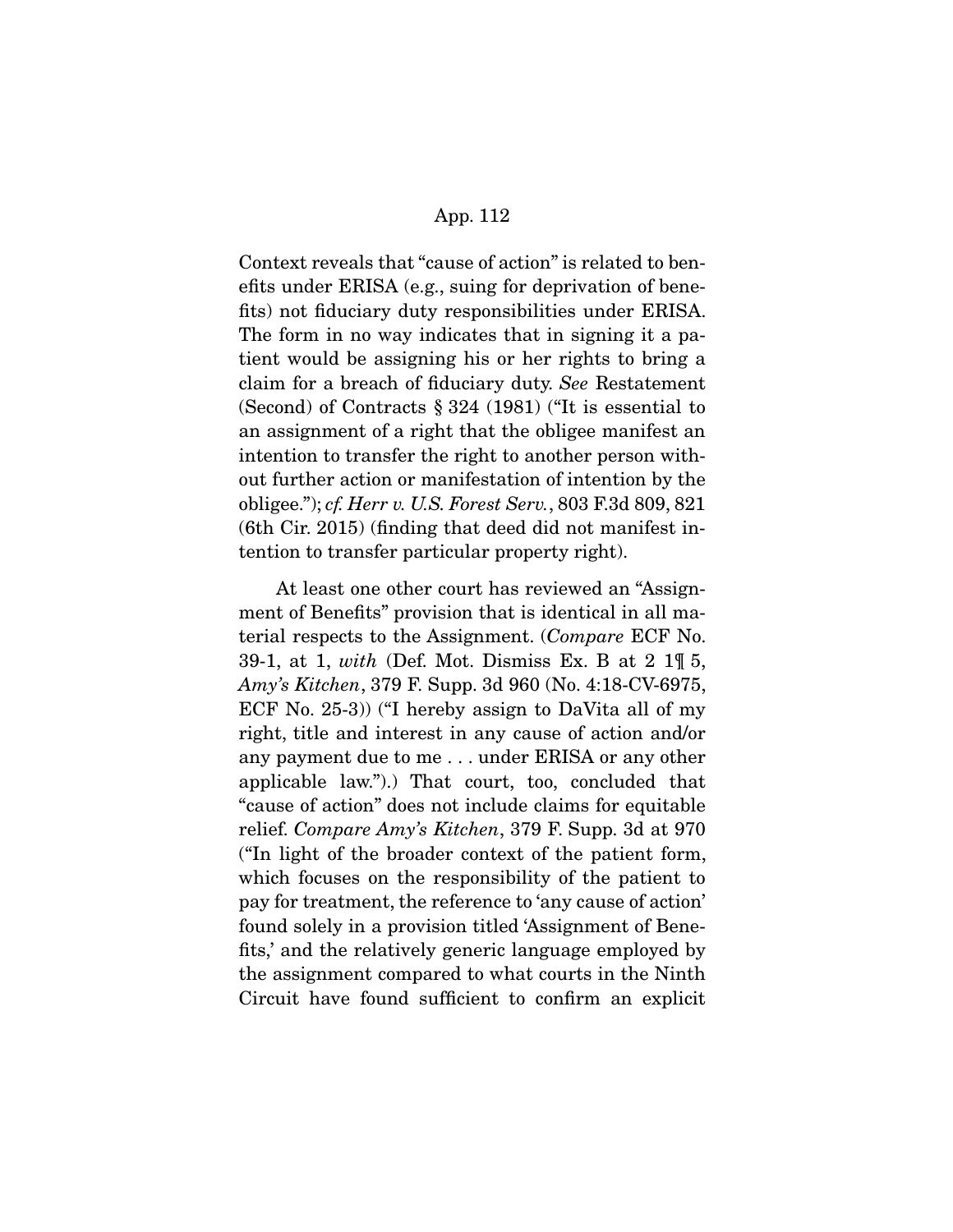assignment of a right to bring ERISA claims beyond benefits, the Court finds the scope of the assignment here to be limited to the right to claims for payment of benefits."); see also Star Dialysis, LLC v. WinCo Foods Employee Benefit Plan, No. 1:18-CV-482-CWD, 2019 WL 3069849, at\*14–\*16 (D. Idaho July 12, 2019) ("Both the context of and language used in the assignment suggests, at most, that Patients 1-6 transferred to DaVita the right to bring suit for payment of benefits . . . and not for any cause of action under ERISA whatsoever."). Although the analysis by the Amy's Kitchen court relied on Ninth Circuit precedent by which it was bound, the Court finds its analysis to be persuasive. The Court also finds the one relevant Ninth Circuit case on which the Amy's Kitchen court relied— Spinedex Physical Therapy USA, Inc. v. United Healthcare of Arizona, Inc.—to be persuasive.

 In Spinedex, health plan beneficiaries had signed forms that said, in all capital letters, "This is a direct assignment of my rights and benefits under this policy." 770 F.3d 1282, 1292 (9th Cir. 2014). The health care provider argued that "rights" included the right to sue for breach of fiduciary duty. Id. The court found that "[t]he entire focus of the Assignment is payment for medical services provided" and that "[t]he Assignment nowhere indicates that . . . patients were assigning to Spinedex rights to bring claims for breach of fiduciary duty." Id. As a result, the court concluded that the context of the assignment indicated that the assignment of rights was limited to claims for payment of benefits. Id.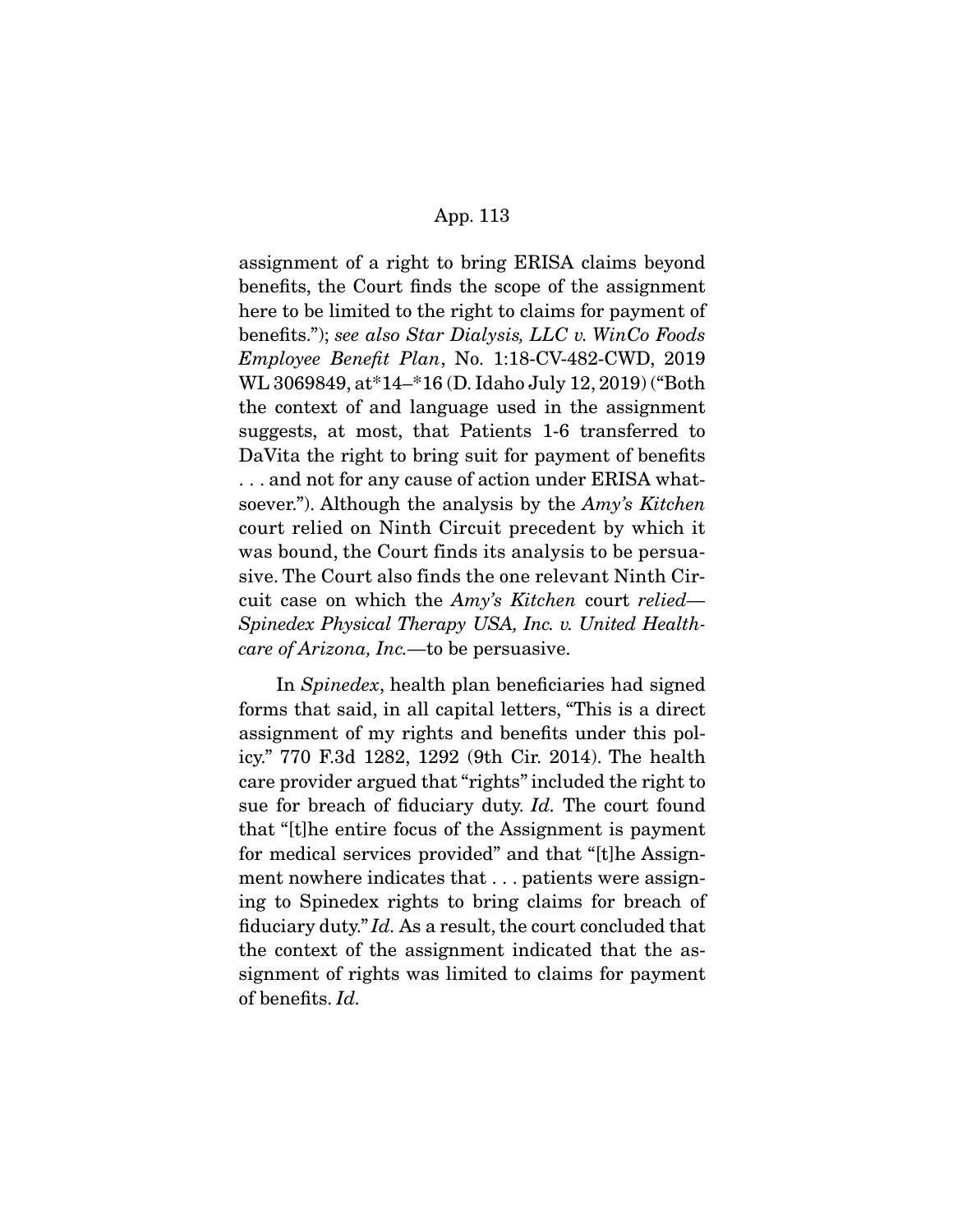Plaintiffs argue that this difference in language— "cause of action" in their Assignment versus "rights" in the Spinedex assignment—is material. (ECF No. 24, at 7.) However, they provide no explanation as to why this is the case, and the Court sees no reason why "cause of action" should be read any more broadly than "rights" in this context.

 Accordingly, the Court finds that the Assignment, read in context, is limited to rights and causes of action pertaining to benefits. Plaintiffs have no valid assignment of rights to bring equitable claims and therefore have no standing to assert these claims on behalf of Patient A.

 Counts Three through Seven are **DISMISSED**  with prejudice, for lack of standing.

# **IV. CONCLUSION**

 For the reasons set forth above, Plaintiffs Consent Motion for Leave to File Sur-Reply is **GRANTED**. Plaintiff 's Request for Oral Argument is **DENIED**.

 Defendant Marietta and Defendant Plan's Motion to Dismiss is **GRANTED**. Defendant MedBen's Motion to Dismiss is **GRANTED**. The Complaint is **DIS-MISSED** with prejudice.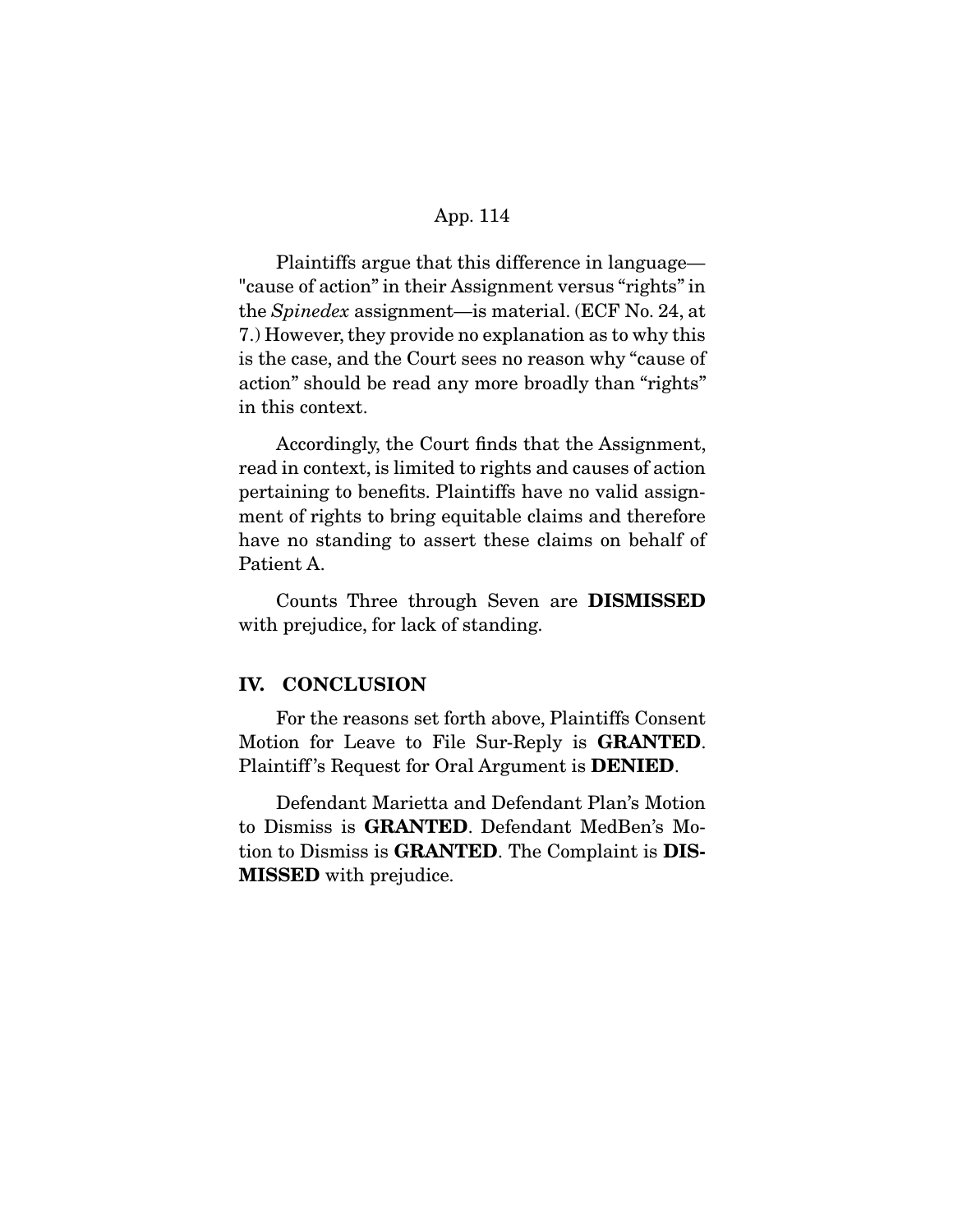# **IT IS SO ORDERED.**

/s/ /s/ Sarah D. Morrison **SARAH D. MORRISON UNITED STATES DISTRICT JUDGE** 

 $\overline{a}$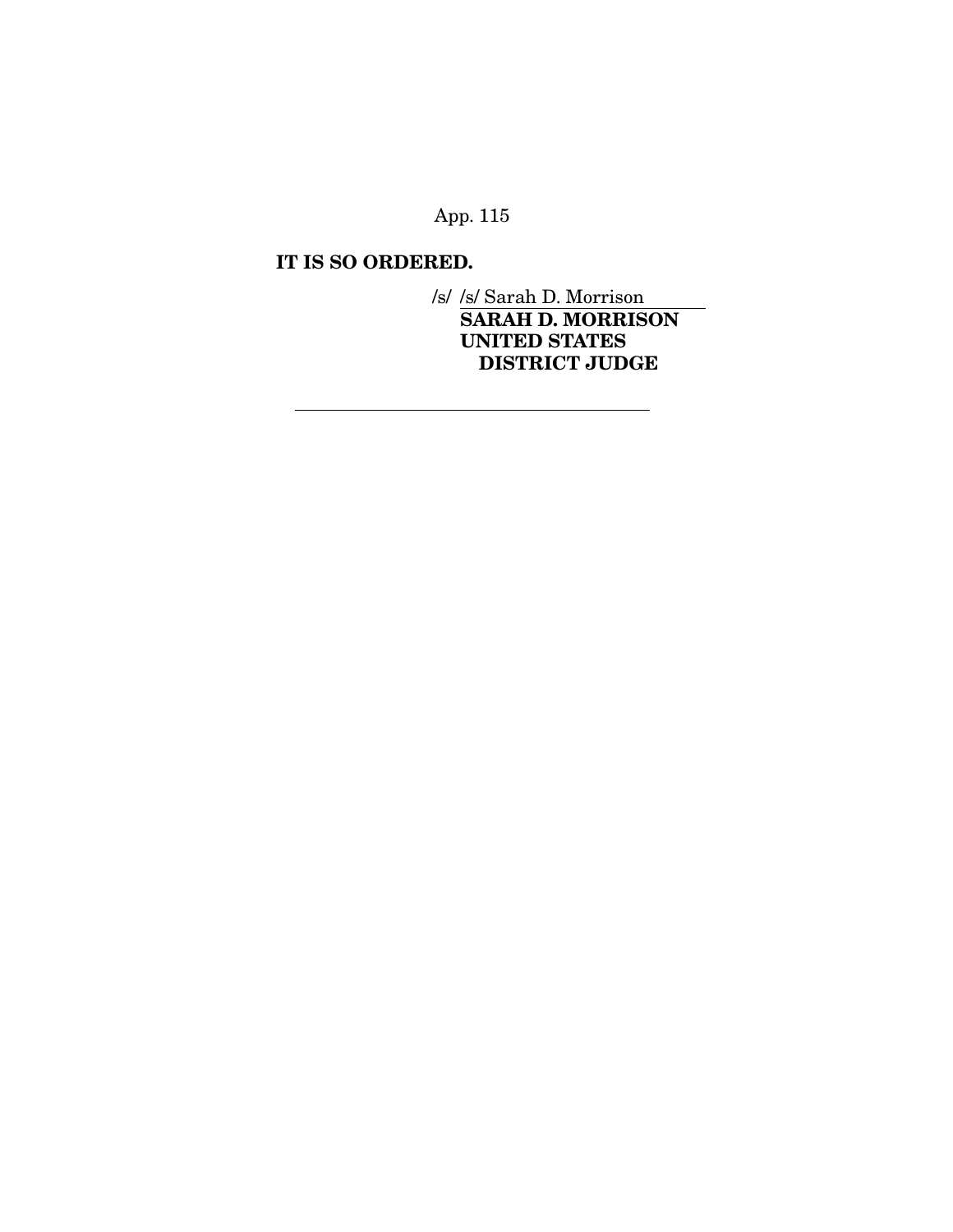#### No. 19-4039

# UNITED STATES COURT OF APPEALS FOR THE SIXTH CIRCUIT

| DAVITA, INC.; DVA RENAL<br>HEALTH, INC.,                                                                                                                                              |                                |
|---------------------------------------------------------------------------------------------------------------------------------------------------------------------------------------|--------------------------------|
| Plaintiffs-Appellants,                                                                                                                                                                |                                |
| v.                                                                                                                                                                                    |                                |
| <b>MARIETTA MEMORIAL</b><br><b>HOSPITAL EMPLOYEE</b><br><b>HEALTH BENEFIT PLAN;</b><br><b>MARIETTA MEMORIAL</b><br>HOSPITAL; MEDICAL<br><b>BENEFITS MUTUAL</b><br>LIFE INSURANCE CO., | ORDER<br>(Filed Dec. 23, 2020) |
| Defendants-Appellees.                                                                                                                                                                 |                                |

**BEFORE**: MOORE, CLAY, and MURPHY, Circuit Judges.

The court received two petitions for rehearing en banc. The original panel has reviewed the petitions for rehearing and concludes that the issues raised in the petitions were fully considered upon the original submission and decision of the case. The petitions then were circulated to the full court.\* No judge has requested a vote on the suggestion for rehearing en banc.

 <sup>\*</sup> Judges White, Thapar, and Bush recused themselves from participation in this ruling.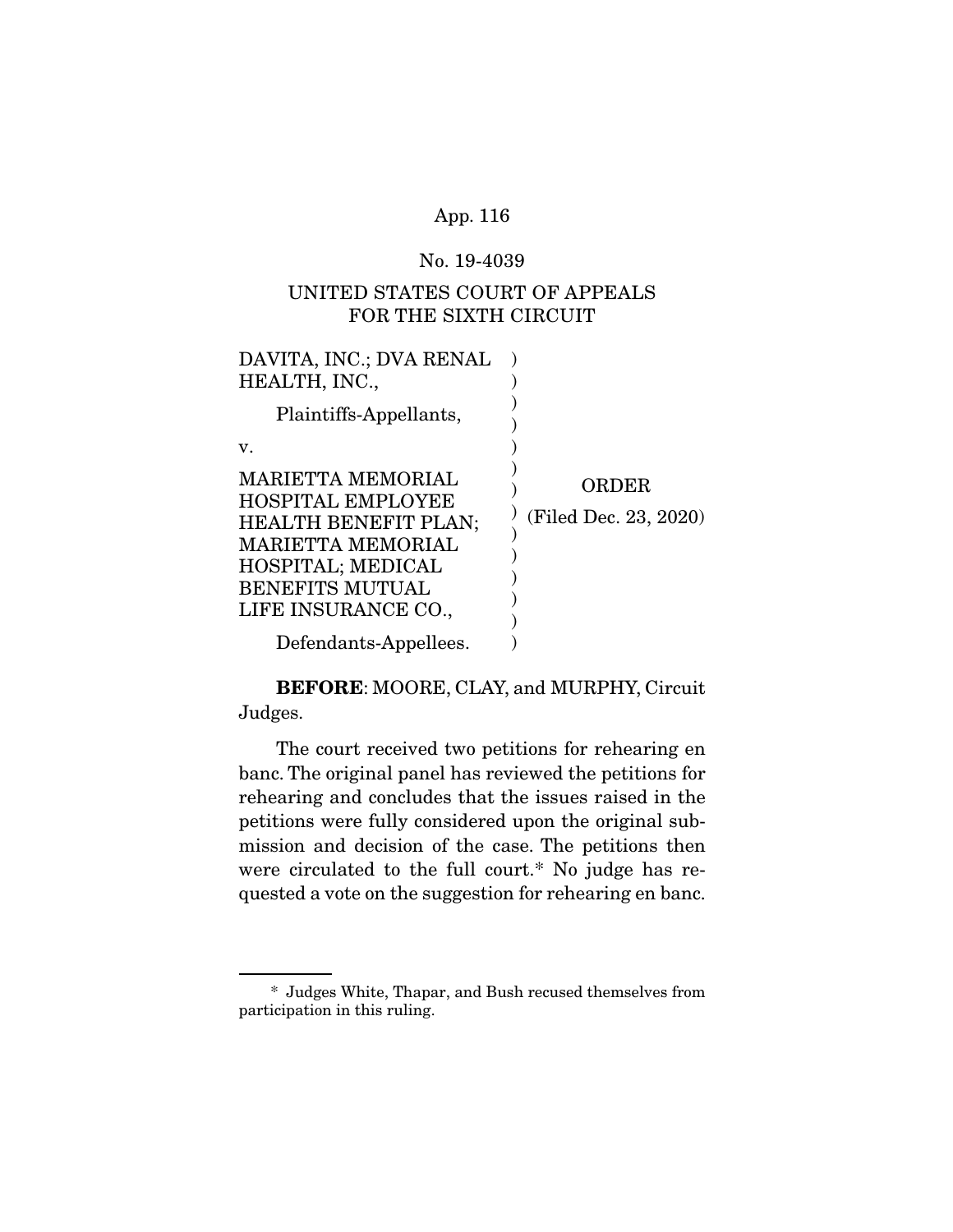Therefore, the petitions are denied.

# **ENTERED BY ORDER OF THE COURT**

/s/ Deb S. Hunt **Deborah S. Hunt, Clerk**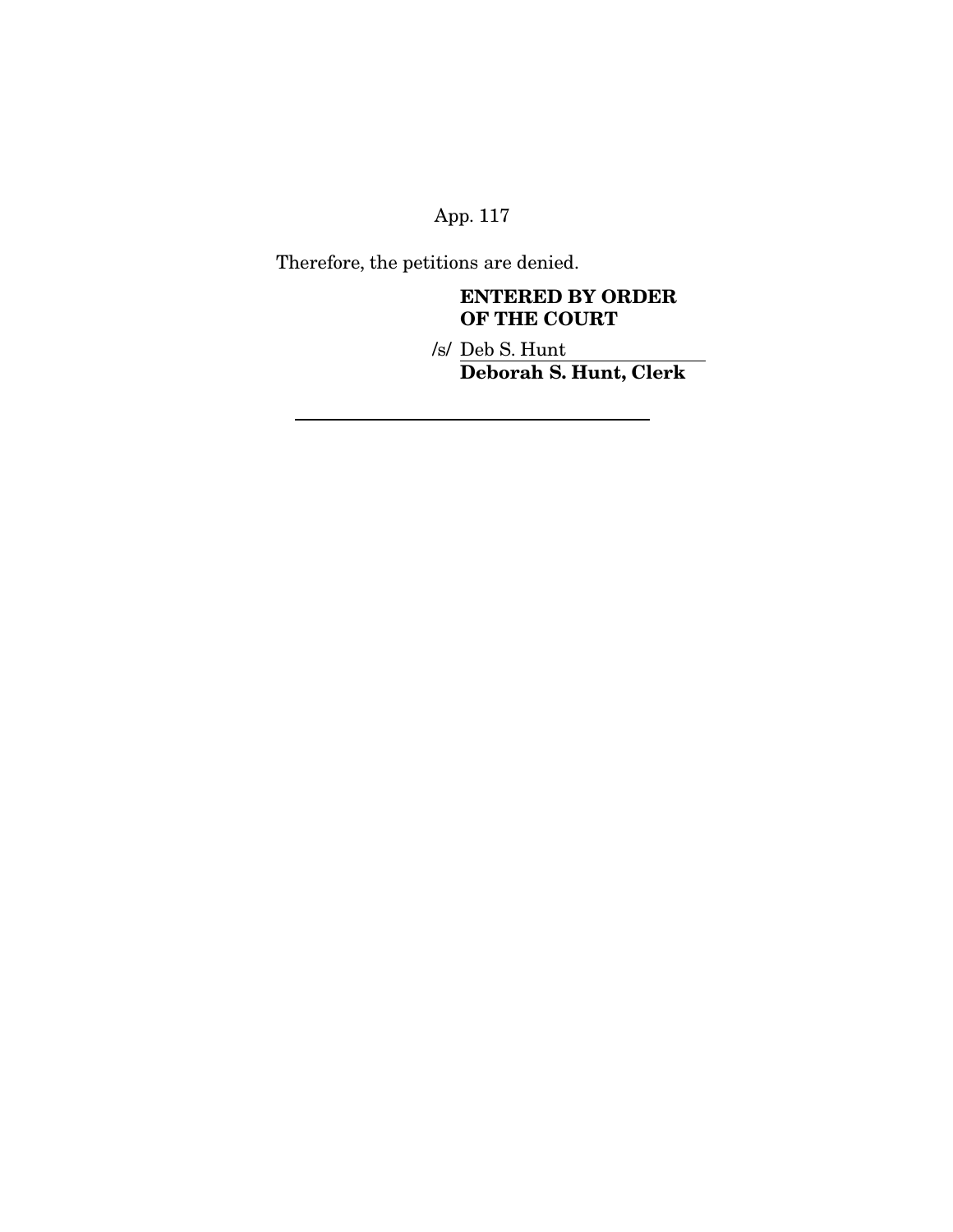# **29 U.S.C. § 1182. Prohibiting discrimination against individual participants and beneficiaries based on health status**

#### **(a) In eligibility to enroll**

#### **(1) In general**

 Subject to paragraph (2), a group health plan, and a health insurance issuer offering group health insurance coverage in connection with a group health plan, may not establish rules for eligibility (including continued eligibility) of any individual to enroll under the terms of the plan based on any of the following health status-related factors in relation to the individual or a dependent of the individual;

(A) Health status,

 (B) Medical condition (including both physical and mental illnesses),

(C) Claims experience.

(D) Receipt of health care.

- (E) Medical history.
- (F) Genetic information.

 (G) Evidence of insurability (including conditions arising out of acts of domestic violence).

(H) Disability.

#### **(2) No application to benefits or exclusions**

 To the extent consistent with section 1181 of this title, paragraph (1) shall not be construed—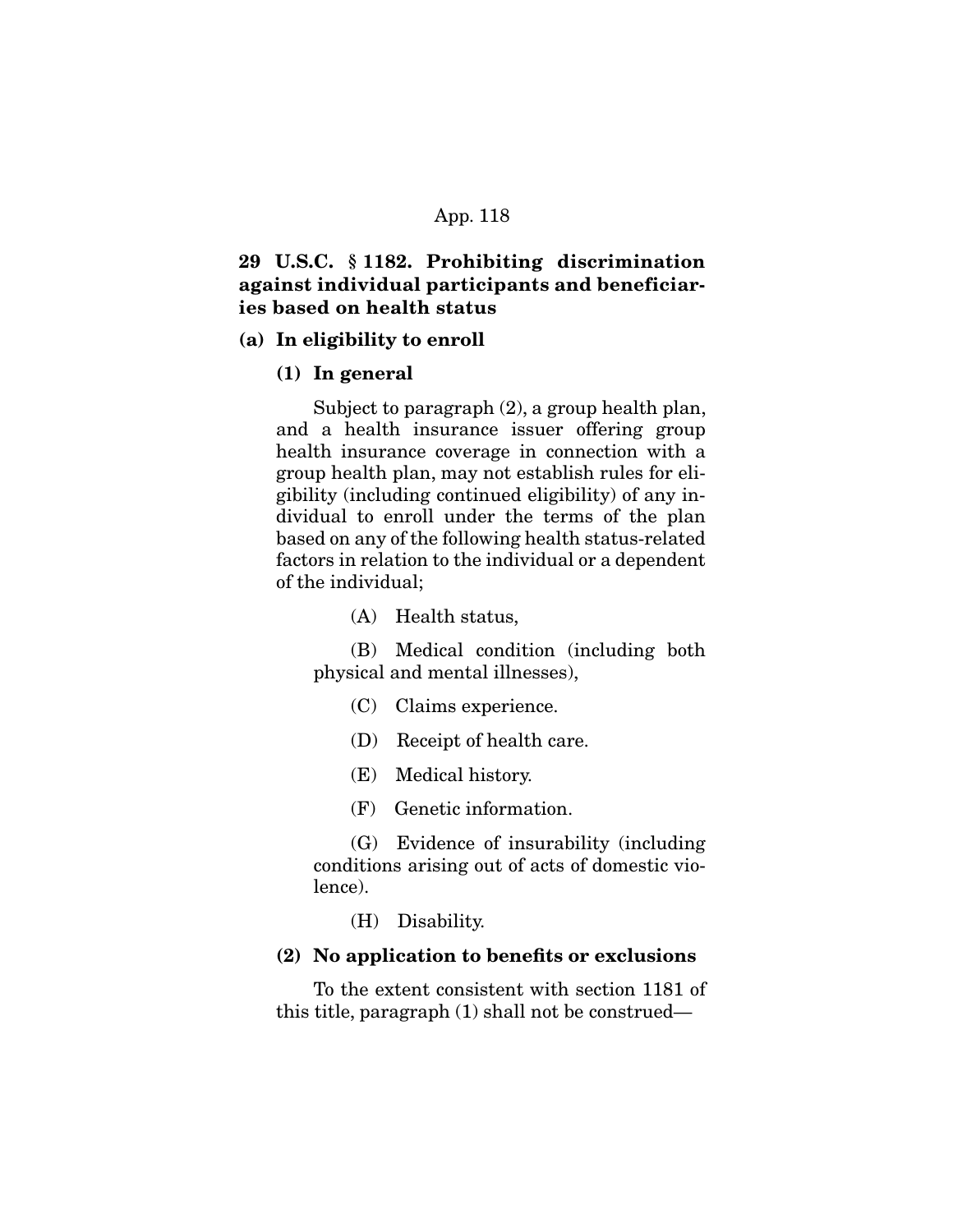(A) to require a group health plan. or group health insurance coverage, to provide particular benefits other than those provided under the terms of such plan or coverage, or

(B) to prevent Such a plan or coverage from establishing limitations or restrictions on the amount, level, extent, or nature of the benefits or coverage for similarly situated individuals enrolled in the plan or coverage.

# **(3) Construction**

 For purposes of paragraph (1), rules for eligibility to enroll under a plan include rules defining any applicable waiting periods for such enrollment.

# **(b) In premium contributions**

## **(1) In general**

 A group health plan, and a health insurance issuer offering health insurance coverage in connection with a group health plan may not require any individual (as a condition of enrollment or continued enrollment under the plan) to pay a premium or contribution which is greater than such premium or contribution for a similarly situated individual enrolled in the plan on the basis of any health status-related factor in relation to the individual or to an individual enrolled under the plan as a dependent of the individual.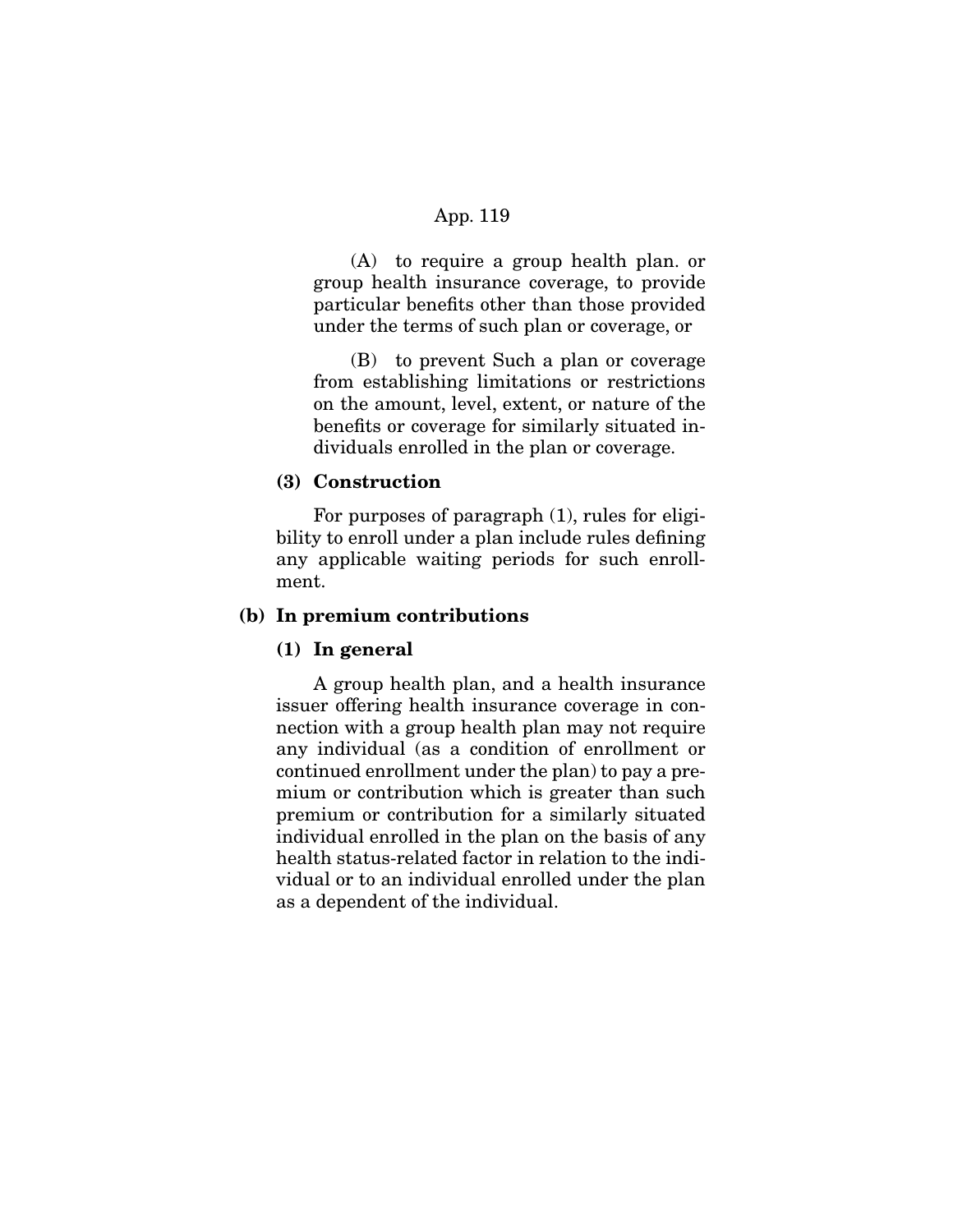## **(2) Construction**

Nothing in paragraph (1) shall be construed—

 (A) to restrict the amount that an employer may be charged for coverage under a group health plan except as provided in paragraph (3); or

 (B) to prevent a group health plan, and a health insurance issuer offering group health insurance coverage, from establishing premium discounts or rebates or modifying otherwise applicable copayments or deductibles in return for adherence to programs of health promotion and disease prevention.

# **(3) No group-based discrimination on basis of genetic information**

## **(A) In general**

 For purposes of this section, a group health plan, and a health insurance issuer offering group health insurance coverage in connection with a group health plan, may not adjust premium or contribution amounts for the group covered under such plan on the basis of genetic information.

## **(B) Rule of construction**

 Nothing in subparagraph (A) or in paragraphs (1) and (2) of subsection (d) shall be construed to limit the ability of a health insurance issuer offering health insurance coverage in connection with a group health plan to increase the premium for an employer based on the manifestation of a disease or disorder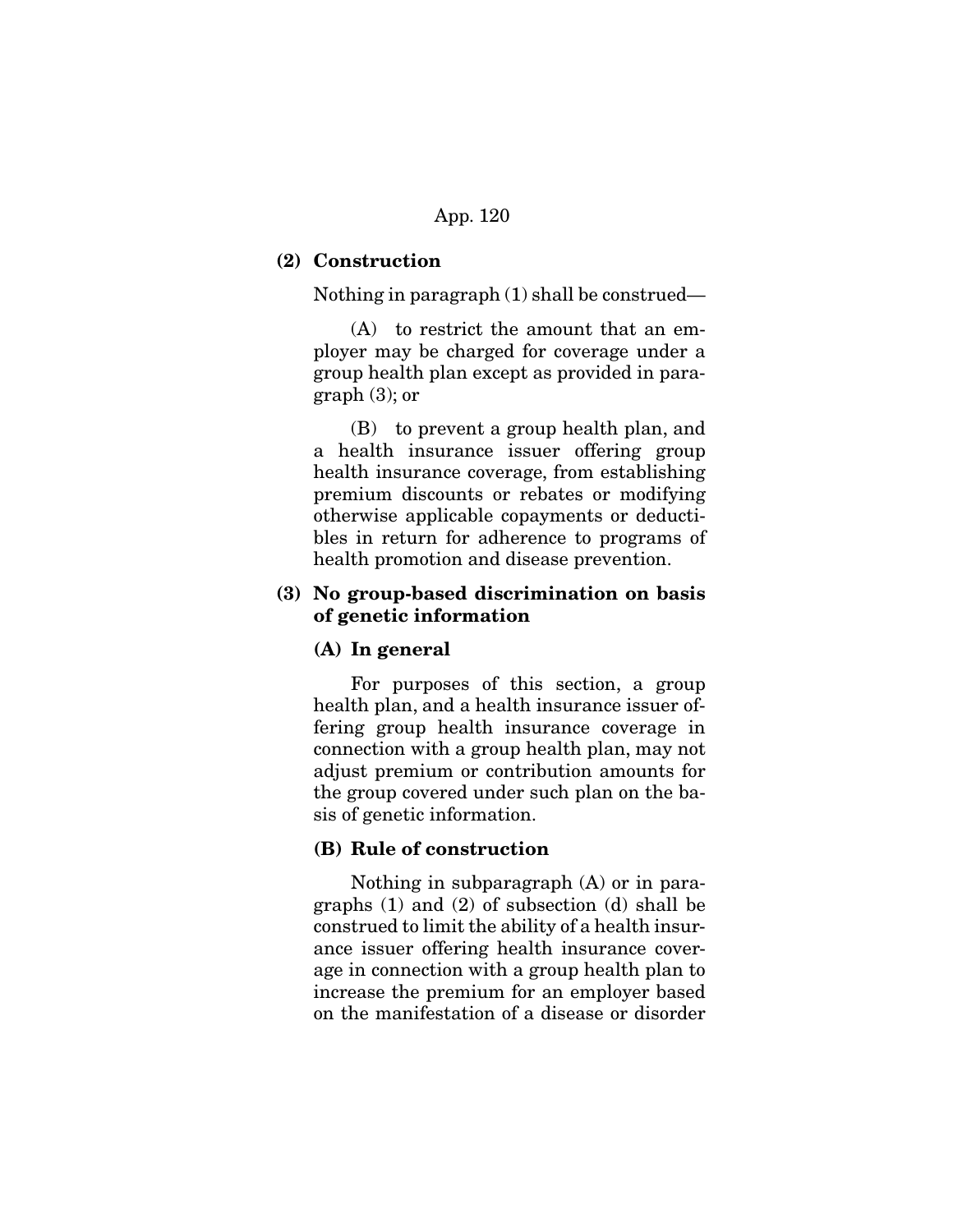of an individual who is enrolled in the plan. In such case, the manifestation of a disease or disorder in one individual cannot also be used as genetic information about other group members and to further increase the premium for the employer.

#### **(c) Genetic testing**

# **(1) Limitation on requesting or requiring genetic testing**

 A group health plan, and a health insurance issuer offering health insurance coverage in connection with a group health plan, shall not request or require an individual or a family member of such individual to undergo a genetic test.

# **(2) Rule of construction**

 Paragraph (1) shall not be construed to limit the authority of a health care professional who is providing health care services to an individual to request that such individual undergo a genetic test.

#### **(3) Rule of construction regarding payment**

#### **(A) In general**

 Nothing in paragraph (1) shall be construed to preclude a group health plan, or a health insurance issuer offering health insurance coverage in connection with a group health plan, from obtaining and using the results of a genetic test in making a determination regarding payment (as such term is defined for the purposes of applying the regulations promulgated by the Secretary of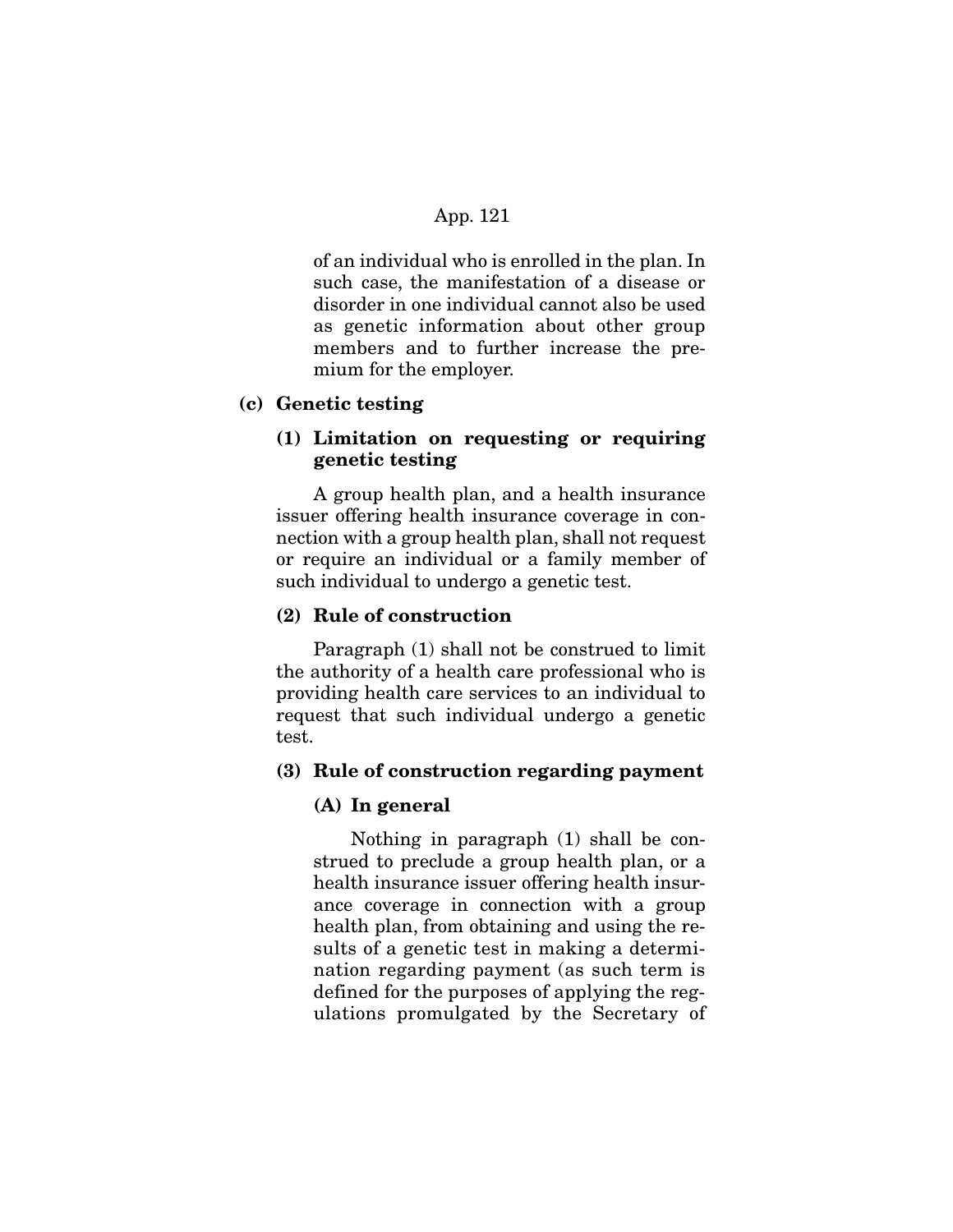Health and Human Services under part C of title XI of the Social Security Act [42 U.S.C. 1320d et seq.] and section 264 of the Health Insurance Portability and Accountability Act of 1996, as may be revised from time to time) consistent with subsection (a).

#### **(B) Limitation**

 For purposes of subparagraph (A), a group health plan, or a health insurance issuer offering health insurance coverage in connection with a group health plan, may request only the minimum amount of information necessary to accomplish the intended purpose.

#### **(4) Research exception**

 Notwithstanding paragraph (1), a group health plan, or a health insurance issuer offering health insurance coverage in connection with a group health plan, may request, but not require, that a participant or beneficiary undergo a genetic test if each of the following conditions is met:

 (A) The request is made, in writing, pursuant to research that complies with part 46 of title 45, Code of Federal Regulations, or equivalent Federal regulations, and any applicable State or local law or regulations for the protection of human subjects in research.

 (B) The plan or issuer clearly indicates to each participant or beneficiary, or in the case of a minor child, to the legal guardian of such beneficiary, to whom the request is made that—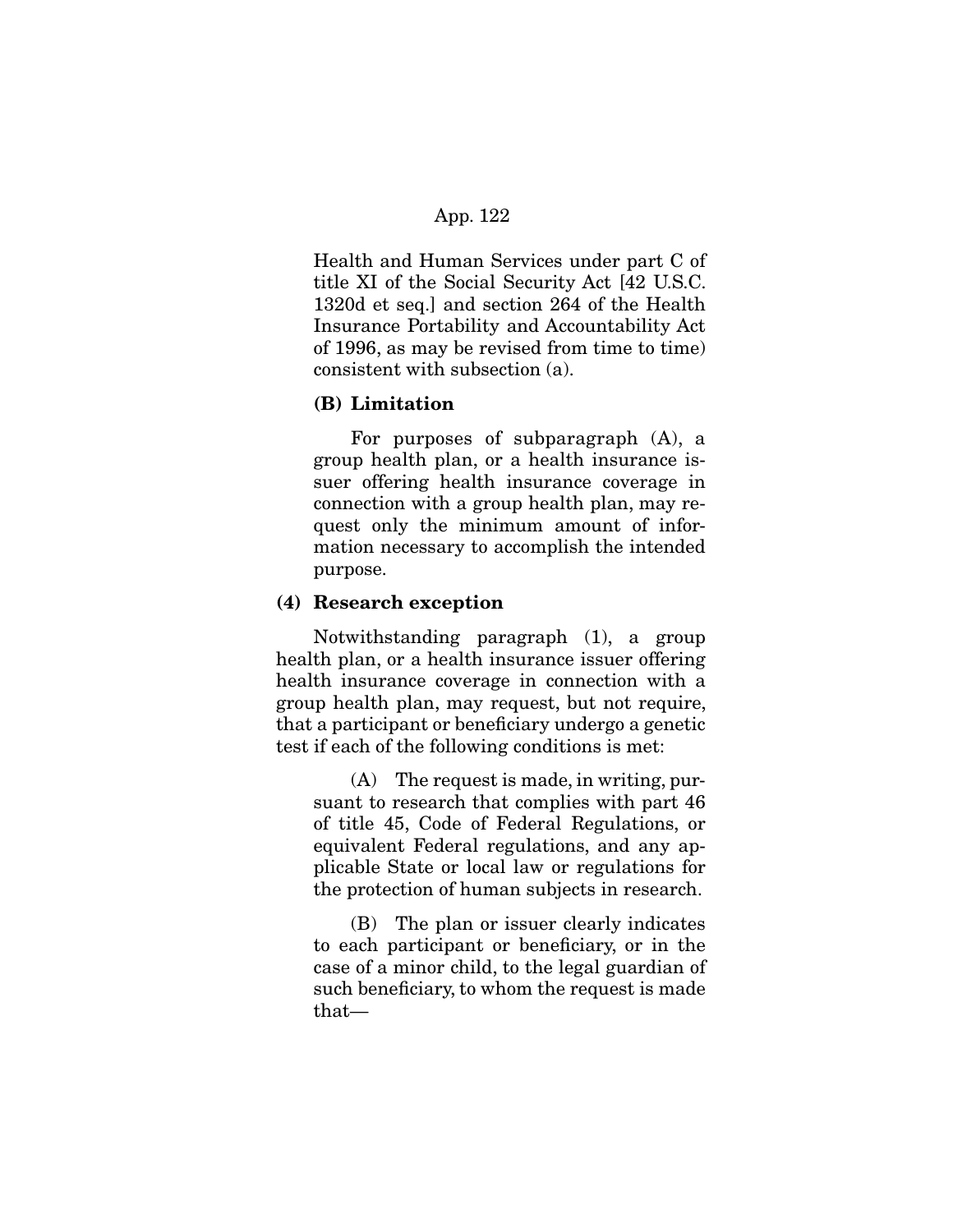(i) compliance with the request is voluntary; and

 (ii) non-compliance will have no effect on enrollment status or premium or contribution amounts.

 (C) No genetic information collected or acquired under this paragraph shall be used for underwriting purposes.

 (D) The plan or issuer notifies the Secretary in writing that the plan or issuer is conducting activities pursuant to the exception provided for under this paragraph, including a description of the activities conducted.

 (E) The plan or issuer complies with such other conditions as the Secretary may by regulation require for activities conducted under this paragraph.

# **(d) Prohibition on collection of genetic information**

#### **(1) In general**

 A group health plan, and a health insurance issuer offering health insurance coverage in connection with a group health plan, shall not request, require, or purchase genetic information for underwriting purposes (as defined in section 1191b of this title).

# **(2) Prohibition on collection of genetic information prior to enrollment**

 A group health plan, and a health insurance issuer offering health insurance coverage in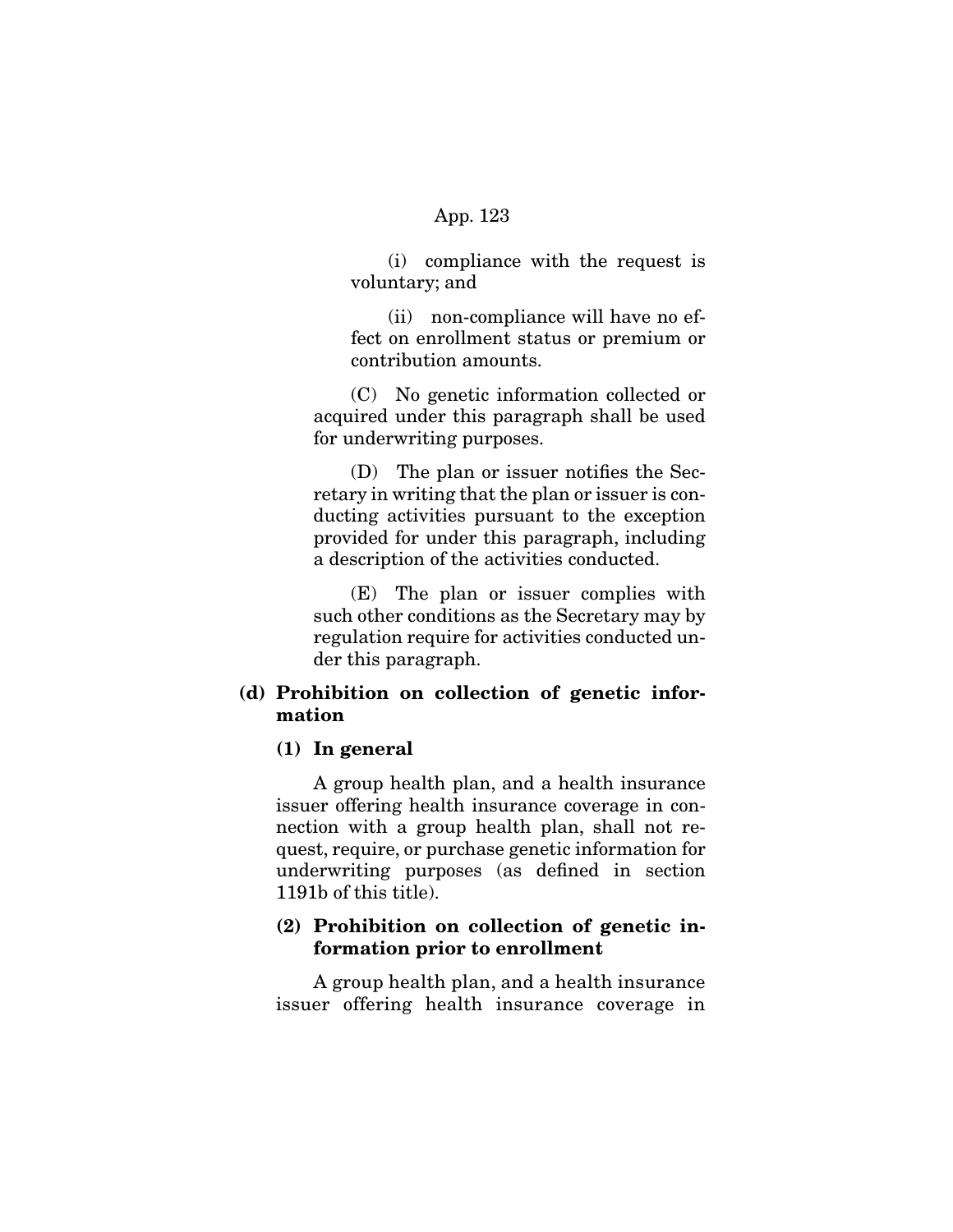connection with a group health plan, shall not request, require, or purchase genetic information with respect to any individual prior to such individual's enrollment under the plan or coverage in connection with such enrollment.

## **(3) Incidental collection**

 If a group health plan, or a health insurance issuer offering health insurance coverage in connection with a group health plan, obtains genetic information incidental to the requesting, requiring, or purchasing of other information concerning any individual, such request, requirement, or purchase shall not be considered a violation of paragraph (2) if such request, requirement, or purchase is not in violation of paragraph (1).

#### **(e) Application to all plans**

The provisions of subsections  $(a)(1)(F)$ ,  $(b)(3)$ ,  $(c)$ , and (d), and subsection (b)(1) and section 1181 of this title with respect to genetic information, shall apply to group health plans and health insurance issuers without regard to section 1191a(a) of this title.

# **(f) Genetic information of a fetus or embryo**

 Any reference in this part to genetic information concerning an individual or family member of an individual shall—

 (1) with respect to such an individual or family member of an individual who is a pregnant woman, include genetic information of any fetus carried by such pregnant woman; and